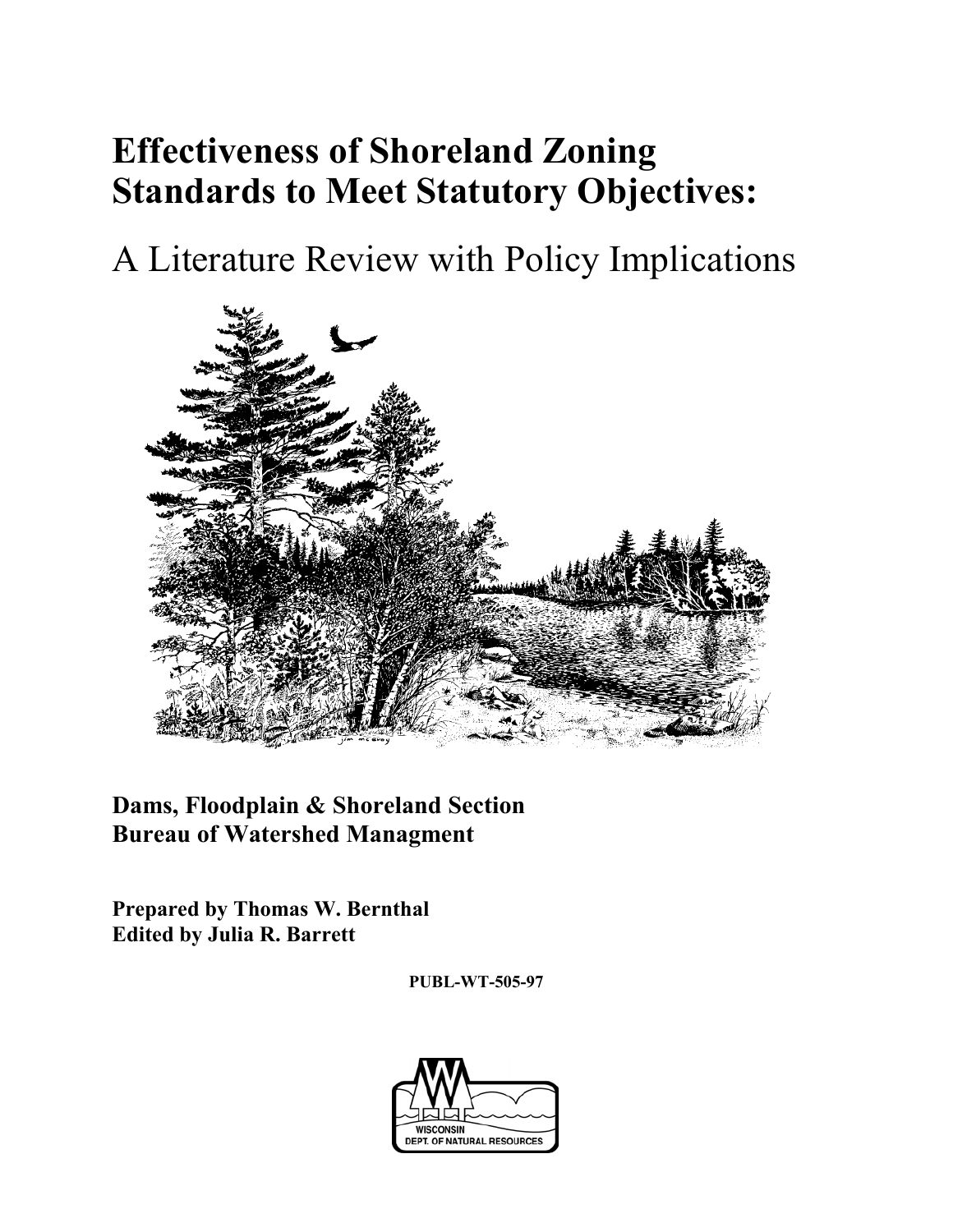# **Effectiveness of Shoreland Zoning Standards to Meet Statutory Objectives: A Literature Review with Policy Implications**

A Study by the Wisconsin Department of Natural Resources Shoreland Management Program Bureau of Watershed Management

> Prepared by Thomas W. Bernthal Edited by Julia R. Barrett

> > PUBL-WT-505-97

First Printing: October 1997 Second Printing: December 1997

This study is a companion to the **Shoreland Management Program Assessment** (PUBL-508- 97) and focuses on program policy implications from the scientific and planning literature. The **Shoreland Management Program Assessment** incorporates the findings of this literature review within a broad assessment of the program's effectiveness in light of current waterfront development patterns and trends, issues of administrative effectiveness, and program history. It concludes with a listing of policy issues and options relative to NR 115, the administrative rule for the shoreland program, and possible initiatives to meet the challenge of preserving the natural amenities and wildlife habitat values along developed shorelands.

| <b>Natural Resources Board</b> | <b>Secretary's Staff</b>                     |
|--------------------------------|----------------------------------------------|
| Trygve A. Solberg, Chair       | George E. Meyer, Secretary                   |
| Betty Jo Nelson, Vice-Chair    | Darrell Bazzell, Deputy Secretary            |
| NealW. Schneider, Secretary    | Howard S. Druckenmiller, Executive Assistant |
| Herbert F. Behnke              |                                              |
| Howard D. Poulson              |                                              |
| James E. Tiefenthaler, Jr.     |                                              |

Stephen D. Willet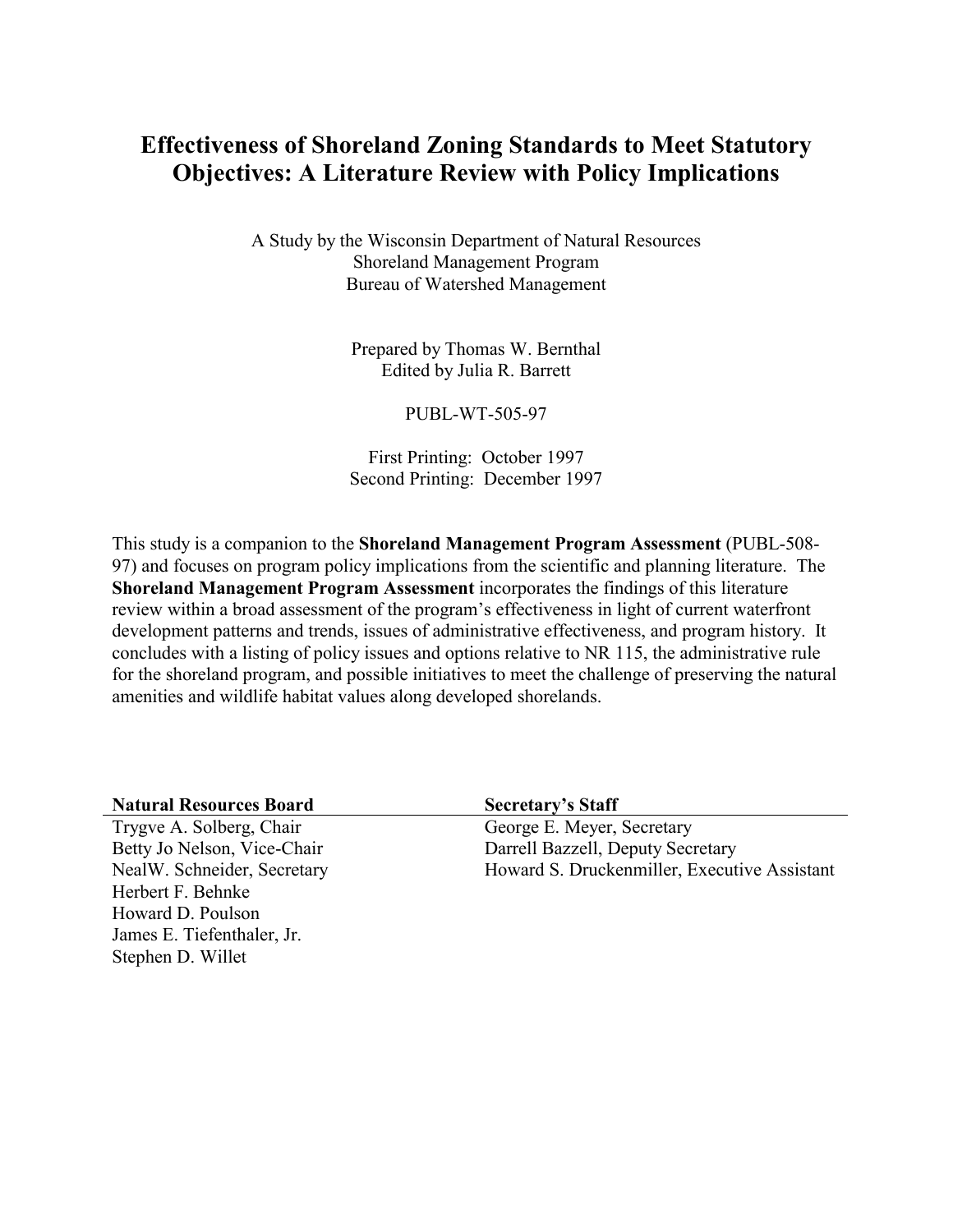# **ACKNOWLEDGMENTS**

This project has been funded wholly or in part by the U.W. Environmental Protection Agency under assistance agreements CD 985063-01-0 and CD 985235-01-0 to the Wisconsin Department of Natural Resources. The contents of this document do not necessarily reflect the views and policies of the Environmental Protection Agency, nor does mention of trade names or commercial products constitute endorsement or recommendation for use.

The Wisconsin Department of Natural Resources (DNR) would like to thank the following individuals (DNR staff unless otherwise noted) who prepared sections of this report.

### **Section 2.3.1 General Observations on Bird and Small Mammal Use of Shorelines and Riparian Corridors in Wisconsin DNR**

Prepared by William Volkert, Wildlife Management, Horicon, WI

# **Section 2.3.2 Amphibian and Reptile Use of Shorelines and Riparian Zones**

Prepared by Robert Hay, Endangered Resources, Herpetologist, Madison, WI

#### **Section 2.3.3 Common Loon (***Gavia immer***) Use of Shorelines and Riparian Zones in Wisconsin**

Prepared by Terry Daulton, Coordinator, LoonWatch, Northland College, Ashland, WI

# **Section 2.3.4 The Importance of Shoreland Habitat to Wisconsin Bald Eagles**

Prepared by Michael W. Meyer, Integrated Science Services, Rhinelander, WI

Special thanks is due to Lizhu Wang, Bureau of Integrates Science Services, who contributed greatly to the sections on stream and riparian habitat, and Paul Cunningham, Bureau of Fisheries and Habitat Protection, who contributed greatly to the sections on lake and riparian habitat.

Thanks is due to the following individuals (DNR staff unless otherwise noted) who provided valuable insights and comments on earlier drafts of this review.

Sue Jones, Terry Donovan, John Panuska, Jim Baumann, and Brian Standing from Watershed Management; Kate Fitzgerald from South Central Region Lands Program; Dreux Watermolen, Jim Pardee, Mike Mossman, Marty Jennings, Paul Garrison, and Rich Kahl from Integrated Science Services; Carroll Schaal, Paul Cunningham, Lois Stoerzer, and Pat Trochell from Fisheries Management and Habitat Protection; Darrell Zastrow from Forestry, John Gozdzialsji, St. Croix Geographic Management Unit Water Leader – Spooner; Bob Korth, Lakes Partnership, University of Wisconsin – Stevens Point; Byron Shaw, College of Natural Resources, University of Wisconsin – Stevens Point; Wayne Tlusty, Landscape Architecture, University of Wisconsin – Madison; and Marge Wood, the author's wife.

Cover illustration by Jim McEvoy.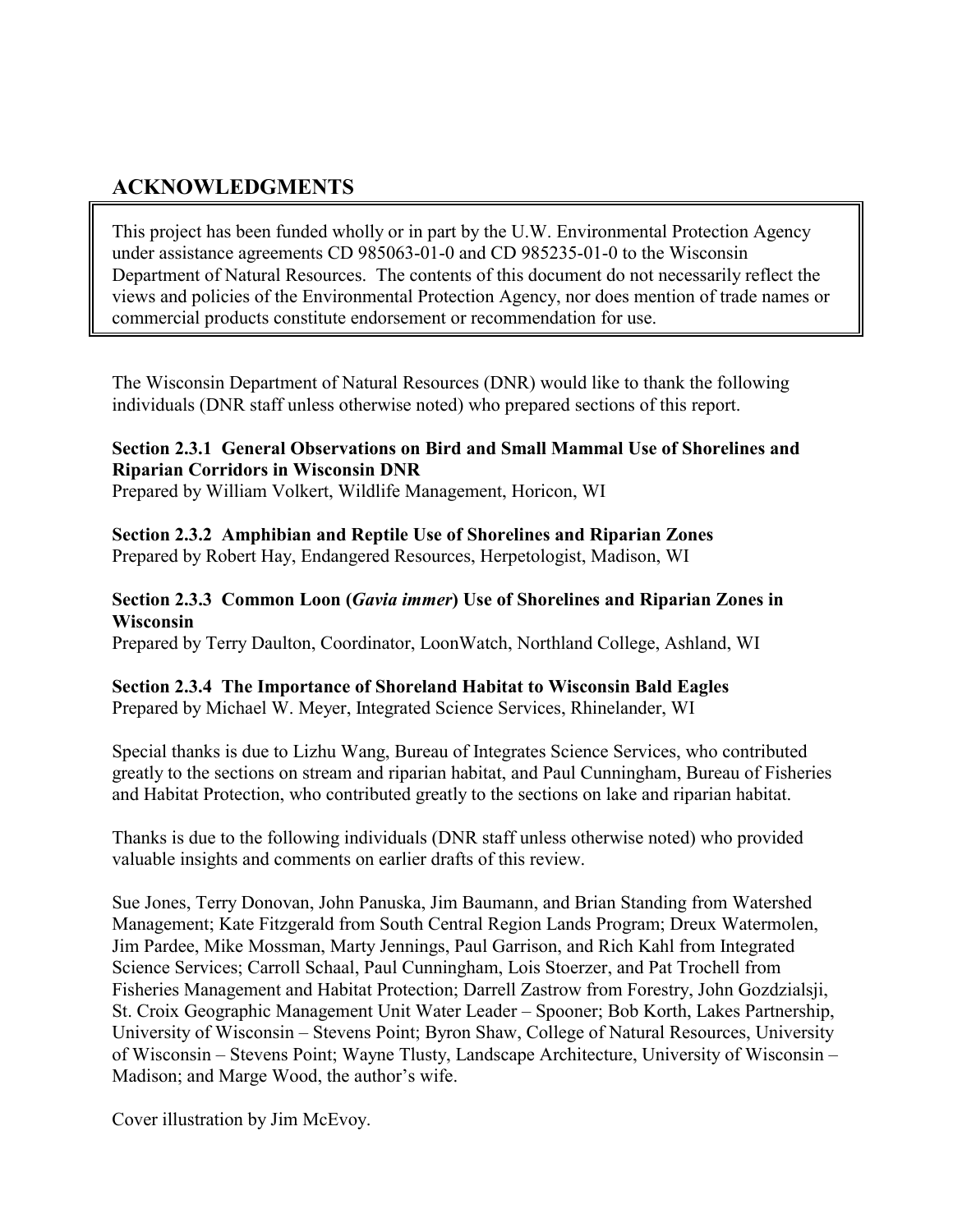# **TABLE OF CONTENTS**

| 1. |     |                                                                                                                  |  |  |
|----|-----|------------------------------------------------------------------------------------------------------------------|--|--|
|    | 1.1 |                                                                                                                  |  |  |
|    |     | 1.1.1                                                                                                            |  |  |
|    |     | 1.1.2                                                                                                            |  |  |
|    |     | 1.1.3                                                                                                            |  |  |
|    | 1.3 |                                                                                                                  |  |  |
|    |     | Trapping and Retention of Sediments, Nutrients, and Toxicants from<br>1.3.1                                      |  |  |
|    |     | 1.3.2                                                                                                            |  |  |
|    |     | 1.3.3                                                                                                            |  |  |
|    |     | 1.3.4                                                                                                            |  |  |
|    |     | 1.3.5                                                                                                            |  |  |
|    |     | 1.3.6                                                                                                            |  |  |
|    | 1.4 |                                                                                                                  |  |  |
| 2. |     | SHORELAND ZONING AND THE ECOLOGICAL FUNCTIONS OF                                                                 |  |  |
|    |     |                                                                                                                  |  |  |
|    | 2.1 |                                                                                                                  |  |  |
|    |     |                                                                                                                  |  |  |
|    |     |                                                                                                                  |  |  |
|    | 2.2 |                                                                                                                  |  |  |
|    | 2.3 |                                                                                                                  |  |  |
|    |     | 2.3.1 General Observations on Bird and Small Mammal Use of Shorelines and<br>Riparian Corridors in Wisconsin DNR |  |  |
|    |     |                                                                                                                  |  |  |
|    |     | Amphibian and Reptile Use of Shorelines and Riparian Zones<br>2.3.2                                              |  |  |
|    |     |                                                                                                                  |  |  |
|    |     | 2.3.3 Common Loon (Gavia immer) Use of Shorelines and Riparian Zones                                             |  |  |
|    |     | 26                                                                                                               |  |  |
|    |     | 2.3.4 The Importance of Shoreland Habitat to Wisconsin Balk Eagles                                               |  |  |
|    |     | (Michael W. Meyer, NDR-Integreated Science Services, Rhinelander)28                                              |  |  |
|    | 2.4 | Shoreland Zoning Effectiveness for Maintaining Riparian Wildlife Habitat 30                                      |  |  |
|    | 2.5 | Summary of Policy Implications for Maintaining Riparian Habitat 32                                               |  |  |
|    |     | 2.5.1                                                                                                            |  |  |
|    |     | 2.5.2                                                                                                            |  |  |
|    |     | 2.5.3                                                                                                            |  |  |
| 3. |     | SHORELAND ZONING AND PRESERVATION OF NATURAL BEAUTY 36                                                           |  |  |
|    | 3.1 | Shoreland Zoning Effectiveness in Preserving Natural Beauty 36                                                   |  |  |
|    | 3.2 |                                                                                                                  |  |  |
|    |     |                                                                                                                  |  |  |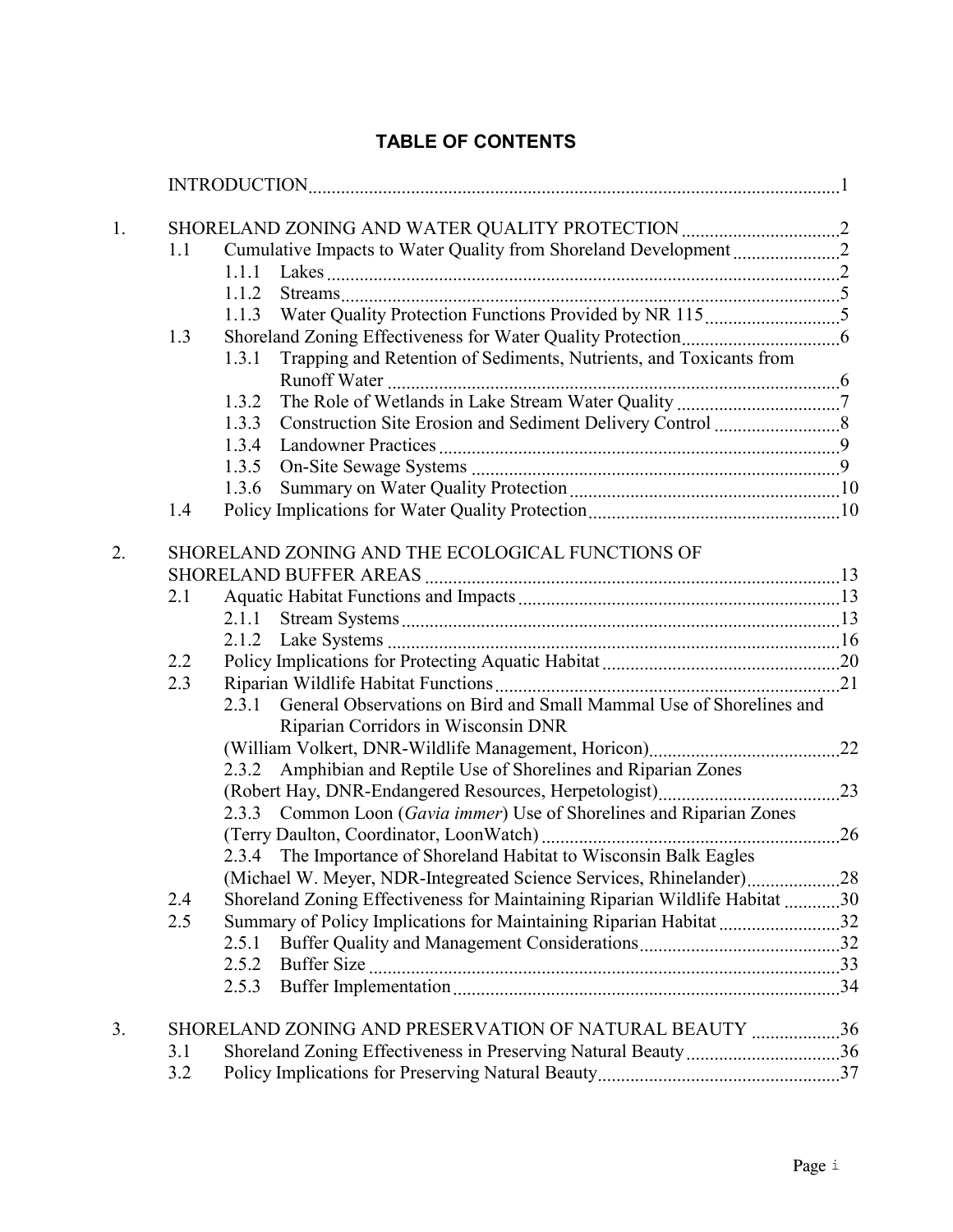| $\overline{4}$ . |     |                                                                                 |  |
|------------------|-----|---------------------------------------------------------------------------------|--|
|                  | 4.1 | Cumulative Impacts and Sewered Subdivisions Density Standards 40                |  |
|                  | 4.2 | Cumulative Impacts and the Need for Shoreland Zoning Based on Local Planning 40 |  |
|                  | 4.3 |                                                                                 |  |
| 5.               |     |                                                                                 |  |
|                  | 5.1 |                                                                                 |  |
|                  | 5.2 |                                                                                 |  |
|                  | 5.3 |                                                                                 |  |
|                  | 5.4 |                                                                                 |  |
|                  | 5.5 |                                                                                 |  |
|                  | 5.6 |                                                                                 |  |
|                  | 5.7 |                                                                                 |  |
|                  | 5.8 |                                                                                 |  |
|                  | 5.9 |                                                                                 |  |
| 6.               |     | CONCLUSIONS FROM THE LITERATURE REGARDING NR 115 STANDARDS  49                  |  |
|                  | 6.1 |                                                                                 |  |
|                  |     | 6.1.1                                                                           |  |
|                  |     |                                                                                 |  |
|                  |     |                                                                                 |  |
|                  |     | 6.1.4                                                                           |  |
|                  |     |                                                                                 |  |
|                  | 6.2 |                                                                                 |  |
|                  | 6.3 |                                                                                 |  |
|                  |     |                                                                                 |  |
|                  |     |                                                                                 |  |

| <b>DEEED</b><br>KEI |  |  |
|---------------------|--|--|
|---------------------|--|--|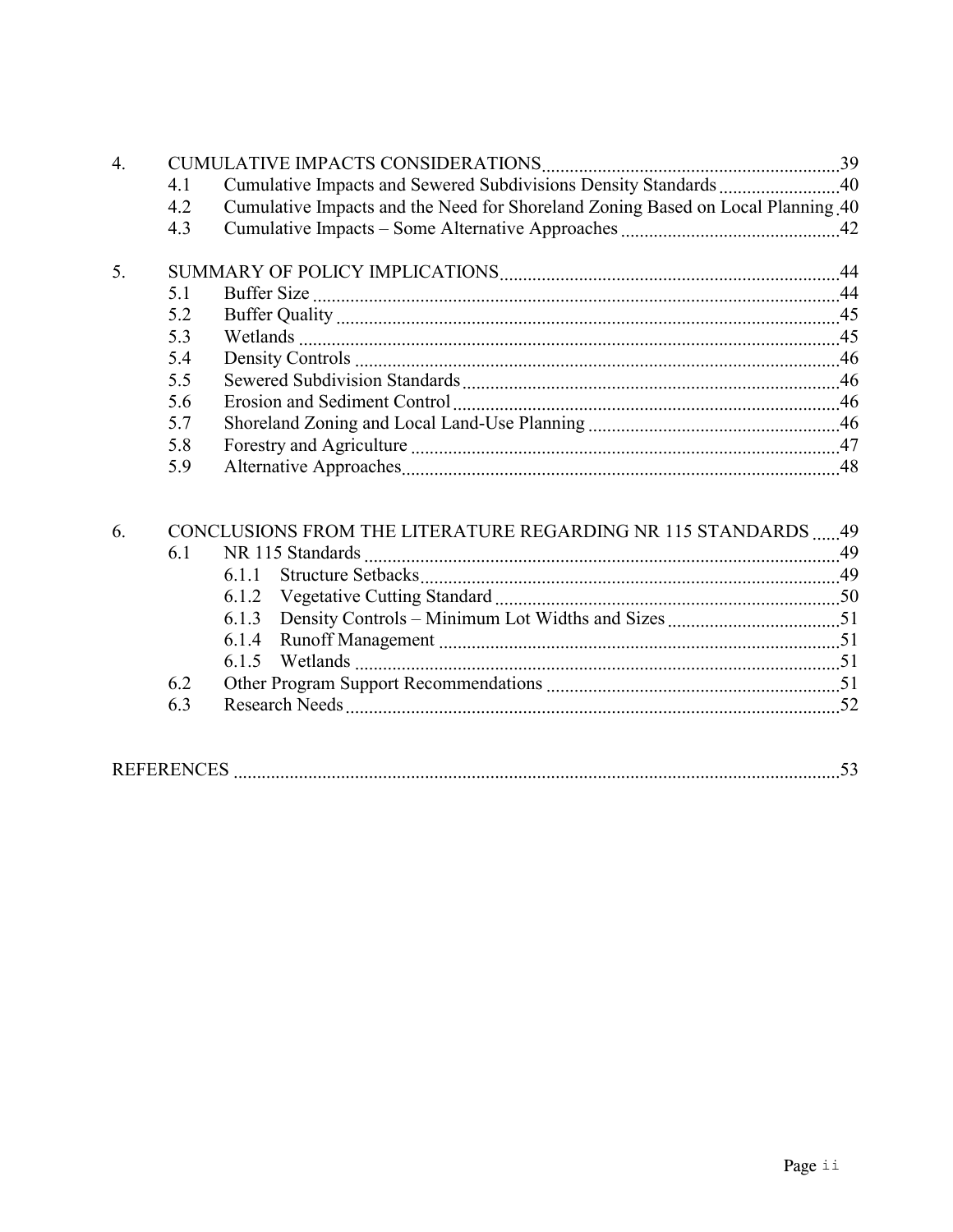# **INTRODUCTION**

Wisconsin's shoreland zoning standards contained in NR 115 were originally developed in the late 1960s based on a combination of the best available scientific information, best professional judgement, and the feasibility of implementation at the time. The standards for lot width minimums (65 feet for sewered lots, 100 feet for unsewered lots), lot size minimums (10,000 square feet for sewered lots, 20,000 square feet for unsewered lots), restrictions on vegetative cutting within 35 feet of the water's edge, and the 75 foot building setback combine to create a buffer that is intended to minimize pollution of, and disturbances to, aquatic resources and allow for the preservation of the natural beauty of our lakes, rivers, and streams. The literature search has focused on the effectiveness of this buffer in accomplishing these objectives. In evaluating the literature on riparian (synonomous with shoreland - the interface of land and water bodies) buffer zones for various purposes, it must be noted that buffer effectiveness depends on site-specific conditions and on the functions the buffer is asked to perform. It is also important to note that the review evaluates the standards as written, assuming adequate implementation. Program implementation effectiveness is discussed in a companion document, Shoreland Management Program Assessment.

Although shoreland zoning standards are designed to achieve multiple objectives, the following presentation discusses objectives for water quality, ecological functions (aquatic and riparian habitat protection), and aesthetic quality separately. The implications on the overall effectiveness and role of current shoreland zoning standards are then summarized, and suggestions are offered for new policy initiatives. The reader should keep in mind that somewhat arbitrary distinctions were made to organize inherently interrelated subjects. For instance, stream bank stability is discussed in the ecological function section rather than the water quality section because it appears to relate more to stream dynamics and habitat quality than delivery of pollutants from outside the stream channel. Of course, it makes no difference to the fish whether we describe their loss of a spawning bed as a water quality issue or a habitat issue.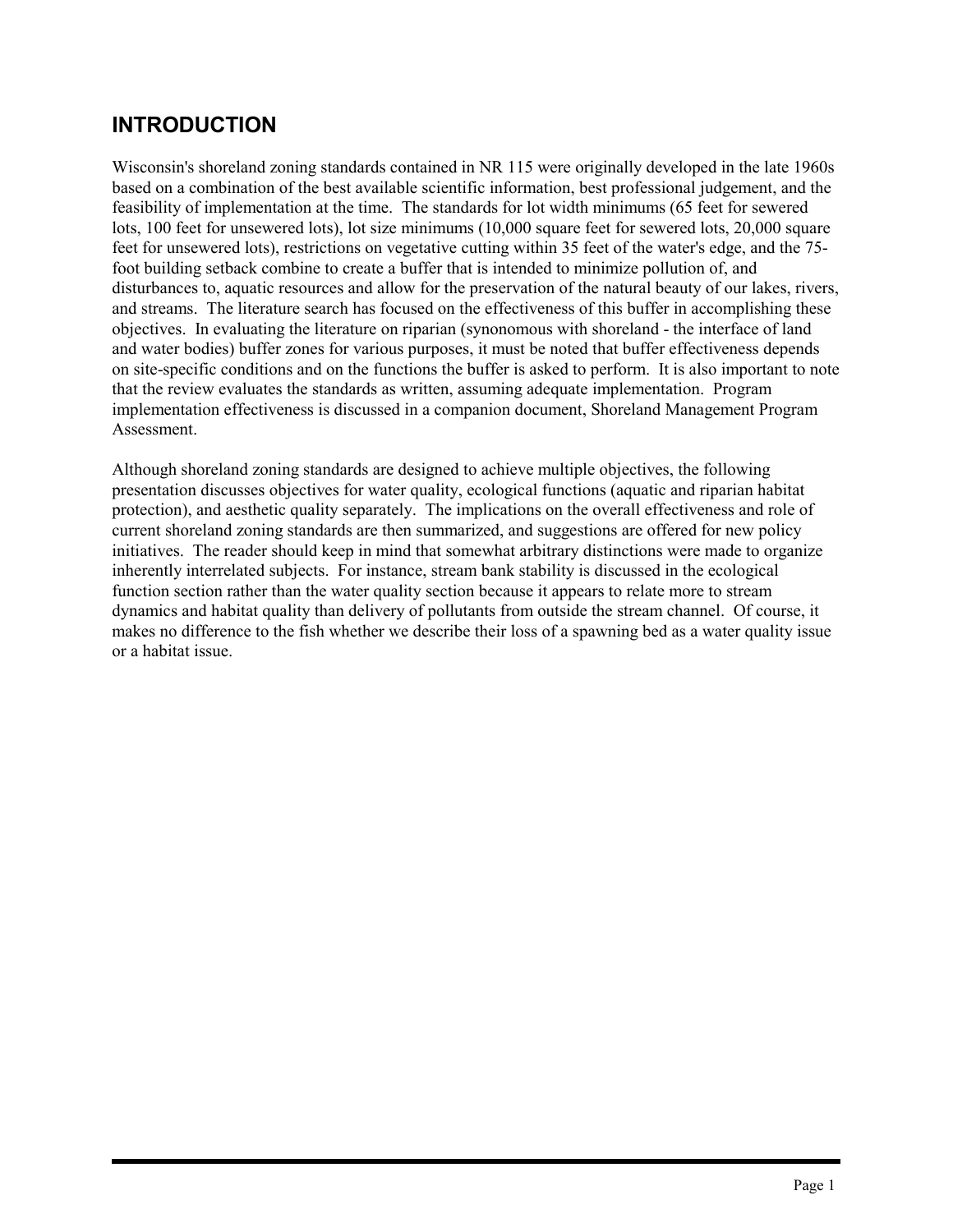# **1. SHORELAND ZONING AND WATER QUALITY PROTECTION**

Water quality, especially water clarity, is a major factor in public enjoyment of lakes and streams. For instance, water clarity is strongly related to the price people are willing to pay for lakefront property. In a five-year study of 900 shorefront properties on 34 lakes in Maine, declining water clarity was shown to reduce lakefront property values and could increase the tax burden of offshore properties (Michael et al. 1996). A 1 meter (roughly 3-foot) difference in average minimum water clarity was associated with property value declines of up to 22%.

# **1.1 Cumulative Impacts to Water Quality from Shoreland Development**

#### **1.1.1 Lakes**

Studies of the water quality impacts of lakeshore development point to the importance of reducing the cumulative impact of lakeshore development, both in terms of the impacts to habitat and in terms of phosphorus loading. A study in Maine (Dennis 1986) of paired watersheds of similar size and physical characteristics compared an undeveloped, forested watershed to an adjacent watershed with 40% forest and a subdivision developed with 1-acre lots. The more developed watershed showed an increase of 720% in phosphorus export, the main nutrient of concern in lakes because of its role in the eutrophication process described below.

When shoreland vegetation is disturbed or removed by human activities, aquatic plants and animals will be affected by elevated sediment, nutrient, and toxicant loads. A recent study modeling land use pattern and topography in the Lake Mendota watershed found that increases in phosphorous loading were strongest with conversions of undisturbed riparian (shoreland) areas to either urban or agriculture uses (Soranno, et al 1996). Toxic materials, such as pesticides, herbicides, and heavy metals, can cause acute mortality of aquatic life. Most commonly, however, they cause chronic effects by affecting reproduction and degrading habitat.

# *1.1.1.1 Eutrophication in Deep Lakes*

Excess nutrient input from the watershed stimulates the growth of aquatic plants, but stimulates algal growth even more, and can created nuisance algal blooms, which consume large amounts of oxygen when they die and decompose. This process is called eutrophication. In lakes deep enough to stratify into distinct layers of water of different temperature and density, loss of oxygen in the hypolimnion (the cold bottom layer of water) triggers further water quality degradation. In a healthy deep-lake ecosystem, the colder oxygenated waters of the hypolimnion protect water quality by acting as a trap for nutrients, especially phosphorus contained in bottom sediments, the nutrient of greatest concern because it has the greatest effect on algal growth. Over the course of a summer, however, an overfertilized lake can lose all oxygen in the deepest water, with the result that chemical changes result in further release of phosphorus from lake-bottom sediments. The complete loss of oxygen (anoxia) occurs in the deepest water first and extends upward. As more of the hypolimnetic layer becomes anoxic, fish that depend on cold oxygenated water cannot survive when forced into shallower, warmer depths. In the fall, when falling temperatures and wind action allow the lake waters to mix again, phosphorus from bottom sediments is released throughout the lake, causing further water quality problems.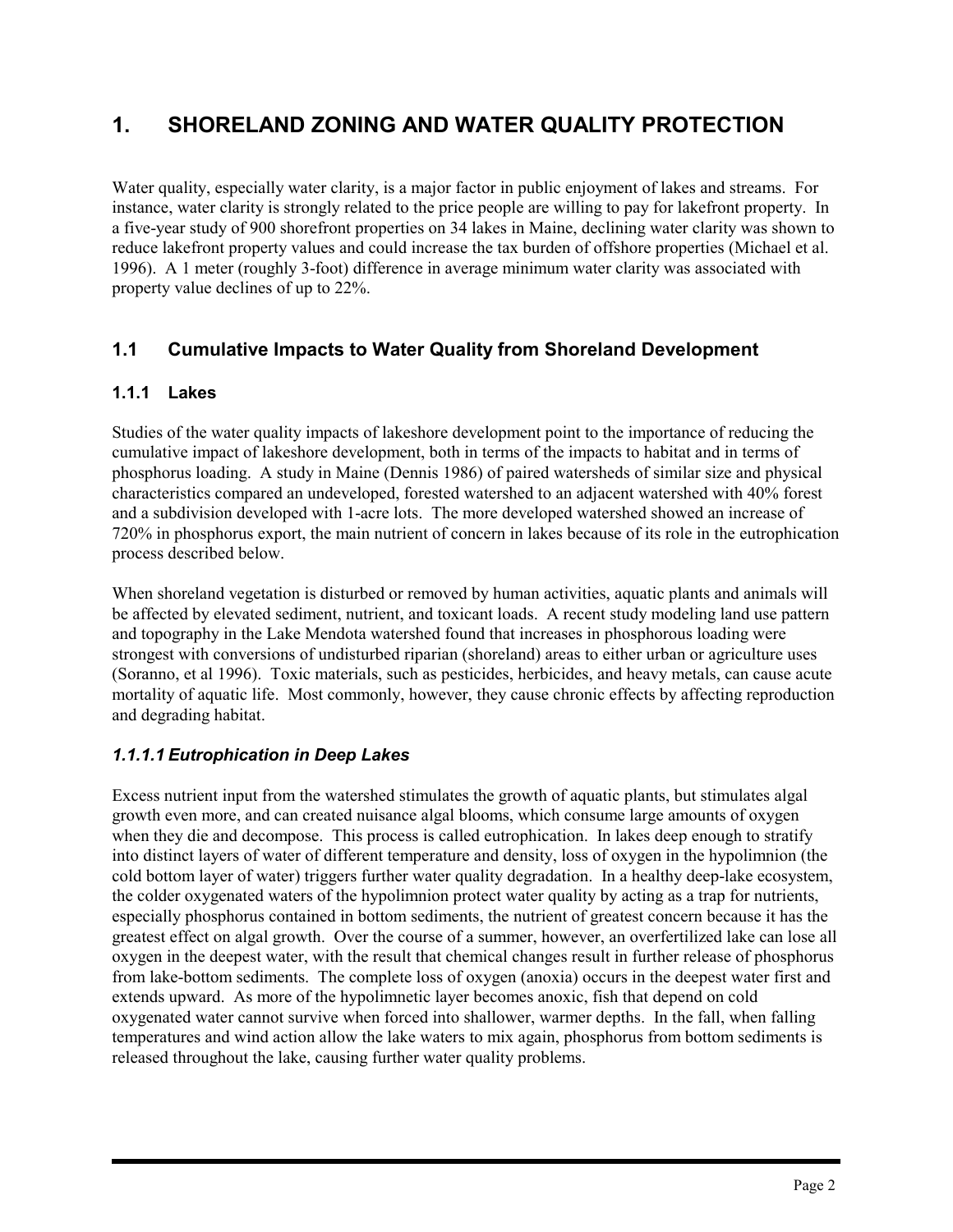# *1.1.1.2 Eutrophication in Shallow Lakes*

In shallow lakes, the water is mixed throughout the year and nutrients are therefore constantly available, fostering naturally abundant emergent and submergent aquatic plant growth that provides excellent food and habitat for microscopic animal life and diverse aquatic insect life, as well as for the fish, waterfowl, amphibians, and other wildlife that thrive in these sometimes marsh-like ecosystems. These lakes are especially sensitive to excessive sediment delivery and problems with exotic fish species such as carp. As a shallow lake receives excessive fertilization from nutrients in the shoreland area and from inflowing streams, algal growth is increased and water clarity declines, favoring bottom-feeding carp over sightfeeding fish such as northern pike. As carp feed, they stir up soft bottom sediments and uproot beneficial aquatic plants which further accelerates the decline of game fish species. The trigger for this vicious cycle is the excessive delivery of sediments and nutrients into the lake from the surrounding watershed.

# *1.1.1.3. Studies of Cumulative Water Quality Impacts*

One technique to measure the relative eutrophication of a lake is to measure the rate at which water in the hypolimnion of a lake basin loses oxygen and the volume of anoxic water in the hypolimnion. Water quality problems associated with eutrophication are indicated by a greater relative volume of anoxic water in the hypolimnion. A study on a single forested, hourglass-shaped lake in northern Wisconsin, with two distinct basins of sharply differing levels of development, found that the more developed basin had a larger volume of anoxic water than the lesser developed basin, the opposite of what the physical conditions in these two basins would predict (Ganske 1990). A 20-year study of a Michigan lake with three distinct basins used similar oxygen deficit methodology to track the rate of eutrophication at ten year intervals. The most developed basin was found to be the most eutrophic (greatest oxygen deficit) over time, and a lesser developed basin had a consistently lower oxygen deficit, while one basin showed wide anomalous fluctuations (Lind and Davalos-Lind 1993). Two basins showed an increasing rate in eutrophication during the time period of the study (1971 to 1991). By extrapolating their data backward and comparing with a measure of eutrophication in 1922, the authors approximate that the rate of eutrophication began increasing in about 1950, coincident with an increase in summer home construction during the postwar economic boom.

These two studies are insightful because they were able to control for some of the many variables, besides the level of shoreland development, that also influence water quality in lakes, by looking at separate basins of the same lake. Even in these studies however, some physical factors such as the shape, size, and orientation of the basin interact with level of shoreland development to determine water quality.

Modelling studies of sediment and nutrient delivery to two different lakes in northern Wisconsin also show increases of from 200% to 700% in phosphorus loading as lots are cleared and developed (J. Panuska, Wisconsin Department of Natural Resources, to P. Sorge, internal memorandum Nov. 16, 1994; E&S Environmental Chemistry, Inc. 1992). Dillon, et al. (1995) found that phosphorus delivery from onsite sewage disposal systems associated with shoreline development accounted for a significant portion of the observed total phosphorus level in four Ontario lakes. On two of the lakes with thinner soils all total phosphorus transported into and out of septic systems reached the lakes. About one-third of the total phosphorus from septic systems reached the third lake, which had a thicker layer of till/soil, while the fourth lake was undeveloped. Weber (1994) found significantly greater nitrogen and phosphorus concentrations in the seepage water, sediment, and plant tissues in the near-shore waters of Legend Lake, along shorelands with septic systems where groundwater flowed toward the lake, compared to groundwater outflow sites and sites with no septic system.

The amount of phosphorus loading can be reduced by best management practices directed to minimize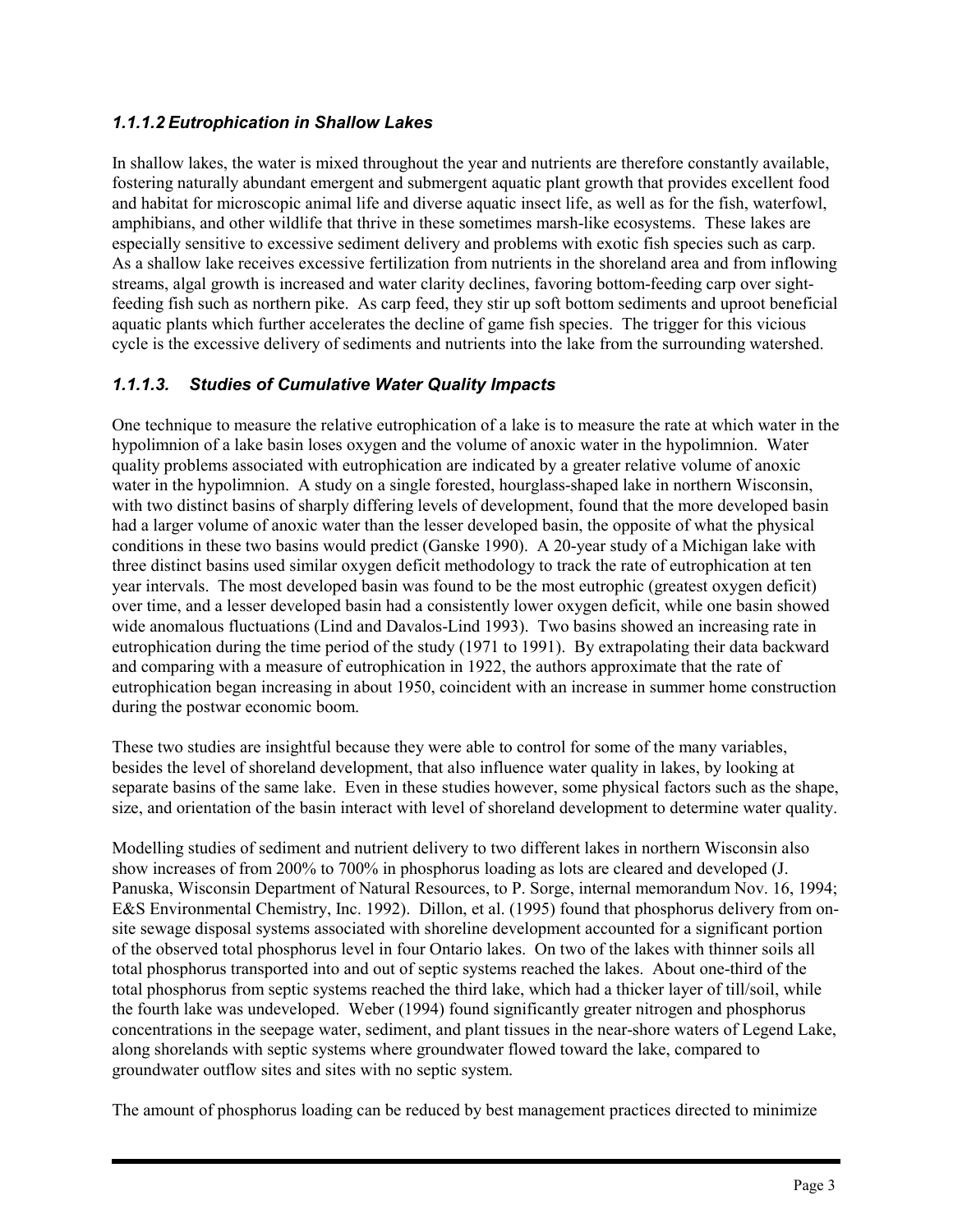soil compaction and control erosion and sediment delivery during construction. However, it is clear from these studies that more densely settled shorelands can contribute greater phosphorus loading.

Paleolimnological studies offer the opportunity to look at a historical record that documents the response of a lake to land-use changes in its watershed. This technique involves taking sediment cores from the lake, dating core layers, and examining the chemical and fossil record preserved in the cores. A sharp increase in the sedimentation rate soon after European settlement and clearing for agriculture, logging, or town establishment in the watershed has been thoroughly documented throughout Wisconsin (E&S Environmental Chemistry, Inc. 1992, Garrison 1993, Garrison and Hurley 1993). Although each lake has a unique history, these studies all show increasing water quality degradation related to increased phosphorus loading, starting in the 1960s and 1970s, and continuing to the present, apparently related to increasing levels of lakeshore development.

The record for Lake Ripley, a highly developed lake in a watershed that is shifting from agricultural to residential land use, showed a slight decrease in phosphorus in the 1960s when land was beginning to be taken out of agriculture for homesite development, but since the mid-1970s, phosphorus loading has increased even though the rate of erosion in the watershed has decreased (Garrison 1993). The author concludes that lakeshore homes are now the largest source of nutrient loading to the lake. The record for Lac La Belle, shows that lake productivity (excessive productivity is an indication of eutrophication) dropped for a time after sewer installation in 1980, but has begun to increase again in recent years, with recent phosphorus concentrations at levels similar to those just prior to sewer installation (P. Garrison, Wisconsin Department of Natural Resources, letter to L. Conley, Sept. 6, 1995). This suggests that providing sewer service to lake subdivisions, while providing major water quality benefits, does not control all the important sources of phosphorus to a lake. The benefits of sewer service may be offset by increases in phosphorus loading and habitat degradation due to increased residential density.

By way of contrast, deep sediment in Little Bearskin Lake, a lightly developed lake in Oneida County with 12% residential development, has not shown an increase in phosphorus concentration in the last century (Garrison and Winkelman 1995). Although phosphorus loading has likely increased, phosphorus appears to be taken up by aquatic plants along the shoreline. This has resulted in a less diverse but more dense aquatic plant community with increased density of coontail, which is becoming a nuisance to lake homeowners at some sites.

Differences between cores from two nearby lakes demonstrate the importance of lake and watershed characteristics in determining how a particular lake's water quality is affected by land-use changes. Garrison (in press) compared the cores of Long Lake, a deep 1,050-acre stratified drainage lake, to nearby Round Lake, a 215-acre softwater shallow seepage lake that does not stratify. Long Lake water quality began to decline in the 1880s in response to added sediment and nutrients delivered to the lake by inflowing streams, caused by erosion from logging in the watershed. Round Lake was not as affected by the initial land clearing, because its lack of inflowing streams meant that it did not receive as large a nutrient load. However, water quality has declined in recent years, evidenced by a profound change in the algal community. The increased nutrient loading is most likely the result of cottage development around the shoreline. Today, Round Lake suffers from algal blooms during years of high rainfall while Long Lake does not.

This comparative study has some important implications for lake planning because it lends support to the notion that smaller, shallower seepage lakes are likely to receive a larger portion of their nutrient inputs from the immediate shoreland, while drainage lakes receive a larger portion of their inputs from the larger watershed (Shaw et al. 1994). This implies that shoreland zoning along lakeshores, as a water quality tool, may be more effective in buffering seepage lakes. However, any measure that can reduce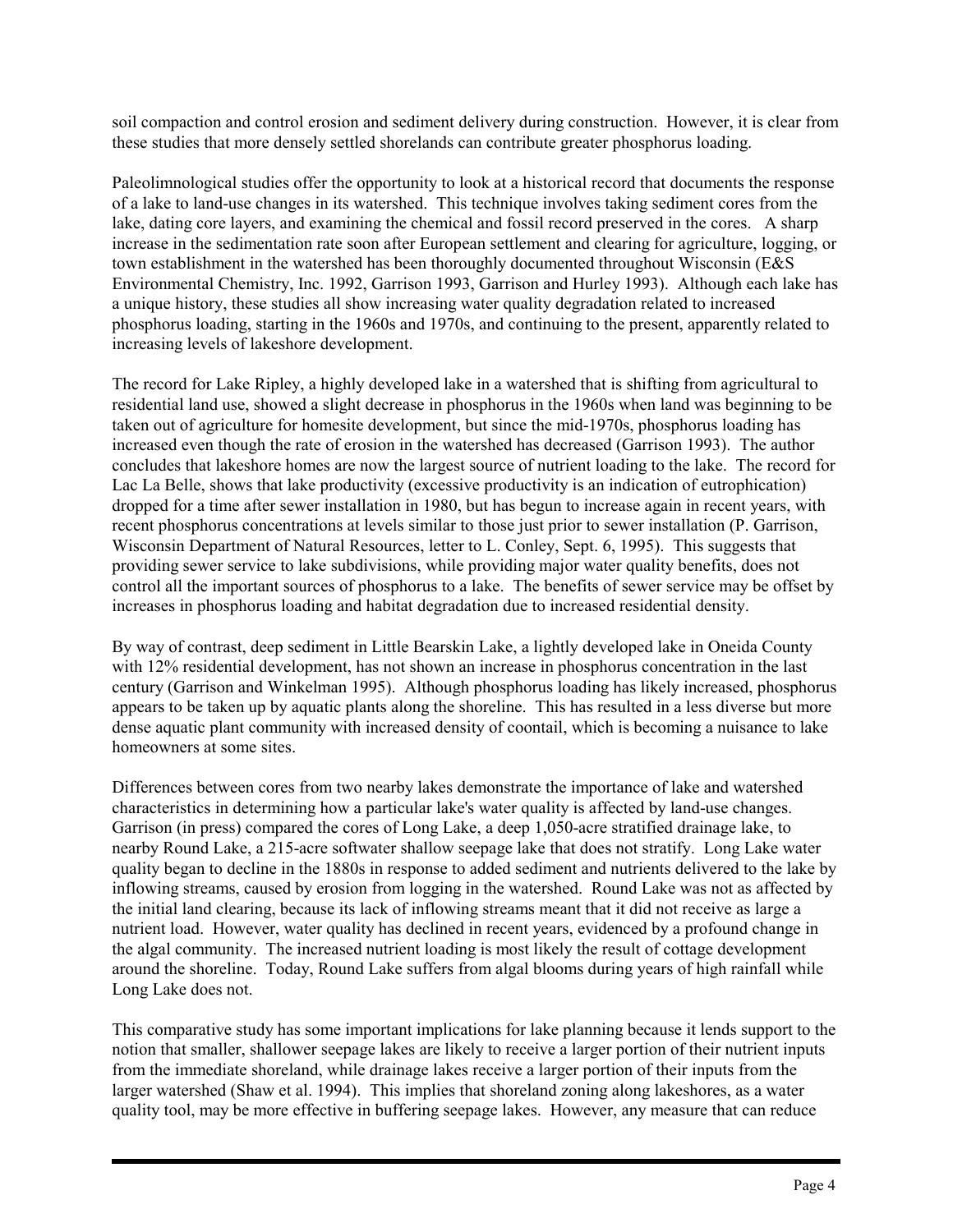phosphorous loading to any lake type will contribute to water quality. Buffers along streams, along with other best management practices, are essential to control nutrient inputs to drainage lakes and impoundments, especially in agricultural watersheds.

# **1.1.2 Streams**

Fine sediment eroded from riparian areas delivers perhaps the most widespread and pervasive impact of shoreline development, particularly from agricultural practices and construction of roads and buildings (Waters 1995). Agriculture may also contribute excessive animal wastes and nutrients, leading to problems with low dissolved oxygen concentrations, high ammonia concentrations, and accelerated eutrophication. Mason et al. (1991) documented these effects on smallmouth bass in four southwestern Wisconsin streams. Even relatively low levels of sediment delivery can gradually degrade stream bed habitat, resulting in disruption of food webs and reductions in fish reproductive success. The effect is insidious because it is often unspectacular and goes unnoticed from one year to the next.

Excess sediment delivered to streams gradually fills in rocky bottom habitat and buries benthic (bottomdwelling) invertebrates, resulting in reduction in numbers or loss of some species. This reduces the amount of food available for upper-level predators such as minnows and game fish species. Richards et al. (1993) found that sediment eroding from clay soils had a greater negative effect on stream invertebrates than sediments from sandy soils. Declines in invertebrates reduce the amount of food available for upper-level predators such as fish, amphibians, and reptiles. Further, when sediments settle over coarser stream bed substrates they cover essential spawning grounds or eggs, or prevent emergence of recently hatched fry. In a study of Missouri streams, Rabeni and Smale (1995) found that excessive stream sediment significantly decreased species number and abundance. They also found that the types of fish most sensitive to increased siltation were those that feed on algae or benthic invertebrates, or those that spawn exclusively on gravel or cobble substrates.

Many studies have shown that urban development is associated with declines of pollution-sensitive invertebrate groups such as mayflies, stoneflies, and caddisflies and a pronounced increase in pollutiontolerant groups, such as midges and oligochaetes (e.g., Jones and Clark 1987, Lenat and Crawford 1994). Research over the past 15 years shows a strong correlation between the amount of impervious surface in a watershed and the health of the receiving stream (Arnold and Gibbons 1996). Stream water quality and habitat begin to degrade as watersheds become more densely developed (Schueler 1994a, Masterson and Bannerman 1994). Hicks (1995) has also found shifts to pollution-tolerant invertebrate communities and degraded habitat in freshwater wetlands in urbanizing watersheds. Richards et al. (1993) indicated that sediment eroding from clay soil types had a greater effect on stream macroinvertebrates than sediments eroding from sandy soil types.

# **1.1.3 Water Quality Protection Functions Provided by NR 115**

Shoreland standards in NR 115 addressing water quality impacts are primarily focused on reducing sediment and pollutant delivery from overland flow runoff in the immediate shoreland. The requirement to establish shoreland-wetland zoning districts provides an important means to preserve the water quality (as well as habitat and natural beauty) functions of wetlands by restricting the uses of wetlands to those which are not expected to significantly affect wetland functions. Water quality in lakes and streams is intended to be protected through providing a 35-foot-wide buffer zone landward of the ordinary highwater mark, in which trees and shrubs may not be clear-cut. The 35-foot zone is expected to provide a buffer of undisturbed shoreland vegetation that can trap sediments and remove nutrients and toxicants from runoff by providing a physical barrier that slows surface flow rate, traps sediment, and removes nutrients and toxicants by chemical transformation or plant uptake. The 75-foot structure setback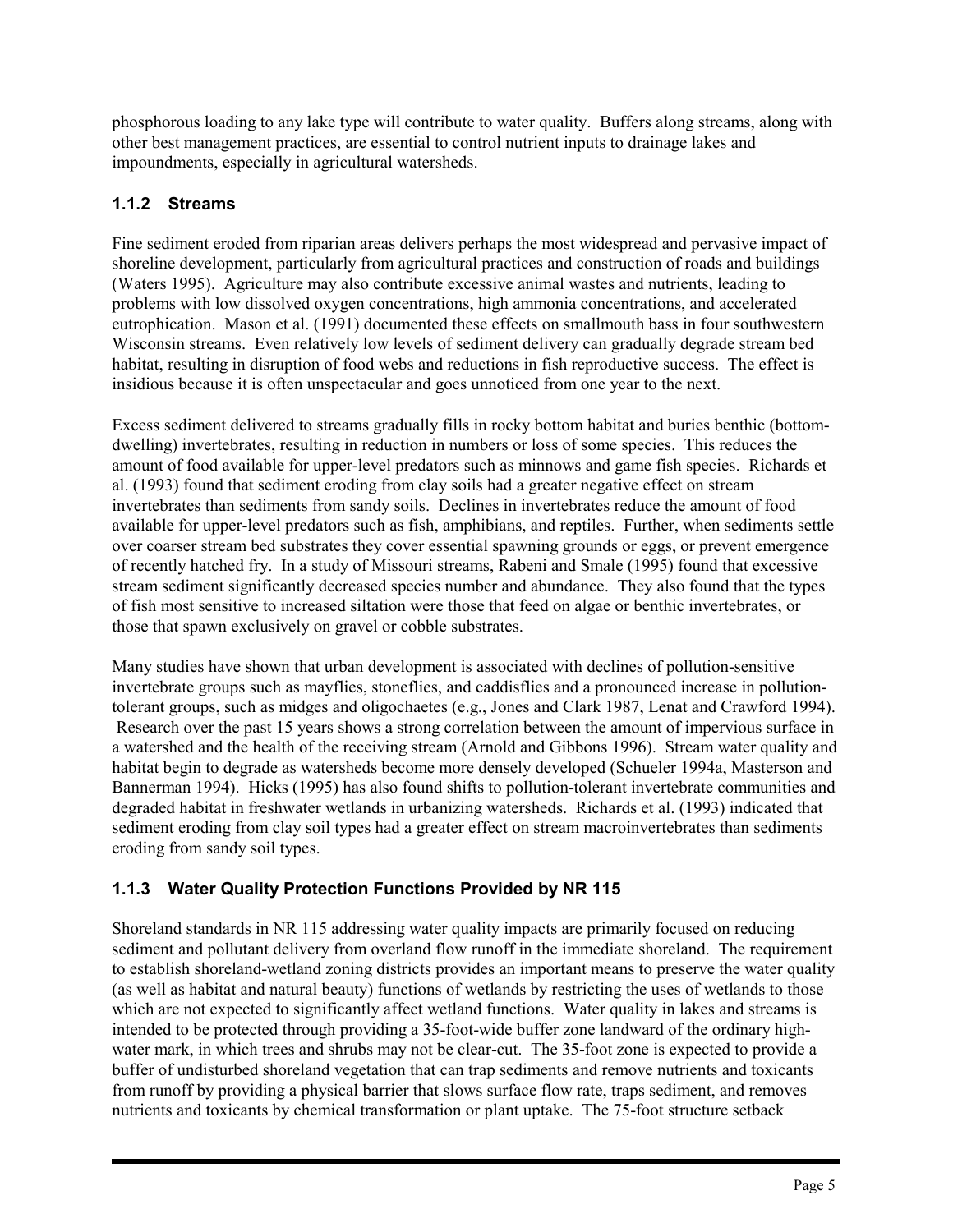improves the ability of the 35-foot buffer to perform by decreasing soil disturbance and erosion from construction activities and reducing the amount of impervious area within 75 feet of the water's edge. This reduces the volume of runoff and amount of sediments, nutrients, and toxicants reaching the 35-foot buffer. In addition, standards controlling the intensity of development through minimum lot sizes and widths affect the continuity and overall amount of shoreline left as undisturbed buffer area.

Though not specifically included in NR 115, many counties have adopted the erosion control requirements contained in the Model Shoreland Zoning Ordinance. A special exception permit is required for filling and grading on steeper slopes.

# **1.3 Shoreland Zoning Effectiveness for Water Quality Protection**

# **1.3.1 Trapping and Retention of Sediments, Nutrients, and Toxicants from Runoff Water**

Shoreland vegetation and other erosion control and best management practices can reduce the amount of sediments, nutrients, and toxicants, reducing their effects on aquatic animals. The efficiency of sediment removal from runoff depends upon the length and slope of vegetated area, the runoff depth relative to vegetation height, and vegetation characteristics. The efficiency also depends on sediment particle size, surface roughness, and runoff characteristics. Generally, small undisturbed shoreland widths remove small amounts of sediment. However, the relationship between shoreland width and percentage of sediment removed is nonlinear. Disproportionately large shoreland widths are required for incrementally greater sediment removal. The rate of sediment deposition in vegetation is constant over a range of lower slopes, but after a critical slope is reached, trapping efficiency declines.

Denser and taller vegetation in the shoreland area is more efficient in removing sediment. There is a inverse relationship between sediment particle size, surface roughness, and runoff depth and the vegetation height, shoreland width, and shoreland slope required to remove a given percentage of sediment. When vegetation is disturbed or flow depth is too high, the effectiveness of vegetation in removing sediment declines. During extreme flows, vegetation loses its function completely. Because most nutrients and toxicants in surface runoff from agricultural and urban watersheds are attached to sediment particles, vegetation in the shoreland area removes nutrients and toxicants from runoff both through filtering water and through plant uptake.

In some controlled situations relatively small buffer strips can be effective in removing sediment. Quantitative laboratory and field studies in an agricultural setting have shown that a 30-foot vegetated filter strip removed more than 90% nitrate-nitrogen  $(NO<sub>3</sub>-N)$  and phosphate  $(PO<sub>4</sub>-P)$  (Madison et al. 1992) and 84% of suspended solids (Dillaha et al. 1989). A study of an agricultural buffer in Iowa found that 70% sediment removal occurred in the first 10 feet of a bromegrass filter strip next to a 12% clean tilled slope, and 85% sediment removal occurred in the first 30 feet (Robinson et al. 1996). A critical aspect of this study is that care was taken to minimize concentration of overland flow before runoff water reached the filter strip.

The buffer created by the existing standards appears to fall within the middle range of what the literature recommends for adequate buffering for sediment trapping and nutrient retention (Welsch 1991, Comerford et al. 1992, Desbonnet et al. 1995). Pollutant removal increases with increasing buffer width, but after 70% to 80% removal is obtained, much greater widths are needed to gain the next increment of removal (Desbonnet et al. 1995).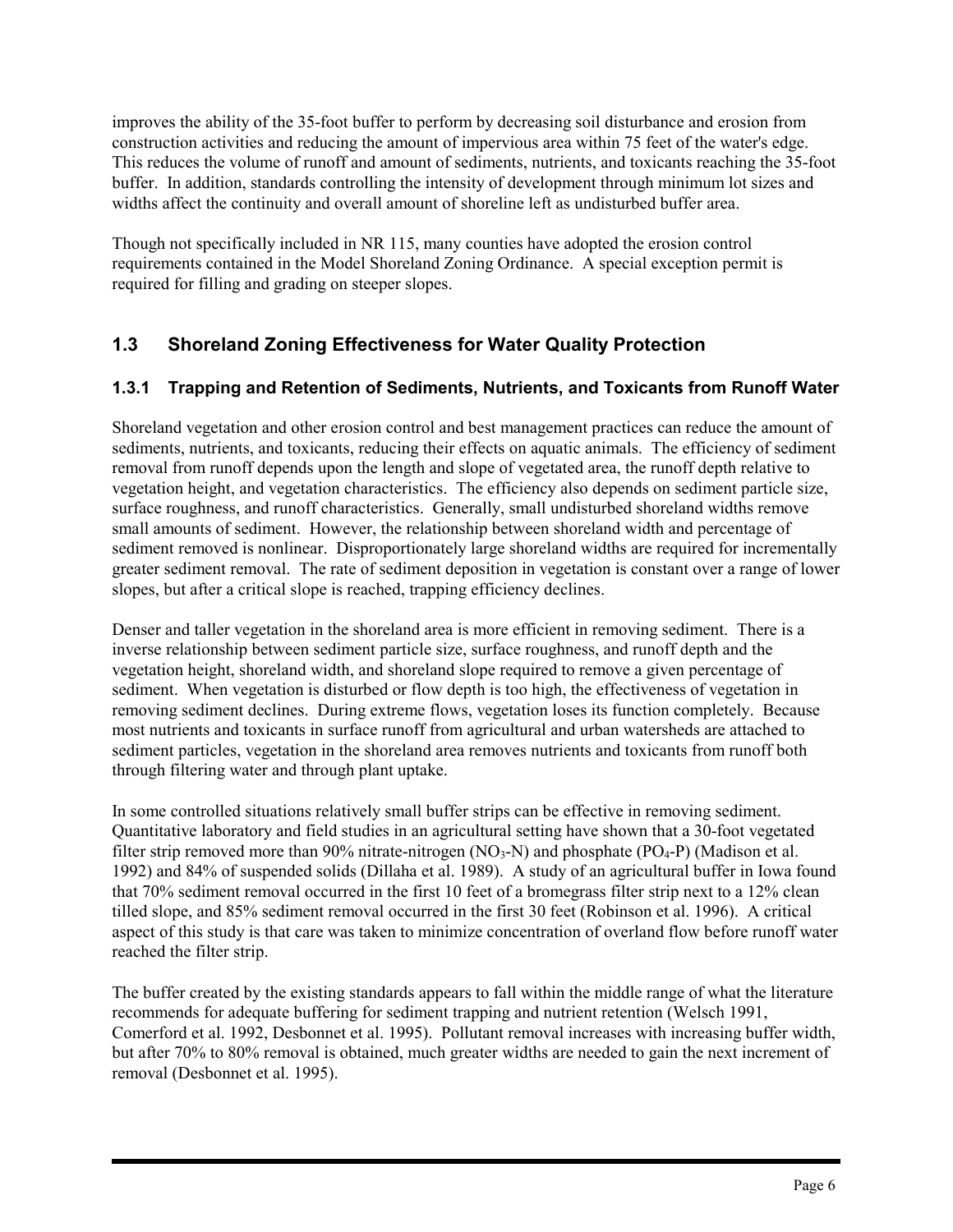Because of the wide range of conditions that have been evaluated for a number of different pollutants, a wide range of pollutant removal efficiencies have been reported for different buffer widths. Desbonnet et al. (1995) provide a summary of average buffer width and pollutant removal efficiency reported for various pollutants. The numbers reported should not be taken as absolutes but demonstrate the exponential increase in width needed to attain high removal efficiencies. Based on the average of reported buffer widths and pollutant removal efficiencies, the 35-foot buffer can be expected to achieve about 60% removal of total suspended solids, nitrogen, and phosphorus. For sediment, 70% removal is obtained at 7 meters (roughly  $25$  feet),<sup>[1](#page-11-0)</sup> while 80% removal is generally reached at 25 meters (80 feet). Seventy percent removal of total suspended solids is reported at 20 meters (65 feet) and 80% removal is generally reached at 60 meters (200 feet). Seventy percent removal of total nitrogen is reported at 23 meters (75 feet) and 80% removal at 60 meters (200 feet). Nitrate-nitrogen is primarily removed through the denitrification process and is affected by soil moisture more than buffer width, with saturated wetland soils being the most effective. For total phosphorus, 70% removal is reported at 35 meters (115 feet), but 80% removal is reported at a much larger distance, 85 meters (275 feet).

From these ranges, it can be concluded that the 35-foot buffer requirement can accomplish significant pollutant removal, but in general a wider buffer would be prudent to build in an adequate safety factor, to recognize the lack of control over field conditions, especially in achieving the removal of nitrogen and phosphorus. These reported ranges also indicate that the point of diminishing returns in relation to increasing buffer width is reached at around 100 feet. In any given situation, buffer effectiveness could be quite different than the ranges reported here.

# **1.3.2 The Role of Wetlands in Lake and Stream Water Quality**

Preserving wetlands maintains an essential water quality buffering agent for associated lakes and streams. The water quality function of a wetland is closely tied to its position in the landscape and on the wetland type (Brinson 1993, Beilfuss and Siebert 1996). Wetlands that have organic soils, saturated soil or shallow water depths, and longer retention times experience the predominantly anaerobic (oxygenfree) conditions needed for nutrient transformation. In addition, those that have dense vegetation and are located between upland pollutant sources and lakes and rivers, offer the greatest amount of sediment and nutrient retention. These types of wetlands, such as sedge meadows, fresh wet meadows, wooded swamps, and shallow marshes, have both the opportunity and advantageous soil conditions to facilitate the processes of denitrification, sulfate reduction, and transformation of nutrients to more soluble forms for plant uptake. Wetlands can permanently remove metals and organic compounds if they remain adsorbed to sediments and the sediments eventually become buried below the root uptake zone of wetland plants (Elder 1987).

However, if bottom sediments are stirred up and subsequently flushed downstream, the wetland can become a source for downstream pollution. Wetlands can also be a seasonal source for organic nutrients released by plants when they die off in the fall and the dead litter is flushed downstream in the fall and early spring, while acting as a nutrient sink during the growing season (Van der Valk et al. 1979). Wetlands play an important role in natural ecosystem functioning by providing an organic input to lake and stream detrital-based food webs, a process discussed in the next section on the ecological functions of shoreland vegetation.

Wetlands in river floodplains provide opportunities for flood storage, with associated sediment

<span id="page-11-0"></span>i<br>Li  $1$  Throughout this report distances reported in meters (and greater than 2) meters) will be converted to the nearest 5 feet. This is done to avoid the impression of greater precision than is justified.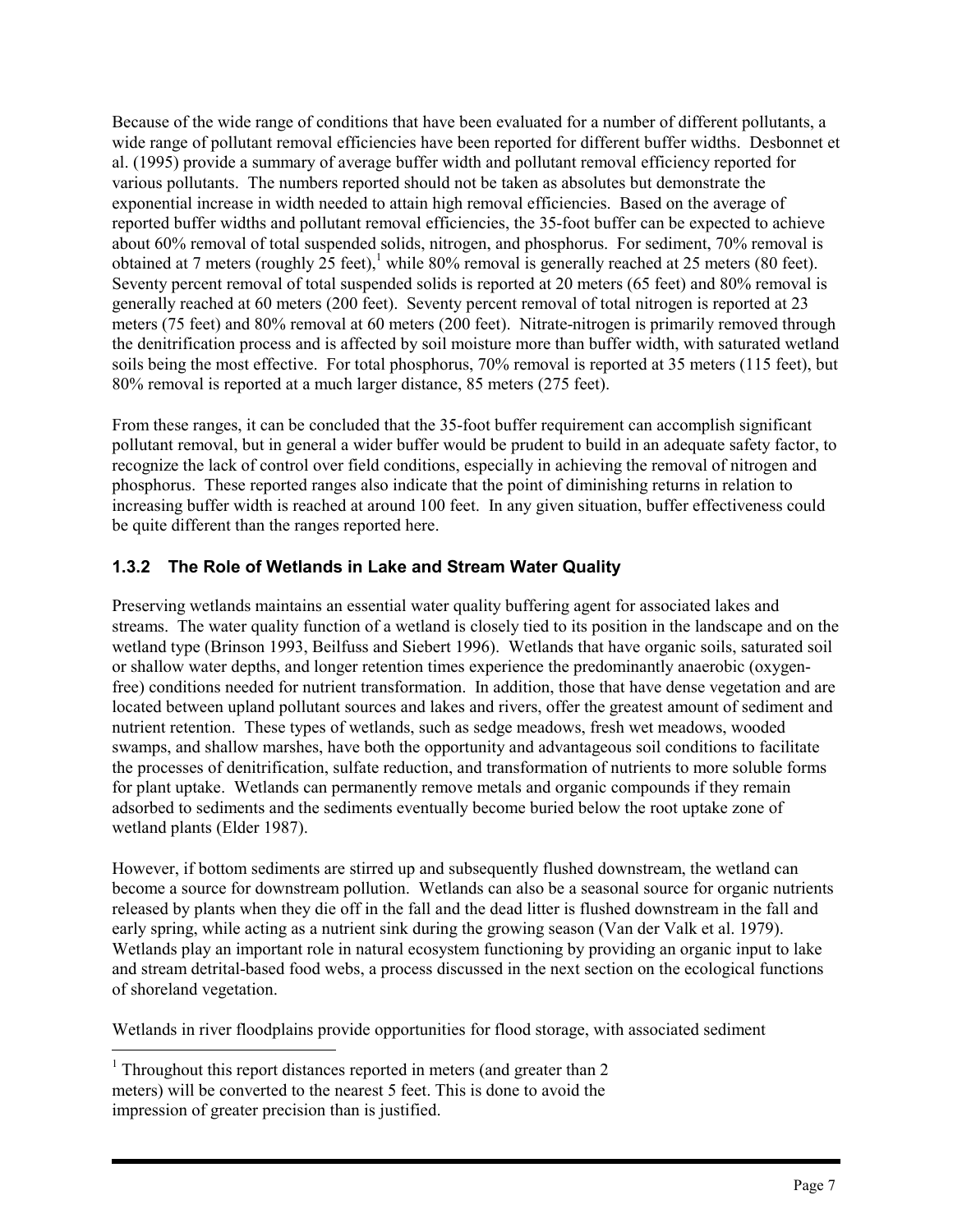deposition as flood waters recede, while wetlands in closed basins serve as sites for permanent sediment deposition. Riverine wetlands along headwater streams are often found in areas of groundwater discharge and play a very important role in maintaining baseflow in these streams (Beilfuss and Siebert 1996). Lake-fringe wetlands and wetlands located near lakes are particularly important in protecting lake water quality. In a study of 33 lake watersheds in the seven counties surrounding Minneapolis, Detenbeck et al. (1993) documented higher water quality where wetlands were concentrated near the lake of interest.

While the size of an individual wetland plays a role in its ability to perform water quality functions, landscape position, surrounding land use, and wetland type are also very important factors (Simon et al. 1987, Beilfuss and Siebert 1996). Cumulatively, wetlands smaller than 2 acres can perform important water quality functions in shoreland areas, especially in watersheds with small amounts of wetlands left. Johnston et al. (1990) showed that small wetland losses would have a small effect on floodflow in watersheds with 10-50% wetlands, but a large effect on floodflow in watersheds with less than 10%. Oberts (1981) showed that sediment- and nutrient-loading rates per unit area from watersheds with less than 10% wetlands were as much as 100 times greater than the loading rate of watersheds with more than 10% wetlands. Hey and Wickencamp (1996) documented the combined impact of increasing impervious area and wetland loss on alteration in stream hydrology for nine watersheds in southeastern Wisconsin. They found extreme fluctuations in stream flows in watersheds with less than 10% wetlands and more than 8% impervious surface. Extreme fluctuations result in greater flooding risk, poorer water quality, and poorer fish habitat. These studies indicate that, given the cumulative impact of wetland loss, especially in urbanizing areas, the current size cutoff in most zoning ordinances (either 5 acres or 2 acres) is too large.

A strong note of caution must be stated in regard to the relationship between the sediment and nutrient retention function and other functions and human values of wetlands. In watersheds where planners are grappling with stormwater treatment issues, routing stormwater to a wetland can appear to be an attractive solution that utilizes the sediment and nutrient retention function of wetlands, while avoiding the need to dedicate developable land to stormwater treatment facilities. However, wetlands do not have an unlimited capacity to store peak flows of stormwater and retain sediments and nutrients without themselves developing eutrophic conditions that degrade their own water quality, habitat functions, and aesthetic and recreational values. Algal blooms, duckweed blooms, monotypic stands of cattails, giant reed grass (phragmites), and reed canary grass are all possible symptoms that a wetland is being overloaded with nutrients (Beilfuss and Siebert 1996). Given the potential for wetland degradation, plans for routing stormwater to a natural wetland, or modifying a natural wetland to increase its storage capacity and/or water quality functions should be closely scrutinized, with a presumption in favor of upland stormwater treatment. Where site conditions are favorable, constructing an artificial wetland in an upland area is a potential strategy for stormwater treatment (Schueler 1992).

# **1.3.3 Construction Site Erosion and Sediment Delivery Control**

Sediment delivery from construction site erosion can be a major source of nonpoint pollution. Construction sites without adequate erosion and sediment control practices have very high rates of soil loss, from 30 to 200 tons/acre/year, 10 to 20 times that of cropland (Wisconsin Land Conservation Board 1984). The Southeastern Wisconsin Regional Planning Commission estimated that runoff from urban and suburban construction sites contributed 35% of the sediment and 28% of the phosphorus entering the inland lakes and streams in its seven-county planning area (Jackson et al. 1981). Given the soil disturbance and runoff conditions that develop on construction sites, the buffer provided by shoreland zoning is not adequate to prevent serious sediment delivery to lakes, streams, and wetlands. However, sediment delivery from construction sites can be controlled through proper erosion and sediment control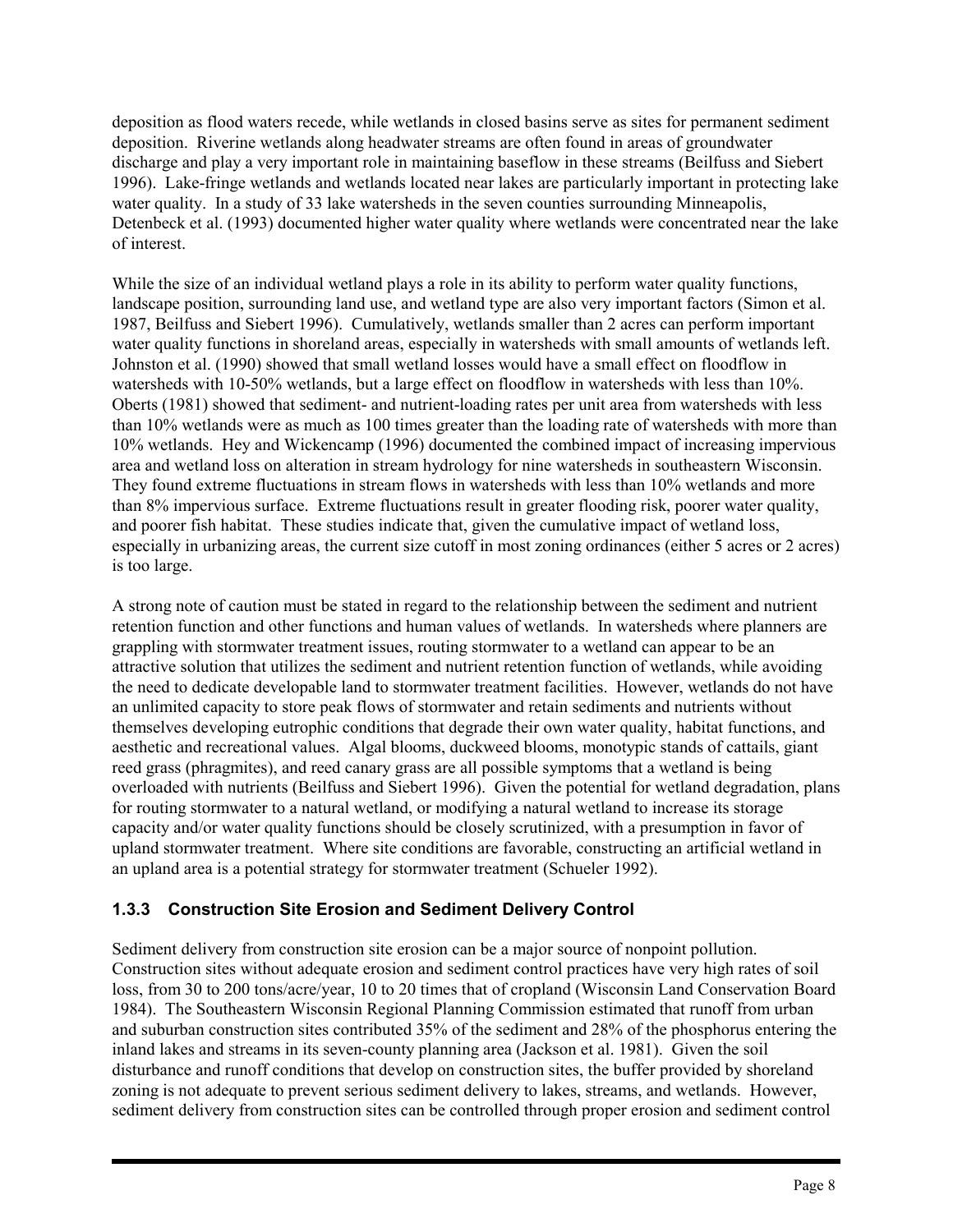practices, and more effective erosion control materials are being developed. Langford and Coleman (1996) have shown biodegradable erosion control mats to be from 89% to 97% effective on sandy loam soils, while product testing results reported by Godrey and McFalls (1992) indicate that sediment control efficiency on clay soils is generally about half that obtainable on sandy soils.

The degree to which sediment control is achieved on construction sites is dependent on the knowledge and care taken by the builder to utilize the best techniques available, though on steep slopes the chances of achieving good sediment control are reduced. The requirement for a special exception permit for filling and grading on steeper slopes can allow counties the opportunity for an increased level of scrutiny on projects where the risk of sediment delivery is greatest. The success of this approach lies in the ability of county staff to educate themselves and the contractors they work with on the best erosion and sediment control methods, and to maintain adequate inspection of construction sites in the shoreland.

# **1.3.4 Landowner Practices**

Landowner practices, in terms of construction activities and yard-care practices, will greatly affect the ability of the shoreline buffer to trap and retain sediments, nutrients, and toxicants. On average, the typical lakeshore or streamshore home setting can be expected to have a smaller contributing area and considerably less soil disturbance than the agricultural or logging activities which most of the buffer research has evaluated. However, research studies typically assume an unbroken buffer, and the current shoreland standards allow for a clear-cut area along the shoreline. If this area is highly disturbed and runoff flow begins to be channelized through it, sediment trapping and nutrient retention functions will be lost. Other site circumstances that can reduce the effectiveness of the 35-foot shoreline buffer for runoff pollution control are erodible and fine-grained soils, steep slopes, construction disturbance, large impervious surfaces or compacted soils, and heavy use of fertilizers and pesticides.

A modeling study of phosphorus loading to a forested lake in Wisconsin illustrates the interaction of site conditions and types of development on water quality impacts (J. Panuska, Wisconsin Department of Natural Resources, to P. Sorge, internal memorandum, Nov. 4, 1994). Given a 1940s style development with a small 700-square-foot house set back 150 feet from the lake with a 35-foot-wide undisturbed buffer and a 20-foot-wide grass path from the house to the lake, phosphorus loading did not increase compared to undeveloped shoreland. However, under a 1990s style development scenario, with a large 3,350-square-foot house set back 80 feet from the lake and the lot entirely converted to lawn, phosphorus loading increased 700% compared to undeveloped shoreland.

A study of pollutants in urban stormwater runoff undertaken in Wisconsin showed that lawns and driveways contribute large phosphorus loads, accounting for more than 75% of the contaminant load from residential areas during significant runoff events. The study concluded that a decrease in the amount of fertilizers applied to lawns would decrease the amount of phosphorus coming from residential land uses (Bannerman et al. 1993). Since phosphorus is the primary nutrient of concern in lakes, these results indicate there is good reason to be concerned about fertilized lawns in close proximity to waterways. The data on streets are applicable to shoreland areas where there is dense first tier development and/or second tier development requiring an expansion of the street network and associated storm sewers.

# **1.3.5 On-Site Sewage Systems**

Although the literature indicates water pollution from on-site sewage disposal systems is a valid concern (e.g., Weber 1994, Dillon et al. 1995), these systems are currently regulated by the Department of Commerce, under Comm 83, Wis. Adm. Code. This administrative code is in the process of being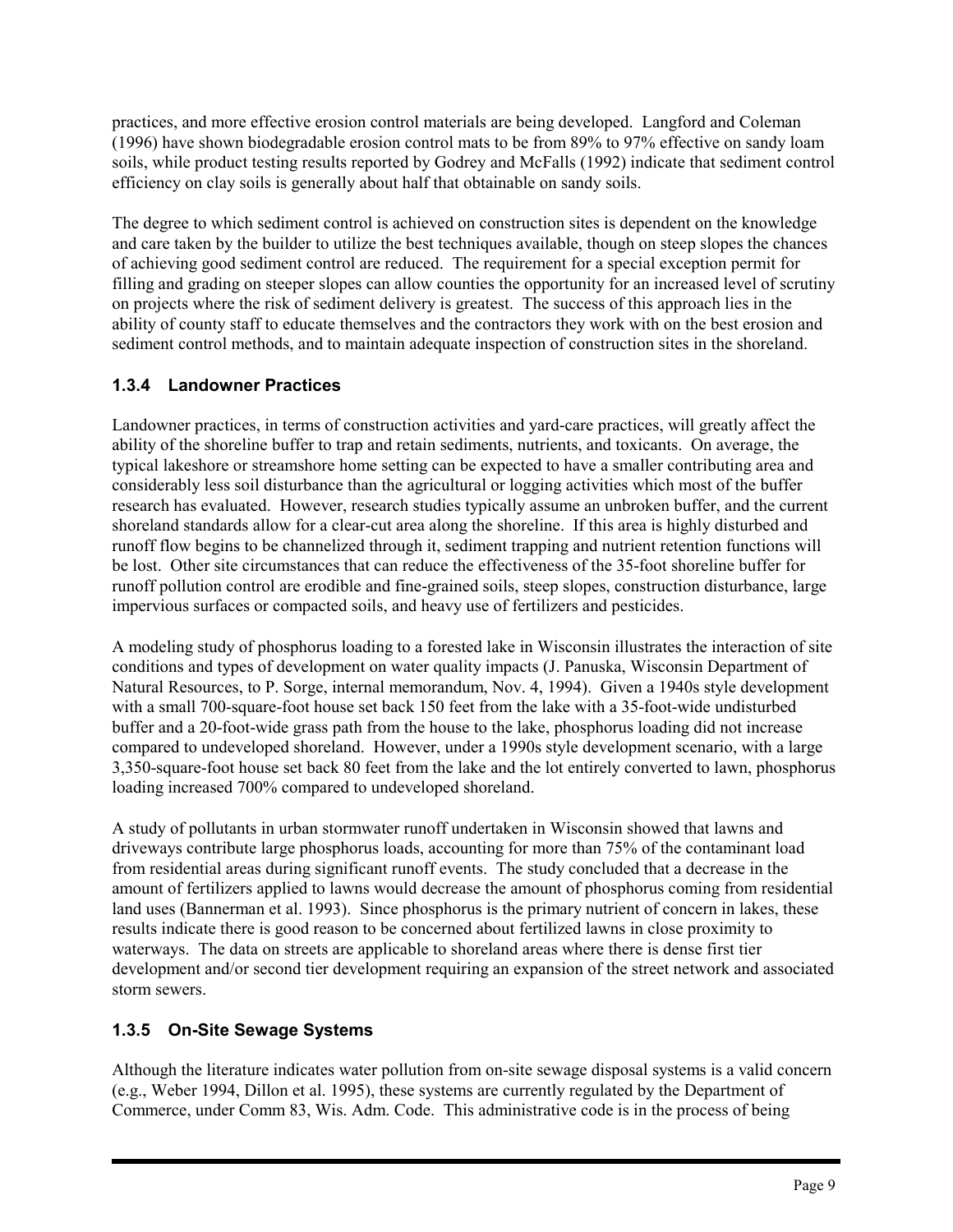revised but currently contains a 50-foot setback from the ordinary high-water mark and other locational standards based on suitable soil conditions. This study does not attempt to address these issues, except from the perspective of addressing the cumulative impacts of shoreline development.

# **1.3.6 Summary on Water Quality Protection**

Because the impacts to water quality from shoreland development operate on a cumulative level, controlling the density of development is an essential aspect of meeting the statutory water quality goal. The issue of cumulative impacts also arises in connection with protecting aquatic habitat and natural beauty and is discussed in Section 4, Cumulative Impacts Considerations.

Generally, a smaller buffer width is adequate in areas with dense vegetation, undisturbed soils, low shoreland slope, and a relatively low intensity of human activities, such as park land or a low density of residences. Larger buffers are necessary for streams with steep shoreland slopes and more intense land use in the watershed, such as extensive paved areas or feedlots. Site-specific conditions vary too greatly to make a definitive conclusion on the effectiveness of the 35-foot cutting restriction and the 75-foot structure setback, but these standards can be expected to provide at least moderate sediment trapping and nutrient and toxicant retention in situations in which slopes are not extreme, runoff volume is moderate, and the soil outside the buffer is not severely disturbed. The buffer cannot be expected to provide adequate sediment control during construction if proper erosion and sediment control techniques are not practiced. Natural wetlands provide an effective water quality buffering function but can themselves be overloaded.

Vegetated shoreland buffers alone cannot be expected to adequately protect stream ecosystems in urbanizing areas because the duration and frequency of any given flood discharge in urban streams can be 2-5 times higher than in rural streams (Hollis 1975). In addition, storm sewers bypass the buffer and deliver polluted runoff directly into the stream. Such drastic changes in flood duration and frequency and the bypass of storm sewers require additional nonpoint source pollution best management practices.

# **1.4 Policy Implications for Water Quality Protection**

There are three basic strategies that have been used by government agencies in formulating buffer regulations (Palfrey and Bradley 1982, Xiang 1993). The first one is to define a minimum buffer width for the entire area under consideration. The second strategy begins with a minimum acceptable buffer width and extends it based on slope, soil, and land-cover conditions. The third strategy does not use minimum buffer width but determines buffer width entirely based on physical conditions. The current shoreland zoning standards use the first strategy. This strategy is easy to enforce, does not require regulatory personnel with specialized knowledge, and entails smaller expenditures of time and money to administer. The shortcoming associated with this strategy is that a mandatory constant buffer width cannot take into account regional differences in physical, ecological, and socio-economic conditions and may put aquatic resources in risk under some circumstances.

The ideal buffer width would be determined by considering site-specific conditions and could be adjusted to adequately protect valuable and vulnerable resources such as trout streams. The GIS model developed by Xiang (1993) offers a scientifically justifiable and generally applicable method for variable buffer width delineation, providing a valuable tool in pursuing this strategy. However, given the investment in data-gathering and GIS technology required, it is highly unlikely this strategy could be implemented statewide at this time.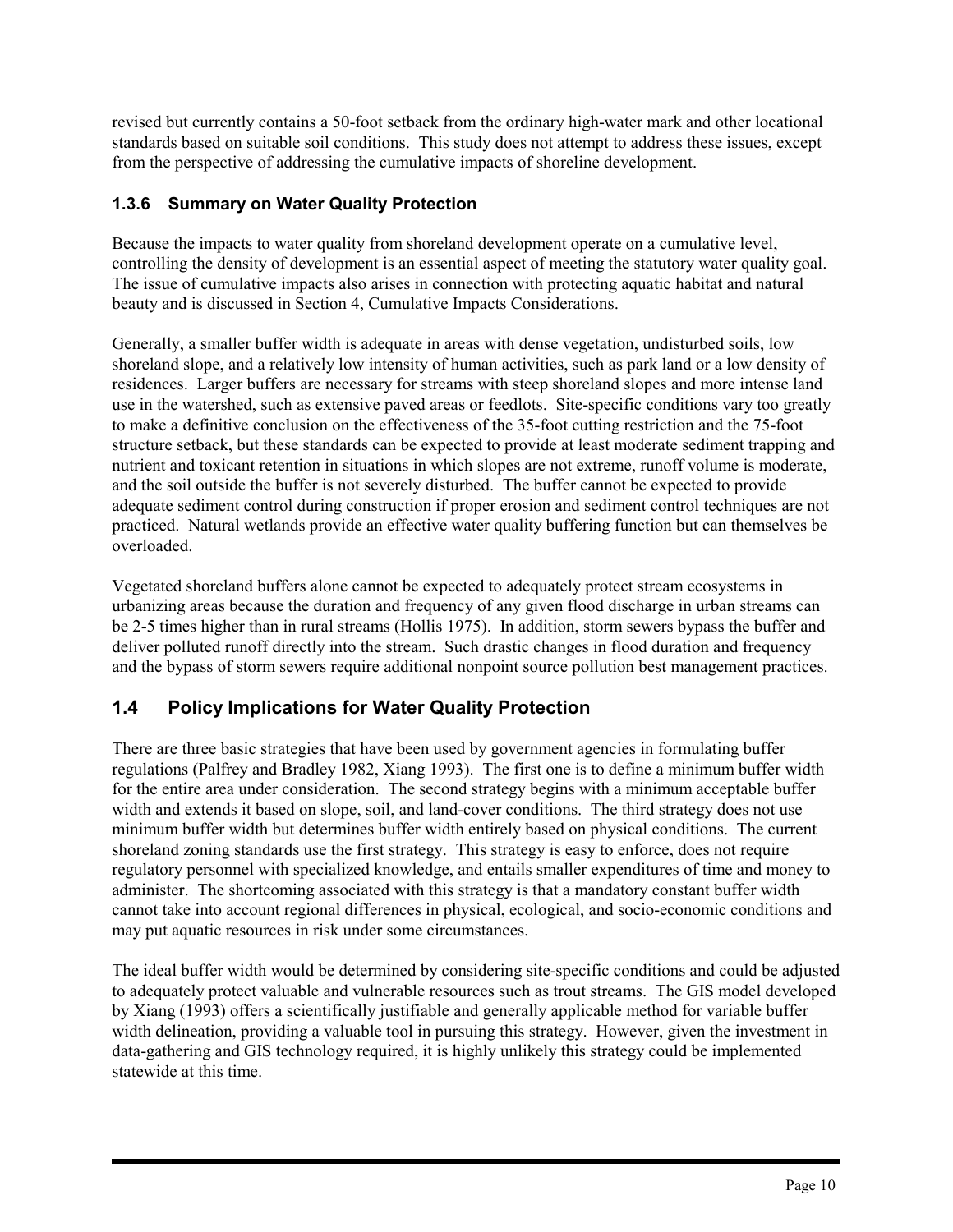The literature indicates that the current standards are appropriate as **minimums** for control of sediment and nutrient delivery, but larger buffers would be more effective up to a point. Beyond around 100 feet the effectiveness of a buffer in sediment trapping and nutrient retention appears to reach a point of diminishing returns. This indicates that communities wishing to accomplish greater control of sediment and nutrients in runoff could do so through wider buffers and structure setbacks. Landowner education initiatives are needed to inform new owners along shorelines of the water quality benefits of proper erosion control during construction and of leaving natural shoreline vegetation in place, instead of establishing a manicured lawn on the entire lot.

The provisions for setback averaging and continuance of nonconforming structures and uses greatly reduce the ability to maintain an adequate buffer for runoff control. Around heavily developed lakes and streams, initiatives should be continued and intensified to encourage landowners to reestablish natural shoreland vegetation in areas where lawns extend to the water's edge, control the timing and amount of fertilizer and pesticide use, and minimize runoff through various other best management practices.

Wetlands smaller than 2 acres play important roles in maintaining water quality and providing flood storage, both individually and cumulatively, especially when located in floodplains. Because of their importance to water quality, small wetlands should be zoned as shoreland-wetlands as they are delineated in the field. Any size limitation should be based on the feasibility of field delineation, rather than a notion that functions are insignificant below a certain size.

Policy makers and planners need to identify the correct tools to address a particular water quality problem situation. Stormwater impacts have a great influence on water quality in urbanizing areas with storm sewer inputs. In these areas current shoreland zoning standards alone are inadequate to protect water quality and must be supplemented with adequate standards for stormwater treatment. Shoreland standards that limit the amount of impervious surface per lot could be an important first step in addressing stormwater issues.

In larger watersheds, inputs from streams running through agricultural land greatly influence water quality. In these watersheds, agricultural best management practices reducing soil loss and excessive nutrient inputs, and buffers along agricultural streams, are needed in addition to shoreland zoning standards. Forested watersheds present the fewest water quality impacts, but buffer standards are critical in protecting water quality as these watersheds are logged or developed. The current shoreland vegetative cutting standard allows the clear-cutting to the water's edge of 30 feet in any 100 feet of shoreline. This standard is not appropriate for forestry practices since there is no need to access the water. Voluntary Forestry Best Management Practices for Water Quality have recently been developed (Wisconsin Department of Natural Resources 1995) and are currently under evaluation.

In small seepage lakes, shoreland zoning standards can play a large role in protecting water quality, because the shoreland zone accounts for a larger proportion of the nutrient delivery to the lake. A useful measure for planning purposes is the ratio of drainage basin area:lake area, with a smaller ratio indicating that lakeshore buffer standards will be relatively more important to lake water quality.

Another useful measure for lake planning is the shoreline development index, which is a measure of the shape of the lake shoreline (Cole 1983). This term originated in limnology, but has been adapted by planners in several lake classification methods as a simple, common sense way to identify lakes subject to greater development and recreational user pressure and described as "crowding potential" (Minnesota Department of Natural Resources 1976) or "shoreline development factor" (Lontz and Andrews 1981). One way to measure this is by the ratio of shoreline length:water surface area. Other factors being equal,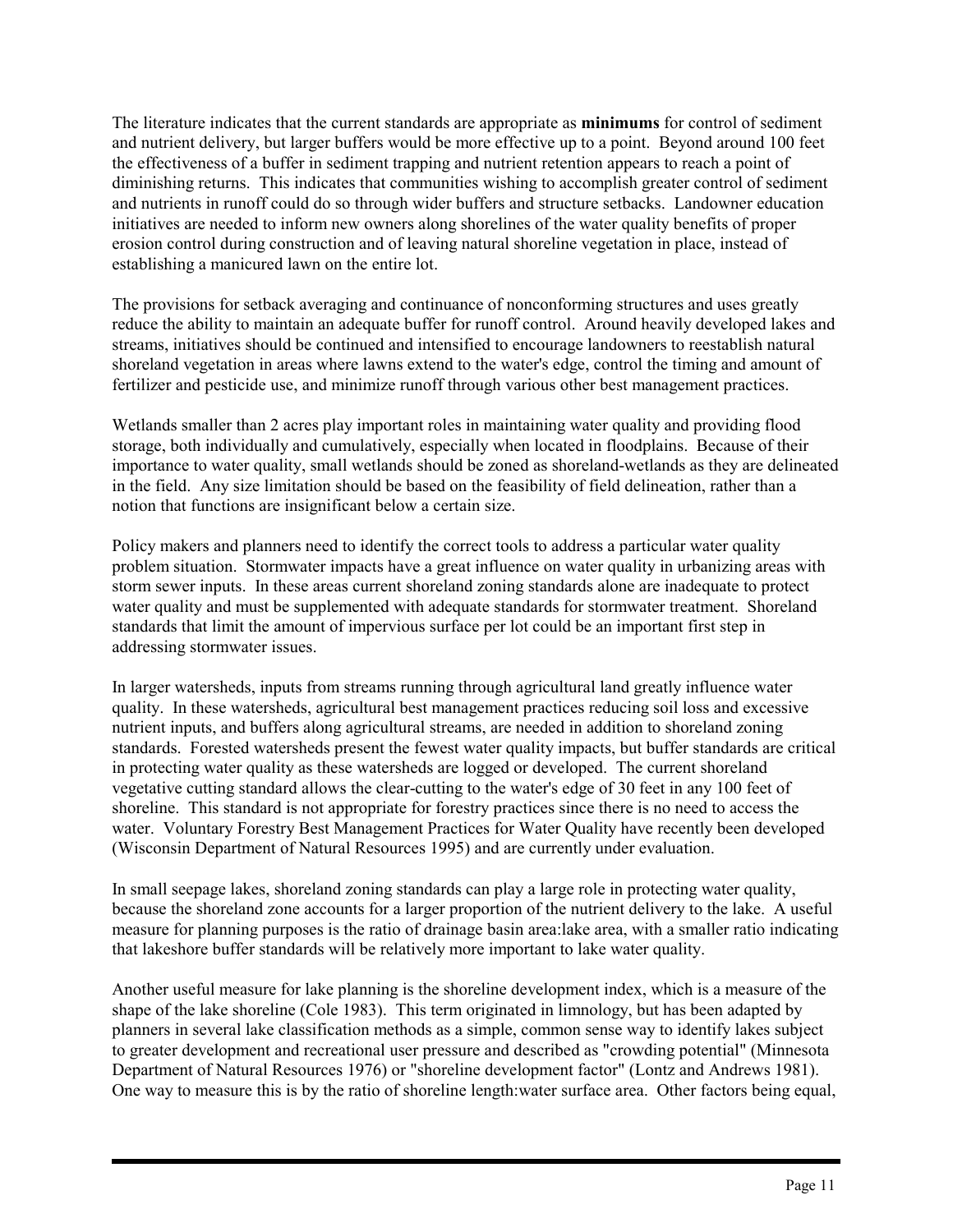irregular-shaped lakes, with a greater length of shoreline per acre of water, will be subject to a greater amount of development per acre of water, and therefore can be expected to receive a larger total nutrient input from the shoreland area than circular-shaped lakes of the same size.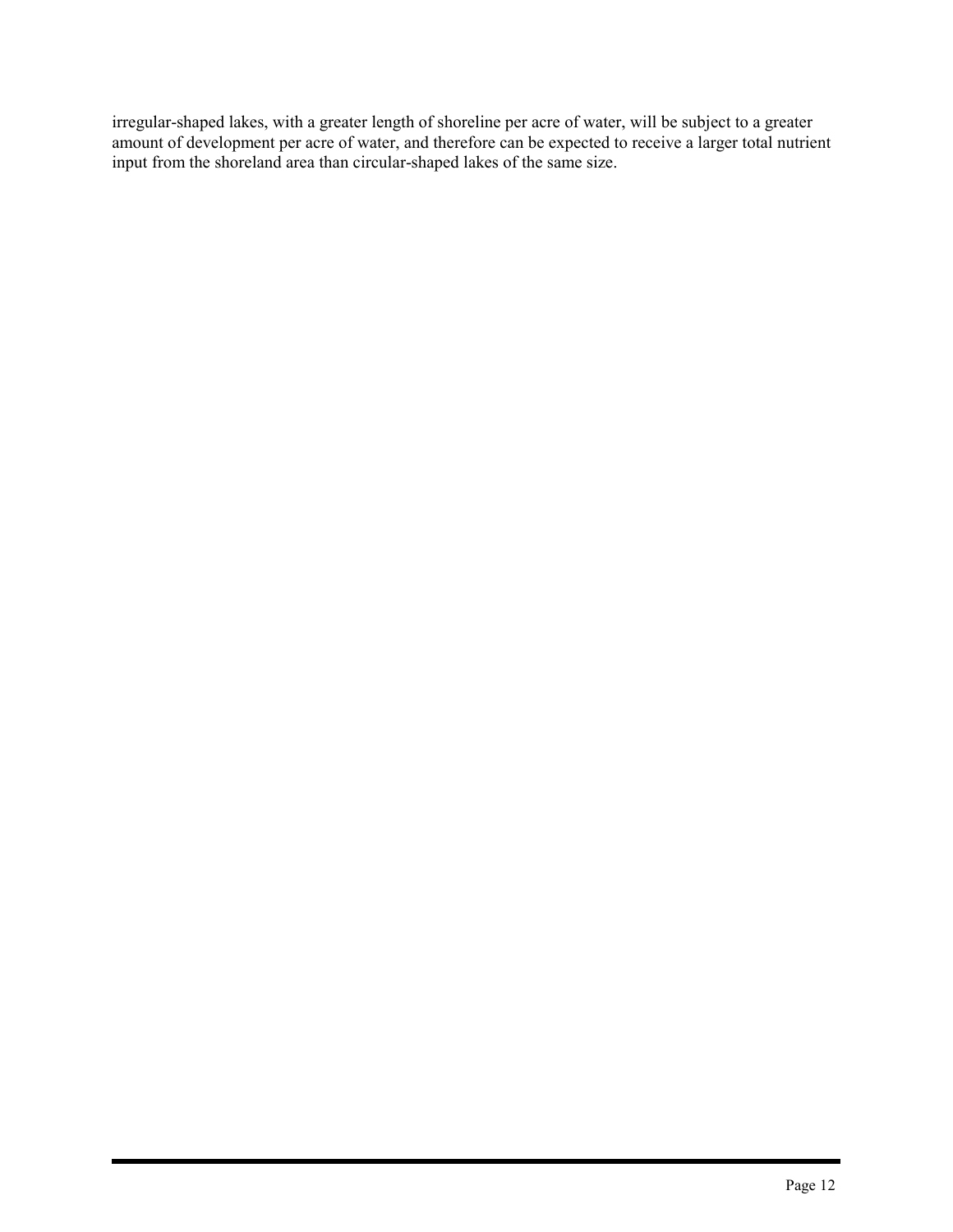# **2. SHORELAND ZONING AND THE ECOLOGICAL FUNCTIONS OF SHORELAND BUFFER AREAS**

Ecologically, the shoreland, or riparian zone, is a living bridge between interdependent aquatic and terrestrial worlds. Shallow near-shore waters, known as the littoral zone in lakes, are the most biologically productive part of lake ecosystems. Stream, lake, and wetland ecosystems are inextricably linked to adjacent uplands through both structural habitat and food chain connections between the aquatic system and the riparian area. The role of habitat in the maintenance of healthy fish and aquatic life is as important as the role of water quality. Riparian zones have unique physical and biological conditions that allow them to host a great variety of wildlife. The shoreland buffer is intended to protect the habitat of both species that are totally aquatic, such as fish; and those that rely on the unique habitat found in riparian areas, such as waterfowl, fish-eating birds, amphibians and reptiles, and mammals.

# **2.1 Aquatic Habitat Functions and Impacts**

There are many different types of habitat found in a shoreland buffer and many different ways in which the shoreland buffer affects aquatic systems. Along larger rivers, wetland complexes such as floodplain forests are found with many associated backwater sloughs and ponds that host a wide variety of habitats for amphibians, reptiles, birds, mammals, and fish. Smaller rivers and streams with narrower floodplains flow through a wide variety of vegetative communities, from large upland forests to large wetland complexes composed of meadow, shrub, and forest communities. In agricultural landscapes, riparian corridors along streams may be fairly narrow or nonexistent. Smaller river-edge wet meadows (sometimes referred to as backswamps) lie in the floodplain. Similarly, lakeshore topography varies from steep cliffs and slopes, to gently sloping uplands, to flat wetlands, and vegetation displays varying combinations of forest, shrub, or herbaceous cover. The enormous variety of habitat types created by the combination of topography, soil, and vegetation along shorelines leads to a wide variety of ways in which habitat functions are performed along different shorelines. The following discussion is focused on the functions of riparian and wetland buffers and ecological processes which shoreland zoning standards affect.

# **2.1.1 Stream Systems**

# *2.1.1.1 Stream Systems and Shoreland Vegetation*

The role of stream habitat in the maintenance of healthy fish communities in streams is fairly well understood, and habitat assessment methodologies for streams have been developed based on pool and riffle morphology, bottom substrate, bank stability, and other factors (Ball 1982, Simonson et al. 1994). The following discussion describes the role of the riparian buffer in the ecology of streams and the impacts of disturbance to the vegetation of the stream corridor.

# *2.1.1.2 Providing Food and Habitat Diversity for Aquatic Life*

Fallen leaves, twigs, and other shoreland vegetation constitute an essential external food source for aquatic organisms. Once in the stream, organic material (or detritus) will begin to be colonized by decay microorganisms or will be reduced to smaller particles by certain invertebrates, which shred the organic matter and digest the microorganisms growing on it. Finer organic particles are then utilized by other invertebrates. At the top of this detrital food web are fish predators, thus fish and other aquatic predators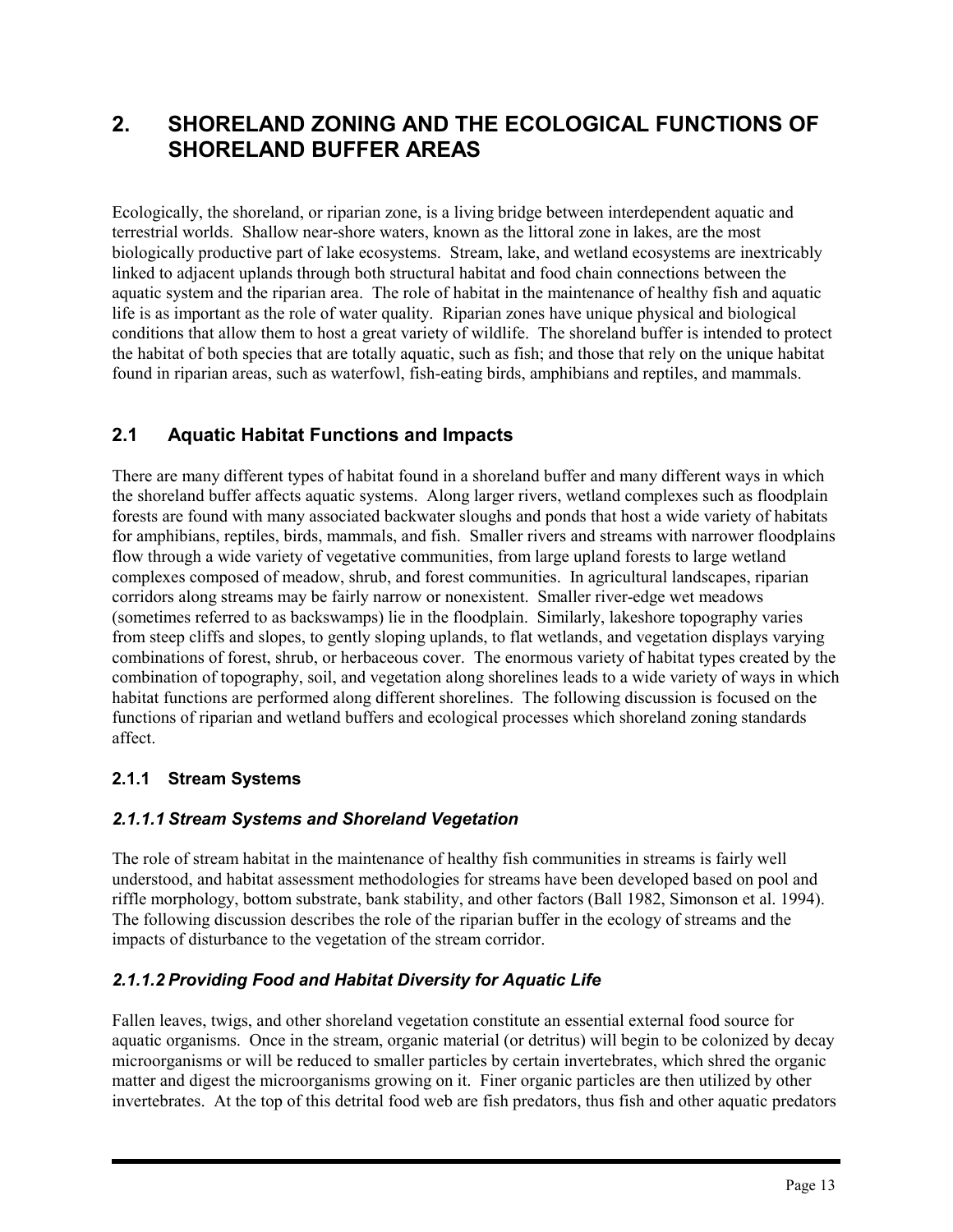are in large part dependent on shoreland vegetation to supply organic material to headwater streams.

Small headwater streams have been shown to be heavily dependent upon the input of organic material from the surrounding terrestrial system (e.g., Swanson et al. 1982, Gurtz et al. 1988). As stream size increases, the relative proportion of direct terrestrial inputs of organic matter decreases and internal (e.g., algal and aquatic plant) production and imports from upstream become more important (Cummins 1975, Vannote et al. 1980). Headwater streams are important spawning and nursery grounds for commercial and sport fish species which spend their adult life in lakes and large rivers. In these headwater areas most energy utilized by fish is directly or indirectly terrestrial in origin. Removal of shoreland vegetation not only affects aquatic communities in the headwaters but also affects fish populations downstream in large rivers and lakes.

Dead or diseased, and occasionally healthy, trees along the shoreline can be undermined by stream currents and ice action and eventually topple into the water during storms. The fallen branches, trunks, and roots of moderate-to-large size, referred to as coarse woody debris, play several important roles in stream (and lake) ecosystems.

Many studies have shown that woody debris traps smaller organic particles and forms debris accumulations that regulate downstream transport and decomposition rates of organic material (e.g., Naiman and Sedell 1979, Bilby and Likens 1980). Woody debris provides stable substrates for aquatic organisms, such as bacteria, fungi, and invertebrates, that decompose organic material and form major components of food webs in stream ecosystems. Studies indicate that production of invertebrates on wood is particularly important in habitats with unstable bottom substrates (e.g., Nilsen and Larimore 1973, Benke et al. 1984, Angermeier and Karr 1984).

Woody debris and overhanging grassy or woody vegetation from the shoreland area also provide cover for fish and other aquatic organisms. The importance of woody debris in influencing stream depth, current, and substrate characteristics through its interaction with hydraulic processes is well documented (Zimmerman et al. 1967, Beschta 1979, Gurtz et al. 1988). Large pieces of woody debris can constrict the stream channel, thereby increasing the erosion potential of flowing water and enhancing pool formation. Woody debris is thought to be more important in determining the channel shape of lowgradient, fine-substrate streams than high-gradient, coarse-substrate streams because flow constrictions derived from woody debris can promote particle-sorting and scour, thereby increasing depth, current, and substrate diversity (Angermeier and Karr 1984). Partially undercut tree roots provide cover for fish. The differing physical conditions created by these processes promote the habitat diversity that is characteristic of streams with high-quality fish habitat.

In comparing a natural stream with a stream from which riparian vegetation was removed for cultivation, Schlosser (1982) found that vegetation removal resulted in significant changes in macroinvertebrate and fish communities. Karr and Schlosser (1978) also reported that removal of near-stream vegetation in upstream areas resulted in significant reduction in invertebrate and fish production because of reduction of terrestrial energy inputs.

Several studies have shown that removal of riparian vegetation during timber harvest stimulated aquatic algal production in forested headwater streams (e.g., Hansmann and Phinney 1973, Murphy et al. 1981). Such an effect is obvious only in small headwater streams where there is little if any canopy opening and less than 1% of total solar radiation reaches the streams (Gregory et al. 1987). Saturation of photosynthesis in benthic algal communities in streams occurs at approximately 20% of full sunlight. For most nonforested streams, the percentages of sunlight reaching streams range from 30% to 100% of full sunlight (Gregory et al. 1987). Therefore, the positive effect of removal of riparian vegetation that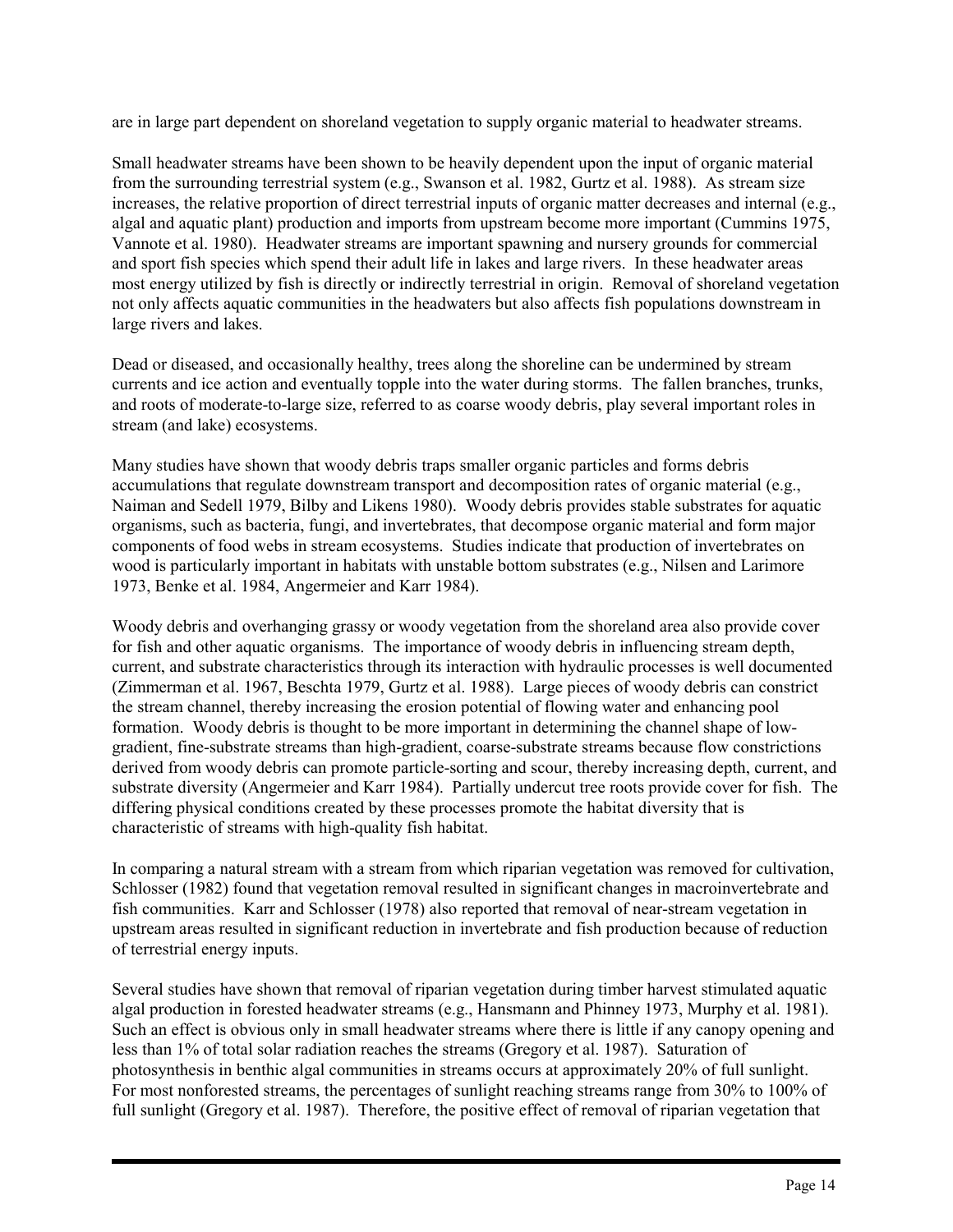sometimes occurs in forested streams is not expected in other types of streams.

In Wisconsin, Hunt (1979, 1985, 1988) found that removal of the shrub layer along three small, heavily shaded trout streams flowing through alder thickets improved trout habitat and resulted in increased population and biomass of wild brook trout (two streams) and wild brown trout (one stream) during the first four years after treatment, compared to untreated reaches. A follow-up assessment ten years later on two of the streams showed continued habitat improvement in the treated area on both streams, and continued increase in population one stream, but lower population and biomass in the treated section compared to the untreated section of the second stream (Hunt 1979, 1985, 1988). Since the late 1970s, the practice of stream bank debrushing in Wisconsin has tended to involve much less intensive cutting (Hunt 1988).

# *2.1.1.3 Moderating Stream Water Temperature*

Stream shoreland vegetation, through the degree of shading, plays an important role in regulating stream water temperature. Net thermal radiation in relation to stream discharge is the primary determinant of stream temperature. The degree of canopy closure, determined by the height, angle, and density of streamside vegetation and stream width, is the key factor in determining stream water temperature; vegetation width is not as important. Studies have consistently shown that summer maximum temperature is significantly higher in streams with unvegetated shoreland than those with well-vegetated shoreland (e.g., Meehan et al. 1977, Swanson et al. 1982, Lynch et al. 1985, Barton et al. 1985, Platts and Nelson 1989). Disturbed streams are characterized by warmer temperatures in summer and colder temperatures in winter and higher daily temperature fluctuation compared to undisturbed streams.

When streamside vegetation is disturbed or reduced, the stream water temperature regimen can be changed. The increase in water temperature that results from shoreland vegetation disturbance has numerous effects on water quality through physical and chemical processes. As water temperature increases, the water's capacity to hold oxygen decreases and microbial activity increases. The consequences of this process are decreased oxygen level and increased nutrient release in the system. For example, slight increases in temperature above  $15^{\circ}$ C (59 $^{\circ}$ F) produce substantial increases in the amount of phosphorus released because of the exponential increase in conversion rates with increasing temperature (Karr and Schlosser 1978). Stream temperature change can cause shifts in the structure of aquatic communities with resident species being replaced by less desirable, but more tolerant species. In a study of Ontario streams, Barton et al. (1985) found that the only environmental variable which clearly distinguished trout and nontrout streams was weekly maximum water temperature. When all streamside vegetation is removed, summer water temperature can elevate to 85°F or higher. This is intolerable to cold-water fishes, such as trout and salmon, because they usually cannot survive for prolonged periods if temperatures exceed  $70^{\circ}$ F (Armour et al. 1991).

# *2.1.1.4 Protecting Stream Banks From Erosion and Maintaining Channel Stability*

Shoreland vegetation reduces stream bank erosion and subsequent lateral migration of the stream channel because channel bank roots protect against fluvial (flowing water) erosion and anchor against collapse. In a study of a glacial meltwater river, Smith (1976) reported that erosion rates dropped with increases in root mass in channel bank sediments. Sod-forming grasses may adequately protect the banks of lowgradient streams or ephemeral channels. For many small streams this type of vegetation alone is inadequate to resist the erosional force of flowing water. Along many undisturbed shorelands, woody roots in combination with grass, forbs, and other types of vegetation provide a physical barrier to the effects of high velocities and turbulence and create banks with considerable surface roughness and relative stability (Beschta and Platts 1986). The result is that channel widening and erosion at bends can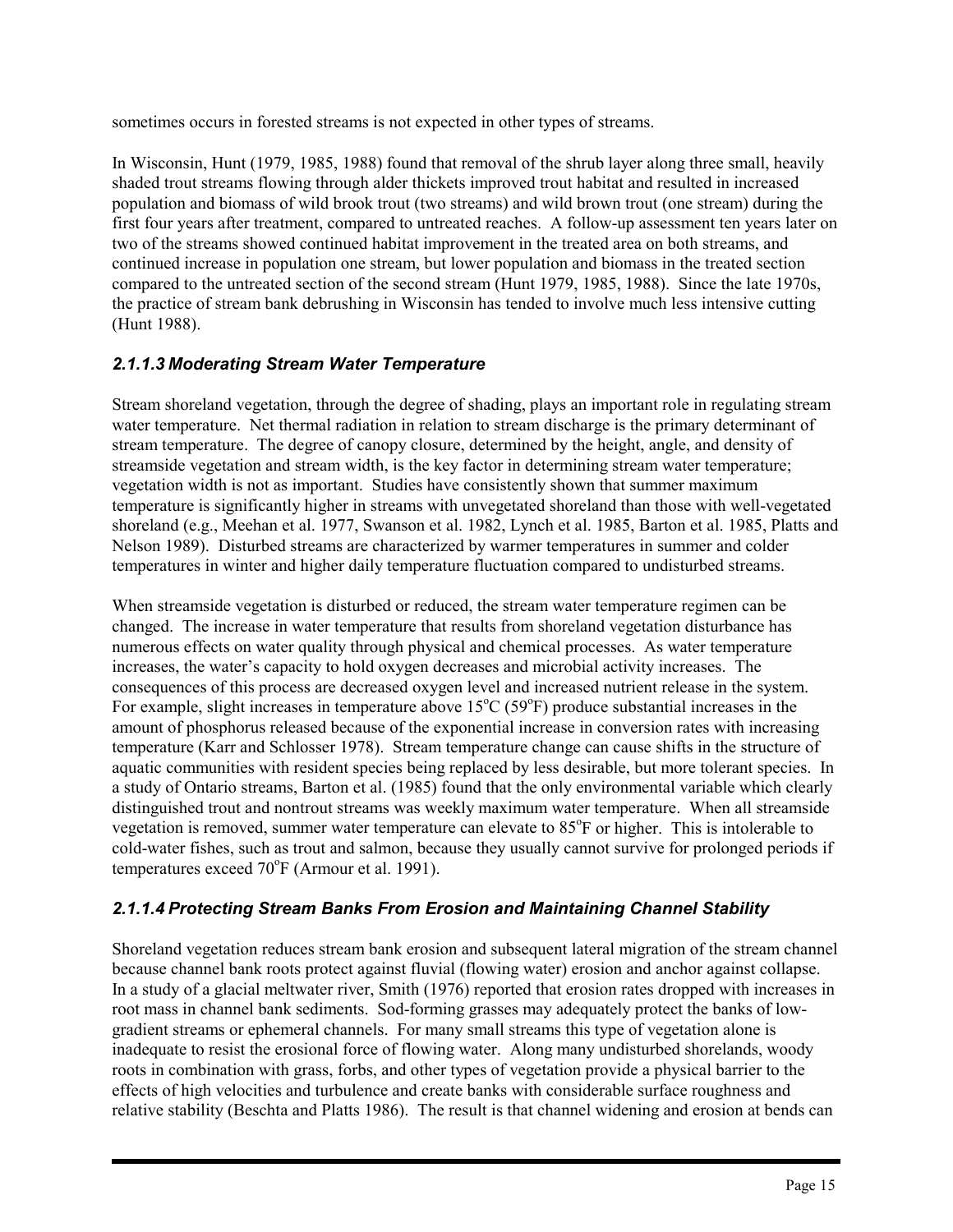be either greatly slowed or curtailed, and the natural stream morphology is preserved. During floods, high stream velocities force resilient stream bank vegetation into mats that effectively protect the bank. These mats reduce stream velocities near the bank-water interface, permitting sediments to settle out and build up banks. However, understory vegetation cannot become established along stream banks covered with a very dense forest canopy, which can decrease stream bank stability (Kroner et al. 1992). Because each stream corridor is unique there is no one type of vegetation that can be said to be the best for stabilizing stream banks. In general, a dense and diverse vegetative cover of trees, shrubs, and grass with well-developed root systems provides the best stream bank stability and fish habitat (Ball 1982).

After removal of streamside vegetation, stream bank erosion is inevitably aggravated because of the loss of protection from vegetation. In a study of a Utah stream, Platts et al. (1985) reported that abnormal floods badly damaged channel banks in heavily grazed sections but actually built better channel banks in a protected ungrazed section that had been previously rehabilitated. On the ungrazed site, the amount of undercut bank increased and bank angle decreased. On the grazed site, bank conditions responded in an opposite fashion. Beschta and Platts (1986) demonstrated that woody-rooted vegetation not only helps maintain channel stability by binding and holding soil in place but also adds large organic debris, which is essential for dissipating stream energy and providing slow-velocity areas for fish and other aquatic life. When streamside vegetation is removed, increased stream runoff results in greater peak flows after storms and lower base flows between runoff events. Greater water level fluctuations and increased sediment loading lead to increased bank erosion and excessive in-channel sediment deposition, resulting in wider and shallower channels and loss of the pool and riffle topography beneficial to fish and the aquatic invertebrates on which they feed (Schlosser 1991, Rosgen 1994).

# **2.1.2 Lake Systems**

Lakes are composed of differing habitat zones based on water depth and the type of plant growth. The open water, or limnetic zone, is not influenced by the lake bottom, but the shallower waters of the epilimnion receive enough sunlight to support algal growth, while the deeper, colder waters of the hypolimnion do not. The littoral zone is the near-shore zone where the water is shallow enough to support the growth of rooted aquatic plants. The littoral zone is the focus here, because of its essential role in supporting fish and aquatic life, and because it is the aspect of the lake ecosystem most directly affected by activities in the shoreland.

#### *2.1.2.1 The Littoral Zone*

Littoral zone habitats are very important to the structure and function of lake ecosystems (Gelwick and Matthews 1990, Benson and Magnuson 1992). The littoral zone provides fish with spawning sites, foraging sites, and refuge from predation. Transfer of food energy from the littoral zone to the deeper waters of the limnetic zone may influence the overall fish production and biomass on a lake (Boisclair and Leggett 1985). Almost all Wisconsin lake fish spend part of their life cycle or make use of the littoral zone in some way (Becker 1983). Fish that are thought of as deep, cold-water species also rely on littoral areas for spawning and rearing of young. Typically, larger predatory species use littoral areas seasonally for foraging or spawning, while their smaller prey spend all or most of their lives in or near the littoral zone. The littoral fringe, the very shallow water immediately adjacent to the shoreline, is of special importance to small fish.

Fish use of any particular littoral area is governed by the combination of water quality, habitat quality, and existing fish population density. Fish gather in habitats that offer the greatest potential to optimize protection against predation, yet offer access to available food resources (Aboul Hosn and Downing 1994). Complex habitat structure in the littoral zone provides high-quality habitat, because it provides for a variety of needs for a variety of species. Complex cover provides young fish with profitable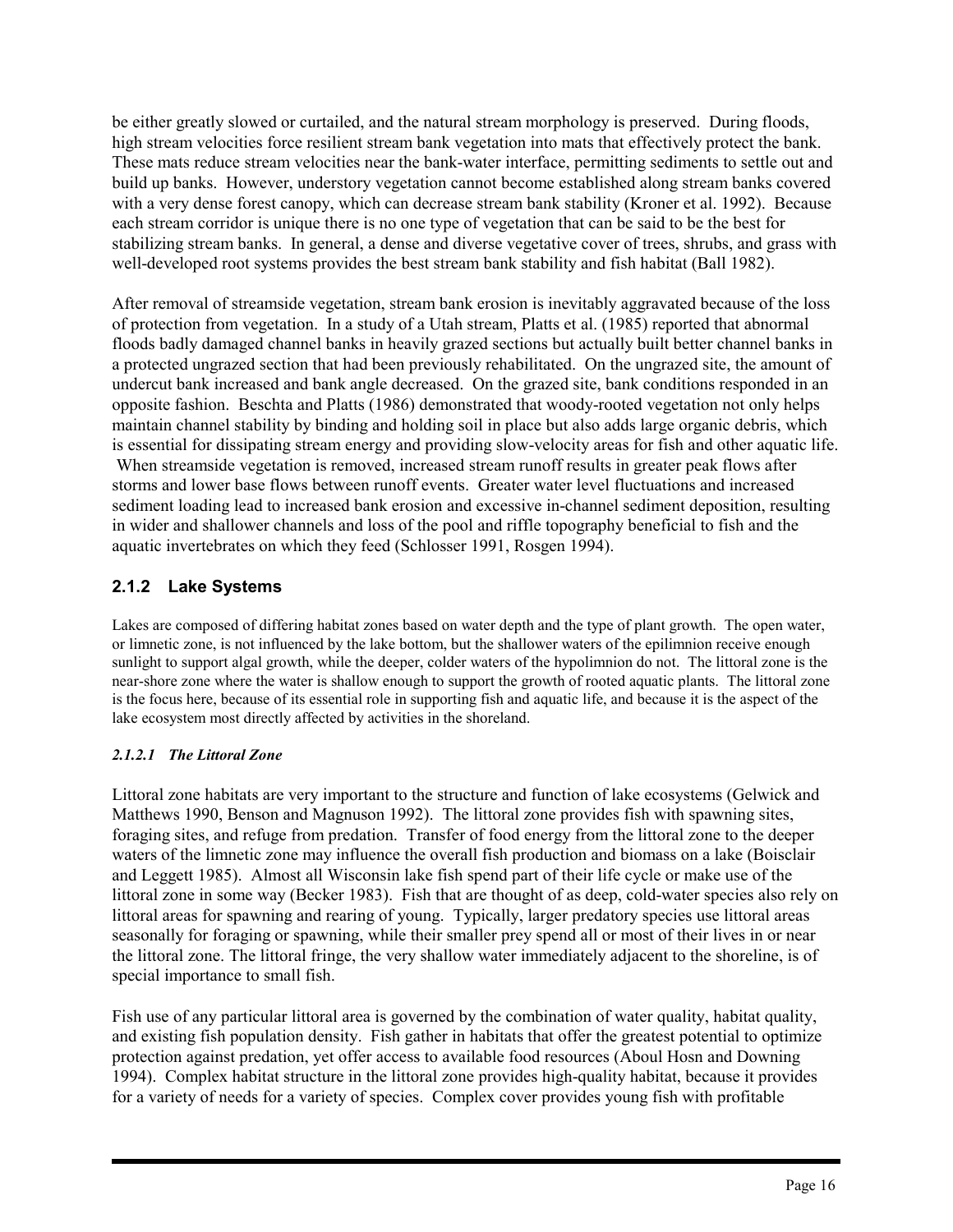foraging sites (Werner et al. 1983, Mittelbach 1984) safe from larger predators (Savino and Stein 1982). Fish quickly respond and aggregate near cover, because of its high value and limited nature.

Quantitative assessment methodologies of littoral zone habitat have not yet been fine-tuned for use in lakes, but there is ample documentation in the literature on fish-habitat relationships in lakes, especially for sport fish. Fish are habitat specialists, so each species or guild has its own unique habitat requirements (Gorman and Karr 1978). Hanson and Margenau (1992) demonstrated that stocked fingerling muskellunge use shallow water habitats with a combination of emergent vegetation, submergent vegetation, and woody debris. Craig and Black (1986) found that muskellunge young can also use a combination of emergent, submergent, and floating leaved vegetation as a nursery area. Northern pike require the shallow water and dense mats of short aquatic vegetation found in lake-fringe and stream headwater wetlands for spawning (Clark 1950, Forney 1968). Northern pike fry use these wetlands for protection from predators and for foraging (Franklin and Smith 1963, Frost and Kipling 1967). Adult northern pike and muskellunge use downed logs and rocks as hiding sites from which they ambush their prey. Their hunting success depends on clear water for good visibility. On the other hand, walleye are adapted to hunting in low light and can tolerate lesser water clarity but require clean gravelly substrate for spawning (Becker 1983). Native forage fish, such as white suckers, utilize very shallow littoral areas and stream junctions with gravel substrates for spawning (Krieger 1980). Yellow perch broadcast strands of eggs in 3- to 6-foot-deep water where they can cling to aquatic vegetation, which increases their chance of survival (Clady and Hutchinson 1975). Smallmouth bass reproduction is improved by the presence of woody structure in the littoral zone (Hoff 1991). Bluegill, bass, and crappie spend most of their life cycle in the littoral zone, spawning in areas protected from waves, where they can fan the silt off of coarser substrate and keep their eggs well-oxygenated by fanning. Their body shape and turning ability makes them well-adapted to the cover provided by submerged vegetation to escape predators (Becker 1983).

Complex cover and forage are created by the physical and biological components of the littoral zone: aquatic plants, bottom substrates, woody cover (downed tree trunks and branches), and a diversity of depths. Aquatic vegetation in the shallow waters along shorelines plays a critical role as both protective cover and colonization sites for the invertebrates upon which smaller fish feed (Shramm and Jirka 1989). Different types of aquatic plants play different roles in the littoral zone system, resulting in habitat for a variety of fishes (Jennings et al. 1996a). Floating leaved plants, such as pond lillies provide shading and overhead cover, as well as colonization sites for invertebrates, while emergent vegetation, such as bulrushes, provide more lateral underwater structure and egg attachment sites for both fish and amphibians. Emergent vegetation also acts to dampen wave energy (either natural or from boat wakes), thus protecting spawning areas and reducing shoreline erosion, although in some areas wave energy is too high to allow the establishment of emergent aquatic vegetation (Bonham 1983, Johnson 1994). Overhanging bank vegetation provides overhead cover. Submerged vegetation can provide both underwater lateral cover and overhead cover depending on the species and is heavily colonized by aquatic microorganisms and aquatic invertebrates. These provide a rich food source for juvenile and small fish, amphibians, and larger invertebrates which in turn are eaten by larger fish, other amphibians and reptiles, and predatory birds, such as herons, kingfishers, loons, and bald eagles.

When aquatic plant growth, especially submerged plants, becomes too dense as a result of excessive nutrient loading from the shoreland and larger watershed, the predation success of larger fish is reduced (Glass 1971, Savino and Stein 1982, Gotceitas and Colgan 1987), increasing the survival rate of young fish, and increasing their growth rate. The structure of the fish community shifts to an undesirable overabundance of smaller fish species, such as bluegills and pumpkinseeds (Colle and Shireman 1980, Colle et al. 1987, Theiling 1990), and in smaller sizes of these fish (Schneider 1981).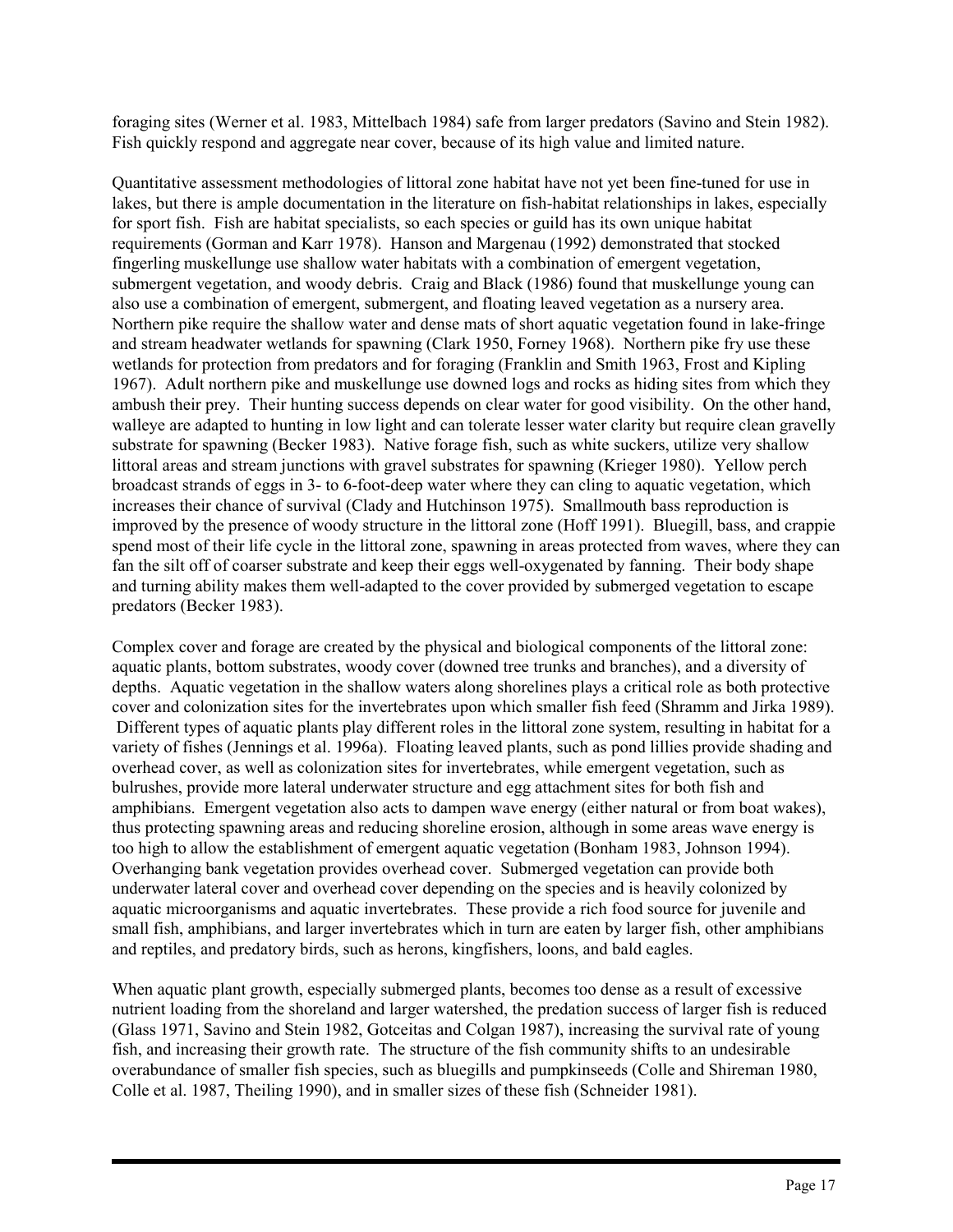#### *2.1.2.2 Shoreland Vegetation and the Littoral Zone*

Along undisturbed shorelines, the riparian zone contributes to habitat quality in the littoral zone in several ways. Trees in the riparian zone, when they fall into near-shore waters, are the source of this important component of habitat structure. Near-shore waters littered with exposed or submerged woody debris diversify the microhabitats available for a variety of invertebrates, fish, birds, and mammals using the littoral zone. Woody debris plays a role in the aquatic food chain by providing colonization sites for invertebrates. The attached invertebrates and the structure created by the assemblage of branches and logs provides cover and foraging opportunities for juvenile fish and smaller adult species. Male smallmouth bass in Wisconsin excavate nests near logs and boulders for their own cover and that of newly hatched fry (Hoff 1991, Baylis et al. 1993). Dabbling ducks, such as mallards and blue-winged teal, congregate near plant cover and woody debris for foraging (Jahn and Hunt 1964). Some fish, such as bluntnose minnows, and amphibians, such as mudpuppy salamanders, attach their eggs to submerged logs as well as submerged rocks (Hubbs and Cooper 1936, Duellman and Trueb 1988). Floating logs, leaning trees, and overhanging branches also provide basking sites for turtles and snakes, as well as perching sites for shore birds and ambush sites for mink (Allen 1986), raccoons, and other mammals that prey on aquatic life.

Well-vegetated riparian zones stabilize lake shorelines by holding soil in place, in much the same way as described in the previous section on streams. By trapping and transforming sediment and nutrients from runoff, the shoreland maintains littoral water clarity and prevents the siltation of existing bottom substrates, thus preserving good spawning areas. Good water clarity extends the littoral habitat farther into the lake by allowing aquatic plants to grow in deeper water (Chambers and Kalff 1985).

In a manner similar to stream ecosystems, the shoreland provides an essential input into the food chain of lakes by contributing organic material in the form of falling leaves and other dead vegetation. The magnitude of litter input can be directly related to the extent of wooded shoreline at least 10 meters (35 feet) wide (Odum and Prentkis 1978). Leaf litter and other organic material constitutes a large portion of the base of the detrital food chain in lakes by providing food for bacteria and aquatic insects. Leaf litter colonized by bacteria becomes a more valuable food source for aquatic insects (Schallenberger and Kalff 1993). Coarser material in lakes, from branches up to logs, will take increasingly longer periods of time to become colonized by decay organisms and invertebrates and decay more slowly than they do on land (Hodkinson 1975), reducing their role in the food chain but greatly increasing their role in providing long-term habitat structure.

#### *2.1.2.3 Impacts and Shoreland Zoning Effectiveness in Protection of the Littoral Zone*

Shoreland development can affect the quality of littoral zone habitat in many different ways. In order to meet their recreational needs and perceptions of a well-managed property, landowners tend to modify the shoreland and the littoral zone in ways that are not beneficial to fish and aquatic life. The direct destruction of aquatic plants occurs when lakeshore owners clear out the "weeds" in an area for a swimming area or pier, or through cutting by boat propellers. Healthy trees are removed in order to provide a view of the lake, while fallen tree limbs and trunks are also removed, and standing dead snag trees are cut down in order to clean up the shoreline. Lots may be cleared of all vegetative layers or cleared of shrubs and ground cover in order to establish a well-manicured, weed-free lawn. Sand blankets are placed over existing bottom substrates to create a swimming area. The effect of these modifications and the effectiveness of shoreland zoning in protecting littoral zone habitat will be discussed in this section.

#### **Impacts of Littoral Habitat Simplification**

The combination of the habitat variables discussed above results in habitat complexity. A higher degree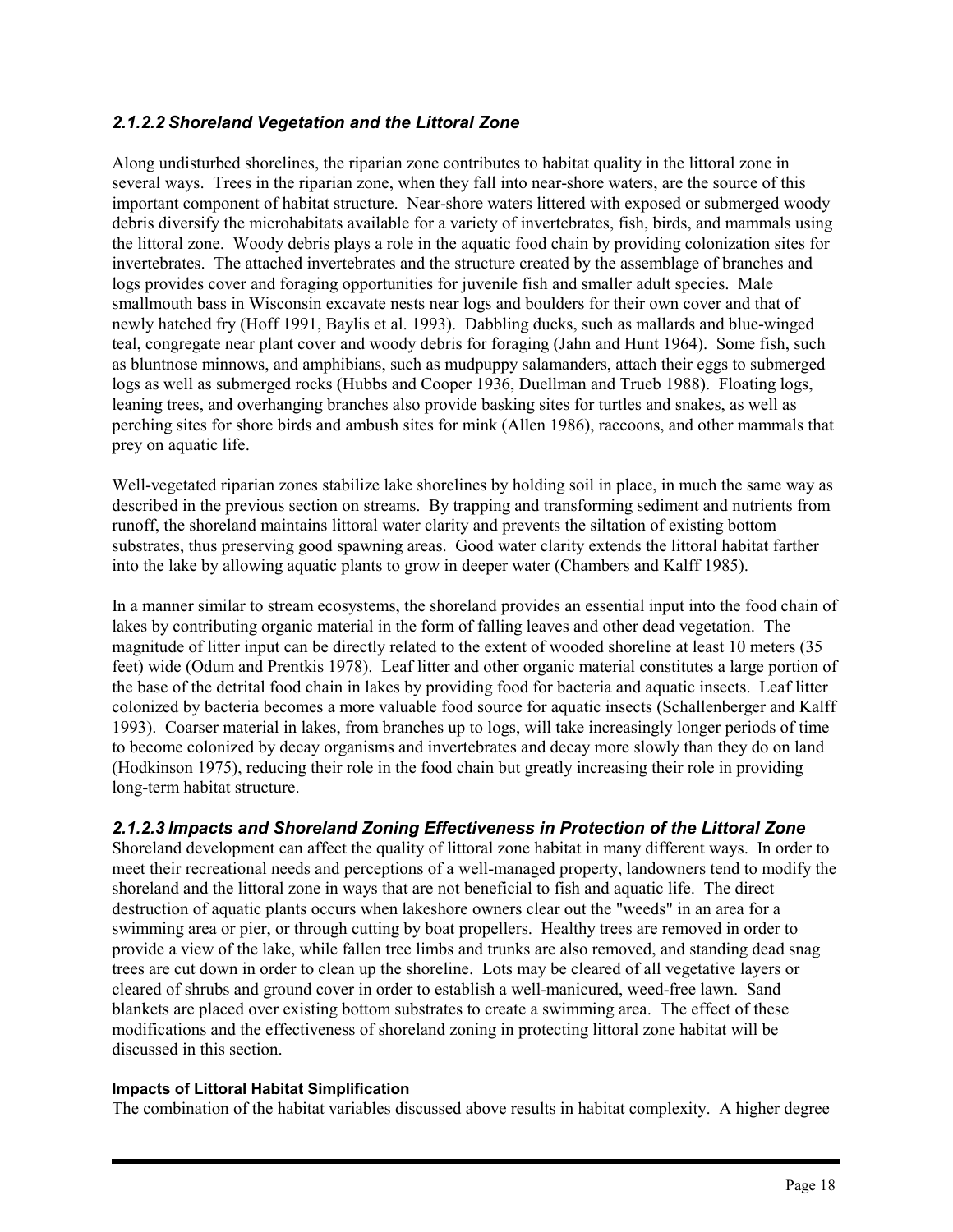of habitat complexity supports a greater diversity and density of fish and aquatic life. When individual components of habitat structure are lost, habitat becomes simplified and the diversity of fish and aquatic life that can be supported is reduced. This relationship has been documented by Beauchamp et al. (1994) in a study of piers and cribs in Lake Tahoe, by Ward et al. (1994) studying the effects of harbor development on migratory salmonids, and by Leslie and Timmins (1994) studying a developed harbor in Lake Huron. Jennings et al. (1996b) recently completed a study comparing the effects of shoreline erosion control structures composed of rip-rap, or seawalls, and undisturbed shorelines on 20 lakes carefully chosen to reflect a cross section of lake types from every region in Wisconsin. Despite the considerable variations in lake types, weather conditions, geography, and water level, consistent differences in fish populations along the three types of shoreline were found. The study concludes that more species of both fish and invertebrates are likely to use habitat provided by rip-rap than seawalls because rip-rap provides more complex habitat. Further, the analysis of cumulative samples suggest that species richness (the number of different species present) is reduced at shorelines modified by retaining walls.

These results suggest that littoral zones that retain features adding habitat complexity, such as woody debris, emergent and floating aquatic plants, and overhanging vegetation, have more abundant and diverse fish populations on a lakewide basis than littoral zones with greatly simplified habitat. Bryan and Scarnecchia (1992) demonstrated the cumulative effect of shoreline development on littoral zone habitat and fish abundance in a glacial lake in Iowa, primarily through destruction of aquatic vegetation. Aquatic vegetation and fish abundance were lower in the littoral zone along developed shoreline segments compared to undeveloped shorelines. The implication of these studies is that the negative impacts of habitat simplification on fish and aquatic life are the result of the cumulative effect of many individual modifications.

Although many of these shoreline activities require permits or must conform to certain standards in chapter 30 regarding navigable waters, or in NR 107 regarding aquatic plant management, there are inherent difficulties in adequately assessing and basing individual permit decisions on cumulative impacts. Addressing cumulative impacts in an individual permit process is very difficult, because of the issue of determining at what point incremental impacts have become significant. Tied into the issue is the concern over the equity of denying to one landowner what has been permitted to the neighbors. However, shoreland zoning standards that control the density of lakeshore development are a good mechanism to reduce the degree of habitat simplification that occurs along the entire shoreline. In response to a survey regarding walleye management in Wisconsin, resident anglers gave a high level of support to fish management activitirect resource protection such as managing shoreline habitat to protect spawning sites, control soil erosion, and conserve wetlands (Wisconsin Department of Natural Resources 1995a).

#### **Impacts of Shoreline Vegetation Removal**

While the importance of littoral habitat structure to lake ecology is well accepted, the cumulative impacts of shoreline modifications and vegetation removal on the littoral zone are just beginning to be quantified. Christensen et al. (1996) studied 16 lakes with varying degrees of shoreline residential development in northern Wisconsin and Michigan's upper peninsula. They found a significant reduction in the amount of coarse woody debris as the density of shoreland development increased. This occurs through direct removal of fallen tree trunks and branches from the lake and cutting of trees along the shoreline. The authors conclude that because of the time scales involved in both recruitment of coarse woody debris and decay rate, the reduction of coarse woody debris along the lakeshore may have dramatic long-term consequences for lake ecosystems. This suggests that shoreland zoning standards controlling the intensity of lakeshore development could play a critical role in maintaining this ecosystem function. This study also suggests that the current vegetation standard allowing cutting of dead and diseased trees and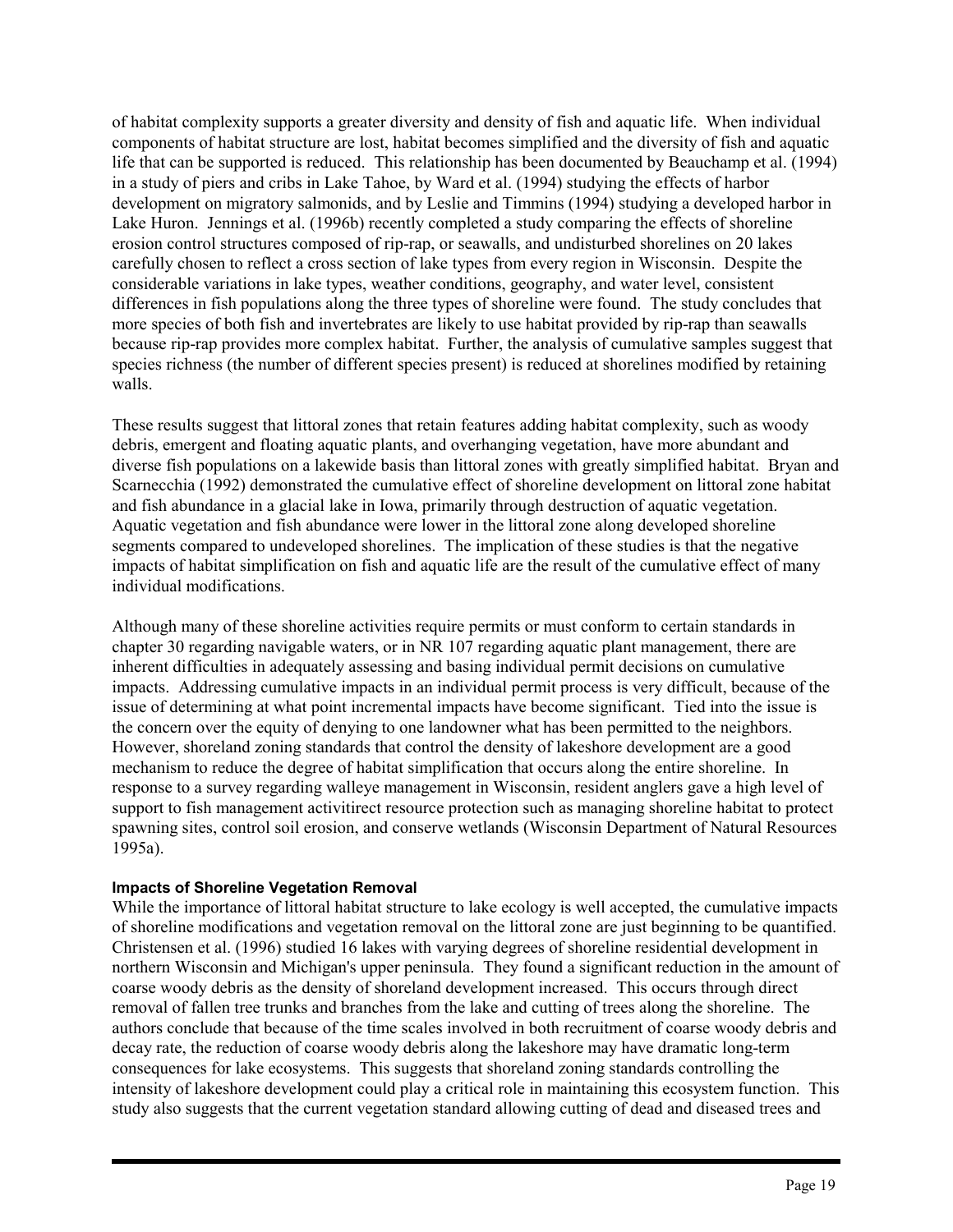only prohibiting clear-cutting is inadequate to maintain a source of coarse woody debris to the littoral zone.

Investigations of the effects on fish behavior of converting natural shoreline vegetation to mowed lawn on oligotrophic (clear, but nutrient-poor) lakes in Canada are in progress (N. Collins, University of Toronto, pers. comm. 1996). Simultaneous videotaping is being used to compare both fish feeding and traffic between the littoral fringe (the very shallow water immediately adjacent to the shoreline) and the mid-littoral zone. The researchers are also comparing fish behavior between shorelines developed with mowed lawn up to the water's edge and undisturbed shoreline. Results to date document the importance of littoral fringe habitat in oligotrophic lakes, with fish feeding rates 10 times higher in the littoral fringe than in the mid-littoral zone, although feeding rates are greatly reduced in littoral fringe areas subjected to higher wave action. Fish traffic levels were 2.5 times higher and feeding rates were 7 times higher along undeveloped shorelines compared to lakeside lawns. These results document the negative impact of the removal of shoreland vegetation and highlight the importance of maintaining natural vegetation along lakeshores as well as streams.

Because it provides an organic nutrient source at the base of the food chain, leaf litter can be a particularly important nutrient source in oligotrophic lakes that have a large lake surface area relative to their drainage basin (France and Peters 1995). In such lakes, the loss of a wooded shoreline buffer can be expected to degrade littoral habitat quality and shift the nutrient dynamics of the lake away from the detrital pathway toward a greater proportion of internal energy sources, such as algal production, that are low in oligotrophic lakes. The loss of this nutrient source could result in lower biomass at all levels in the food chain, ultimately affecting fish production, while such a basic change in the lake's metabolism may prove to be ecologically significant through an as-yet-unrecognized mechanism.

The 35-foot width of the zone to which the vegetation cutting standard applies, appears to agree well with the estimations used by Christensen et al. (1996) and Odum and Prentkis (1978) for the area contributing leaf litter and coarse woody debris to lakes. However, the use of the term clear-cutting in the standard weakens its effectiveness by allowing substantial cutting.

#### **Density Standards and Cumulative Impacts**

In addition to the vegetative cutting standards, the lot width and size minimums and shoreland-wetland zoning are the primary means of controlling the cumulative impacts of vegetation removal along the shoreline. A study of shoreland zoning implementation on six lakes in Oconto County found that larger lot sizes were correlated with less overall vegetative cutting and less overall shoreline modification (Ganske 1990). The amount of vegetation modification was found to be independent of lot size, because owners of both larger and smaller lots tended to concentrate tree cutting and brush removal on the center of the lot, and building sizes were comparable. If this relationship holds true in the future, larger minimum lot sizes can be expected to result in less overall vegetation modification. However, trends toward building larger homes with established lawns could negate the potential of larger lot sizes to reduce vegetation modification. Quantitative data on trends in waterfront lot sizes and building sizes would be useful but is not available at this time.

# **2.2 Policy Implications for Protecting Aquatic Habitat**

Buffer effectiveness for the reduction and trapping of sediments, nutrients, and toxicants from runoff water is discussed in the section on water quality (Section 1.3). Water quality and aquatic habitat are interdependent, therefore the implications of the research on sediment and nutrient trapping applies here as well.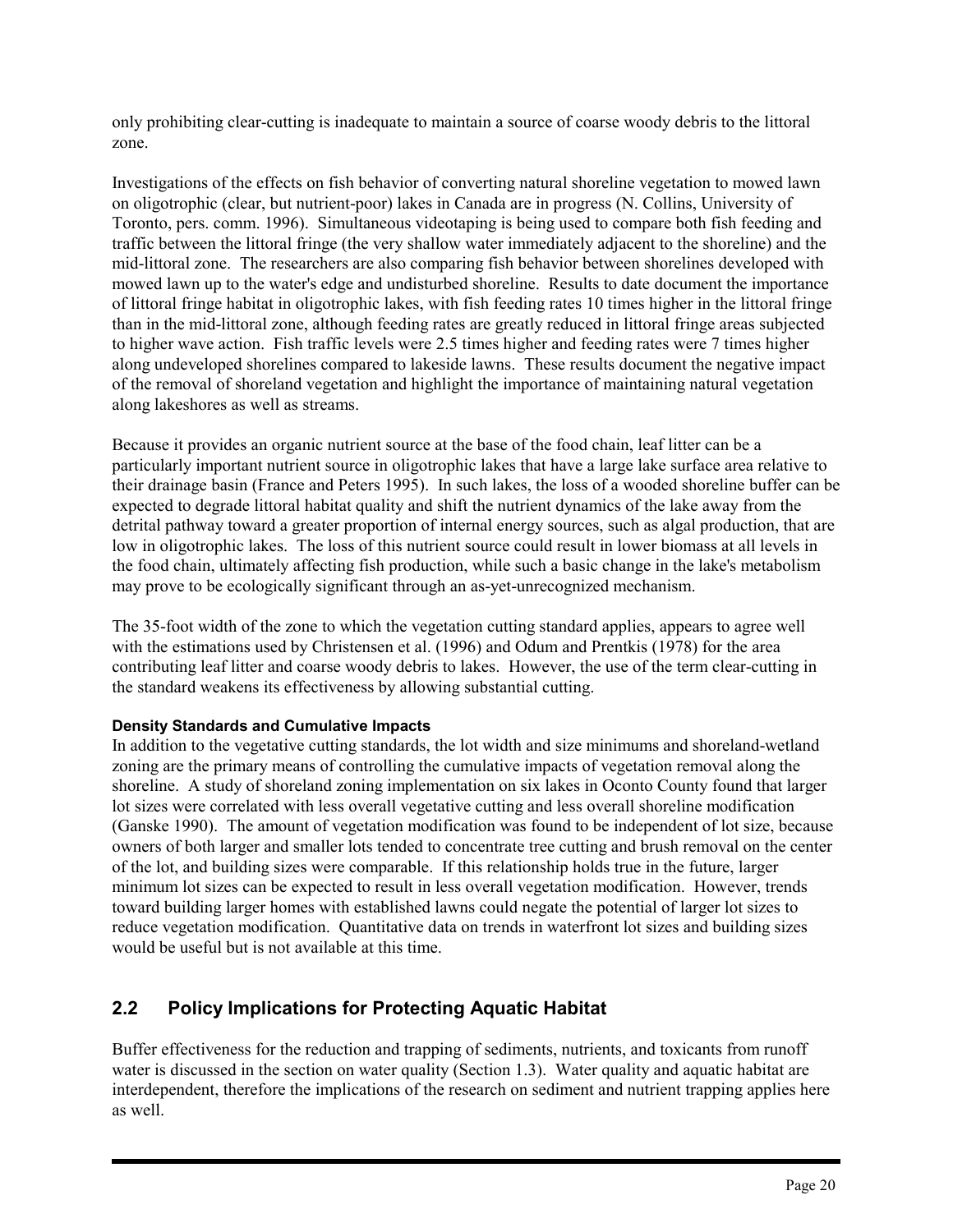Shoreland-wetlands used by northern pike and muskellunge for spawning can often be less than 5 or even 2 acres and are therefore not protected under the shoreland-wetland zoning ordinances of most counties. The important aspect of this very valuable wetland function is not size but vegetation composition and hydrologic connection to lakes and streams (Farrell et al. 1996). The size limitation in county shorelandwetland ordinances may not adequately protect northern pike spawning areas.

A 35-foot buffer of undisturbed vegetation may be sufficient for maintaining some of the physical functions of shorelines, such as providing vegetative cover for stream bank stabilization, shading to moderate water temperature, and contributing leaf litter and woody debris to aquatic environments. Buffers less than 35 feet wide are not likely to provide more than minimal habitat for aquatic wildlife. Current vegetative cutting standards are inadequate to guarantee a quality buffer, however, because of the extent of vegetation modification potentially allowed under the "don't clear-cut" standard and the allowance for removing dead and dying trees. This can result in degradation of fish habitat by removing important structural elements (tipped-over trees, overhanging branches, and overhanging grassy bank vegetation) from both lake and stream fish habitat. This standard should be revised to focus on maintaining existing natural shoreland vegetation, yet be made flexible enough to allow for restoration projects aimed at improving habitat that require some vegetation removal. A larger buffer setback could provide a greater safety factor for preserving the integrity of the buffer area but would not be effective if the vegetative cutting standard remains unchanged.

Protection of littoral zone habitat for aquatic species may be more effectively accomplished by increasing lot widths and sizes than by increasing the width of the habitat buffer. This is because minimum lot widths can control the density of settlement along the shoreline and reduce the cumulative degrading effect of many piers, sand blankets, seawalls, removal of dead trees, and removal of aquatic plants along a given length of shoreline. The literature provides little guidance on selecting an adequate minimum lot width, but it is clear that greater lot widths would result in greater littoral and stream protection. This issue will be discussed further in Section 4, Cumulative Impacts Considerations.

# **2.3 Riparian Wildlife Habitat Functions**

Vegetated shoreline buffers also preserve habitat for many species of wildlife that could be considered at least partly aquatic species. For example, amphibians and reptiles display a wide variety of life cycles, completing parts of their life cycle in the water and parts on land. Most amphibians require access to water for breeding and early life stages, most turtles breed in the water and lay eggs on land, and some snakes feed both in and out of the water. This report will use the general term *riparian wildlife* to refer to species that are dependent on the conditions present in terrestrial near-shore zones for part of their life cycle and *shoreline dependent* for species that depend on the immediate shoreline and near-shore waters for crucial life functions.

This section consists of discussions of shoreland habitat use by Wisconsin wildlife species and management recommendations by WDNR ecologists. Following these discussions, studies from the literature evaluating buffer effectiveness in various land use contexts is reviewed.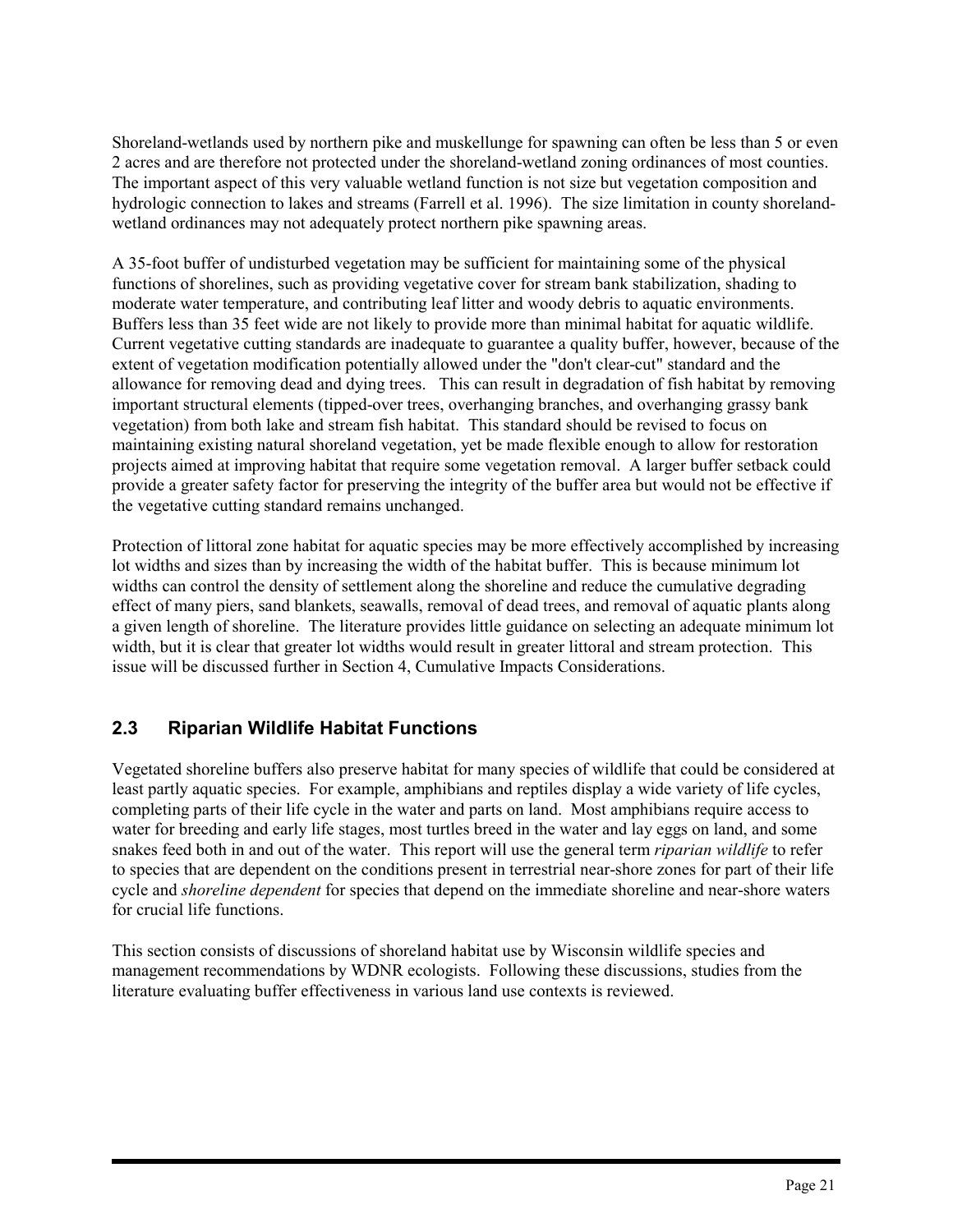#### **2.3.1 General Observations on Bird and Small Mammal Use of Shorelines and Riparian Corridors in Wisconsin (William Volkert - WDNR-Wildlife Management, Horicon)**

Because the wildlife species discussed below are primarily adapted to ecotones, edges, and narrow corridors of shoreline habitat, they can potentially benefit from the type of buffer provided by shoreland zoning standards. Other species have a need for more expansive upland or wetland habitats adjacent to shorelines. For example, bobolinks require extensive grasslands, sandhill cranes require expansive sedge meadows and similar lowland meadow habitats, and red-shouldered hawks require extensive tracts of lowland forests, especially in river bottoms. These species would require a much larger buffer, measured in hundreds of feet and connected to large areas of suitable habitat.

#### *Bird Use of Shoreline Sedges, Wet Meadows, and Prairie Vegetation*

These vegetation types provide essential nesting cover for ground-nesting waterfowl. Mallards, bluewinged teal, and Canada geese are commonly found in these shoreline habitats in most regions of our state. These vegetation types may also serve similar functions for other species that nest above ground among dense grasses and sedges. Songbirds that nest in dense grassy cover include sedge wrens, common yellowthroats, and others.

The benefit to and use of this shoreline cover by these species also depend on the type of adjacent aquatic community. In addition to shoreline cover, protection of near-shore aquatic vegetation is also important for waterfowl conservation. For example, waterfowl typically seek shallow water for brooding but avoid deep lakes with high public use and a relative lack of submergent aquatic vegetation. Additionally, sora rails and pied-billed grebes nest among dense stands of emergent vegetation, such as reeds, cattails, and bulrushes, in near-shore waters.

In some cases, narrow strips of unmowed shoreline cover may have significantly higher predation rates, an effect similar to the edge effect found along highway right-of-ways. While nest loss may be high, at least some reproduction can be expected to succeed, compared to mowed strips, which are almost totally lacking in wildlife use. The tall grassy vegetation also provides secure cover for other wildlife outside of the normal nesting season. Sora rails may use sedge shorelines but may be restricted due to the extent of the shoreline area.

#### *Bird Use of Shoreline Shrubs and Brush*

Shrub and brush vegetation along shorelines provides important nesting habitat for a variety of riparian songbirds, including yellow warblers, common yellowthroats, swamp sparrows, alder and willow flycatchers, and others. This may also serve as significant cover during migration and for wintering populations of songbirds. Species during migration include the above, plus white-throated sparrows, Lincoln's sparrow, palm warblers, and many others. Wintering species include American tree sparrows and juncos.

#### *Bird Use of Forested Shorelines*

Depending on the size and species composition of the trees on lake shorelines, forested shorelines can be important habitat for nesting warbling and yellow-throated vireo, blue-gray gnatcatchers, prothonotary warblers, green herons, wood ducks, hooded mergansers, and others. Forested wetlands, such as lakeshore swamps and bogs or wet pockets along streams, provide habitat for the northern waterthrush which nests in root mounds of uprooted trees or under overhanging stream banks.

Forested shorelines will also be used by upland birds for additional nesting and feeding habitat. Forestedge species found here may include cedar waxwings, red-winged blackbirds, northern oriole, and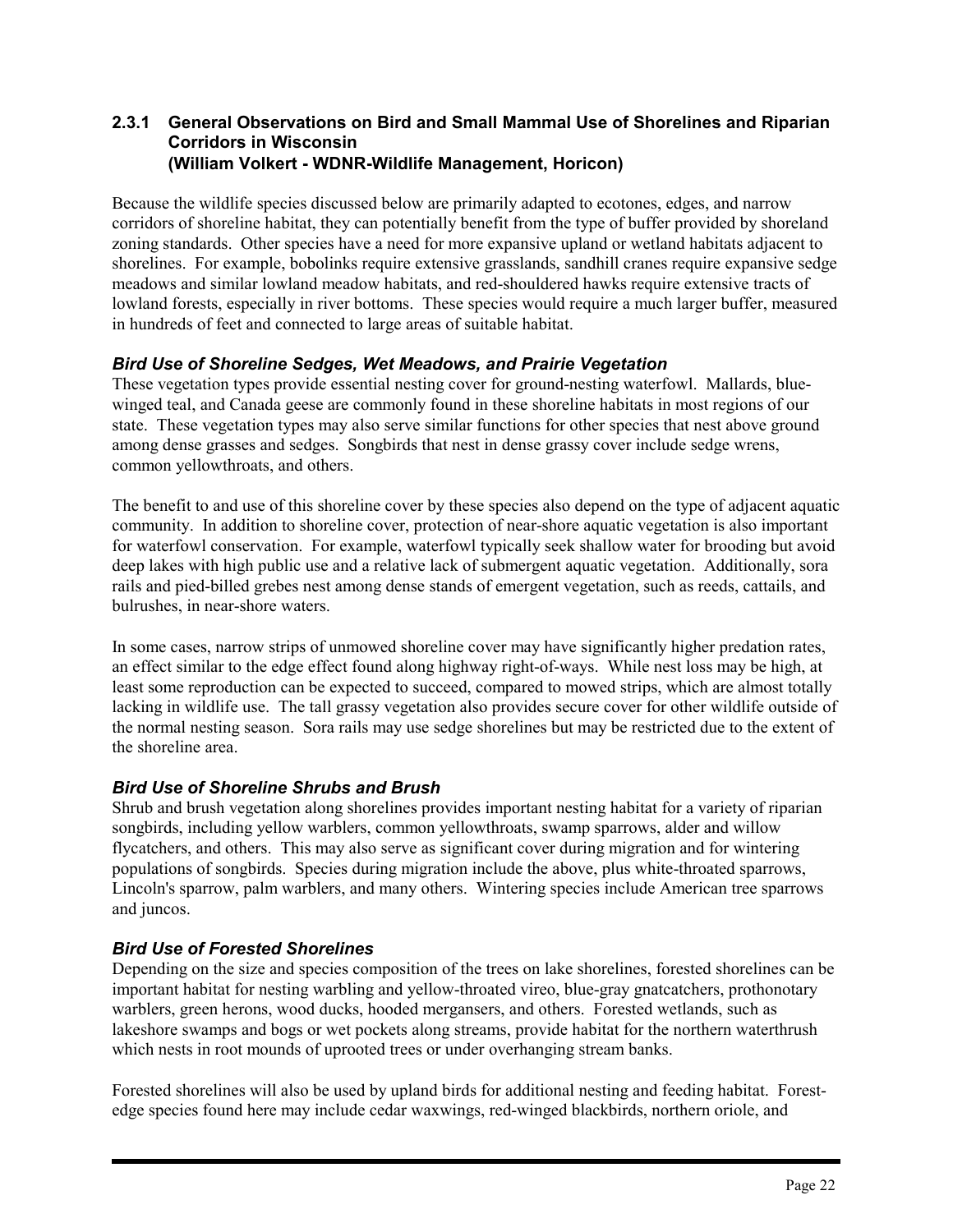downy, hairy, and red-bellied woodpeckers. Migrants dependent on shoreline forest habitat include rusty blackbirds, a variety of warblers, vireos, and flycatchers.

Standing snag trees play a critical role in forested shorelines by providing nesting sites for herons, egrets, eagles, and ospreys. Snags serve as perching sites for fish-eating birds, such as belted kingfishers. Wood ducks, hooded mergansers, and common goldeneyes use the cavities of decaying trees along the shoreline for nesting.

#### *Small Mammal Use of Shoreline Habitat*

Shoreline habitats of grasses, sedges, brush, and trees are important sites for rearing young and feeding for a number of common mammals. These include raccoons, muskrats, beaver, mink and other weasels, and perhaps river otters. These sites also provide for a variety of rodents, such as voles, meadow mice, deer mice, and shrews, which serve as an important food base for birds and mammals that prey on them.

Shoreline vegetation as a continuous belt of grasses, shrubs, and trees provides a significant corridor for wildlife movements. Whether this is lining the shores of a river or surrounding the shores of lakes or ponds, these corridors are the highways for wildlife movement for both birds and mammals. Interrupted shoreline vegetation that has been fragmented through clearing, brushing, and mowing creates exposed sites with higher mortality and near zero production of young, and are commonly avoided by wildlife.

### **2.3.2 Amphibian and Reptile Use of Shorelines and Riparian Zones (Robert Hay - WDNR-Endangered Resources, Herpetologist)**

Amphibians are a crucial link between aquatic and land ecosystems. Amphibians and reptiles (known collectively as herptiles) play particularly important roles in aquatic food chains, because they occupy a middle position as both predator and prey, and because they constitute an enormous amount of the biomass in some aquatic and riparian ecosystems. In many aquatic habitats, freshwater turtles represent the majority of the vertebrate biomass (Congdon et al. 1986). As many as 88,000 amphibians were captured in a single year in a 1-hectare temporary pond (Savannah River Ecology Laboratory 1980). The importance of amphibians and reptiles as prey in the diets of raptors, including several that are endangered or threatened, has been well documented by Ross (1989). Twenty-five percent of the successful bald eagle nests along the shoreline of Chesapeake Bay contained turtle remains (Clark 1982), and osprey prey on herptiles during times of low fish availability (Wiley and Lohrer 1973). Because of their large biomass and their movement between terrestrial and aquatic systems, amphibian populations can influence important ecosystem functions such as primary and secondary productivity, nutrient influx, and competition (Seale 1980, Osborne and McLachlan 1985, Cunningham and Brooks 1995).

Most of the amphibian species and many of the reptile species in Wisconsin rely on riparian habitat in some way. Preservation of riparian habitat is essential for this key component of the aquatic food web. Marsh, sedge meadow, and other riparian wetland habitats, being damp to wet and typically dominated by dense vegetation, are productive foraging areas and are particularly important in reducing desiccation of amphibians, while providing good overhead cover for many herptiles.

The following discussion outlines the ways in which riparian habitat is used and the degree to which different herptile species utilize riparian habitat. Since riparian habitat quality is critical for those species that are considered shoreline dependent and for certain threatened and endangered species, more detail is offered on their habitat requirements.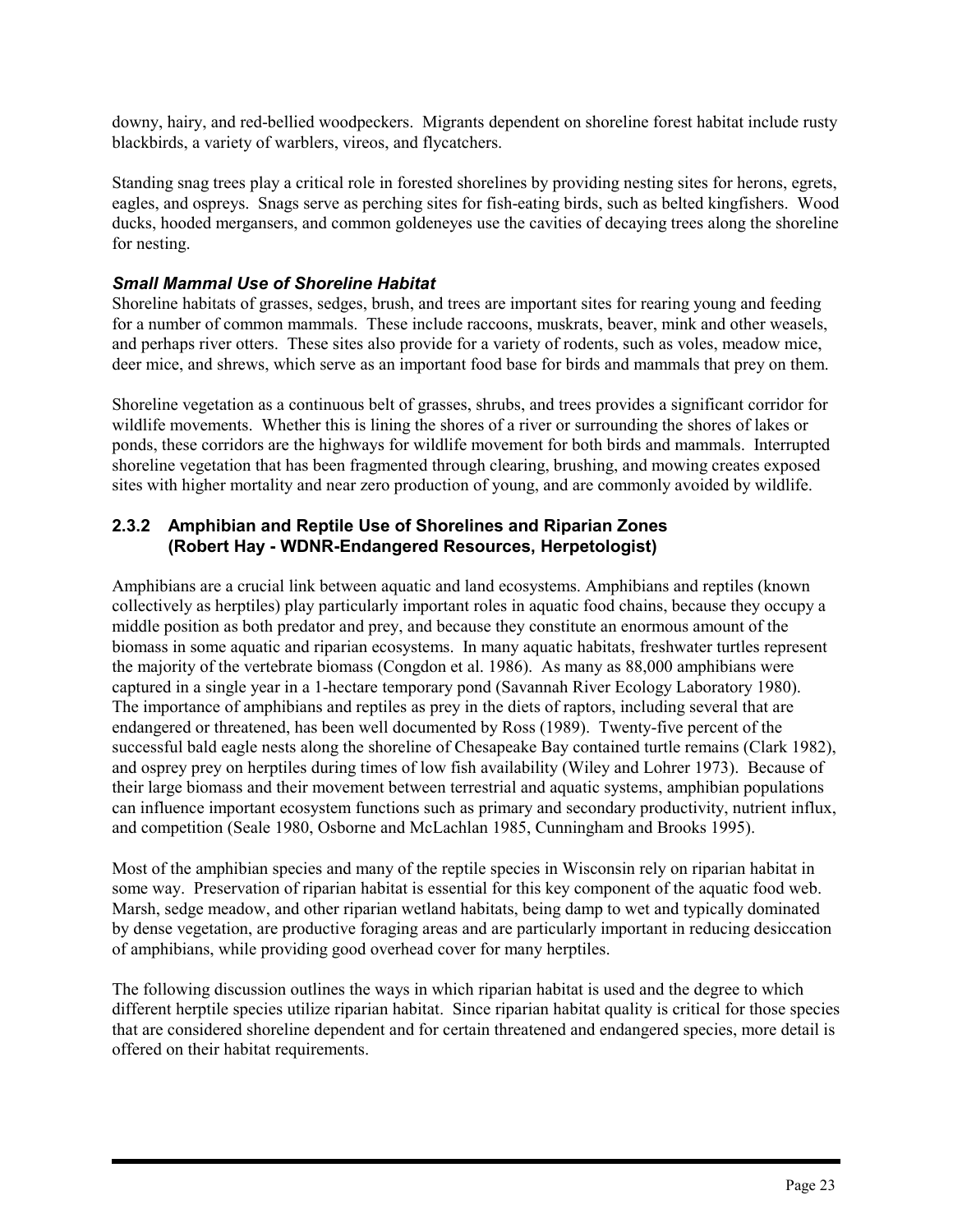#### *Shoreline-Dependent Herptile Species*

There are five frogs and two reptiles that are considered shoreline-dependent species in Wisconsin, because they spend most or all of their life history in a relatively narrow band which typically includes both near-shore aquatic habitat and the near-shore riparian area (Vogt 1981, Oldfield and Moriarty 1994). The frog species include: Blanchard's cricket frog, a state endangered species, the bullfrog and pickerel frog, both special concern species, and the green and mink frogs. The two reptiles include the queen snake, a state endangered species, and the northern water snake.

Although habitat requirements for the frog species vary somewhat, most depend on moist soil and moderate-to-dense vegetative cover in the immediate shoreline to maintain a cool, moist microclimate, hide from terrestrial predators, and escape from fish predators. Bullfrogs and green frogs spend much of their time basking, resting, or foraging in fringe wetlands with tall dense cover, or in tall grassy cover along the shoreline (Flemming 1976). Mink frogs spend most of their time in shallow near-shore water, especially near the inlets and outlets of northern bog lakes and streams, resting on floating mats of vegetation. Similar to green frogs and bullfrogs, pickerel frogs prefer moderate-to-dense vegetation along cold-water streams and springs as well as lakes and medium-sized rivers. They may travel overland to adjacent ponds to breed, taking advantage of warmer waters, which speed up metamorphosing rates (Hay, pers. obs.). However, they are rarely found away from the water's edge (Oldfield and Moriarty 1994). Blanchard's cricket frogs currently occur only in extreme southwestern Wisconsin (Casper 1996). They have a strong preference for very low shoreline vegetation because they rely on their jumping ability to elude predators (Hay 1996). Unlike the other frogs, they could benefit from grazing or mowing along shorelines. All five of these frog species lay their eggs in shallow water among submergent vegetation or submerged tree trunks and branches.

Queen snakes occur along relatively clean streams in southeastern Wisconsin (Casper 1996), in a mix of grass or sedge meadow and shrubby habitats, basking on rocks near or on the shoreline, and in ground cover or brush along the streambank. They are most often found under rocks, in or out of the water, but have not been observed where shorelines are manicured or grazed. The northern water snake prefers similar habitat, but it is widespread throughout Wisconsin, including forested areas, using ponds and wetlands in addition to slow-flowing streams and lakes. It basks in brush or deadfalls overhanging the water or in grassy vegetation. Northern water snakes will utilize rip-rap in appropriate habitats.

Because these species are shoreline dependent, the 35-foot buffer provided by shoreland zoning standards can be a major tool in conserving their habitat. Since they typically use wetland habitat but do not require large wetland areas, much of their habitat is unprotected by shoreland-wetland zoning. With the exception of the Blanchard's cricket frog, their need for dense vegetative cover calls into question the effectiveness of the current vegetative cutting standard to protect their habitat.

# *Riparian Herptile Species*

Riparian herptile species are those which range farther away from water than the shoreline-dependent species, but rely on the riparian zone along streams, lakes, and wetlands. They can be classified into three categories: those that require riparian habitats due to their proximity to permanent water; those that have a preference for riparian habitats over upland habitats; and those that live in habitats that happen to exist in the riparian corridor but can also be found in uplands.

#### *Riparian Dependent*

Riparian-dependent species include the wood turtle, a state threatened species, and the western ribbon snake, a state endangered species.

Wood turtles are strictly a riverine turtle and are semiterrestrial, sometimes spending as much or more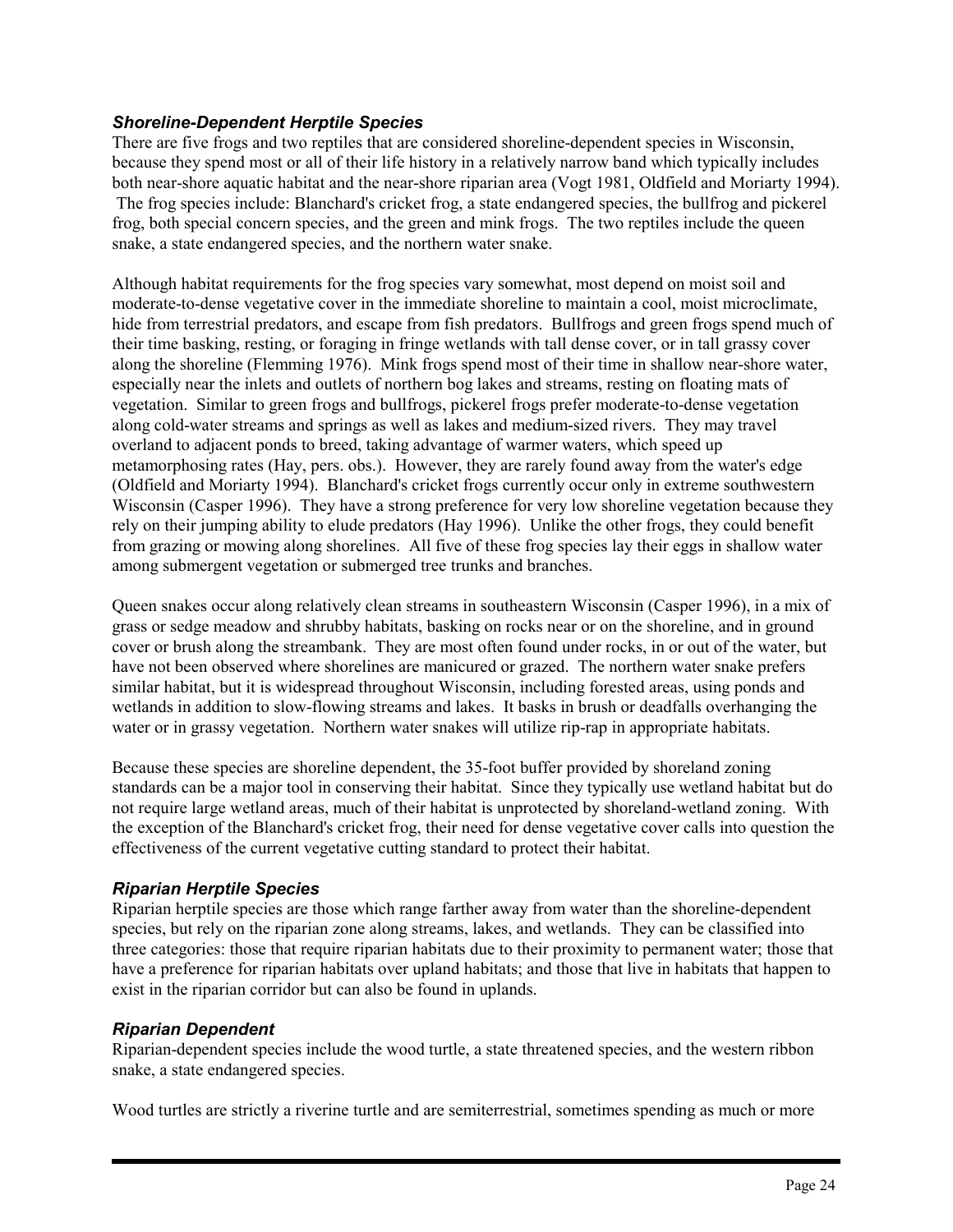time on land as in the water. Riparian corridors, especially wetlands dominated by alder and willow brush or lowland hardwood forests are critical habitat for this species. Studies have shown that the juveniles are highly dependent on alder along shorelines (Brewster 1985). Other studies have shown that wood turtles will most often utilize a 300-meter (990-foot) area paralleling the stream or river (R. Buech, USDA-Forest Service, pers. comm. 1993). Buffer zones along riverine corridors should be broad (at least 300 meters wide) where this species occurs, especially in lowland areas. The wood turtle usually nests close to the river edge in areas of open canopy with sandy soils. Sites may occur some distance from water if shoreline areas are not open to the sun or if sandy soils are not present (R. Thiel, WDNR, pers. comm. 1992). Stream bank stabilization activities may convert nesting sites of relatively sandy, somewhat erodible soils into dense vegetation, rendering them useless for nesting (Hay, pers. obs.). These areas are typically southeast, south, or southwest exposures. Stream bank stabilization may be particularly detrimental to wood turtles if other suitable nesting habitat does not exist nearby, especially since this species is a communal nesting species. Many females from a long stretch of river (up to 10 miles in length (C. Brewster, Wisconsin Herptile Working Group, pers. comm. 1991)) are known to return to these discrete sites annually. These turtles also often display nest site fidelity. Alternative sites may not be available or selected. Wood turtles avoid nesting areas where regular human activity is present. Rip-rap, especially if the rocks are large, can act as a barrier preventing access to land. Hatchling mortality can result as hatchlings become entrapped in the cavities within rip-rap while moving from the nest to the water.

Western ribbon snakes live along shorelines of lakes and rivers, or along associated marshes (Vogt 1981). This species is extremely rare in Wisconsin and its distribution is spotty and not well documented. It occurs as far north -as central Wisconsin. Western ribbon snakes prefer open grass or marsh vegetation for hunting amphibians, their primary food source.

# *Riparian Preferred*

Herptile species with a preference for riparian habitats include: the eastern massasauga rattlesnake, a state endangered species; northern leopard frogs (especially newly metamorphosed young); and most aquatic turtles (for nesting), including the eastern spiny softshell, midland smooth softshell, snapping turtle, western and midland painted turtles, common musk, false map, map turtles, and to a lesser degree, Blanding's turtle, a state threatened species (Vogt 1981, Oldfield and Moriarty 1994).

Eastern massasauga rattlesnakes prefer both lowland hardwood forests and open grass/sedge meadows along river corridors, especially near river confluences (Vogt 1981). Gravid females move from these habitats to dryer open upland sites to incubate their young throughout the summer. This makes habitat connectedness very important for this species, and habitat fragmentation is likely a major factor in the decline of this species nationally (King 1995). Riparian areas provide hibernating sites for this species, as they often overwinter underground in mammal burrows, root channels, old tree stumps, and crayfish tunnels (Oldfield and Moriarty 1994).

Northern leopard frogs prefer riparian areas and adjacent wet prairies and fields where summer vegetation ranges from 15 to 30 centimeters in height (Oldfield and Moriarty 1994). This allows for a more humid microclimate while not inhibiting movement as the frogs forage on invertebrates. Younger leopard frogs stay closer to the water but forage in similar habitat.

Most turtles are dependent on well-drained upland open sites that are relatively close to the water for nesting (Hay, pers. obs.). This preference seems compatible with reducing adult turtle predation since these animals are prone to heavy predation in terrestrial habitats. There are situations, especially along extensive forested shorelines in northern Wisconsin, in which some shoreline development may actually increase nesting opportunities by providing needed areas of open canopy. This may potentially increase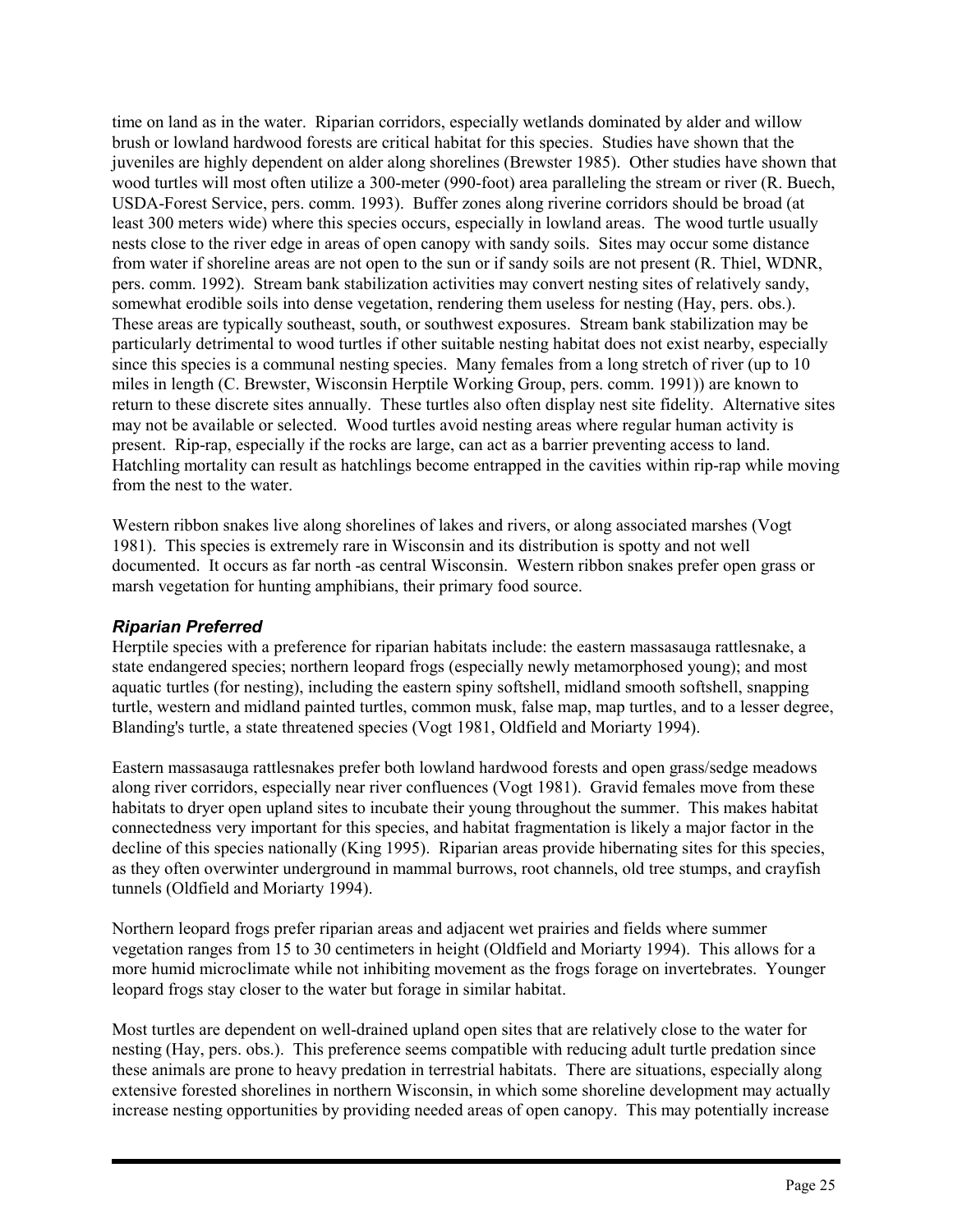the recruitment potential by providing additional nesting localities and possibly reduce nest predation rates (fewer available sites mean fewer places for predators to have to search for nests). Although some species of turtles, such as snapping and painted turtles will readily accept nesting in manicured lawns as long as soils are well drained, other species, such as softshell and map turtles shy away from human activity and prefer to nest in isolated areas.

### *Generalists within Riparian Habitat*

Riparian areas that consist of wetlands, especially if wooded, can contain a wide variety of amphibians. The key habitat characteristics for many amphibians are canopy cover and damp soils, providing a preferred cooler microclimate. Typically, broader or more extensive forested habitats provide better microclimates for amphibians than do smaller, narrower forested habitats, because the latter often have lower humidities and warmer surface temperatures. These habitats are not restricted to riparian areas.

The American toad, chorus frogs, and the tree frogs can also be found in open or brushy habitats, as well as in woodlands. All of these amphibians, except for the red-backed salamander and the central newt, breed primarily in ephemeral ponds and wetlands. Ephemeral ponds should be protected from deforestation in riparian areas, as opening the canopy often speeds pond drying and may render them unproductive for amphibians, especially in non-wet years. In many years, it is a race against time to accomplish metamorphosis before pond drying. Forest cutting and thinning has been reported to reduce salamander biomass in several areas around the United States (Blymer and McGinnes 1977, Bennett et al. 1980, Petranka 1994).

Snakes often utilize and prefer a variety of habitat types, ranging from open to closed canopy situations and damp-to-dry conditions (Vogt 1981, Oldfield and Moriarty 1994). Snakes, other than the northern ringneck snake, a special concern species, and others mentioned earlier, have a preference for open habitats but will utilize forest edges and occasionally interiors (e.g., eastern garter snakes). The northern ringneck prefers damp forested areas where it spends much of its time in rotted logs and stumps. These snakes prefer a cooler microclimate than most snakes and are only found in the northern half of Wisconsin. Minton (1972) has demonstrated that this species disappears when deforestation occurs.

# **2.3.3 Common Loon (***Gavia immer***) Use of Shorelines and Riparian Zones in Wisconsin (Terry Daulton, Coordinator, LoonWatch)**

The common loon attracts significant attention from the general public and the scientific community. For many citizens in Wisconsin's northern lakes region, the loon's charismatic appearance and calls have established it as a symbol of the values of northern lakes (Dunn 1992). The loon's position at the upper level of the aquatic food chain and its specific habitat requirements make it vulnerable to human activities such as intensive recreation and shoreline development (McIntyre 1975). The loon is particularly sensitive to environmental contaminants such as mercury and lead (Ensor 1992). Considerable study in Wisconsin has focused on the impacts of toxics on loons and the use of the loon as a biological indicator of aquatic health (M. Meyer, Wisconsin Department of Natural Resources, pers. comm. 1996).

Historically, common loons in the Midwest nested on lakes throughout Wisconsin and as far south as Illinois and Iowa. During the past century, increasing shoreline development on lakes and subsequent loss of habitat and water quality have contributed to the decline of loon populations in southern Wisconsin, Minnesota, and Michigan, and the elimination of nesting in Illinois and Iowa. Declines in common loon populations have also occurred throughout much of the northeast and western United States. The decline of common loons throughout their historical range compounds the importance of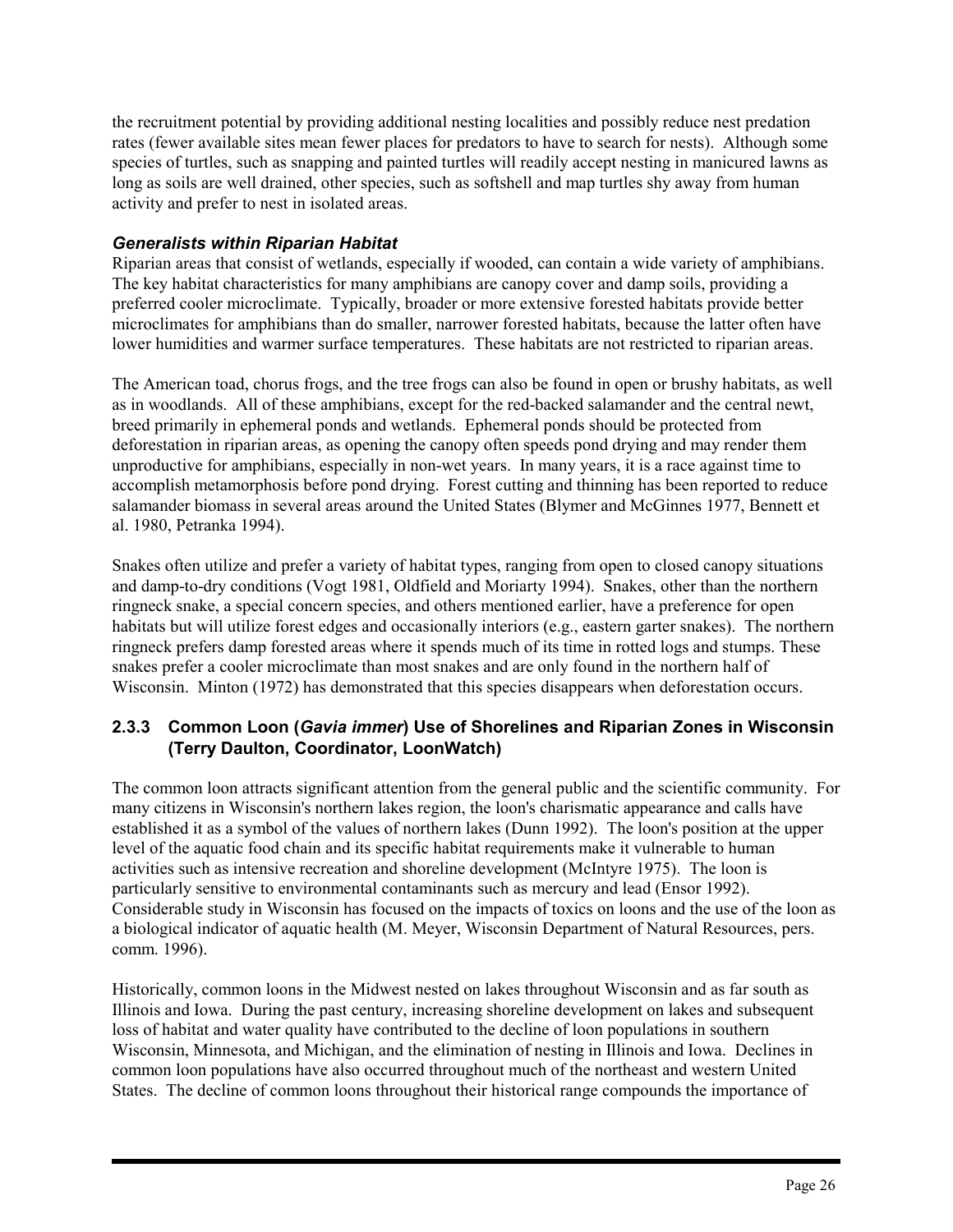maintaining productive habitats in Wisconsin. Today, Wisconsin supports the third largest population of common loons in the lower 48 states, surpassed only by Minnesota and Maine.

In 1995, LoonWatch estimated the Wisconsin common loon population at 3,017 adults, distributed primarily in the 20 northernmost counties. Fifty-seven percent of all adult loons and 70% of loon chicks are found on lakes under 150 acres in size (T. Daulton et al., LoonWatch, unpublished data). Loons can be considered a shoreline-dependent species, using near-shore and shoreline habitats for nesting and chick rearing. During these times, loons are sensitive to disturbance.

Loons are relatively faithful to nesting lakes and even to specific nest locations. Loon nests are built on the shoreline immediately adjacent to water and on a variety of anchored or nonfloating substrate. Eggs are sometimes placed on rock, sedge mat, or other available structures, such as muskrat or beaver lodges. Loons are vulnerable while on land and prefer nesting sites where the lake bottom drops sharply enough to allow easy access to deep water. At these sites, if water levels fluctuate during the season, changes in the distance between nest and water are not drastic (McIntyre 1975).

Loons prefer sheltered locations such as small bays or promontories on the lee side of an island. Along with protection from wind and waves, visual and auditory privacy between adult pairs is important. In Minnesota, less visible loon nests produced significantly more surviving young than more visible nests. In Ontario, hatching success declined as the number of cottages within 150 meters (about 490 feet) of loon nests increased (Heimberger et al. 1983). Vermeer (1973) found that loons preferred to nest on lakes where there is a minimum of human disturbance. In Wisconsin, lakes with nesting loons were found to have significantly lower numbers of dwellings than lakes without loons (Zimmer 1979). In some instances, increasing recreational use of islands by humans have forced loons to abandon traditional nesting territories, moving to bays and shorelines away from human impacts (Titus and Van Druff 1981). McIntyre (1975) found that lakes with higher levels of shoreline development produced higher levels of predation on loon nests. Protection of nesting sites is most critical from ice-out to late June.

After chicks hatch, loon families spend considerable time in shallow-water nursery areas. These are usually back bays or other parts of the lake protected from wind and waves. Nurseries are typically shallow lake-fringe or aquatic bed wetlands, with both submergent and emergent vegetation, that support small fish for forage. Nurseries are not usually located near the nesting site. Most impacts to nursery areas are due to human recreational activity. For example, in Minnesota's Boundary Waters Canoe Area, researchers found that loon pairs on lakes with fewer human contacts produced significantly more surviving young (Titus 1978). While evidence suggests that intensive recreation can impact chick survival, the impacts of shoreline development are not conclusive (McIntyre 1975).

A majority of loons in Wisconsin nest on lakes smaller than 150 acres. A study of shoreline development trends in northern Wisconsin suggests that, with current rates of development, all privately owned lakes larger than 10 acres in size will be fully developed within the next 20 years, possibly sooner (Wisconsin Department of Natural Resources 1996b). This study also found that approximately 97% of northern Wisconsin lakes greater than 200 acres in size have already seen some development. Currently, approximately only 4% of lakes larger than 200 acres (20 lakes) are in public ownership.

Given these trends, the effectiveness of current shoreland zoning standards to protect critical loon habitat becomes of paramount concern. In light of the specific habitat requirements for common loon nesting, it is unclear whether current standards are sufficient to ensure nesting success. Clearing of shrubbery or even modest thinning of trees could reduce protective cover. Minimum lot sizes and widths for both sewered and unsewered lots allow considerably denser development patterns than the density found to impact nesting success in Ontario (Vermeer 1973, Heimberger 1983). At the allowed density, the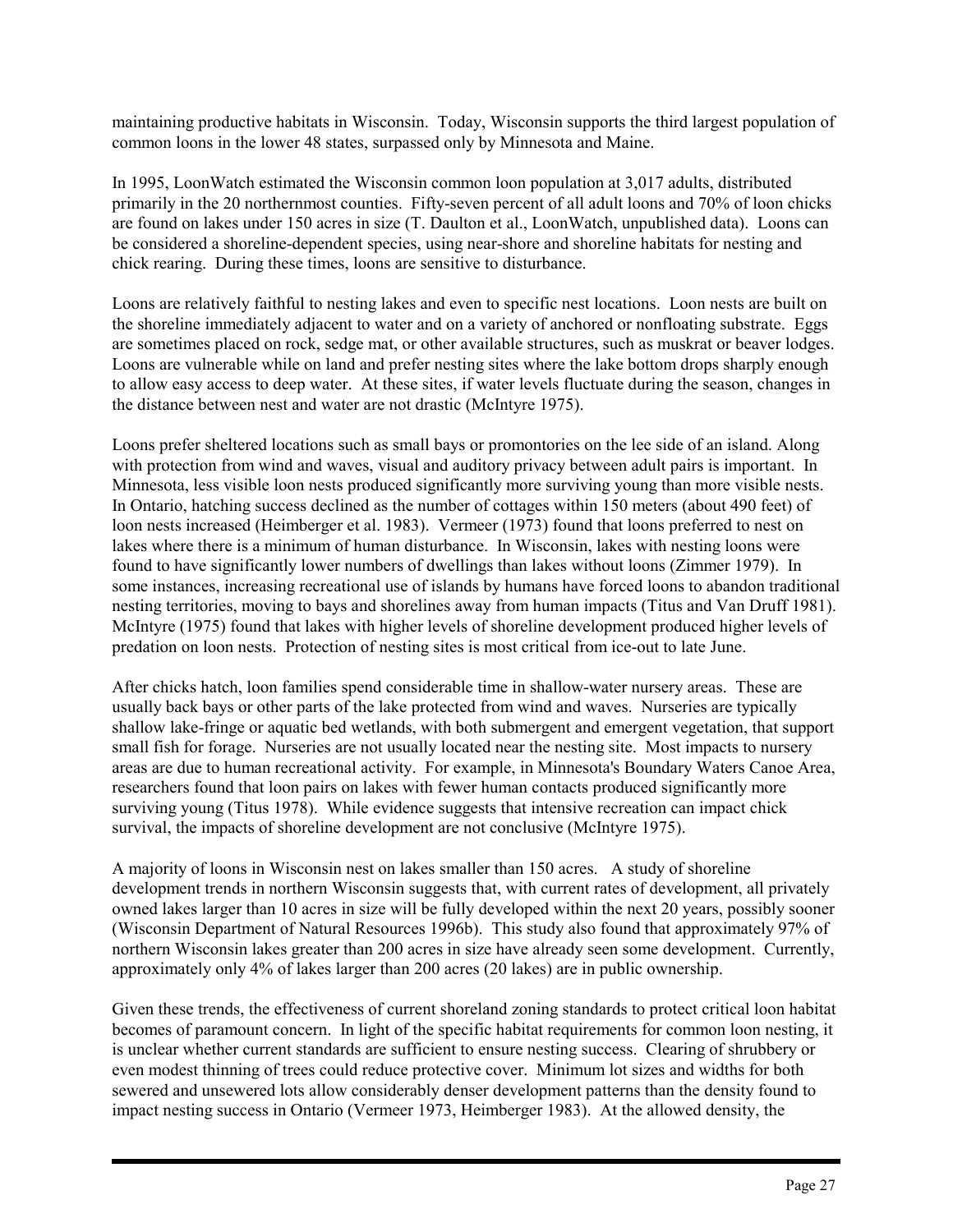increased level of human disturbance by land and water, along with the potential from predators introduced or favored by residential areas (dogs, cats, raccoons, foxes, coyotes), may also reduce the potential for loon nesting success. Identification of existing loon nesting sites and nursery areas could allow adoption of special zoning standards to decrease development density and also promote landowner understanding of the value of particular sections of their shoreline for loon reproduction.

# **2.3.4 The Importance of Shoreland Habitat to Wisconsin Bald Eagles (Michael W. Meyer, WDNR - Integrated Science Services, Rhinelander)**

The bald eagle (*Haliaeetus leucocephalus*) population in the north-central United States drastically declined in the 1940s to 1960s because of excessive pesticide exposure (DDT, dieldrin), shooting, and habitat loss. Populations dramatically increased following the ban on DDT and increased federal protection under the Endangered Species Act (1973). The U.S. Fish and Wildlife Service recently downlisted bald eagles from endangered to threatened status in the Great Lakes states. In Wisconsin, active nesting territories have increased from approximately 100 in the early 1970s to more than 600 in 1996 (R. Eckstein, Wisconsin Department of Natural Resources - Wildlife Research, unpublished data). Bald eagles have recolonized much of their historic breeding range in the northern half of the state.

# *Breeding Habitat Characteristics*

# *Nest and Perch Tree Characteristics*

Bald eagles primarily eat fish, especially during the nesting season. Fish comprise more than 95% of prey items delivered to nestlings by adult eagles in northern Wisconsin (Warnke 1996). Because of these feeding habits, nests are typically built in trees within 400 meters of lakes, impoundments, and large rivers in Wisconsin (Wisconsin Department of Natural Resources unpublished data). Supercanopy white pines are most often chosen for nest trees in northern Wisconsin (Wisconsin Department of Natural Resources, unpublished data) and northern Minnesota (Fraser et al. 1985), while large cottonwoods and oaks are often used in the southern half of the state. Many nests are in trees located at or near the shoreline; however, eagles often construct nests further inland when lakes have high recreational use or a large amount of shoreline development (Fraser et al. 1985; R. Eckstein, Wisconsin Department of Natural Resources, pers. comm. 1995). Bald eagles also utilize and defend shoreline perch trees. Perch trees are used by eagles while hunting and as sentry or guard posts to aid in the defense of breeding territories (Stalmaster 1987). Chandler et al. (1995) demonstrated that bald eagle distribution and abundance on the Chesapeake Bay was closely related to the availability of perch trees less than 9 meters (about 30 feet) from the shoreline. Eagles use a wide variety of species for perch trees, most are large with an open spreading form and stout horizontal limbs (Stalmaster 1987). Typically, a perch tree is the tallest tree on a shoreline, with a panoramic view and open exposure on at least one side. Dead trees (snags) are frequently used (Buehler et al. 1991).

# *Lake Characteristics*

To determine whether bald eagles prefer specific lake types when establishing breeding territories in northern Wisconsin, the water chemistry and morphology of lakes where bald eagles nest in Vilas and Oneida counties were compared to those characteristics on lakes where eagles do not nest. Bald eagles are likely approaching carrying capacity in these two counties where the number of active territories exceeds 150 (nearly 25% of the state population). We found bald eagle nest territories are associated with a small percentage of the total number of lakes present. Lakes selected are generally large (greater than 200 acres) clear drainage lakes with neutral pH and moderate-to-high alkalinity (M. Meyer, Wisconsin Department of Natural Resources, unpublished data). It is likely these lake parameters are associated with more abundant prey. Approximately 25% of the Vilas/Oneida county bald eagle population nests on 50- to 200-acre lakes, but again prefer clear drainage lakes within this size class. It is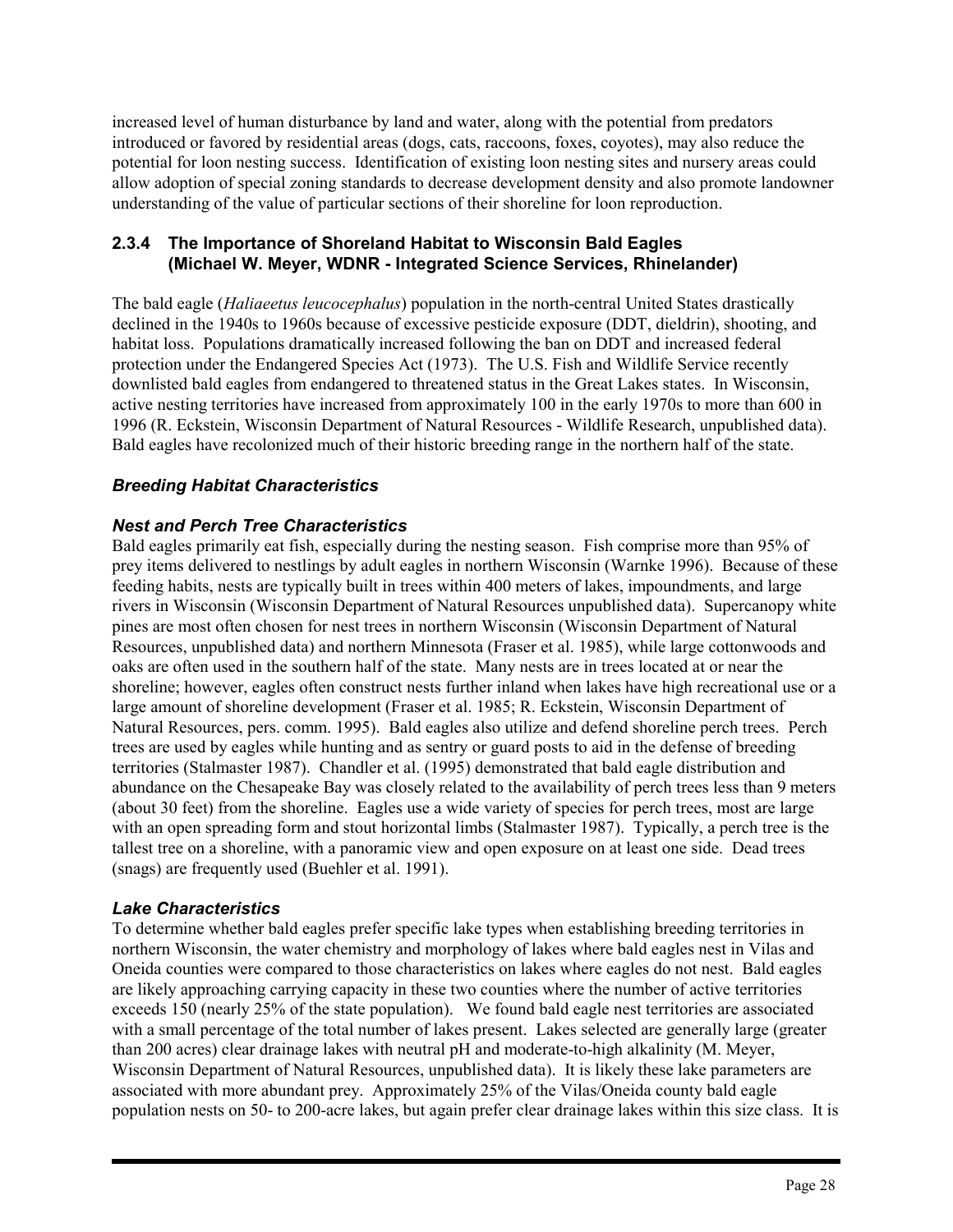likely that more than 75% of lakes in Vilas and Oneida counties do not provide suitable nesting habitat for bald eagles; many of these are small seepage lakes (less than 50 acres).

### *Effects of Human Disturbance and Shoreland Development*

Many studies have shown that nesting bald eagles avoid areas frequented by people (Fraser et al. 1985, Livingston et al. 1990, Buehler et al. 1991, McGarigal et al. 1991). Bald eagles are most sensitive to human disturbance during the early nesting and incubation period (early March to early May) (Grubb et al. 1992), during which time most nest failures and nest site abandonment occur (Fraser et al. 1985; M. Meyer, pers. obs.). Some bald eagles have habituated to increased human settlement on lakes in northern Wisconsin as approximately 5-10% of nests are located within 100 meters of a house (R. Eckstein, pers. comm. 1995). Nest attempts are often successful at these sites (R. Eckstein, pers. comm. 1995); however, many of these nests are near houses which are seasonally occupied and/or vegetation provides extensive screening between the nest and ground (supercanopy white pine greater than 30 meters in height) (M. Meyer, pers. obs.).

There is a strong selection for nest sites on lakes with shoreline in public ownership in northern Wisconsin, especially lakes with more than 1 mile of public frontage (M. Meyer, unpublished data). While significant, this finding likely understates the importance of undeveloped shoreline for bald eagles as some privately held shoreline remains undeveloped, especially that held by paper companies and the Wisconsin Valley Improvement Corporation.

#### *Implications For Shoreland Management*

Lake and river shorelines are critical components of bald eagle breeding habitat in Wisconsin. Shoreline habitat provides bald eagles with nest sites and perch trees from which they forage and defend their territories. Studies have demonstrated that removal of perch trees reduces bald eagle shoreline use. Bald eagle perch trees are frequently dead snags more than 9 meters (about 30 feet) from the shoreline. Current shoreline zoning allows for removal of dead/diseased trees within the 35-foot vegetation buffer zone along shorelines. While removal may be desirable, provisions should be made to protect important bald eagle perch sites. Paradoxically, human shoreline settlement may enhance protection of bald eagle nest trees. The aesthetics of supercanopy white pines are often valued by lakeshore homeowners and healthy trees are seldom removed near home sites. This may account for the increasing number of bald eagle nests in close proximity to houses in northern Wisconsin. The timber value of large white pines frequently results in their harvest away from home sites.

Many bald eagles have adapted to increased shoreline development and lake use by moving their nest sites further inland. The response of eagles to second and third tiers of housing and cluster settlements is currently unknown. Studies in Minnesota found that clusters of homes resulted in greater displacement of eagle nests from shorelines while single seasonal homes had the least impact (Fraser et al. 1985). Development of guidelines for second and third tier housing around lakes and cluster developments should take into consideration the need to protect existing and potential bald eagle breeding territory. Optimally, two substantial stands of supercanopy white pines, 16 hectare (about 40 acres) or larger within 600 meters of shoreline, should be maintained free of development for each occupied eagle territory on lakes, impoundments, and rivers north of Hwy 64. This recommendation accommodates the need to maintain a primary "no disturbance" and secondary "minimal disturbance" buffer zone of 660 feet outward from the nest tree (U.S. Fish and Wildlife Service 1983). Attempts should be made to minimize multiple housing developments within existing breeding territories. Territory size is estimated at 256 hectares (about 630 acres) (U.S. Fish and Wildlife Service 1983).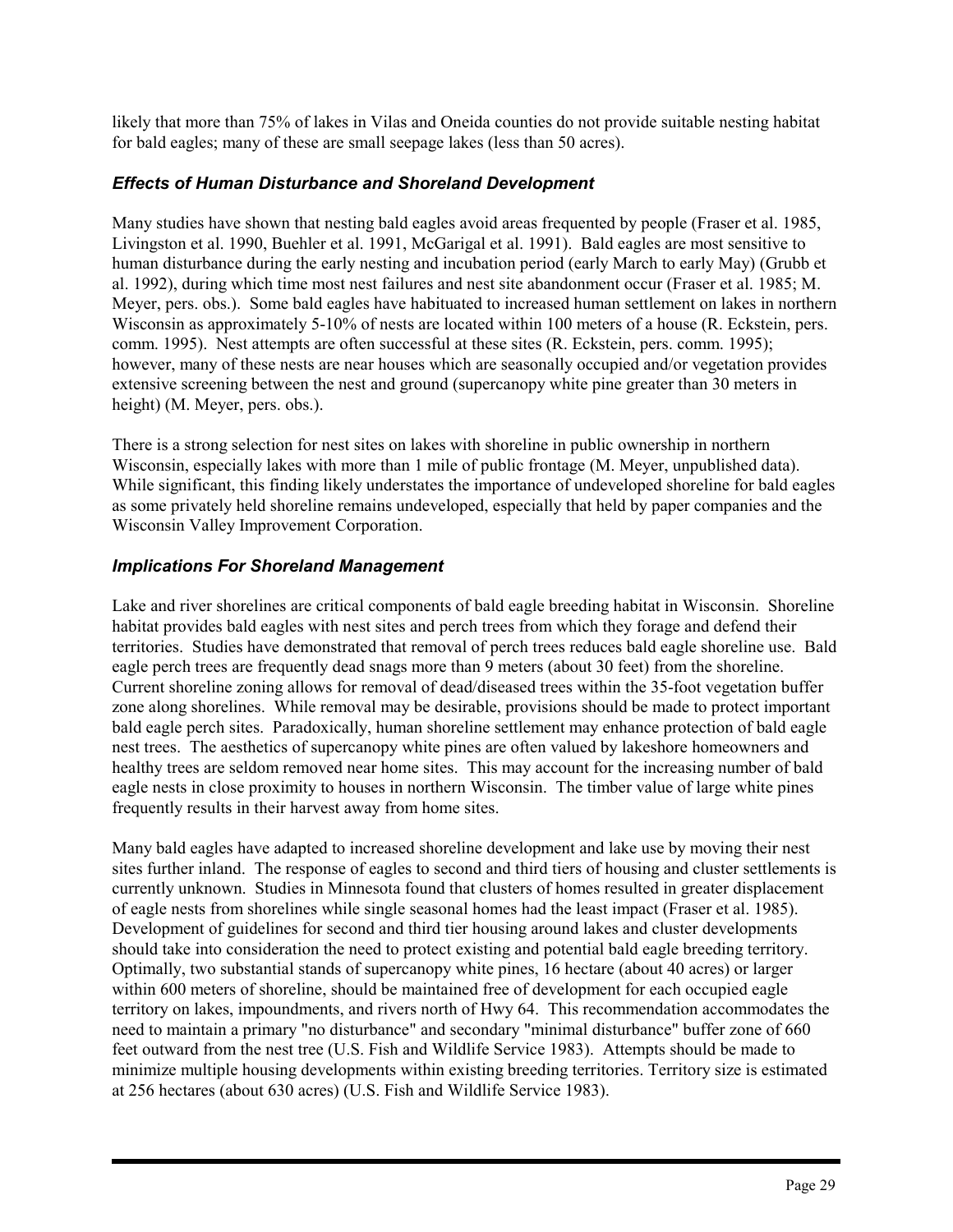Bald eagle nest territories are associated with a small percentage of the total number of lakes in northern Wisconsin. These lakes are generally large (more than 80 hectares) clear drainage lakes with neutral pH and moderate-to-high alkalinity. Bald eagle shoreline habitat conservation strategies should be developed for lakes of this type in northern Wisconsin.

Biologists studying bald eagle nest behavior in the Chippewa National Forest in Minnesota concluded that optimal bald eagle management will include maintenance of substantial areas of undeveloped shoreline (Fraser et al. 1985). Bald eagle nests in Vilas and Oneida counties are most frequently found near lakes with more than 1 mile of public frontage, indicating selection for undeveloped shoreline in Wisconsin. This finding argues for an improved understanding of the minimum amount and type of undeveloped shoreline that bald eagles require to maintain breeding territories on lakes. It is doubtful that lakes that are completely settled under current zoning restrictions (one house per 100 feet of shoreline) will remain viable bald eagle nest habitat without improved public education and development of shoreline management strategies. A larger percentage of shoreline will need protection on smaller lakes to provide enough buffer from human disturbance to allow for successful nesting. Nearly 25% of bald eagles in Vilas/Oneida county nest on lakes less than 80 hectares (about 200 acres). Shoreline on these lakes is rapidly being developed and undeveloped shoreline on larger lakes is becoming rare or expensive (\$100,000 for 100- by 300-foot vacant lots on Eagle River Chain of Lakes). Shoreline acquisition plans, as contemplated under the Northern Lakes and Shorelands Initiative, should take into consideration the need to protect undeveloped shoreline for breeding bald eagles.

Finally, it is important that laws that impose harsh financial penalties and potential jail terms on individuals who intentionally kill bald eagles or destroy nest trees continue to be enforced. It is likely that bald eagles avoid human settlements because of historic harassment. However, it is now apparent that certain eagles can tolerate human activities at close range. The degree to which bald eagles are able to adjust to the certain continual encroachment on their breeding habitat may well depend upon the level of shooting and harassment those populations experience. Therefore, an emphasis on enforcement and education to minimize harassment to this species is required even if Endangered Species Act protection is removed.

A combination of appropriate habitat protection strategies, shoreland zoning, and enforcement of laws protecting bald eagles from harassment will allow the current coexistence of a healthy bald eagle population with human settlement in northern Wisconsin to continue into the future.

# **2.4 Shoreland Zoning Effectiveness for Maintaining Riparian Wildlife Habitat**

Given the range of ecological functions that take place in riparian areas and associated near-shore waters, how well do the shoreland zoning standards allow for the maintenance of these functions? While the functions provided by shoreland vegetation along streams and lakes are well known, the range of factors involved in these multiple functions make it difficult to quantify the characteristics of an adequate shoreland buffer. Nevertheless, the state of our understanding is such that we can state the likely benefits to different wildlife types from a range of buffer widths, in a given context.

Along forested shorelines, dead, diseased, and dying trees which are left along the immediate shoreline will provide nesting and perching sites for some waterfowl and fish-eating birds. Decaying logs, downed trees, and brushy vegetation provide food and cover, and maintain humid microclimates for shorelinedependent amphibians and reptiles. Some species, such as painted turtles and snapping turtles, may benefit from openings within well-drained riparian areas, but these are exceptions to the general rule.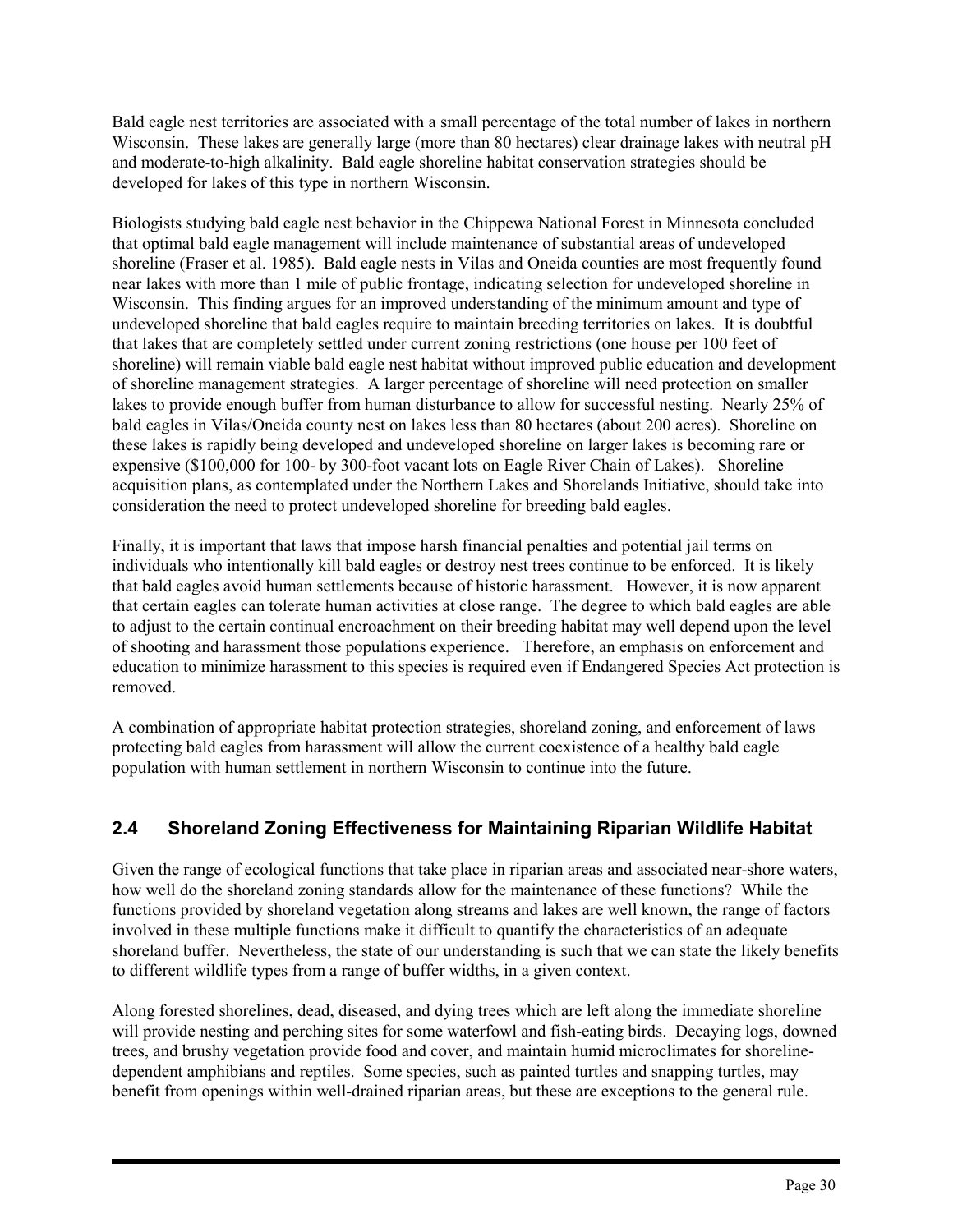Increasing buffer size serves to reduce the amount of disturbances of various kinds to the core area. Disturbances affecting shoreline wildlife range from microclimate changes, such as decreased humidity and increased temperature; to loss of hiding places to escape predators; exposure to an increasing amount of domestic predators, such as cats and dogs, and edge-adapted predators, such as raccoons and foxes; as well as increased competition from edge-adapted species. This holds true for both woodland species and grassland species along shorelines. Although the narrow 35- to 75-foot buffer can provide some key habitat requirements for some shoreline dependent species, more riparian wildlife species would benefit from wider buffers along the shoreline to meet their needs for cover and food.

Research indicates that, at least in forested areas, much larger buffers are required to meet the full range of wildlife habitat needs. It is widely suspected that very narrow forest corridors may only provide habitat for forest-edge species and do not provide sufficient habitat for interior birds (area-sensitive neotropical migrants) (Ambuel and Temple 1983, Robbins et al. 1989, Lynch and Saunders 1991), many of which are currently suffering declining populations. A study of birds in riparian forest buffers of differing widths along streams in predominantly agricultural settings has found that interior species require buffers at least 100 meters (roughly 330 feet) wide, while buffers under 50 meters (165 feet) can provide good habitat for many edge species, including some that are showing population declines (Keller et al. 1993).

Three years of results from an on-going study on no-cut stream buffers of varying widths (50, 150, and 250 feet) maintained adjacent to clear-cut timber harvesting in Michigan's Upper Peninsula illustrate the dynamics of the effect of forest fragmentation on sensitive bird populations (Premo 1994, Premo, White Water Associates, pers. comm. 1996). Results to date show a drastic decline in the number of breeding bird pairs in the 50-foot buffer the first year following harvest and a large decline in the 150-foot buffer the second year, while the 250-foot buffer has showed little change. Breeding pairs were immediately lost from the 50-foot buffer the first year, and in the second year a large proportion of species that attempted to nest and breed in the 150-foot buffer were apparently unsuccessful. A likely explanation for these decreases lies in the expansion into these areas of edge-adapted, nest-robbing predators, such as American crows, blue jays, common grackles, and gray jays, and the brown-headed cowbird, a brood parasite, attracted by the favorable habitat created for them by the clear-cut. Some of these species (crows, cowbirds, and grackles) were completely absent from the study area prior to harvest. Competition, nest-parasitism, and nest-predation from these species contributed to the lowered reproductive success of other species nesting in the buffer strips. Continued monitoring will increase the reliability of the results, and allow an analysis of the effect of the growth of the red pine plantation established in the clear-cut area.

A two-year study conducted in eastern Maine of the effectiveness of buffer strips left during timber harvest compared the composition of the bird community between an undisturbed lakeshore and a lakeshore buffer strip 70-100 meters (230-330 feet) wide adjacent to a clear-cut. Researchers found that breeding bird density and species richness were lower in the buffer strip than in the undisturbed lakeshore, although 59% of the species observed were found in both the buffer and undisturbed lakeshore (Johnson and Brown 1990). The authors conclude that the minimum width of buffer strip needed to support a bird community that is similar to an undisturbed lakeshore community is still unknown, but they believe that most species examined in the study would be provided with adequate habitat by a buffer strip 75 meters (250 feet) wide, with an absolute cutting restriction placed on the first 25 meters (85 feet), as recommended by Small and Johnson (1985).

The increase in species richness with wider riparian buffers appears to hold true for other types of wildlife as well as birds. Dickson (1989) reported that wider riparian forests maintain a higher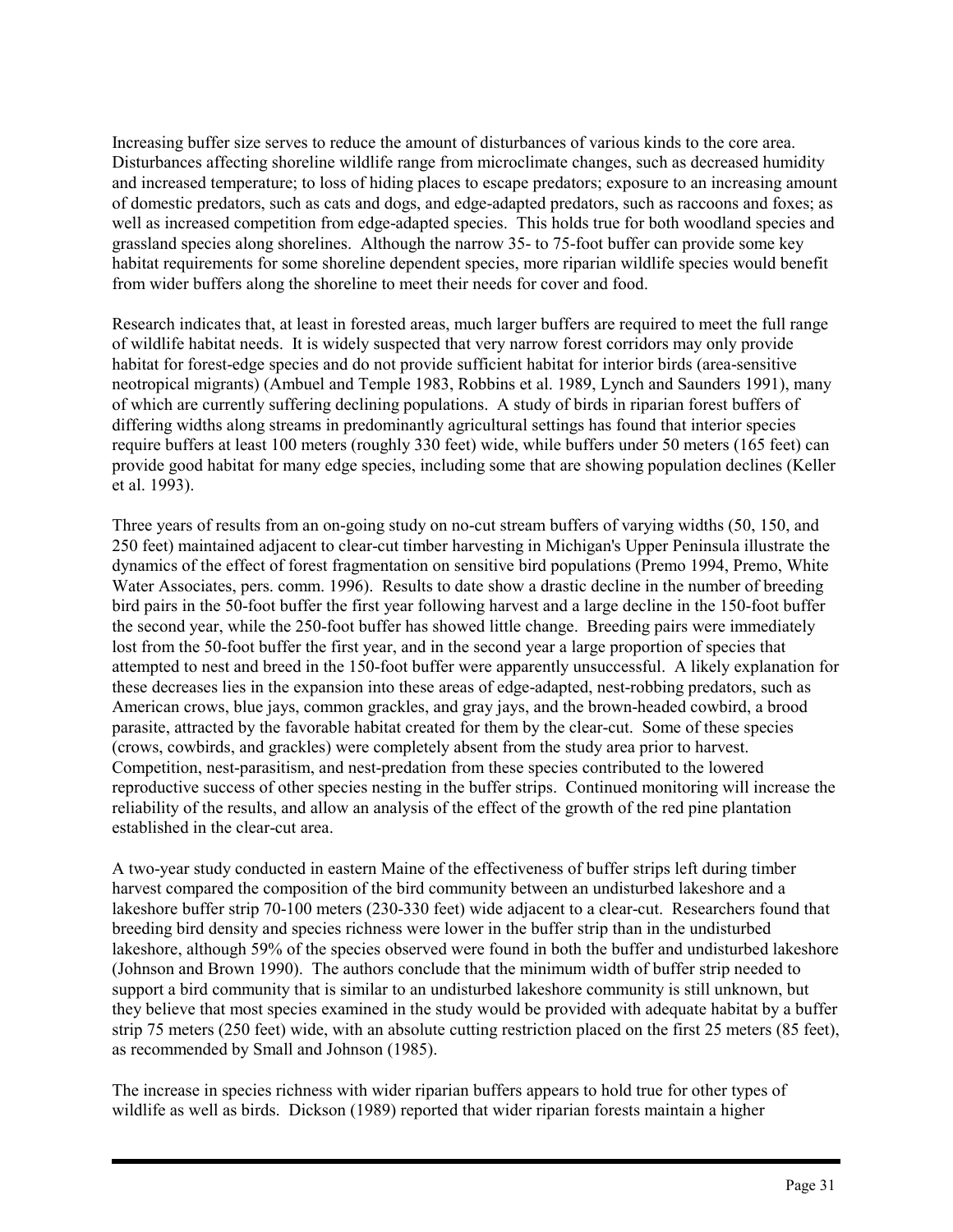abundance of amphibians, reptiles, and some mammals than narrow corridors. Little formal research is available on the size of upland buffers required for these types of riparian wildlife, but it appears that wide buffers are needed for some species. Gomez and Anthony (1996) recommend riparian management zones of 75-100 meters (250-330 feet) in forested areas. The size of upland buffers to protect nest and hibernation sites for freshwater turtles in a Carolina Bay (a semipermanent freshwater wetland) was found to range from 73 meters (240 feet) to protect 90% of the sites, to 275 meters (900 feet) to protect 100% (Burke and Gibbons 1995).

Along forested lakeshores and wetlands, some wildlife species may require much larger segments of undisturbed shoreline and larger forested buffers back from the shoreline to successfully nest and reproduce. Research in Ontario has produced a model used by the province of Ontario as part of the Ontario Lakeshore Capacity study to predict the impact of lakeshore development on water quality, fisheries, and various wildlife species (Teleki and Herskowitz 1986). Some findings were made regarding species of particular concern in our northern lakes region. Common loon reproductive success was shown to decline when two or more cottages occur within 250 meters (825 feet) of the nesting site (Heimberger et al. 1983). A study of the impact of shoreline development on breeding bald eagles on the Chesapeake Bay showed that housing construction within 80-250 meters (265-825 feet) resulted in bald eagle territorial abandonment (Chandler et al. 1995).

A Wisconsin Department of Natural Resources research project has begun to quantify shoreline impacts on wildlife in the northern Wisconsin region by testing the predictions of the Ontario model for common loons and bald eagles, combining existing data with expanded field studies. The project will also examine the relationship between shoreline development and mink, breeding songbird, and amphibian abundance, across a range of lake and vegetation types (M. Meyer, Wisconsin Department of Natural Resources, pers. comm. 1997). These studies can provide a starting point for a research effort that could ultimately allow identification of indicator species most sensitive to degraded water quality, alteration of riparian vegetation, and disturbance from human activities, including human-associated predators, such as dogs, cats, raccoons, and cowbirds. The habitat needs of these indicator species can be used to identify critical shoreline habitat and help develop regional guidelines for a buffer adequate to protect these species.

The lot width and size minimums and shoreland-wetland zoning are the primary means of controlling the overall amount of shoreline habitat disturbance along shores of entire lakes, both in the water and in the riparian zone. A study of shoreland zoning implementation on six lakes in Oconto County found that larger lot sizes were correlated with less overall vegetative cutting and less overall shoreline modification (Ganske 1990). The amount of vegetation modification was found to be independent of lot size, because owners of both larger and smaller lots tended to concentrate tree cutting and brush removal on the center of the lot and building sizes were comparable. If this relationship holds true in the future, larger minimum lot sizes can be expected to result in less overall vegetation modification. However, trends toward building larger homes with established lawns could limit the potential of larger lot sizes to reduce vegetation modification. Quantitative data on trends in lot sizes and building sizes would be useful but are not available at this time.

# **2.5 Summary of Policy Implications for Maintaining Riparian Habitat**

#### **2.5.1 Buffer Quality and Management Considerations**

There is a clear need to provide a buffer of appropriate vegetation for specific wildlife needs. However,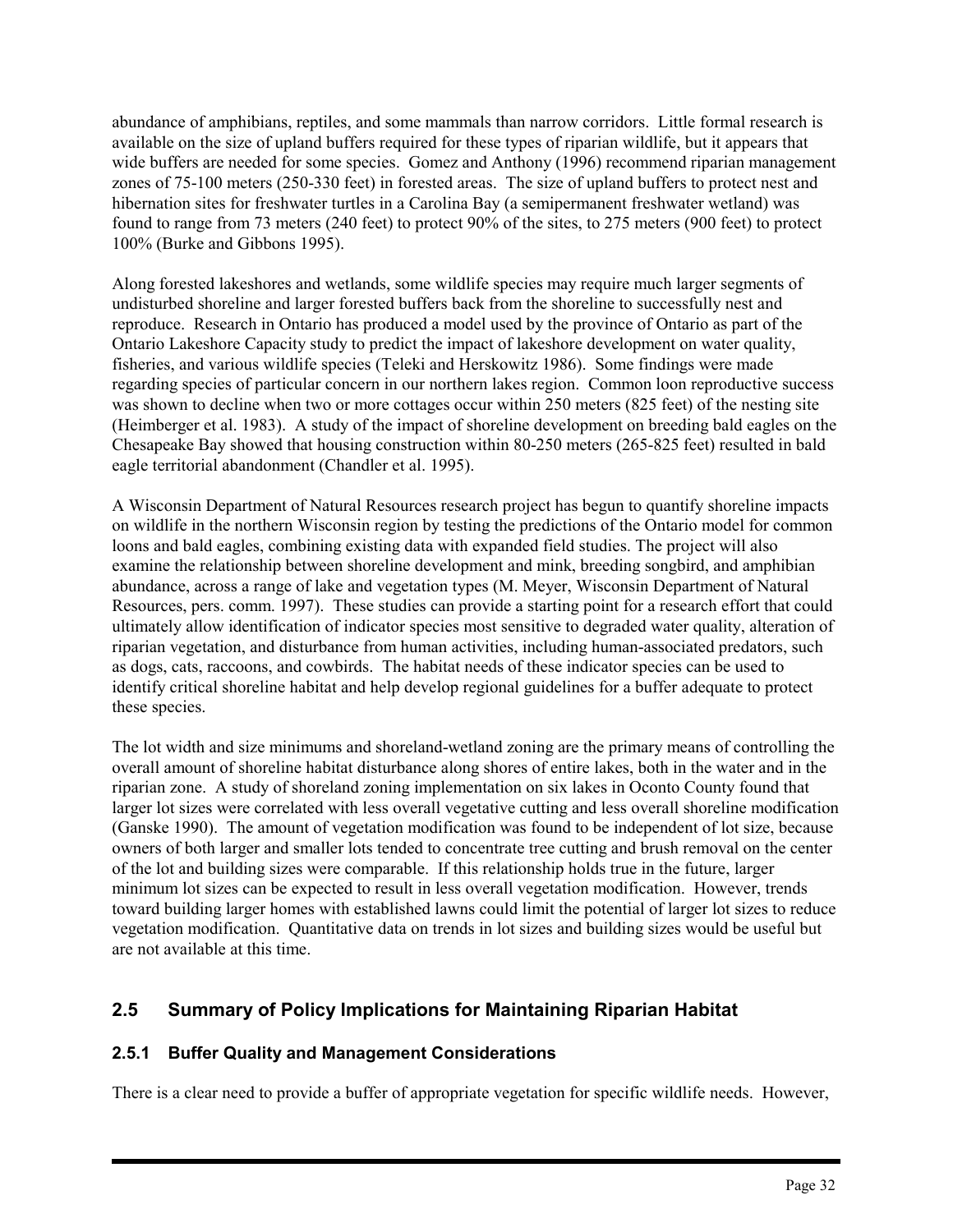different wildlife species or guilds require different types of vegetation. There is no universally applicable recommendation for managing vegetated buffers for wildlife. Defining what constitutes appropriate vegetation varies on a case-by-case basis and depends on both existing soil and vegetation conditions and management goals. For instance, Wisconsin wildlife managers (Wisconsin Department of Natural Resources-Wildlife Management undated publication) generally recommend allowing tree and shrub invasion to take place in order to obtain greater wildlife benefits from the increased food supply of berries seeds and nuts, a variety of cover, and a future supply of snag trees for nest and den cavities. Cutting of undesirable trees and shrubs such as box elder, buckthorn, and Tartarian honeysuckle is recommended. However, along some trout streams, especially in southwestern Wisconsin, fish managers remove shrub vegetation or allow carefully controlled grazing to maintain grassy stream banks. Prairie and savanna restoration projects will also involve limiting woody vegetation.

Management plans identify target species, while recognizing impacts to other species. It will be appropriate to encourage different vegetation types in different settings. Conflicts between management goals can arise (for instance, should a specific trout stream reach flowing through an alder thicket be managed for trout production or protection of threatened wood turtle habitat?). Given the wide range of possible specific management methods for streamside, wetland, and lakeshore buffers, it is not advisable to set absolute standards for vegetation management in the shoreland buffer area. Since shoreland vegetation standards need to be kept as simple as possible to be effectively administered, it makes sense to place the emphasis on minimizing disturbance of the vegetation in the buffer, yet allow flexibility to approve a well-thought-out restoration plan which meets the statutory objectives of shoreland zoning. It is important to provide a mechanism for adequate review of proposed plans that require vegetative cutting to ensure that an undesirable loophole is not created.

# **2.5.2 Buffer Size**

As buffer width increases, wildlife benefits increase. Larger buffers offer a greater chance of undisturbed nesting, habitat variability, better foraging opportunities, and the chance to establish adequate territories for animals that live in the shoreland. Wider buffers will provide better habitat for most species except for edge-adapted species, many of which are already common in our modern fragmented landscape. Wider riparian buffers can be expected to provide an adequate variety of microhabitats and thus offer a greater chance of avoiding predators, finding suitable habitat, and establishing adequate territories. Protecting wetlands can add significant fish and wildlife habitat to the shoreland area and preserve water quality.

The literature on buffers for habitat protection makes it clear that there is no magic number that will automatically guarantee a certain level of protection. The most scientifically justifiable approach in determining the appropriate buffer for a certain level of protection around a given water body would be to send out a team of biologists to mark out the buffer in the field. The resulting buffer width would vary with topography, shoreline vegetation type, and adjacent habitat. Such an approach is impractical in the context of planning and zoning, which must be done comprehensively on a broad scale. However, the literature does point to some rules of thumb about what can be expected from different ranges of buffer width:

- Buffers less than 35 feet wide are not likely to provide more than very minimal habitat for riparian wildlife. The current dimensional standards can provide habitat for more edge-adapted species and provide a travel corridor for wildlife movement to larger areas of suitable habitat, but fragmentation of this corridor by frequent clear-cut areas greatly reduces this value.
- The current standards provide moderate protection of littoral habitat in lakes and stream bank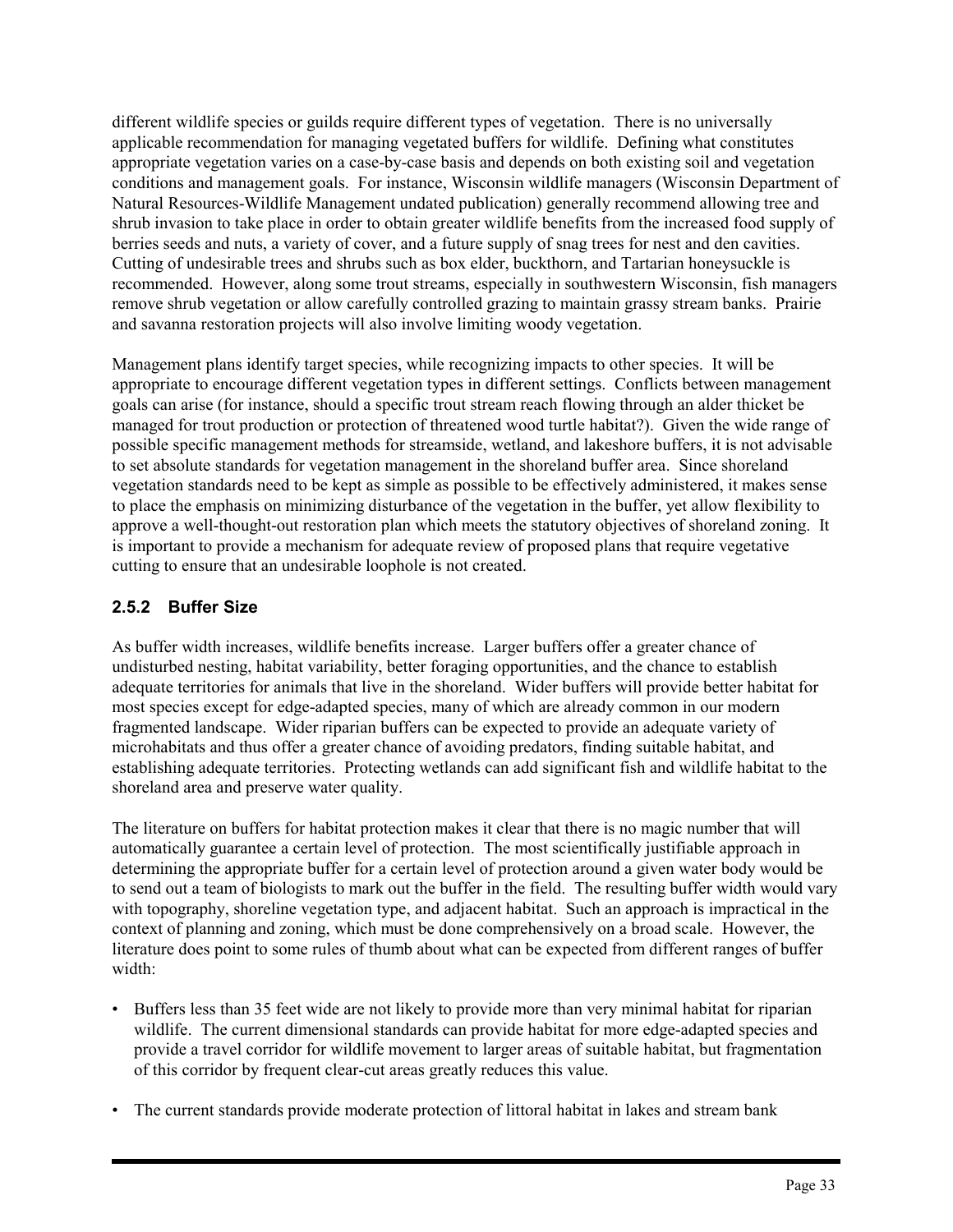stabilization, depending on the degree of vegetation removal. The allowance for removing dead and diseased trees allows degradation of habitat for cavity-nesting birds and mammals, and removes an important structural element (tipped-over trees and overhanging branches) from both lake and stream fish and aquatic life habitat.

- A buffer strip 100-200 feet wide along streams and rivers can provide for overall benefits to shoreline dependent wildlife, riparian wildlife, and many generalist species. Buffers of this size can be protective of stream habitat and water quality as well.
- Wildlife-focused restorations of prairie wetlands use the rule of thumb of restoring 3 acres of upland grassland to every 1 acre of wetland (Wisconsin Department of Natural Resources-Wildlife Management undated publication) in order to provide nesting cover for waterfowl and shorebirds, and the associated upland habitat that other wetland wildlife such as mink, muskrats, amphibians, and reptiles require.
- Since much of the habitat for riparian wildlife, especially amphibians, occurs in small wetlands, maintaining protection for wetlands under 2 acres is important for providing adequate wildlife habitat in the shoreland zone.
- One-hundred-foot buffers around ephemeral ponds in forested areas could provide protection for amphibians to complete metamorphosis before the ponds dry up.
- Species that cannot tolerate a great deal of human-related disturbance and destruction of riparian habitat, such as loons, eagles, and wood turtles benefit from wider buffers and overall density controls. A combination of greater buffer widths and larger lot sizes is justified in areas that offer currently suitable habitat for these species.
- Buffers of at least 250 feet with a connection to other suitable habitat are needed to provide adequate habitat for area-sensitive wildlife species, particularly neotropical songbirds and some herptiles.

# **2.5.3 Buffer Implementation**

Larger buffers on individual lots could be accomplished through requiring greater setback distances, wider lots, and larger lot sizes. On currently lightly developed shorelines or undeveloped lakes, this approach could provide the greatest protection for the widest variety of species. On currently developed shorelines, the particular pattern of land use and resulting habitat will determine the fruitfulness of requiring larger lots and greater setbacks. If habitat is already effectively fragmented, shoreline vegetation altered, and littoral zone habitat degraded, a sufficient buffer may not be achievable.

Along some lakeshores and streams, however, significant segments of shoreline with high aquatic and riparian wildlife value can be identified, and protected by special zoning standards, easements, or purchase. A lakewide, or watershed-wide planning process could be the vehicle by which the resources' suitability for different uses and vulnerability to specific impacts are analyzed. Zoning standards can then be more effectively tailored to actual resource protection needs and the community's sense of the best use of its water resources.

Buffers of sufficient size to support area-sensitive species are very unlikely to be acceptable as a matter of mandatory land-use controls but may be achievable as voluntary management measures practiced by large landholders, such as federal and state forests and paper companies. Large wildlife buffers make sense for forest-harvesting practices in areas where there are large enough intact forest types to support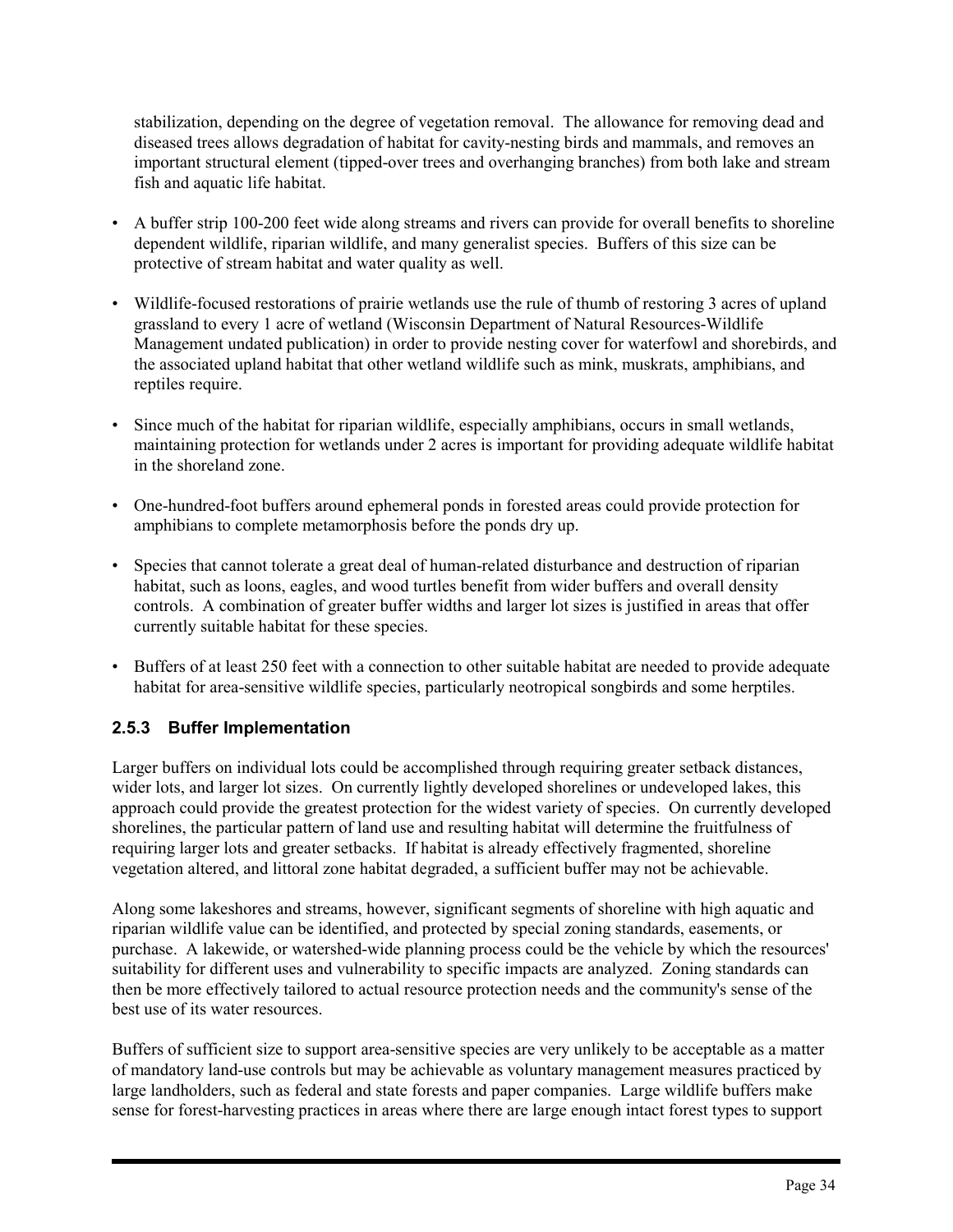area-sensitive species. Unfortunately WDNR-Forestry staffing limitations do not allow development and implementation of different Forestry Best Management Practices for different wildlife needs at this time (S. Holaday and D. Zastrow, WDNR-Forestry, internal memorandum to S. Jones and T. Bernthal, August 7, 1996).

Some buffer designers propose a multiple zone approach that allows successively more intense land uses farther away from a core undisturbed zone, and attempts to meet objectives for both aquatic/riparian wildlife protection and adequate sediment and nutrient retention. For instance, the Forest Service has developed a model multiple-zone streamside buffer for agricultural lands, with a 15-foot undisturbed forest zone immediately adjacent to the stream, followed by a 60-foot managed forest zone, and a 20-foot grassland runoff control zone (Welsch 1991). The undisturbed zone next to the stream is primarily to allow for stream shading and contribution of woody debris to the stream, as well as habitat for amphibians and reptiles. The managed forest zone allows for economic use (periodic harvest) and for the establishment of herbaceous understory cover, while still providing diverse habitat structure as a corridor for movement along the stream. The bulk of the sediment retention and slowing of runoff flow is intended to be accomplished in the outermost 20-foot grassland zone.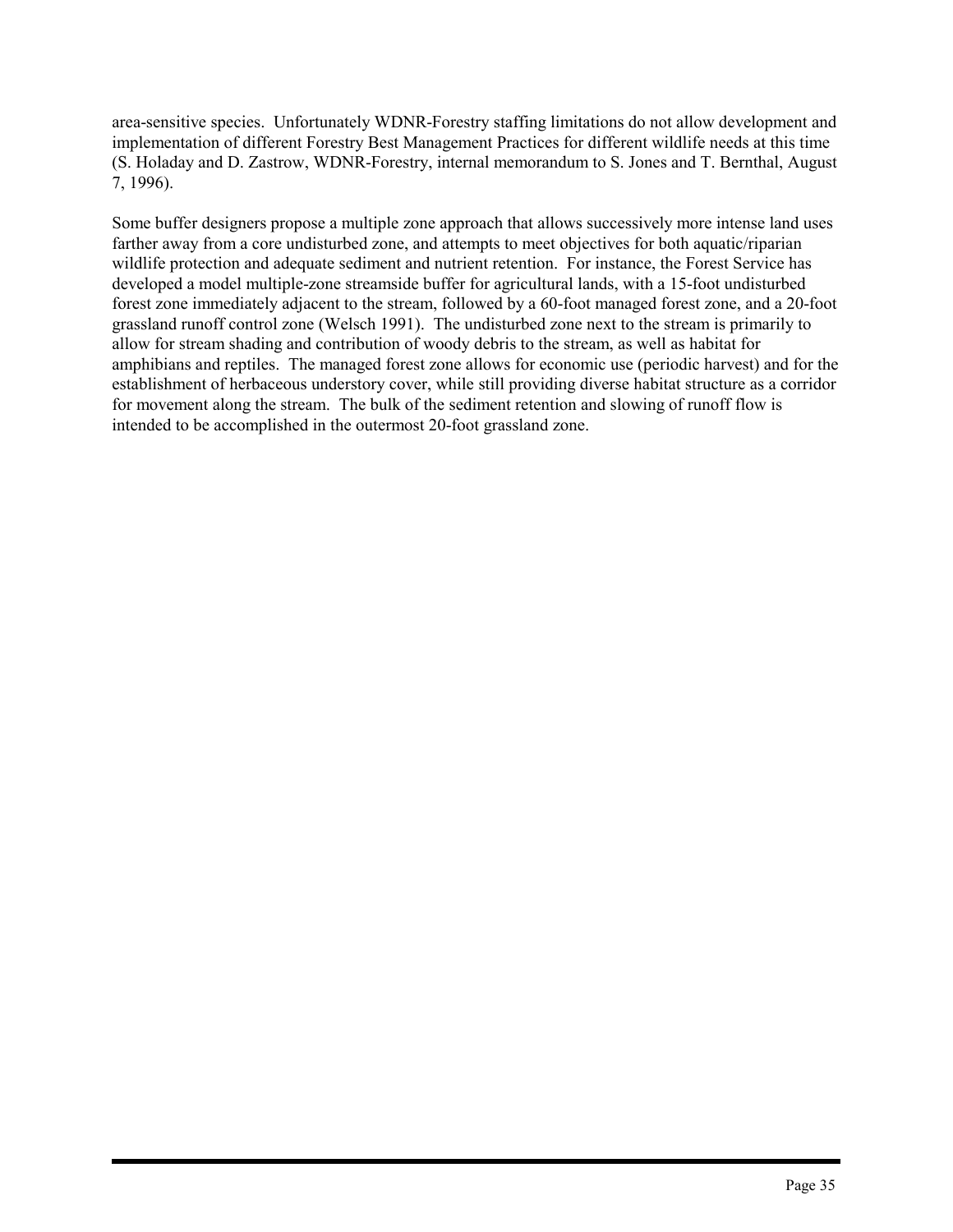# **3. SHORELAND ZONING AND PRESERVATION OF NATURAL BEAUTY**

A University of Wisconsin - Extension survey of Wisconsin lakefront owners found that peace and quiet and the enjoyment of natural beauty are by far the most important reasons Wisconsin lakefront owners give for owning lakefront property, with fishing and hunting also important (Korth et al. 1994). A survey of angler motivations in Minnesota found that all categories of respondents gave enjoyment of nature and the outdoors, relaxation, and being in a quiet and peaceful place as the three most important reasons for fishing (Cunningham and Anderson 1992). Walleye anglers surveyed in Wisconsin listed user conflicts, along with numbers and sizes of fish caught, and loss of fish habitat as the most important problems affecting the quality of their fishing experience (Wisconsin Department of Natural Resources 1995a).

These surveys indicate that shoreland standards to preserve natural beauty and reserve natural shore cover are very important to both the riparian property owners and the public seeking enjoyment of our lakes and streams. Shoreland standards restrict tree and shrub cutting and restrict the placement of structures within a 75-foot distance from the water's edge as a means of preserving the natural appearance of the shoreline as viewed from the water and minimizing the obtrusiveness of structures along the shoreline.

The quality of the experiences available to the those using public waters has been affected by user conflicts among anglers, swimmers, users of non-motorized boats, motor boat operators, and jet-ski enthusiasts as our waters become more intensively used and shorelands more densely developed. The issue of reducing user conflicts can be indirectly approached through zoning controls to limit the overall intensity of shoreland development and standards for riparian access lots (referred to as keyhole lots).

# **3.1 Shoreland Zoning Effectiveness in Preserving Natural Beauty**

Wisconsin's shoreland standards for building setbacks, boathouse restrictions, vegetative cutting standards, and lot size and width standards are designed to preserve the natural beauty of the shoreland, not only from the perspective of shoreland homeowners but also by those viewing the shoreline from navigable waters. Thus, the standards are based primarily on preserving the natural beauty of the shoreline as viewed from the water.

Studies in coastal zone areas have indicated that greater visual diversity results in greater aesthetic and visual appeal, therefore a vegetated buffer with a diversity of vegetation will have greater aesthetic value than a single species buffer or no buffer at all (Mann 1975, Simeoni 1979, Forman and Godron 1986). Generally, the landscape aesthetic assessment literature has found that more natural scenes, those in which human presence or activities are relatively less visually apparent, are consistently preferred over scenes where human development is more obvious (Kaplan et al. 1972, Carls 1974, Anderson 1976, Brush and Palmer 1979).

Two studies were reviewed that evaluated the effectiveness of Wisconsin's shoreland zoning standards in protecting natural beauty as viewed from the water. Both used public evaluation methods, asking people to judge slides depicting different structures in different lakeshore settings. Thus, the results are not the judgments of artists or professional aestheticians, but reflect the perceptions of the general public.

Gobster (1982) found that the structures that people perceived as being appropriate in natural settings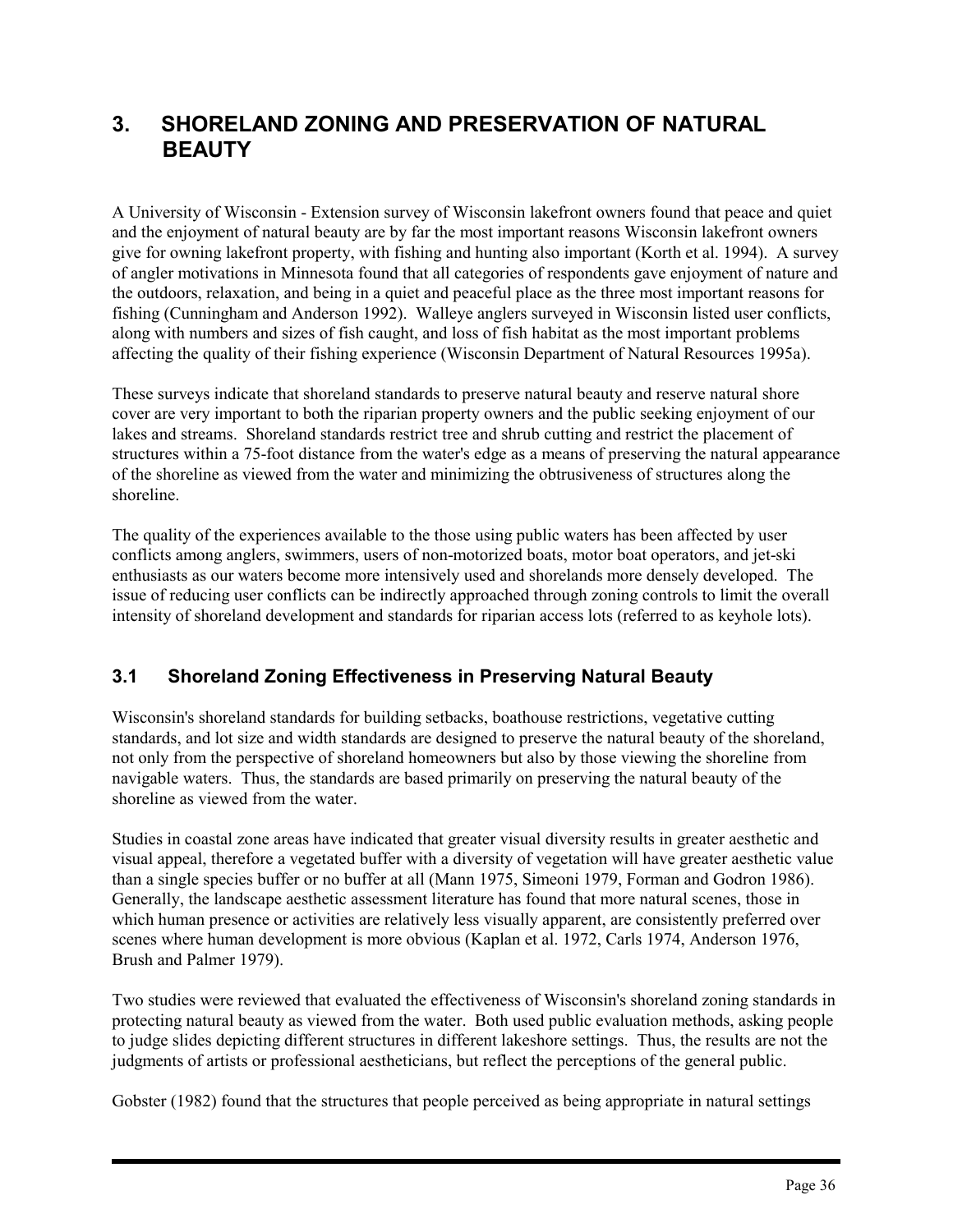were on sites with greater vegetation screening and were less obtrusive in color contrast than the structures perceived as appropriate in more developed settings. Gobster's results agree with those of Wohlwil (1979), who found that the most appropriate structures are not size obtrusive and have a low color contrast with the natural surroundings. These results indicate that maintaining a screen of intact natural shoreline vegetation and noncontrasting building colors serve to blend shoreline structures into an otherwise more natural scene.

Macbeth (1989) specifically tested the hypothesis that the overall aesthetics of lakeshores, as measured by ratings of "developed lakeshore aesthetics," are proportional to the building setback, lot width, and clearing of the buffer area as defined by Wisconsin's shoreland zoning standards and also to the attractiveness of the buildings and visual water/air quality. He found that the degree of vegetative screening and the attractiveness of the buildings were the most important predictors of overall aesthetic quality. This study also found there was agreement between different groups of subjects on what is aesthetically pleasing on developed lakeshores.

In another public evaluation study in Wisconsin, Chenowith and Kapper (1996) noted that of 1,300 responses to slides showing varying degrees of shoreline development, only 37 (2.8%) of the responses indicated that adding a seawall to the scene would improve the appearance of the lake. This lends strong support to the notion that limiting the number of visible structures along a shoreline minimizes the impact of shoreland development on natural scenic beauty. Macbeth (1989) also notes the visual impact of structures allowed along the shoreline, such as boathouses, shoreline storage sheds, and large piers, and suggests that size restrictions, color requirements, and requirements for vegetative screening, where possible, be incorporated into shoreland zoning standards.

Chenowith and Kapper (1996) also found that the lower the existing level of development along the shoreline, the greater the negative visual impact of adding a seawall; but even on almost completely developed shorelines, adding a seawall was still viewed as a negative impact. This indicates that shoreland zoning structure limitations can be expected to garner the most support and therefore be most effective in preserving natural beauty along undeveloped and lesser developed shorelines. However, limitations on the placement of structures are supported by public perception of natural beauty, even along highly developed shorelines (though to a lesser degree).

# **3.2 Policy Implications for Preserving Natural Beauty**

These studies verify that vegetative buffer standards that provide some screening are necessary for the preservation of natural beauty as shorelines are developed, and that obtrusive buildings along the immediate shoreline should be discouraged. A further policy implication is that painting shoreland structures in low-contrast earth tones would increase the overall attractiveness of developed shoreland as viewed from the water.

Given the public's preference for natural-appearing scenes, limiting the density of development to preserve natural vegetation along the shoreline can play an important role in minimizing the cumulative aesthetic impacts of shoreland development on a lakewide basis. Studies of lakeshore development have shown vegetative disturbance to be independent of lot size, resulting in less overall vegetative disturbance on developed lakes with larger lot size than lakes developed with smaller lot sizes (Clark et al. 1984, Ganske 1990). However, the current "30 feet in any 100 feet" clear-cutting standard could allow greater vegetation clearing to take place on larger lots. As larger homes are built, the desire for an unobstructed view of lake could result in more tree and shrub cutting and limit the effectiveness of large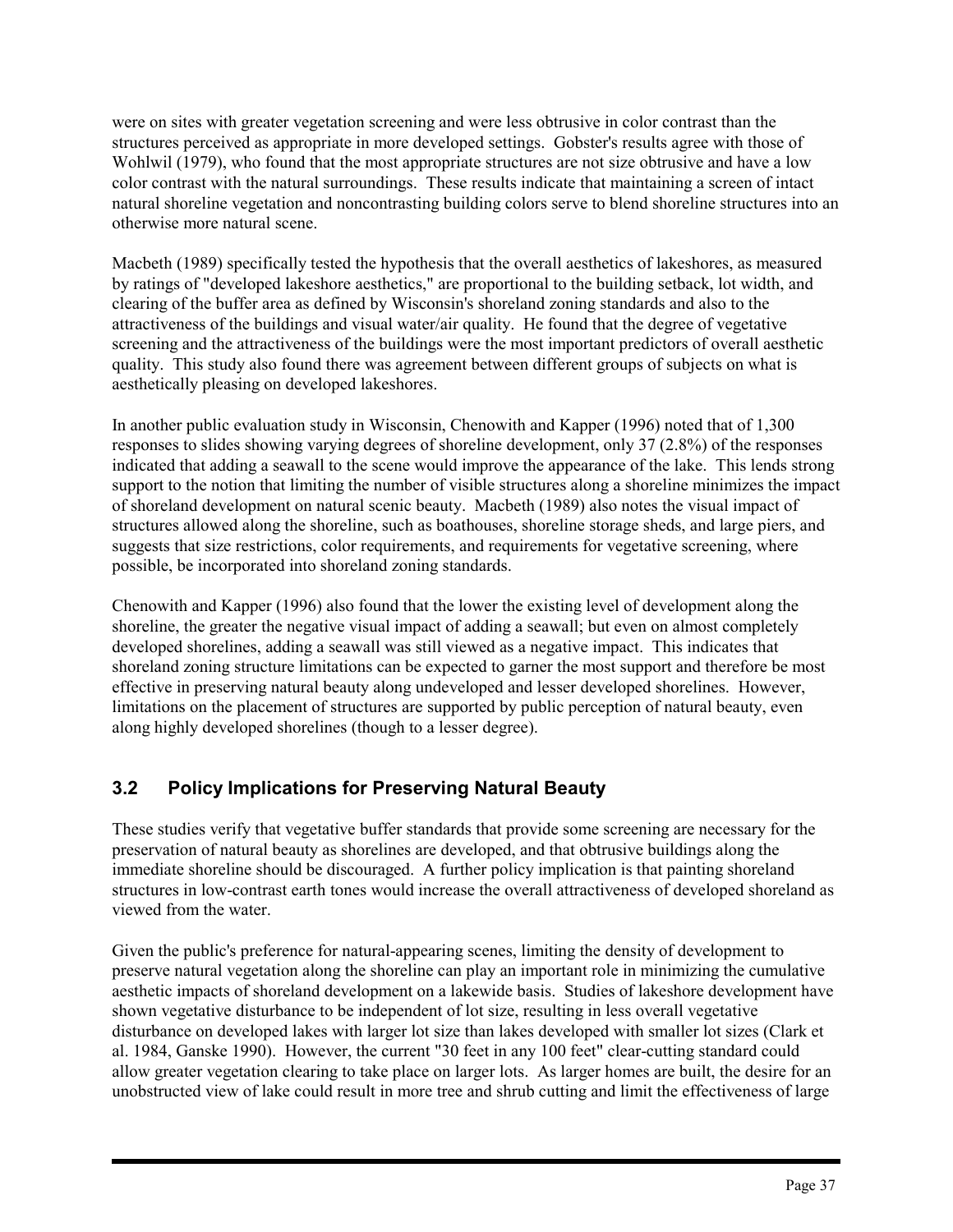lot zoning to provide vegetative screening. One way of addressing this issue is to change the vegetative cutting standard to an absolute minimum width viewing and access corridor per lot.

Current NR 115 standards for new structures and expansions of nonconforming structures do not address the issue of structure height. Structures taller than the surrounding tree canopy can be expected to be visually obtrusive. This could be addressed by a standard that sets either an absolute height limitation or sets a height limitation based on the height of existing screening vegetation. Another way to accomplish greater vegetative screening along developed shorelines would be to require plantings to provide greater screening for visually obtrusive structures in cases where a nonconforming structure is being expanded or remodelled.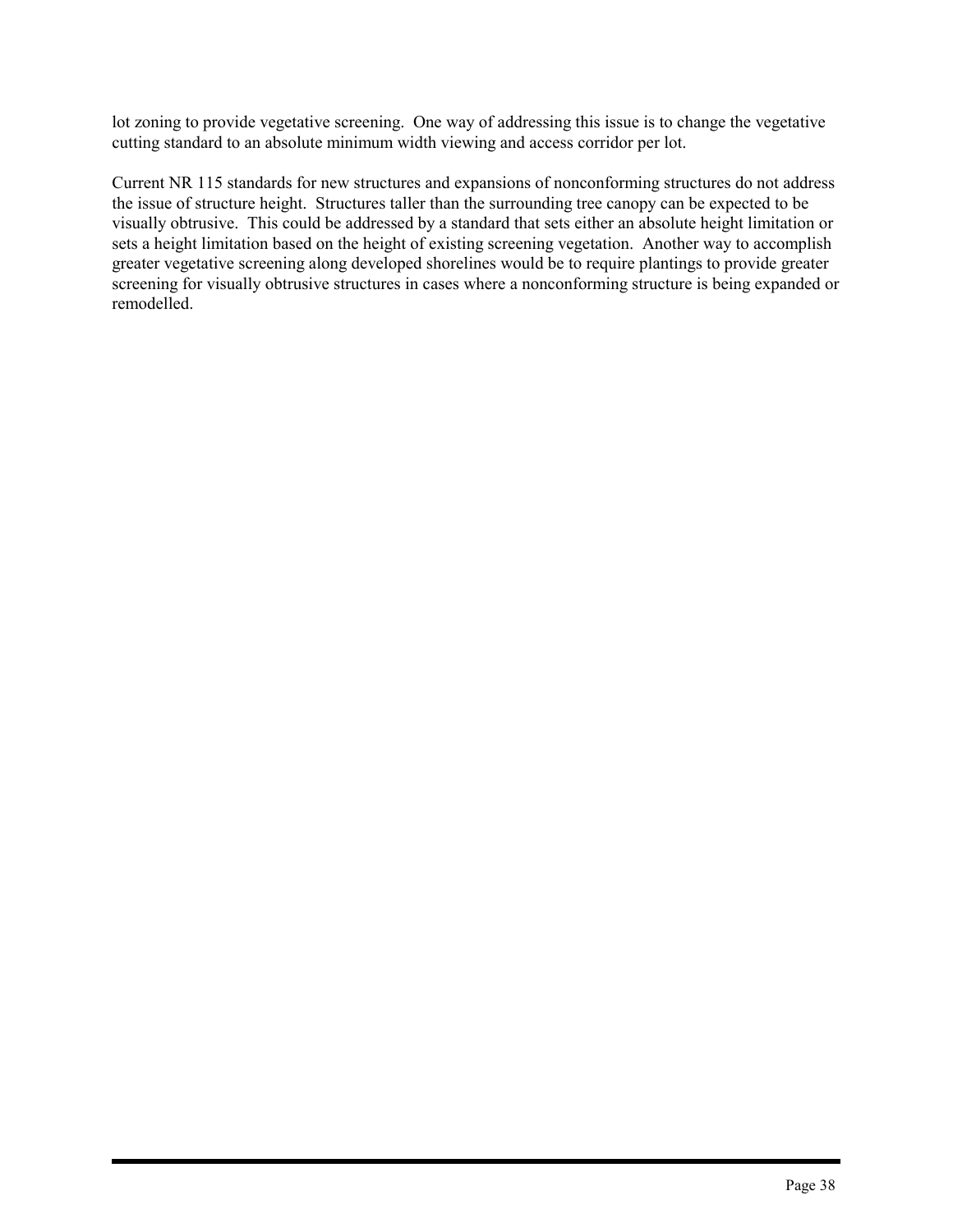# **4. CUMULATIVE IMPACTS CONSIDERATIONS**

Previous sections in this report have discussed various impacts which shoreland development can have on aquatic and riparian systems. Water quality is degraded by the delivery of nutrients from construction sites, impervious surfaces, and excessive fertilizer and pesticide application. These factors contribute to algal blooms and excessive submergent vegetation in lakes, degraded fish habitat in streams, and the crowding out of native vegetation in wetlands by monocultures of exotic or aggressive species. Fish habitat is threatened by sediment delivery, through burial of spawning substrates and decreased water clarity. Complex fish habitat structure is altered by modifications of the littoral zone such as constructing piers, constructing seawalls, removing woody debris from the water, clearing out aquatic plants, placing sand blankets over the existing substrate, and removing overhanging vegetation from the shoreline. The resulting simplified habitat results in lower fish abundance and diversity.

Individual actions may only occasionally cause serious impacts, such as the loss of a critical spawning and nursery grounds on a lake with scarce appropriate habitat for a particular species. However, it is interaction of factors and the cumulative effect of many small impacts that degrades water quality and habitat for fish and aquatic life. Likewise, it is the cumulative impact of many structures close together, close to the water, and with minimal screening that degrades the natural beauty of the shoreline.

The modeling results and empirical studies cited earlier (Dennis 1986, E&S Chemistry Inc. 1992, J. Panuska, Wisconsin Department of Natural Resources, memorandum to P. Sorge, 1995) demonstrate that phosphorus levels can increase with even small levels of residential development around lakes. A recently completed study, comparing the impacts of different artificial erosion control structures, concluded that extensive shoreland development and conversion of natural shoreline to shoreline protection structures will likely have serious cumulative and lakewide impacts on fish and aquatic wildlife populations (Jennings et al. 1996b).

Studies of streams from around the country in a variety of urbanizing areas have identified a threshold of 10% impervious area in a watershed, beyond which stream water quality and habitat begin to degrade (Schueler 1994a). The mechanisms of the degradation process are well known. As impervious surface increases, surface runoff increasingly dominates over infiltration and groundwater recharge. This allows more rapid runoff and higher peak flows in streams, increases stream bank erosion and sediment loading to the streambed. The result is wider, straighter sediment-choked streams, greater temperature fluctuation, loss of streamside habitat, and loss of in-stream habitat. The naturally variable stream substrate is covered over by sand and silt, and nutrient, pathogen, and pollutant loading is increased. Engineering responses to flooding have exacerbated the ecological damage by severely simplifying stream habitat. Research in southeastern Wisconsin has documented the impact of impervious area and wetland loss on alteration in stream hydrology (Hey and Wickencamp 1996). Research is needed to better quantify the effect on fish and aquatic invertebrates from differing levels of urbanization and also to evaluate the effectiveness of best management practices to ameliorate these impacts.

The degradation of wetland water and habitat quality as surrounding development intensifies has also been documented. Hicks (1995) found a well-defined inverse relationship between fresh-water wetland habitat quality and impervious surface coverage, once impervious cover exceeded 10% of the wetland's watershed.

The literature clearly indicates many ways in which the cumulative impacts of shoreline development can lead to the degradation of aquatic ecosystems and the loss of natural beauty along the shoreline.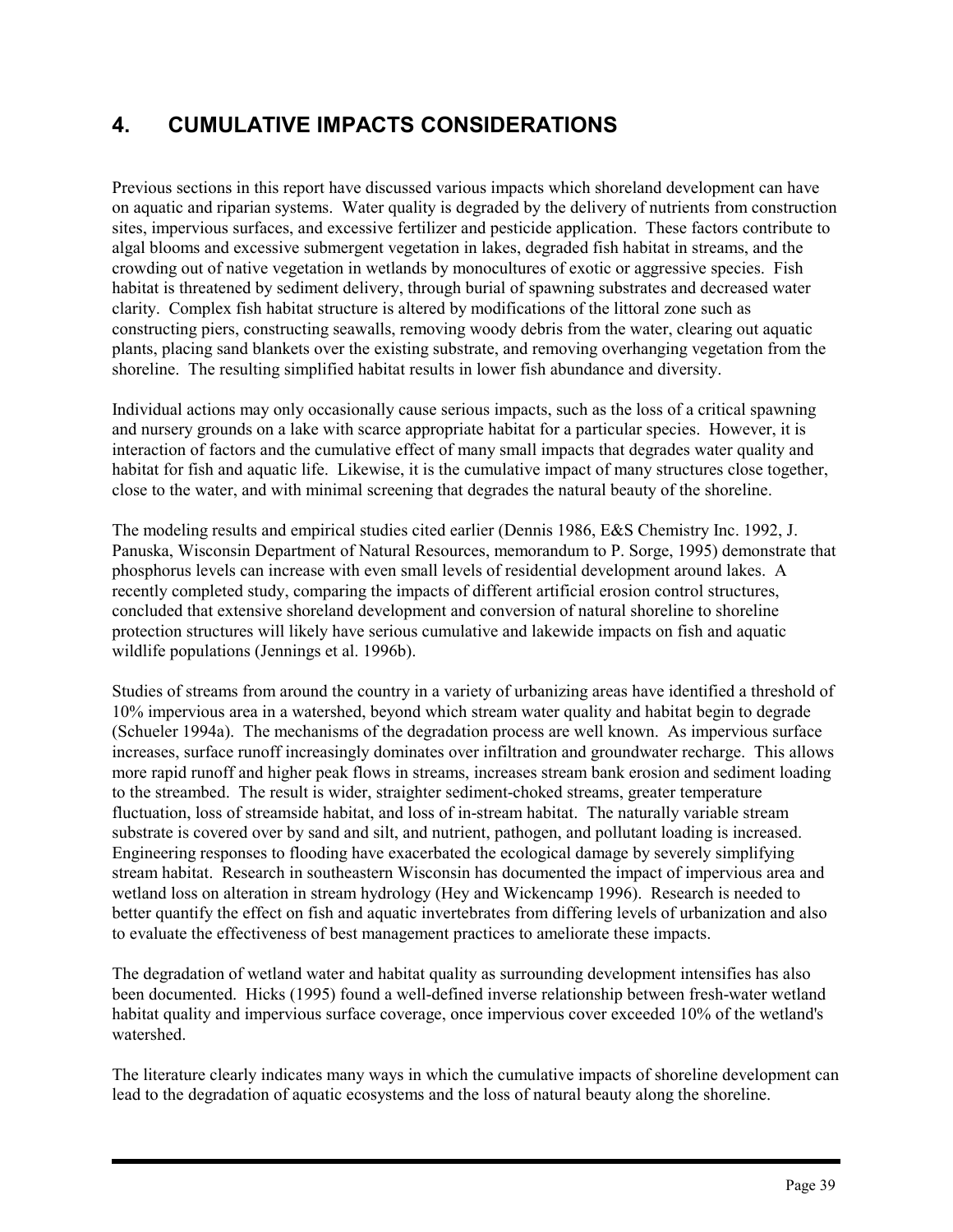However, it is very difficult to determine the thresholds at which these impacts become cumulatively significant. The difficulty of sorting out the complex interplay between habitat variables, the physical, chemical, and biological setting, and the effect of other land uses in the watershed make it difficult to set a threshold level at which shoreline development significantly degrades the integrity of streams and lakes. A study of cumulative impact methodology notes that "a systematic process that couples spatial and temporal dynamics within the context of a landscape altered by human activities is essential, but not yet available" (Cooper and Cwikiel 1995). While it has not been possible to make conclusions regarding specific lot sizes and widths, it is clear that limiting overall development intensity is essential to protect water quality and habitat, preserve natural beauty, and maintain the peaceful qualities of the shoreline that are the primary features attracting people to the waterfront.

# **4.1 Cumulative Impacts and Sewered Subdivisions Density Standards**

The current standards allowing greater densities for sewered areas are not justified, based on the findings regarding habitat alteration in the littoral zone and phosphorus loading from nonpoint sources. Consider, for example, the development of a lake shoreline in accordance with NR 115 minimum standards for sewered subdivisions. Assuming the subdivision is platted to the maximum allowable density, the shoreline vegetation will be severely fragmented into 30-foot openings (assuming clear-cut areas are centered on each lot) alternating with 70-foot sections of buffer. Such a level of fragmentation severely limits the ability of riparian wildlife to find sufficient cover from predators and meet other habitat requirements along the shoreline.

If every lot has a pier, there will be a pier every 65 feet and significant aquatic plant removal. Removal of coarse woody debris could be expected along a large proportion of the developed shoreline, and some shoreline erosion control structures may be present. Some owners will also want to establish swimming beaches in front of their lots.

The cumulative impacts to the littoral zone arising from increased density are loss of cover and foraging habitat for fish and amphibians supplied by aquatic plants and woody debris, loss of substrate diversity, and possible loss of spawning grounds. This increased level of density can be expected to result in a more modified and simplified littoral zone, resulting in a greater potential for substantial loss of fish and aquatic life habitat, reduced fish production, and changes in the size structure of fish communities. Some reduction in nitrogen and phosphorus loading will likely occur with the substitution of sanitary sewer for septic systems. However, in light of the greater cumulative impacts to habitat and natural beauty resulting from increasing the overall density of development, a trade-off does not appear justified.

Some of these shoreline activities require permits or must conform to certain standards in chapter 30 regarding navigable waters or NR 107 regarding aquatic plant management, but these programs have very limited ability to address cumulative impacts. Addressing cumulative impacts in an individual permit process is very difficult, because of the issue of determining at what point incremental impacts have become significant. Tied into the issue is the concern over the equity of denying to one landowner what has been permitted to the neighbors.

# **4.2 Cumulative Impacts and the Need for Shoreland Zoning Based on Local Planning**

The difficulties experienced in taking cumulative impacts into account in permit decisions demonstrate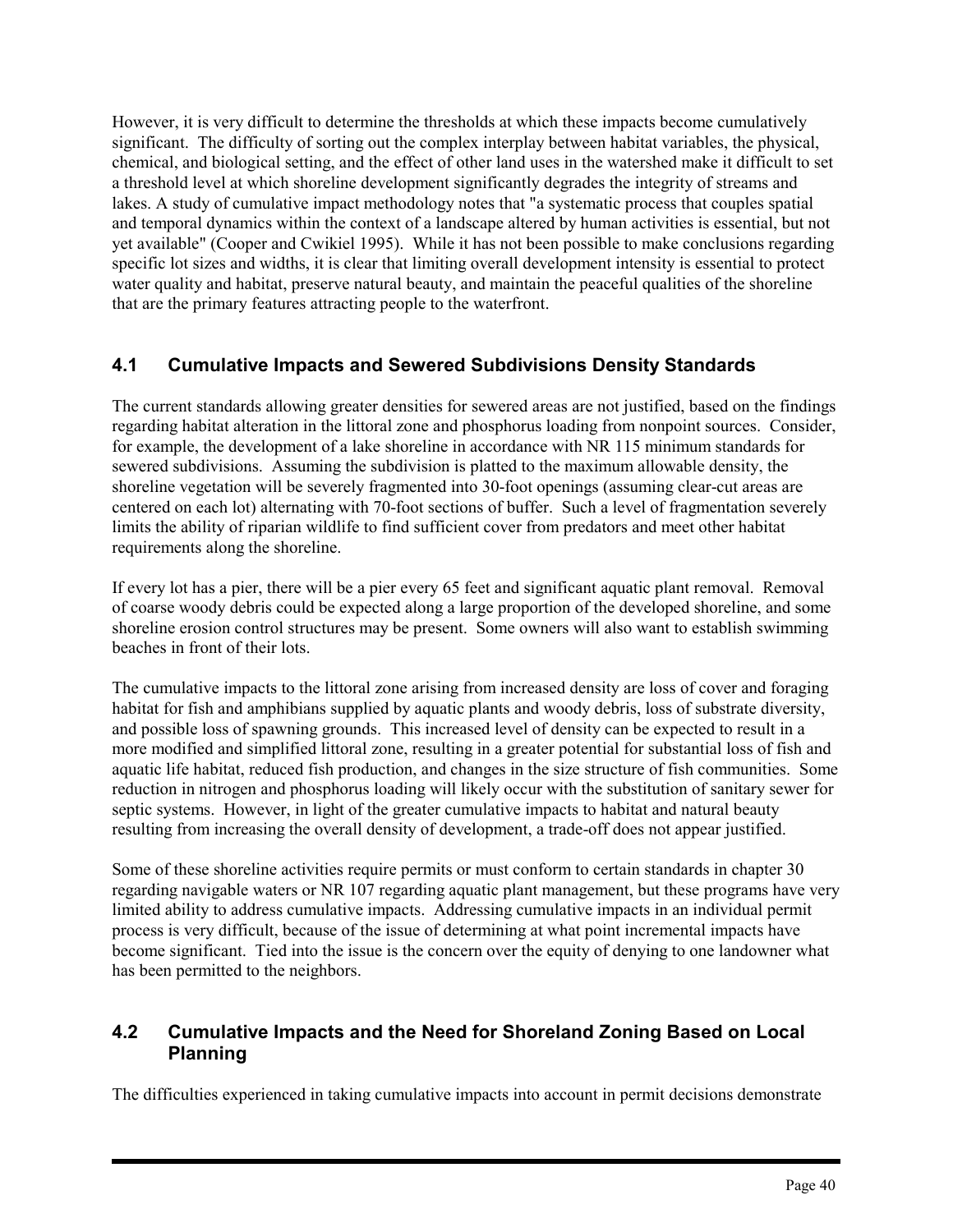the importance and desirability of considering them up front in a planning process. Shoreland zoning standards could be linked to a strong planning process that considers the sensitivity of different aquatic resource to degradation from shoreline development, the suitability of different aquatic resources for particular uses, and the need to provide for orderly development and desirable economic growth. Cumulative impacts can be effectively addressed by setting standards based on assessing the carrying capacity of a water body under the assumption that it will eventually be developed to the maximum allowable density.

Ecological processes in lakes, streams, shoreland wetlands, and other shoreland types are understood well enough to identify waters that are more vulnerable to water quality, habitat, and scenic degradation from shoreland development impacts. Coupling this knowledge with the goals and priorities of the community, a local government can develop a management plan that identifies classes of water bodies that require more protective standards.

Through such a planning process, local government identifies the priority resources and major sources of degradation in its area and sets up a rating system using a set of criteria for sorting water bodies into different classes. Different regions may utilize different criteria or rate criteria differently, depending on their policy goals and the nature of their resources. It is essential that any resource classification system identify the key processes and relationships in a region that more protective shoreland zoning could affect.

Too often, zoning standards are adopted without a clear understanding of what they are attempting to accomplish. The requirement for mandatory adoption of shoreland zoning standards is necessary to set a floor for resource protection but not sufficient to ensure good land-use planning. Good zoning standards are a result of, not a substitute for, good land-use planning. Unfortunately, the imposition of mandatory shoreland zoning standards can have the effect of allowing localities to avoid thinking through the issues involved and simply adopt the required standards because they have no choice.

The standards required by NR 115 are clearly minimum standards and, in some cases, may not be able to provide for suitable development of unique resources, such as shallow lakes, unique plant and animal communities, or unique development patterns. It may not be possible to fine-tune a set of statewide regulations to adequately address all the resource protection and development issues that arise from the wide spectrum of physical, biological, social and economic conditions found throughout Wisconsin. Local planning, with technical assistance provided by agencies, such as the DNR, Department of Agriculture, Trade, and Consumer Protection (DATCP), Regional Planning Commissions, and UW-Extension, can provide local solutions to unique situations. Local innovations that can improve protection of natural scenic beauty, control water pollution, protect fish and aquatic life, and meet the other statutory goals should be encouraged.

While the DNR and other state agencies cannot abandon the statutory mandate to insist that at least minimal standards are upheld, greater resources need to be offered to communities to develop real landuse planning that adequately addresses local water resource issues. Lake Management Planning grants are already being made available for county-wide planning efforts and this effort should be continued and strengthened. Specifically, the department's biological and planning expertise can be directed to developing assessment methodologies and supporting the resource inventories that local governments need to identify vulnerable water bodies and areas not suitable for intensive uses. With the development of water basin teams, the DNR should be better able to offer this expertise.

For this reason, it makes sense to allow for some flexibility for innovative zoning standards to replace current required minimums in order to address unique local conditions. However, the burden of proof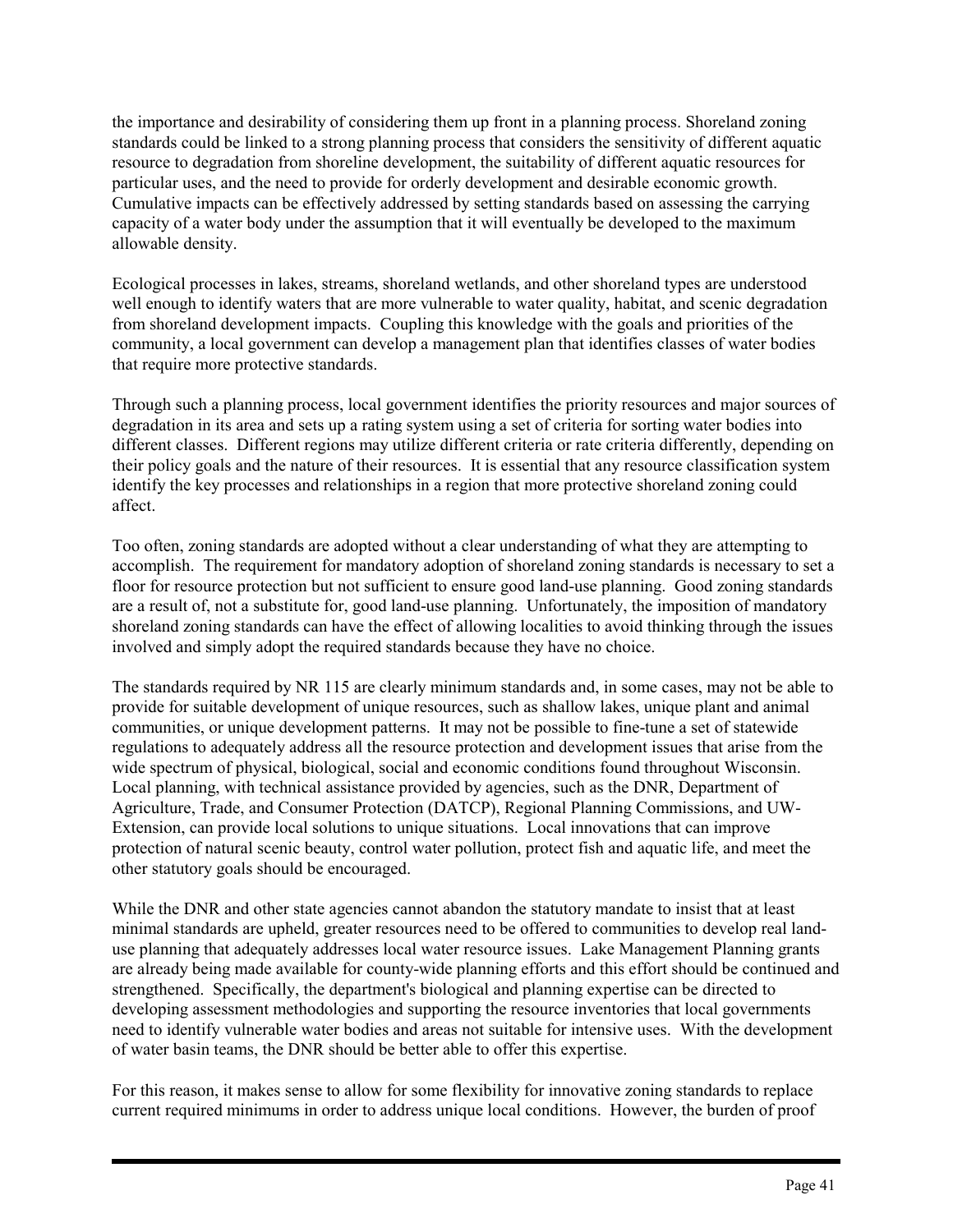must be put on the proponent to show that a proposal will be more protective of the resource than current minimum dimensional standards. Minnesota's shoreland program provides a model for such an approach. Local governments may adopt standards not in strict conformance with Minnesota's shoreland standards, provided the statutory purposes are satisfied, if alternative standards are developed as part of a comprehensive study and planning effort and the alternative standards are approved by the Minnesota Department of Natural Resources. A process and a set of standards for evaluating alternative proposals are provided by administrative code.

# **4.3 Cumulative Impacts - Some Alternative Approaches**

The clear implication of existing information is that water quality and habitat of streams, lakes, and wetlands begin to degrade as watersheds become more densely developed. Because many urbanizing areas are currently unincorporated, current shoreland zoning standards play an important role in maintaining at least a minimal stream buffer to protect stream banks and control the intensity of development. Serious attention needs to be paid to assuring that equivalent shoreland protection is provided when unincorporated areas are annexed, as required by statute. Much work is being done to develop better ways of site development that limit impervious areas through narrower streets and smaller parking lots, incorporate stream buffers, and utilize nonstructural stormwater management methods, such as eliminating curbs and gutters and directing flow to vegetated strips instead of storm sewers (Schueler 1995). Ultimately, a more comprehensive watershed planning approach is needed to address stormwater and erosion control issues, if we are to achieve the goal of development that adequately preserves our aquatic resources.

While current shoreland zoning standards emphasize limiting development impacts through minimum lot dimensions, the planning literature suggests an effective alternative in the form of cluster development, which can minimize impervious area and provide larger common open space by clustering lots together farther back from the shore and providing a common access corridor to the shore (Schueler 1994b). Well-planned cluster development in a shoreland context could involve trading smaller lots for greater open space in common ownership along the shoreline.

From a larger watershed perspective, converting rural land to large lots in upland areas is believed to be counterproductive to water resource protection by creating larger road systems and more overall impervious area (Arnold and Gibbons 1996). An alternative cluster design features a return to a "traditional town" layout. With smaller lot sizes, smaller street widths, and different parking configurations, the developer can offer the same amount of residential, commercial, office, and industrial space as conventional design, while preserving natural features with generous buffers and greatly reducing overall impervious area (South Carolina Coastal Conservation League 1995). A recent modeling study compared the water quality impacts of conventional versus "neo-traditional town" subdivision design on a 583-acre site (South Carolina Coastal Conservation League 1995). The neo-traditional town design traded higher building densities for about 400 acres of open space and a wide buffer along a river, while the conventional design offered 30 acres of open space. Total water quality impacts were significantly greater under the conventional design build-out scenario. The conventional design generated 43% more runoff and 3 times the amount of sediment loading. It resulted in greater nitrogen and phosphorus inputs and greater chemical oxygen demand than the neo-traditional town design.

However, in terms of development in undeveloped or minimally developed shoreland areas, the benefits to habitat protection of the greater buffer provided by larger lot sizes and greater widths, in combination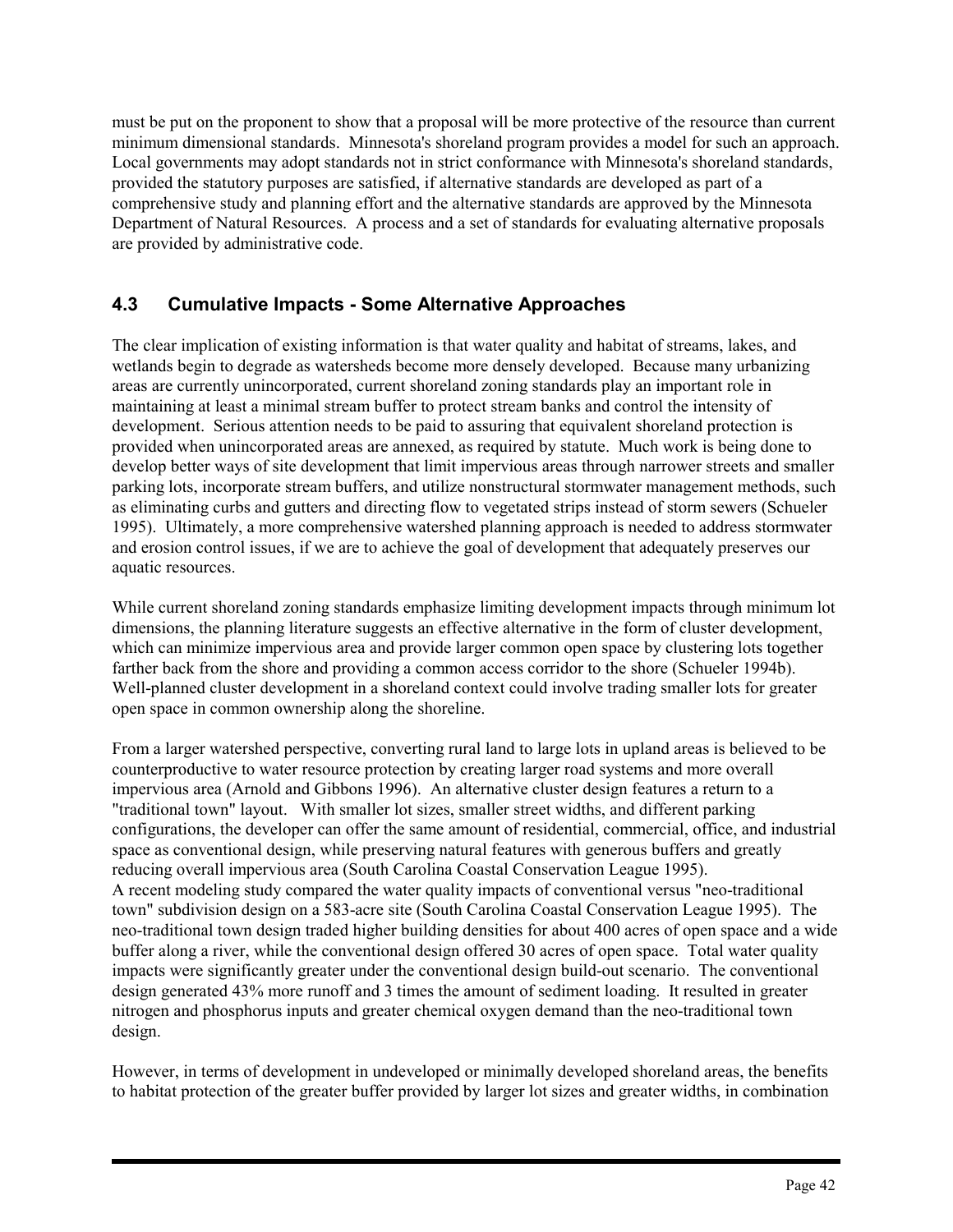with vegetative cutting restrictions, could be expected to outweigh the potential for greater impervious area. Limitations on the amount of impervious area per lot would be the most direct means of reducing impervious surface in shoreland areas. This approach has been incorporated into recent revisions of county shoreland ordinances in Waupaca and Calumet counties. Schueler (1995) recommends a system of watershed-based zoning with differential regulations related to the percentage of impervious area in a watershed. Such a system has recently been implemented on the Suquamish Reservation in Washington state (D. Flynn, Suquamish Tribe, pers. comm. 1996).

Shoreland zoning regulations need to be flexible enough to allow innovative development designs that protect water quality, habitat, and natural beauty through means other than those set in current standards. A case-by-case review process could be set up which would require the proponent to demonstrate to the department that the innovative development plan will be more effective in meeting the statutory goals set for the shoreland zoning program. Appropriate standards on cluster development are needed to insure that open space goals are achieved, and questions of riparian access may need to be resolved.

One of the most advanced and innovative approaches that allows local governments to address the cumulative water quality impacts is being pioneered by the state of Maine. Maine has developed a method for subdivision review in lake watersheds that allows local governments to explicitly consider the cumulative impacts of phosphorus loading over a 50-year time period in a quantifiable way (Lea et al. 1990, Dennis et al. 1992). This method is based on a comprehensive planning process at the watershed level and requires a fairly intensive data-gathering effort. Based on extensive water quality data collected by the Maine Department of Environmental Protection, a town can determine the water quality goal for a lake to be maintained over the next 50 years. Based on the water quality goal, the lake's current water quality, and its sensitivity to phosphorus loading, the town sets an acceptable level of phosphorus export increase to the lake from development in its watershed. The town must then estimate the future area to be developed based on the developable acreage (eliminating wetlands and steep slopes shown on USGS maps) and projected growth in the watershed.

The planning process results in a *per acre phosphorus allocation* that becomes the basis for the subdivision review process. New subdivision proposals are required to be designed not to exceed the phosphorus export allocation. The developer is free to choose from a number of phosphorus control methods to meet the allocation: reducing road widths and lengths, reducing the number of lots, limiting vegetation removal, providing permanent buffer strips (through deed restrictions) in proper locations, constructing wet detention ponds, and constructing infiltration systems. The phosphorus export for a subdivision is calculated based on available information on soils, topography, and vegetation; phosphorus export coefficients developed for these conditions; and treatment factors assigned to the various design options.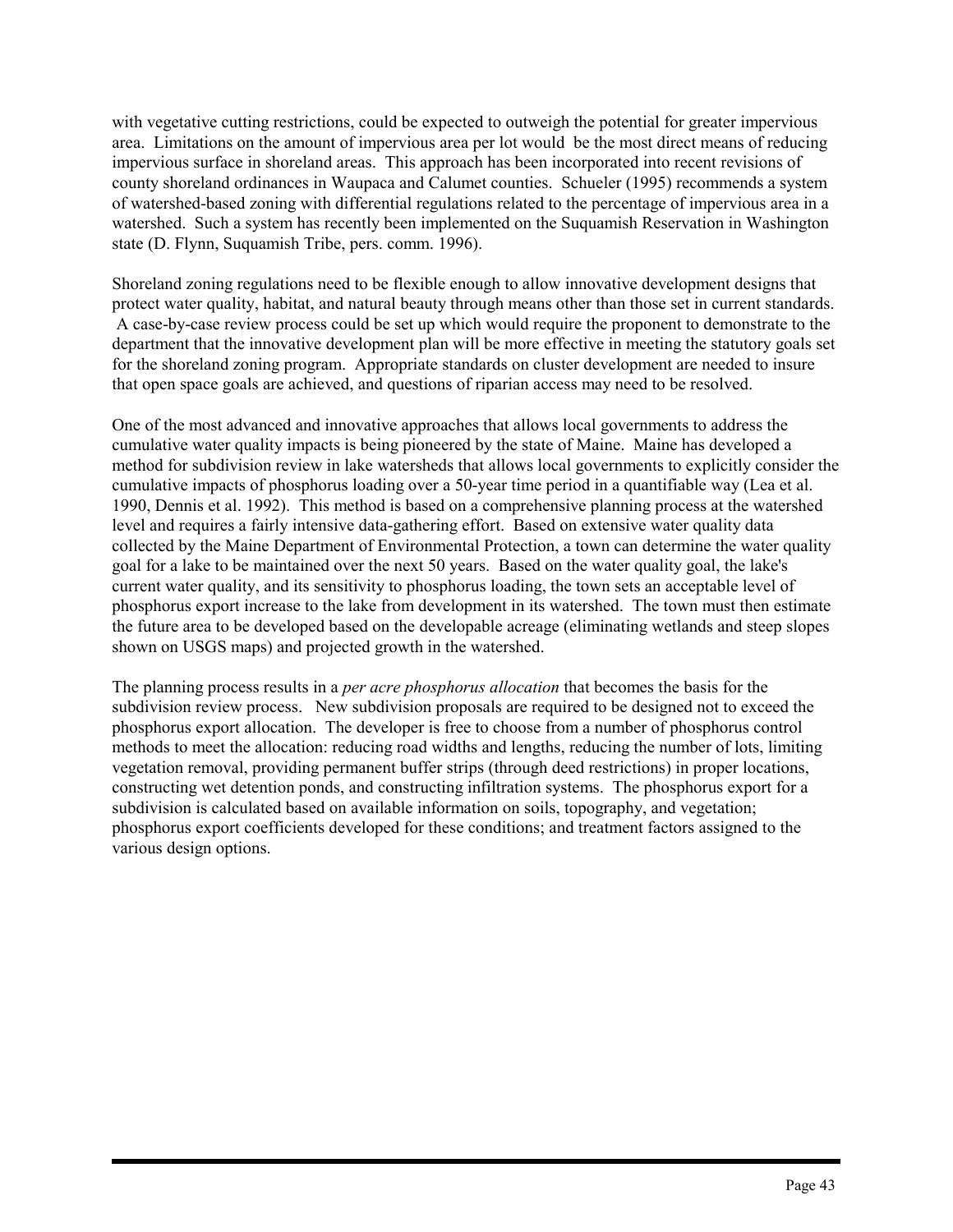# **5. SUMMARY OF POLICY IMPLICATIONS**

Review of the current scientific literature affirms that the present standards provide at least minimal protection of habitat and water quality. However, additional water quality and habitat initiatives are needed to prevent degradation of aquatic resources. The literature indicates that, up to a point, larger lot sizes and widths and wider buffer zones would be more effective in meeting statutory objectives, but that a broader watershed approach to addressing the cumulative impacts of nonpoint pollution, hydrologic alteration, and habitat degradation will ultimately be required. Two issues of particular concern are the need to take a proactive approach to addressing stormwater problems in urbanizing areas and the need to incorporate better planning into the development of local shoreland zoning ordinances.

# **5.1 Buffer Size**

In reviewing stream and wetland buffer size requirements, Castelle et al. (1994) concluded that buffers should be a minimum of 15-30 meters (50-100 feet) under most circumstances. Buffers less than 5-10 meters (roughly 15-35 feet) wide provide little protection of aquatic resources under most conditions. Several conclusions can be reached regarding shoreland standards and buffer size:

- Individual site conditions vary so greatly that it is not possible to set in advance a universally applicable buffer width that is adequate yet not unduly restrictive.
- Shoreland standards instituting buffers of less than 35 feet would not be likely to be adequate to meet the statutory objectives of shoreland zoning, especially for water quality, fish, and habitat protection.
- Current standards for structure setbacks and vegetation cutting are appropriate as **minimums** for control of sediment and nutrient delivery, but larger buffers would be more effective up to a point.
- Water quality benefits can generally be expected to increase with increasing buffer widths up to about 100 feet, beyond which a point of diminishing returns is reached. Increasing buffer width beyond 100 feet will, in most situations, be primarily beneficial for shoreland wildlife.
- **If properly maintained**, the 35- to 75-foot buffer provided by Wisconsin's shoreland zoning standards can be expected to provide moderate levels of some important ecological and aesthetic functions. A properly maintained buffer of this size can: provide vegetative screening for structures; maintain physical conditions such as bank or shore stabilization; shade streams and lakes; minimize disturbances to the littoral fringes of lakes; improve stream and lake habitat structure by allowing for contribution of woody cover and organic matter to lakes and streams; provide habitat for some shoreline-dependent wildlife, such as certain amphibians that utilize narrow corridors; and provide perching spots for fish-eating birds and ambush sites for other shoreline predators.
- All other things being equal, wider buffers will provide for a greater diversity of shoreland-dependent wildlife, by protecting more habitat from outright destruction or deterioration, by reducing humanrelated disturbance, and by reducing the level of competition and predation from edge-adapted species. For instance, WDNR wildlife managers recommend a riparian buffer of 100-200 feet along stream corridors.
- Shoreland species that cannot tolerate a great deal of human-related disturbance and destruction of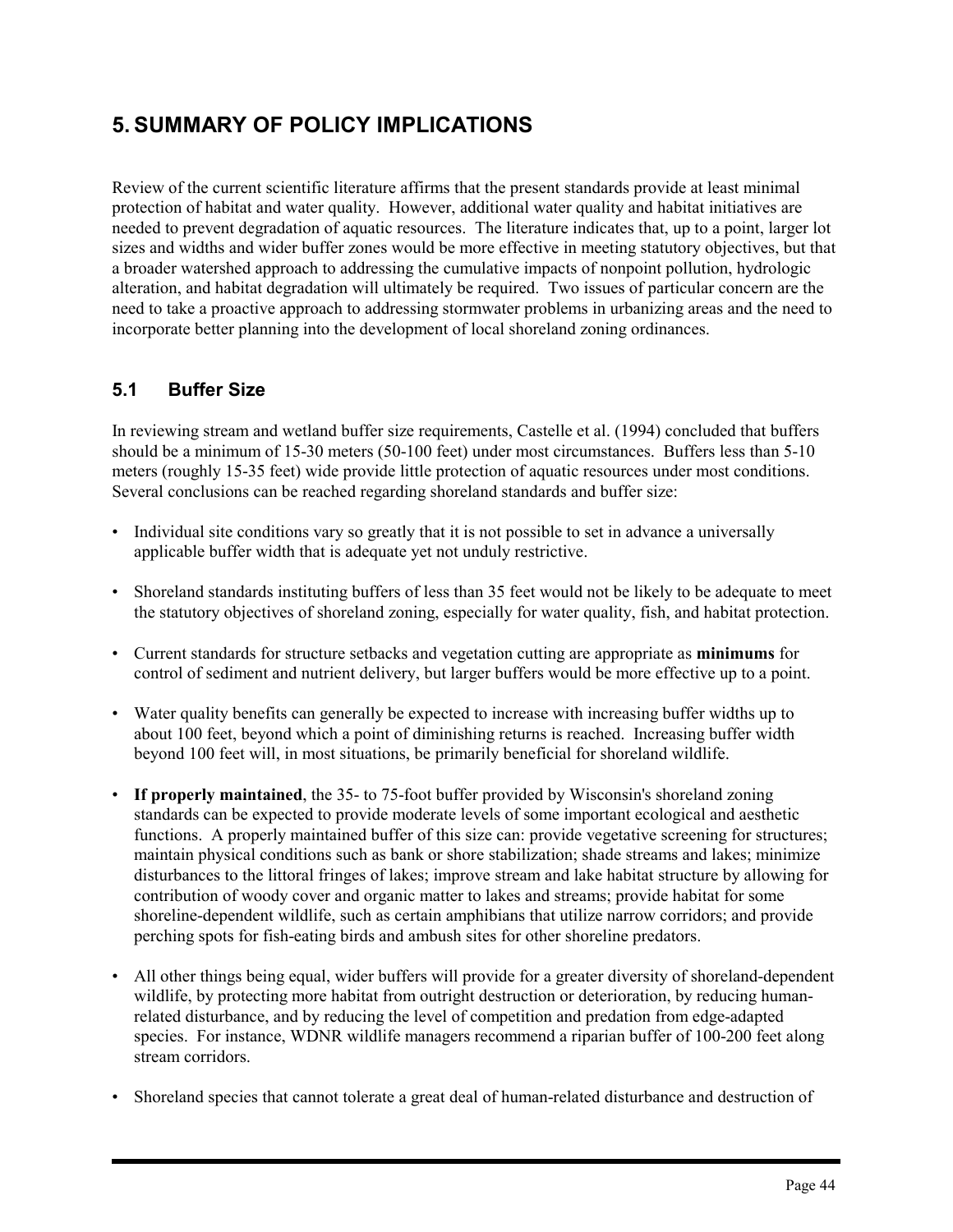riparian habitat, such as loons, eagles, and wood turtles, benefit from wider buffers. Greater density controls, through minimum lot widths and sizes, are also an important tool for protecting these species from disturbance.

• Large wildlife buffers (250 feet and larger) could be an important tool for biodiversity preservation in situations where forest harvesting takes place within areas of large enough intact forest habitat to support area-sensitive species. It may be difficult to adopt and implement buffers of this size.

# **5.2 Buffer Quality**

As important as the issue of size is the need for adequate standards to maintain the quality of the habitat in the shoreland buffer. This consideration can be obscured if debate focuses on buffer size alone. The vegetative cutting standard does not put enough emphasis on preserving shoreline habitat. It can be interpreted to allow almost total removal of the natural vegetation, because the standard only prohibits clear-cutting. Drastic vegetative alteration, such as complete conversion to a manicured lawn underneath a few trees, can reduce the buffer's effectiveness to near zero for wildlife habitat and reduce the natural appearance of the shoreline. Overuse of fertilizers and pesticides for lawn maintenance on residential waterfront property may eliminate the intended nutrient retention function of the shoreland buffer area, even though the property is in nominal compliance with vegetative cutting standards. The allowance for the removal of dead or dying trees or shrubbery, while understandable from the standpoint of public acceptability, can result in long-term impacts on fish and aquatic habitat in lakes and streams and reduce habitat for many shoreland wildlife species. The "30 feet in any 100 feet" clear-cutting allowance also results in the fragmentation of shoreline habitat with negative consequences for most species.

# **5.3 Wetlands**

Wetlands function both as protectors and enhancers of downstream aquatic resources and are themselves intrinsically valuable aquatic resources. Protector functions, such as downstream water quality protection and flood storage, should not be overemphasized at the expense of intrinsic functions that have value in themselves and add to landscape level ecological processes, such as plant diversity, wildlife habitat, and natural beauty. In particular, the impacts to intrinsic functions should not be overlooked when evaluating proposals for stormwater management.

Since wetlands are degraded by the same processes that affect streams and lakes, they too should be afforded the protection offered by maintaining a vegetated buffer through structure setbacks and vegetative cutting restrictions. Wetlands cannot maintain their protector or intrinsic functional values indefinitely in the face of negative impacts from polluted runoff, hydrologic alteration, and habitat loss. Vegetated buffers around wetlands are necessary to reduce disturbance to wildlife, maintain ecological connectivity to uplands, and reduce sediment and nutrient loading to the wetland.

Under current standards, rezoning requests for shoreland-wetlands cannot be approved if the proposal would result in a significant impact on protected functional values listed in NR 115. Chapter NR 103, Wisconsin's Water Quality Standards for Wetlands lists the same general functional values but describes them more completely, especially for fish and aquatic life. Adopting into NR 115 the description of functional values contained in NR 103 would allow a better understanding of the criteria for evaluating rezoning requests.

Wetland water quality, wildlife, and aesthetic functions are as dependent on factors of landscape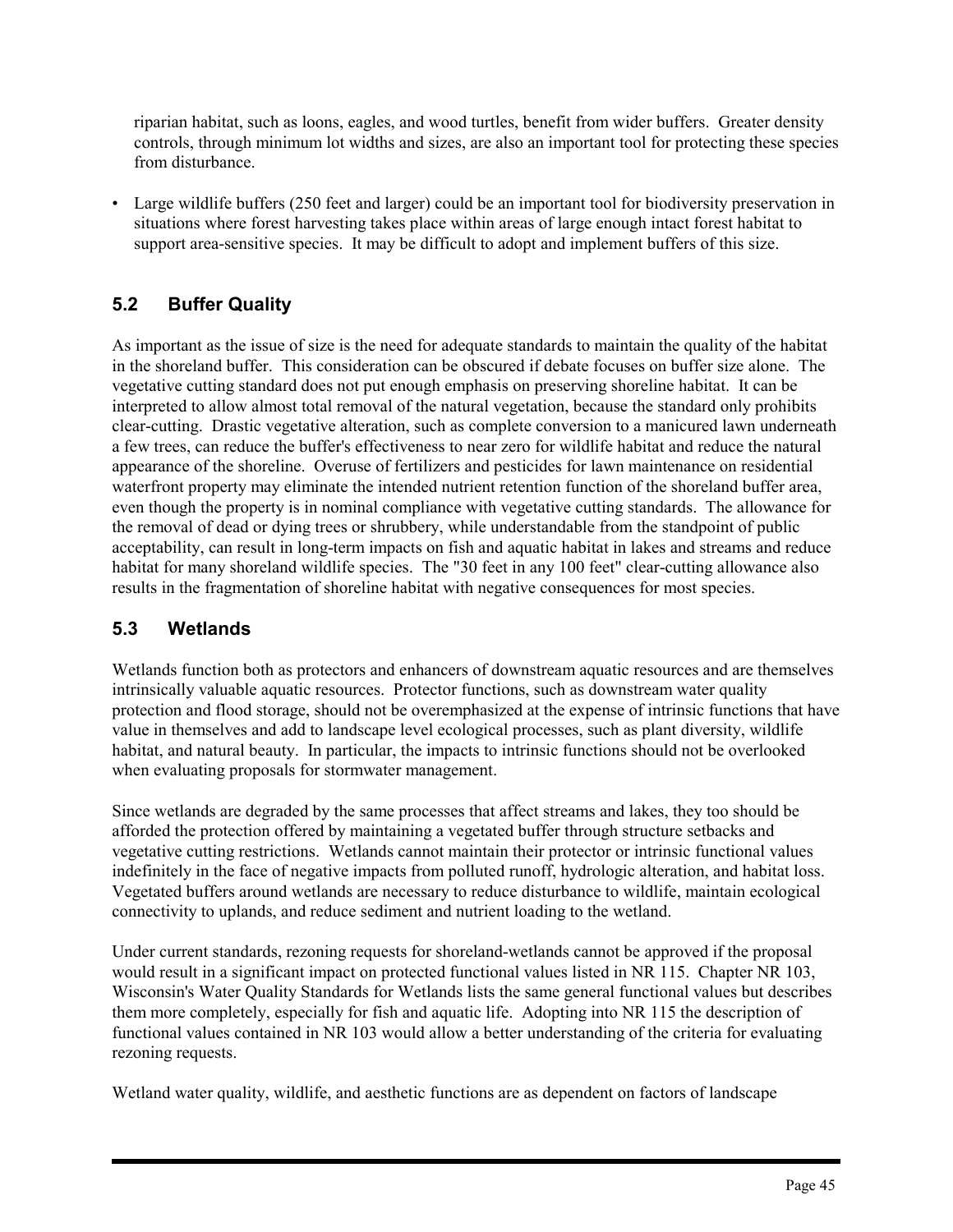position, land-use context, and surrounding habitat as size. Wetlands smaller than 2 acres can play critical roles, both individually and cumulatively, in protecting water quality and providing wildlife habitat and natural beauty. These should be protected by shoreland-wetland zoning, especially floodplain wetlands and lake-fringe wetlands. Small wetlands could be zoned as shoreland-wetlands as they are delineated in the field. Any size limitation should be based on the feasibility of mapping on the Wisconsin Wetland Inventory, rather than a notion that functions are insignificant below a certain size.

# **5.4 Density Controls**

Given the need to provide for the right of riparian access, fragmentation and simplification of shoreline habitat are inevitable as shoreline property is developed. Lot width and size standards provide a way of limiting the cumulative impacts of shoreline development by reducing the density of settlement along the shoreline, thereby reducing the intensity of use. In combination with a limit on clearing per lot and clear standards for vegetation removal, larger lot widths can preserve longer stretches of buffered shoreline and reduce the amount of direct modification of fish habitat. For shoreline species sensitive to human disturbance, greater lot width minimums are necessary to provide an adequate buffer.

# **5.5 Sewered Subdivision Standards**

The allowance for smaller lot sizes and widths is not justified given the cumulative impacts to aquatic and riparian life associated with the increased intensity of development allowed in sewered subdivisions. These impacts are greater littoral and riparian habitat fragmentation and simplification, greater fragmentation of the water quality buffer, greater aesthetic impacts on the natural appearance of the shoreline, and greater potential for user conflicts.

# **5.6 Erosion and Sediment Control**

The shoreland buffer area by itself is not a substitute for adequate erosion and sediment control during construction. The 35- to 75-foot shoreland buffer is not likely to provide adequate sediment trapping if appropriate erosion and sediment control methods are not used during construction. Specific erosion and sediment control standards need to be applied to construction in the shoreland area. Technical assistance from the DNR and/or the county Land Conservation Department is needed to implement effective erosion and sediment control.

# **5.7 Shoreland Zoning and Local Land-Use Planning**

Shoreland zoning can be most effectively utilized when there is an understanding of what it can accomplish in a given context. More protective zoning standards can then be rationally linked to the location where the resource protection goals of the community can be met. The department as well as other agencies can support local water resource planning efforts to improve their shoreland zoning standards. Since planning must be comprehensive for the region of interest (most likely a county), the plan must be based on readily available information and generally accepted relationships. There is a trade-off between a thorough understanding of each water body and a practical land-use plan that relies upon generalizations that hold true for a particular region and set of objectives.

Based on the information found in this review, the following set of observations can be offered to shed light on where more protective shoreland zoning standards could be called for: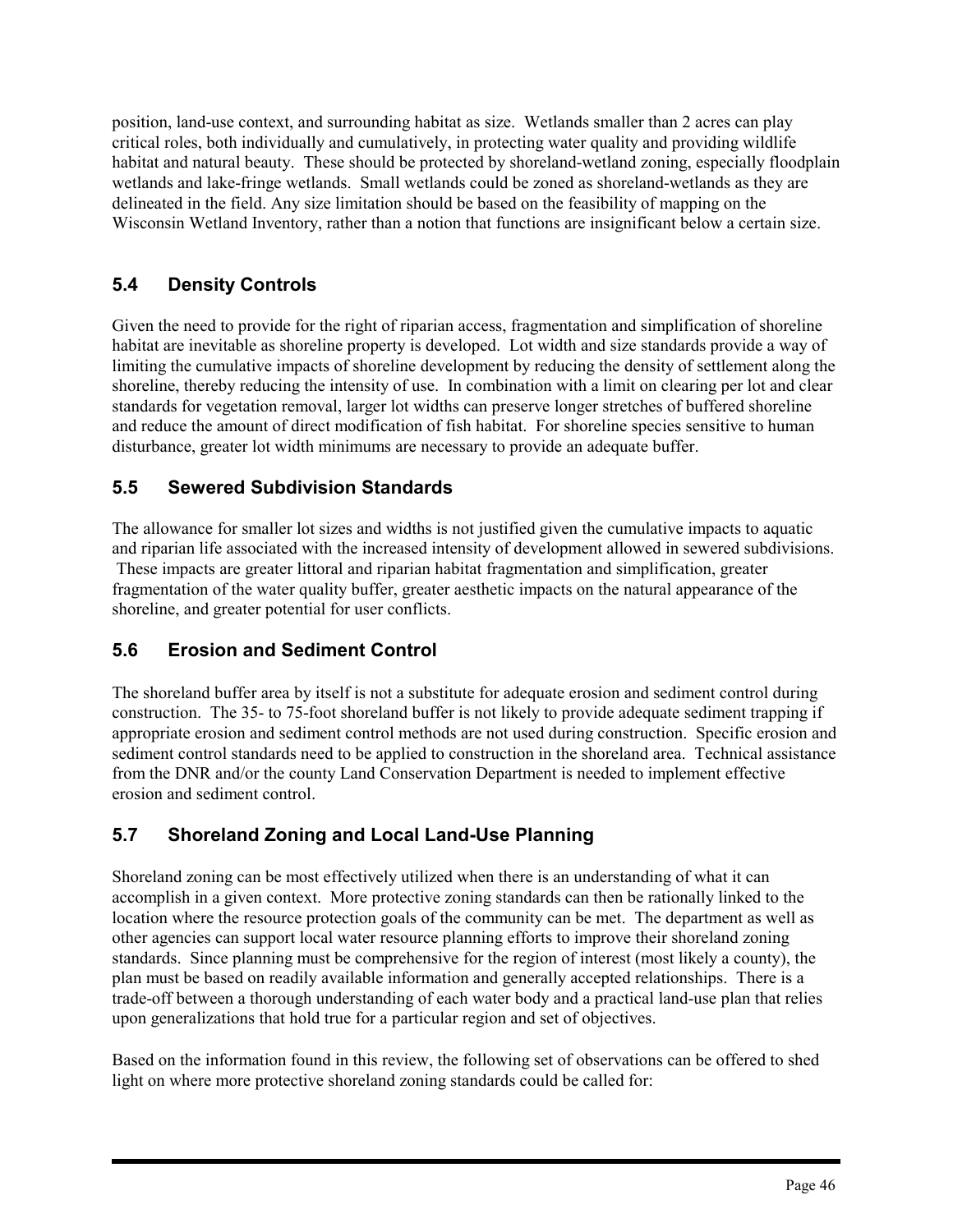- As a water quality measure, shoreland zoning can generally address a larger percentage of the sediment and nutrient inputs to seepage lakes in small watersheds than drainage lakes in large watersheds, because drainage lakes are more affected by inflowing streams carrying sediment and nutrients from their larger watersheds. However, any reduction of excessive sediment and nutrient loading is helpful in any type of lake.
- Forested watersheds generally have fewer existing nonpoint pollution problems than agricultural or urbanizing watersheds, and have better existing wildlife habitat; therefore, shoreland zoning standards can be expected to be relatively more effective.
- Streams and wetlands in developing areas can offer important aesthetic amenities such as green space and wildlife corridors.
- Shallow lakes are usually more affected by nutrient inputs than deeper lakes and are vulnerable to carp problems. Shallow lakes provide high-quality fish and wildlife habitat, but because of their naturally high level of aquatic plant growth they are not suitable for many of the uses lakeshore owners may desire, such as motor boating and swimming, and their fish and wildlife values are degraded by attempts to modify them for such uses.
- Other factors being equal, presently undeveloped and lightly developed shorelines and near-shore waters offer better fish and wildlife habitat, greater natural beauty, and better water quality than developed shorelines.
- Other factors being equal, irregular-shaped lakes, with a greater length of shoreline per acre of water, will be subject to a greater amount of development and recreational user pressure per acre of water, and receive a larger total nutrient input from the shoreland area than circular-shaped lakes of the same size. Irregular-shaped lakes will also have a relatively larger proportion of ecologically important near-shore and shoreland habitat than circular-shaped lakes of the same size.
- Visual impacts to waterfront owners and recreational users from obtrusive shoreland structures may be especially severe on smaller and more irregular-shaped lakes with small bays.

# **5.8 Forestry and Agriculture**

While the major application of shoreland zoning is to residential development along lakes and streams, the vegetation standards also apply to forestry and agricultural practices. In these situations, where long stretches of shoreline are in the same ownership, the "30 feet in any 100 feet" clear-cutting allowance does not make sense and should be replaced by standards that relate better to those activities. The shoreland program should continue to work closely with the priority watershed program and other agricultural programs to promote and monitor the use of buffers along streams running through farmland. The voluntary best management practices for water quality, recently developed to guide logging operations, are being evaluated by the Bureau of Forestry over the next several years. The results of this evaluation should provide insight into the best means of accomplishing water quality protection during logging activities. Protecting riparian wildlife habitat for area-sensitive species will likely require larger buffer zones than are recommended for protecting water quality. Best management practices to protect riparian wildlife habitat should also be considered.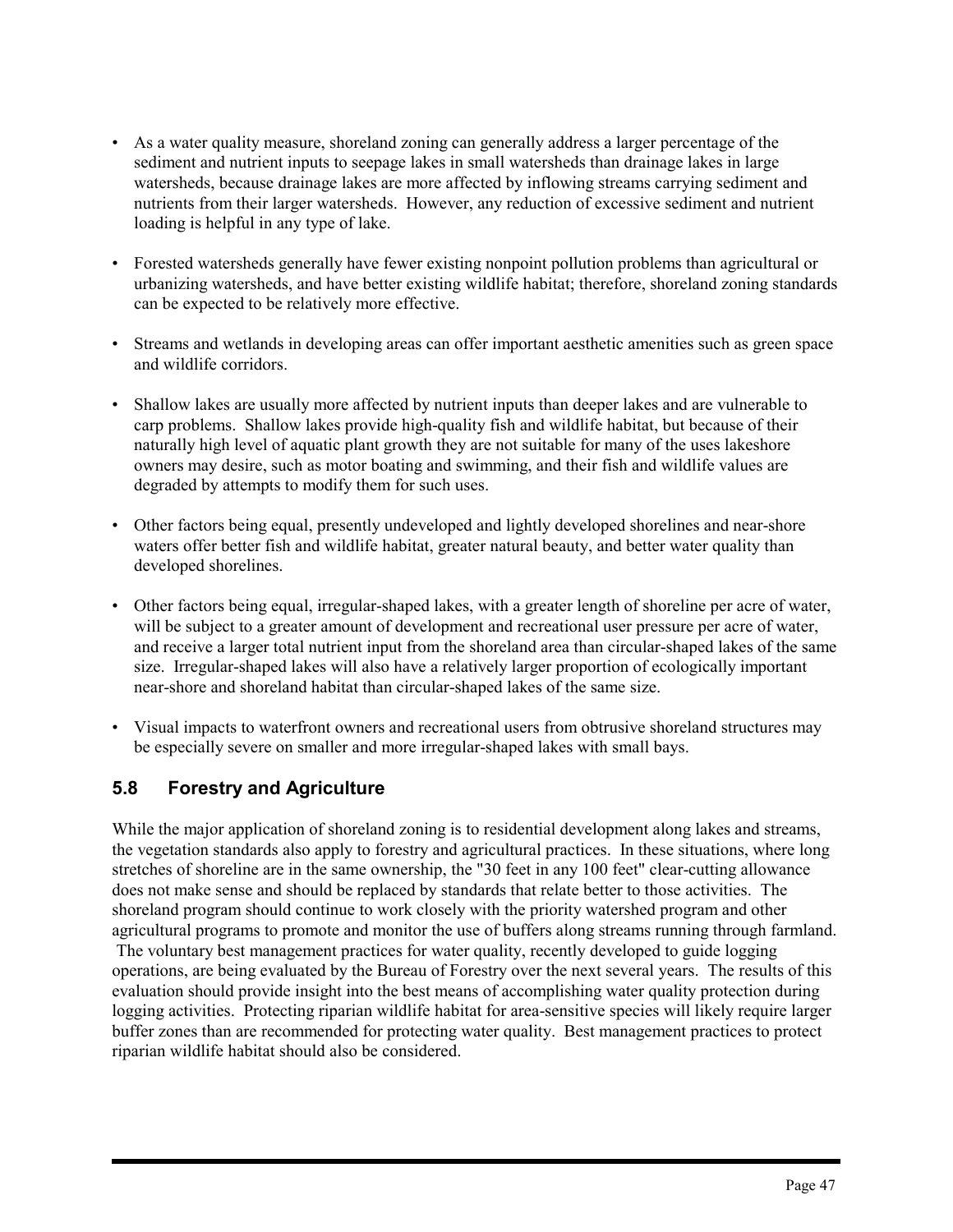# **5.9 Alternative Approaches**

Some areas that hold promise for improving aquatic resource protection are conducting resource classification planning, promoting cluster development, explicitly incorporating buffer zones into landuse plans, identifying shorelines with high wildlife value, and developing better buffer maintenance standards. Innovative approaches to protecting high-priority shorelines through tax incentives and easements should be pursued. Progress in these areas can be made through a partnership between local governments, shoreland property owners, developers, and natural resource professionals examining local conditions and finding solutions to local concerns.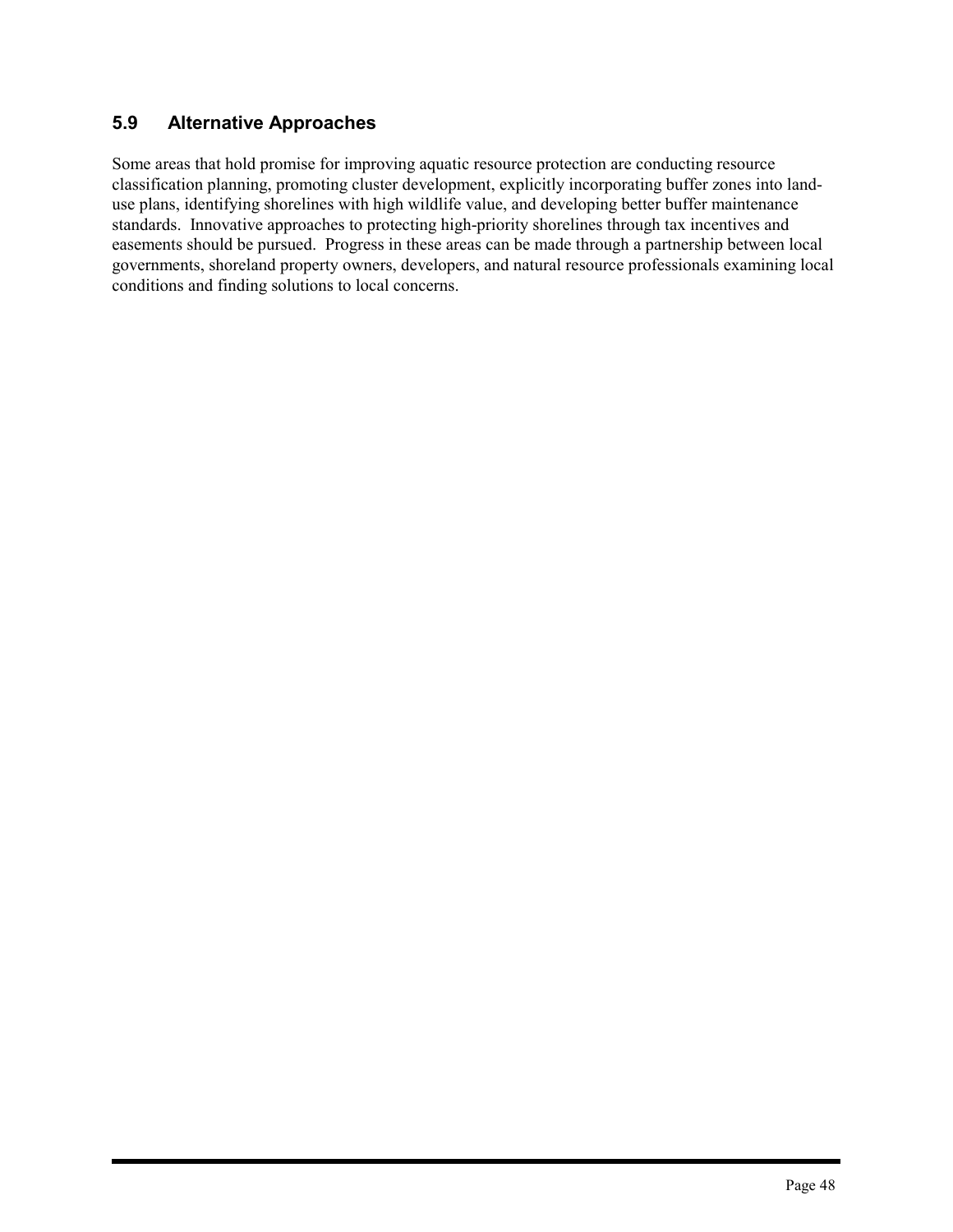# **6. CONCLUSIONS FROM THE LITERATURE REGARDING NR 115 STANDARDS**

There have been great advances in the understanding of aquatic and riparian ecology, soils and hydrology, and the sediment-trapping ability of vegetated buffers, as well as in the public perception of natural beauty, since the shoreland program was conceived and initiated in the late 1960s. Nevertheless, the professional judgement on which the shoreland standards were based has held up surprisingly well.

This section addresses specific resource protection gaps in NR 115 standards identified through the literature review. Some suggestions are made for both NR 115 changes and other programmatic approaches to address these gaps. It should be understood, however, that any actual rule or program changes must be made from a broader perspective than the scientific literature. Other sections of the main report, Shoreland Management Program Assessment, consider the impact of current development trends, practical program implementation issues, existing institutional structures, and the delicate balance that must be struck between private rights and public obligations. The NR 115 Issues and Options Table in Section 4.2 of the main report incorporates all these perspectives in identifying possible options for changes to NR 115. Likewise the Program Support Initiatives Table in section 4.1 of the main report lists educational, technical assistance, and other initiatives that could be undertaken without initiating a change in the NR 115 administrative code.

# **6.1 NR 115 Standards**

#### **6.1.1 Structure Setbacks**

In regards to standards affecting structure setbacks, the literature suggests:

- The current minimum structure setback and vegetative cutting distances are minimally effective. Any reduction in these distances is not likely to meet statutory objectives. Water quality objectives could be more effectively met by increasing the structure setback to 100 feet.
- The current exemption from the structure setback for boathouses has strong negative consequences for natural scenic beauty, fragments shoreland buffer vegetation and increases impacts to near-shore aquatic habitat. Eliminating the exemption for boathouses would greatly increase the ability of the standards to preserve shore cover and protect fish and aquatic life.
- Riparian wildlife benefits and benefits to shoreline-dependent wildlife would increase with larger structure setbacks and would be particularly beneficial on currently undeveloped or lightly developed shorelands where continuous undisturbed habitat currently exists.
- Mitigative measures, such as requiring the planting of native vegetation for screening or changing exteriors to earth-colored tones, as a condition for allowable expansions of nonconforming structures would increase effectiveness in preserving shore cover and natural beauty.
- The language in NR 115 allowing relaxation of the 75-foot structure setback where there is "an existing pattern of development" creates a major loophole weakening the ability of the standards to control the placement of structures. The result is increased fragmentation and destruction of shore cover and increased delivery of sediments and nutrients to water bodies as an undesirable pattern of development is perpetuated. Limiting the practice of setback averaging by setting an absolute minimum structure setback statewide would greatly reduce impacts to natural beauty, shore cover, and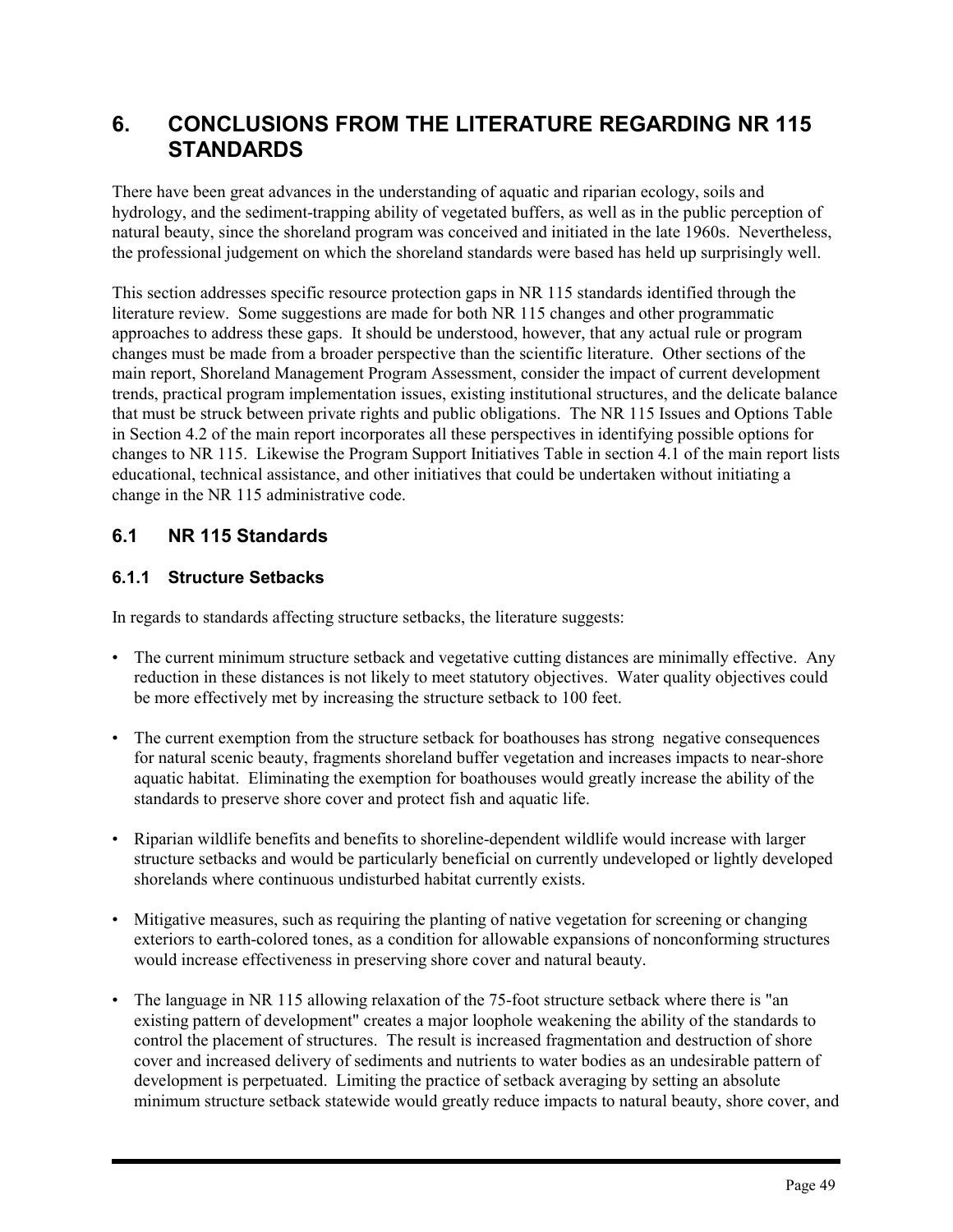water quality. Based on the literature review a 50-foot absolute minimum setback would be justified.

# **6.1.2 Vegetative Cutting Standard**

The vegetative cutting standard is the key to establishing an effective shoreland buffer for water quality, natural beauty, and habitat protection but has some severe flaws in the way it is worded. Revising the vegetative cutting standard to eliminate loopholes and clarify its intent could strengthen its ability to maintain natural vegetative cover and reduce fragmentation of shoreland habitat. The literature emphasizes the benefits of reducing human disturbance and maintaining the structural diversity of vegetation in the buffer area. This includes grasses, sedges, and forbs in the ground layer in addition to trees and shrubs. More specifically:

- Describing this section as "preservation of shoreland buffer" or "preservation of natural shoreland transition zone" and including "protection of fish and aquatic habitat" would clarify the intent of this section to apply to ground-layer herbaceous cover as well as trees and shrubs.
- Replacing the prohibition on clear-cutting with a prohibition on vegetative cover removal would clarify and simplify the interpretation of this standard.
- Changing the exception allowing removal of "dead, diseased and dying trees or shrubbery" to a more strictly limited exception would make this standard more enforceable and more capable of meeting objectives for protecting fish and aquatic life. Some flexibility could be built into a revised standard allowing vegetation removal only for safety hazards or where necessary for restoring and maintaining native prairie vegetation or other shoreline habitat restoration projects.
- Replacing the "30 feet in any 100 feet" allowance to clear-cut with an allowance to remove a limited amount of vegetation in a "viewing and access corridor" of a certain total width per lot would greatly reduce the cumulative fragmentation of shoreland habitat. A standard that set a total allowable corridor width per lot would ensure that larger lot sizes could not increase the total allowable vegetation removal and would be more effective in reducing cumulative impacts.

# **6.1.3 Density Controls - Minimum Lot Widths and Sizes**

Although the literature does not yet quantify the specific intensity of development at which cumulative impacts become significant, the relationship between increasing intensity of development and impacts to fish and aquatic habitat, water quality, and natural beauty is clearly established. This indicates that, at a minimum, current lot sizes should be maintained. Further conclusions regarding density controls are:

- Increasing the current minimum standard for lot widths and sizes would reduce the potential for cumulative impacts.
- Allowing increased density for sewered subdivisions in the shoreland is not a wise trade-off because it results in increased overall physical disruption of shoreland buffer vegetation, increased destruction or degradation of nears-shore habitat, and increased impact to shoreline natural beauty. Raising the minimum lot size and width for sewered lots to the level of unsewered lots would eliminate these extra impacts.
- A better way to accommodate the demand for near-water living would be to develop standards for cluster development in shoreland areas that allow greater overall density in return for maximizing the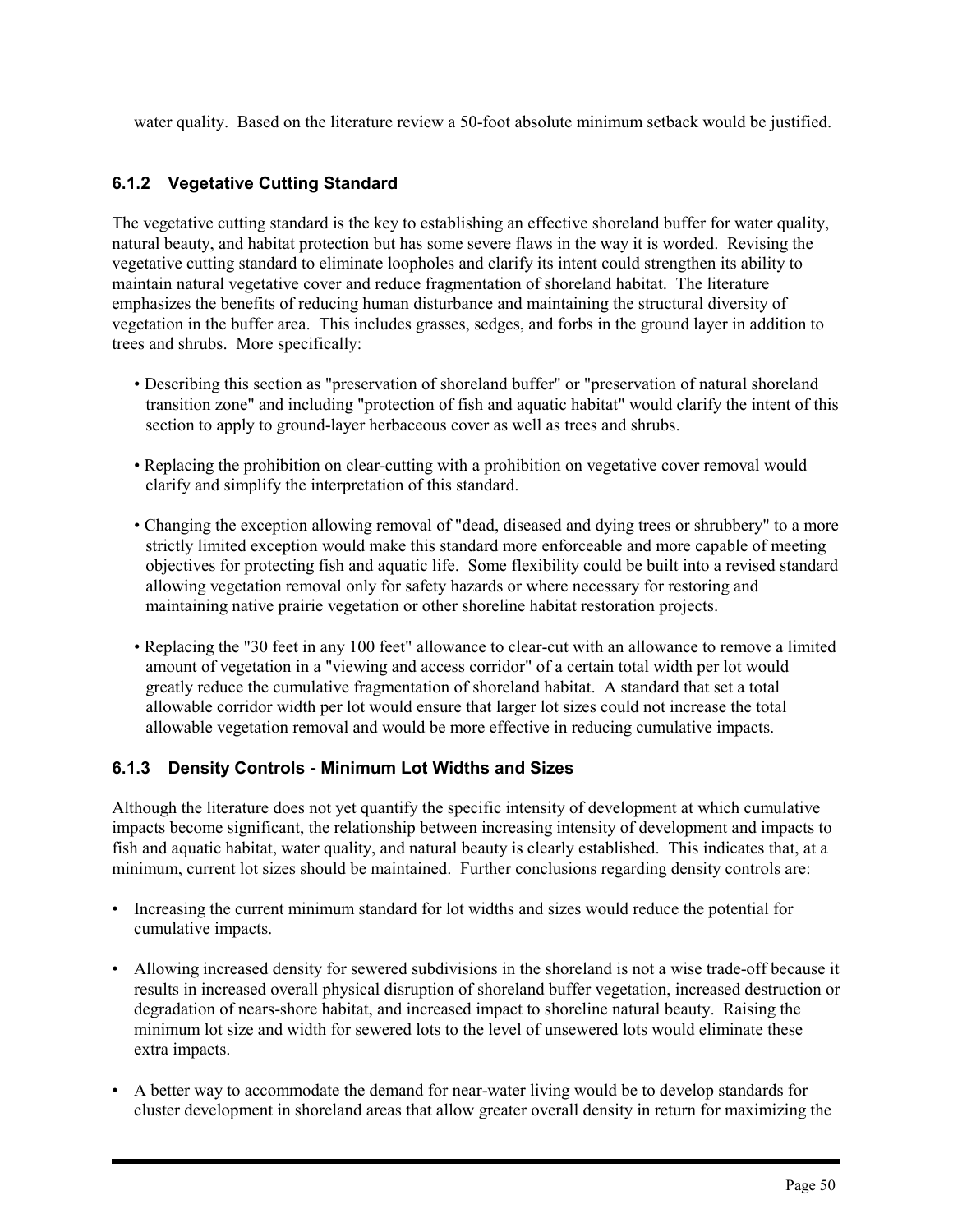length of contiguous undisturbed shoreline.

• Standards are needed to prevent overly intense use of near-shore waters by preventing an overabundance of owners with riparian rights. Setting width standards for riparian access (keyhole) lots could provide a means of control overall density and intensity of near-shore use.

# **6.1.4 Runoff Management**

- Setting a limit on the allowable percentage of impervious area per lot is justifiable due to the negative effects of watershed imperviousness. In setting a limit one must take into account the amount of connected impervious surface in the streets and other public areas of the watershed.
- Develop specific erosion and sediment control standards and stormwater management standards to replace special exception permits for grading and filling permits. These are issues that should be pursued on a broader scale (throughout a local jurisdiction) rather than specifically in the shoreland jurisdictional zone. Efforts should be targetted toward the unit of government which offers the greatest likelihood of efficient and effective administration.

# **6.1.5 Wetlands**

- Establish buffers around wetlands by establishing a structure setback from the edge of wetlands and applying vegetation removal standards within a certain distance of wetlands.
- Clarify that wetlands of any size within the shoreland that can be mapped on the Wisconsin Wetland Inventory may be zoned as shoreland-wetlands.
- Clarify that routing stormwater to a shoreland-wetland is not a permitted use and would require a rezoning amendment.

# **6.2 Other Program Support Recommendations**

- Provide technical assistance to counties in identifying priority areas for greater protection, based on existing riparian habitat quality, littoral zone habitat quality, lake and stream characteristics, watershed characteristics, and the existing level of development. Provide assistance in identifying areas in which more protective shoreland zoning standards can be most effective.
- Promote and provide technical assistance to counties in drafting erosion and sediment control ordinances, road construction best management practices, and stormwater management ordinances.
- Explore and promote the use of shoreline easements and greenways along lakes, rivers, and associated wetlands as a way of maintaining a habitat buffer.
- Continue to promote an understanding of shoreline habitat along lakes, streams, and wetlands and its importance to fish populations and other aquatic life in these ecosystems. Promote low-impact shoreline living and shoreland habitat restoration, focusing on actions waterfront owners can take to recognize and preserve good shoreline and near-shore habitat where it exists. Encourage waterfront owners to maintain the natural vegetative community, rather than attempting to establish suburbanstyle lawn, and disrupting near-shore habitat.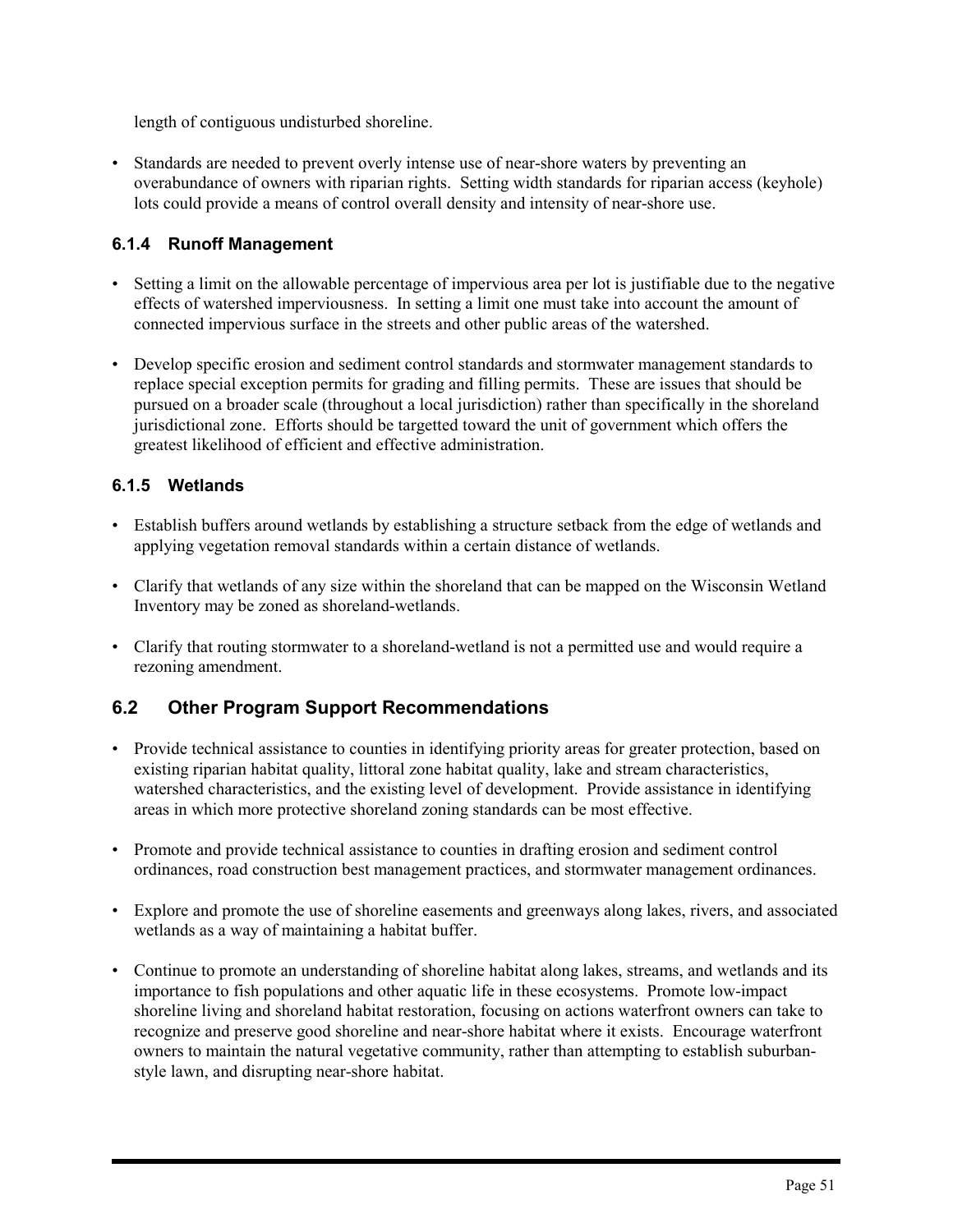• Continue to seek avenues for making prospective shoreland owners aware of the applicable zoning regulations, and provide explanations to landowners of the rationale for shoreland zoning regulations.

# **6.3 Research Needs**

The Shoreland Management Program should continue to cooperate with fish ecology, wildlife ecology, limnology, and water quality researchers within the department to address the gaps in our ability to better assess impacts to aquatic and riparian resources.

- Quantify the relationship between littoral zone habitat quality and shoreland development for lakes in Wisconsin. The association of fish populations on littoral habitat structure is well established. However, the effect of different shoreline activities, such as removal of woody debris, aquatic plant removal, placement of sand blankets, and construction of piers, on littoral habitat structure, and the mechanisms by which habitat modification affects fish communities should continue to be investigated. The eventual goal of this line of research should be a better understanding of the degree of modification that results in negative impacts on fish communities.
- Quantify the relationship between shoreland development and bald eagle, loon, mink, breeding songbird, and amphibian abundance across a range of lake and vegetation types. These studies can provide a starting point for a research effort that might ultimately allow identification of indicator species most sensitive to degraded water quality, alteration of riparian vegetation, and disturbance from human activities and human-associated predators. The habitat needs of these indicator species could be used to identify critical shoreland habitat and help develop regional guidelines for maintaing an adequate buffer along high quality sections of shoreline.
- Continue to quantify the effect on fish and aquatic invertebrates from differing levels of urbanization and also to evaluate the effectiveness of stormwater best management practices to ameliorate these impacts.
- Develop a methodology for assessing shoreland and near-shore habitat quality along lake shorelines similar to that which exists for streams.
- Continue to develop modeling capabilities to better evaluate the effectiveness of vegetative buffers to trap sediment and remove nutrients from runoff.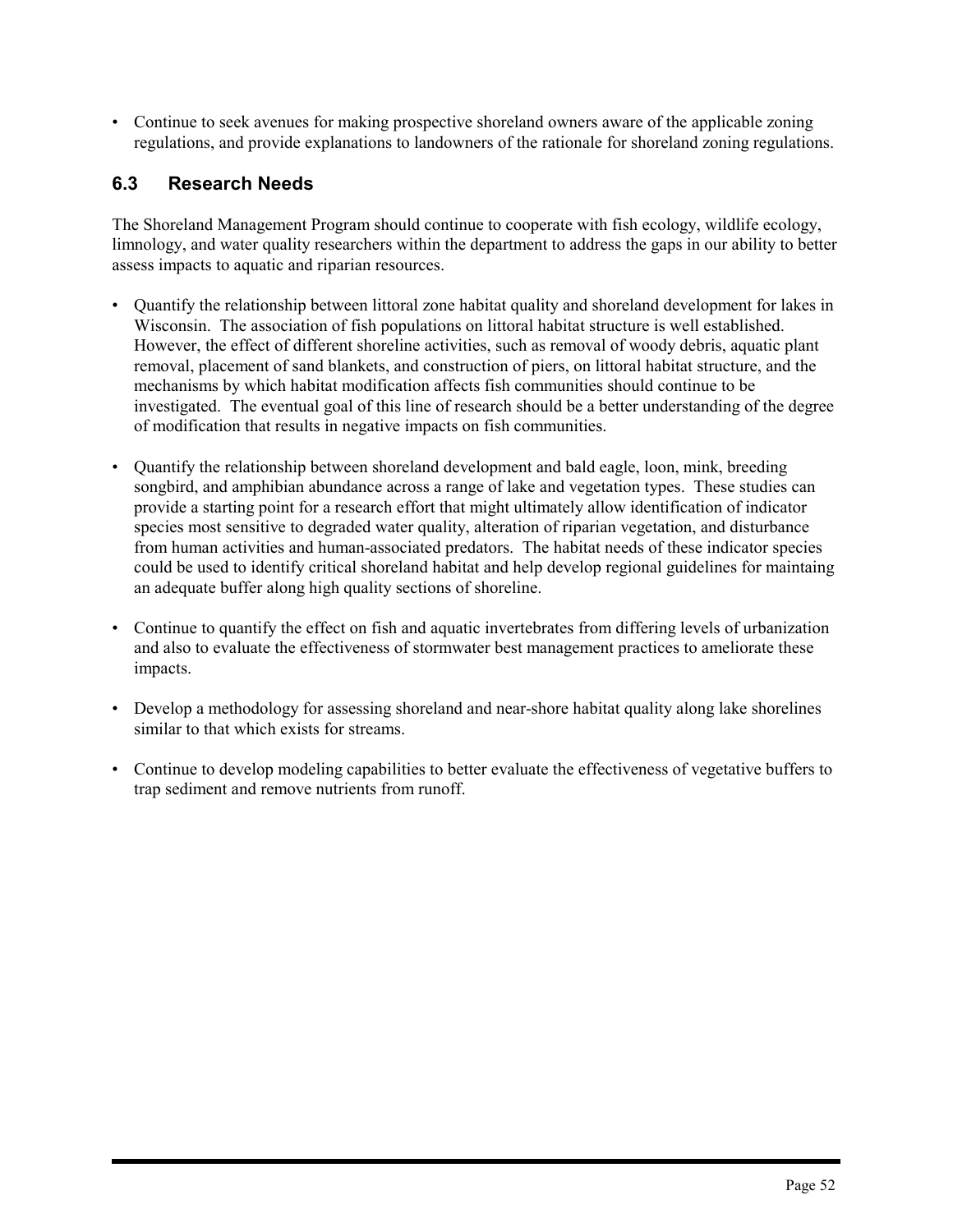#### **REFERENCES**

Aboul Hosn, W., and J. A. Downing. 1994. Influence of cover on the spatial distribution of littoral-zone fishes. *Canadian Journal of Fisheries and Aquatic Sciences* 51:1832-38.

Allen, A. W. 1986. Habitat suitability index models: mink, revised. U.S. Fish & Wildlife Service. Biological Report 82(10.127). 23 pp.

Ambuel, B. A., and S. A. Temple. 1983. Area-dependent changes in the bird communities and vegetation of southern Wisconsin forests. *Ecology* 64:1057-68.

Anderson, L. 1976. Visual absorption capability for forest landscapes. USDA-Forest Service, Klamath National Forest, Eureka, California.

Angermeier, P. L., and J. R. Karr. 1984. Relationships between woody debris and fish habitat in a small warmwater stream. *Transactions of the American Fisheries Society* 113:716-26.

Armour, C. L., D. A. Duff, and W. Elmore. 1991. The effects of livestock grazing on riparian and stream ecosystems. *Fisheries* 16:7-11.

Arnold, C. L., and C. J. Gibbons. 1996. Impervious surface coverage: the emergence of a key environmental indicator. *Journal of the American Planning Association* 62(2):243-258

Ball, J. 1982. Stream classification guidelines for Wisconsin. Wisconsin Department of Natural Resources.

Bannerman, R. T., D. W. Owens, R. B. Dodds, and N. J. Hornewer. 1993. Sources of pollutants in Wisconsin stormwater. *Water Science and Technology* 28(3-5):241-59.

Barton, D. R., W. D. Taylor, and R. M. Biette. 1985. Dimensions of riparian buffer strips required to maintain trout habitat in Southern Ontario streams. *North American Journal of Fisheries Management* 5:364-78.

Baylis, J. R., D. D. Wiegmann, and M. H. Hoff. 1993. Alternating life histories of smallmouth bass. *Transactions of the American Fishery Society* 122:500-10.

Beauchamp, D. A., E. R. Byron, and W. A. Wurtsbaugh. 1994. Summer habitat use by littoral-zone fishes in Lake Tahoe and the effect of shoreline structures. *North American Journal of Fisheries Management* 14:385-94.

Becker, G. C. 1983. Fishes of Wisconsin. University of Wisconsin Press, Madison, WI. 1052 pp.

Beilfuss, R. D., and D. R. Siebert. 1996. Reading landscapes: a field assessment methadology for understanding wetlands in their catchments. pp. 505-25 *in* R. D. Beilfuss, W. R. Tarboton, and N. N. Gichuki, eds. *Proceedings of the 1993 African Crane and Wetland Training Workshop*. International Crane Foundation, Baraboo, WI.

Benke, A. C., T. C. Van Ardsall, D. M. Gillespie, and F. K. Parrish. 1984. Invertebrate productivity in a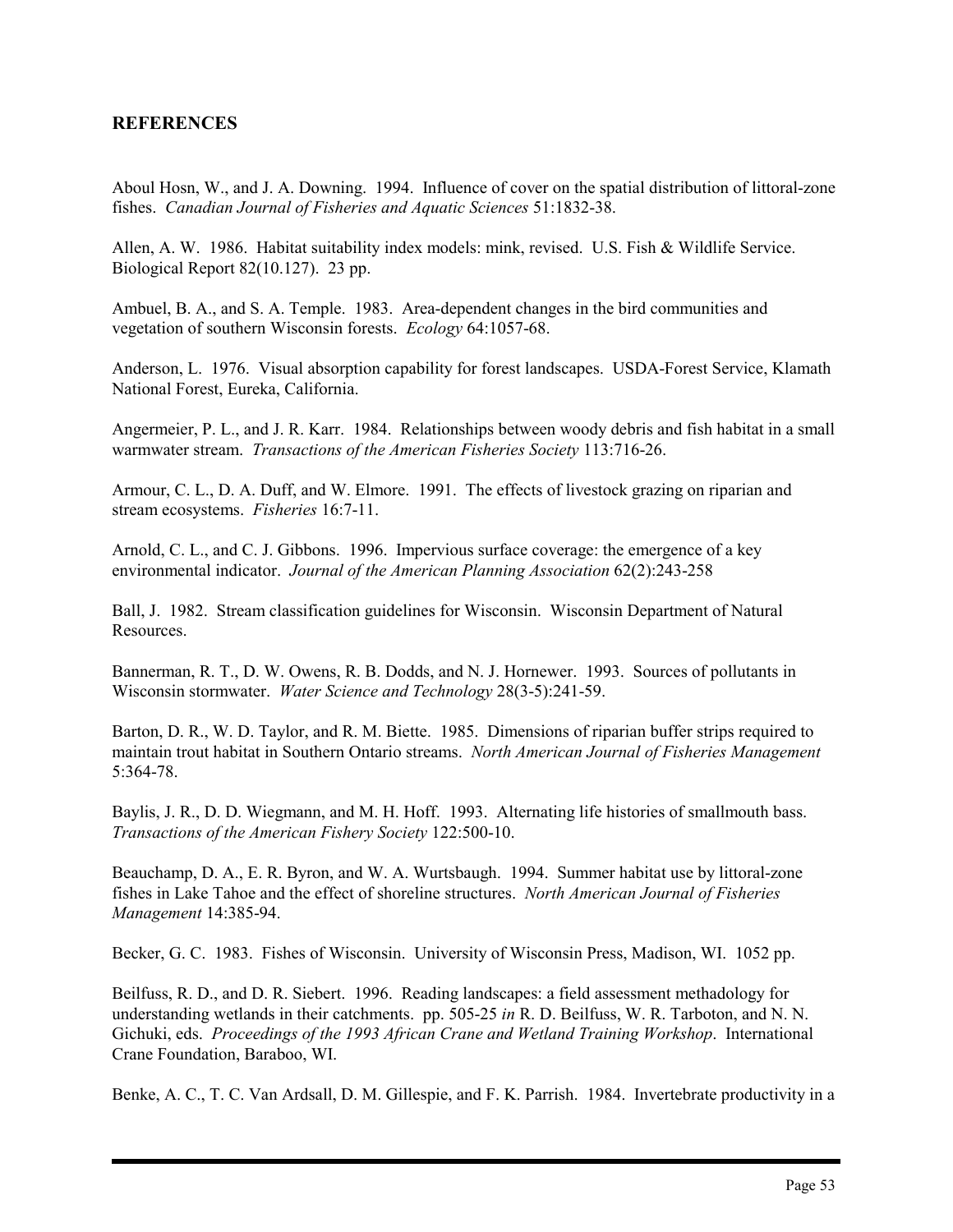subtropical blackwater river: the importance of habitat and life history. *Ecological Monographs* 54:25- 63.

Bennet, S. H., J. W. Gibbons, and J. Glanville. 1980. Terrestrial activity, abundance and diversity of amphibians in differently managed forest types. *American Midland Naturalist* 103(2):412-16.

Benson, B. J. and J. J. Magnuson. 1992. Spatial heterogeneity of littoral fish assemblages in lakes: relation to species diversity and habitat structure. *Canadian Journal of Fisheries and Aquatic Sciences* 49:1493-1500.

Bernthal, T. W., and S. A. Jones. 1997. Shoreland management assessment report. Wisconsin Department of Natural Resources.

Beschta, R. L. 1979. Debris removal and its effect on sedimentation in an Oregon Coast Range system. *Northwest Science* 53:71-77.

Beschta, R. L., and W. S. Platts. 1986. Morphological features of small streams: significance and function. *Water Resources Bulletin* 22:369-79.

Bilby, R. E., and G. E. Likens. 1980. Importance of organic debris dams in the structure and function of stream ecosystems. *Ecology* 61:1107-13.

Blymer, M. J., and B. S. McGinnes. 1977. Observations on possible detrimental effects of clearcutting on terrestrial amphibians. *Bulletin of the Maryland Herpetology Society* 13(2):79-83.

Boisclair, D., and W. C. Leggett. 1985. Rates of food exploitation by littoral fishes in a mesotrophic north-temperate lake. *Canadian Journal of Fisheries and Aquatic Sciences* 42:556-66.

Bonham, A. J. 1983. The management of wave-spending vegetation as bank protection against boat wash. *Landscape Planning* 10:15-30.

Brewster, C. M. 1985. Wood Turtle, *Clemmys insculpta*, research in northern Wisconsin. *Bulletin of the Chicago Herpetology Society* 20:13-20.

Brinson, M. M. 1993. A hydrogeomorphic classification for wetlands. U.S. Army Corps of Engineers Waterways Experiment Station, Vicksburg, MS. Technical Report WRP-DE-4.

Brush, R., and J. Palmer. 1979. Measuring the impact of urbanization on scenic quality: land use change in the northeast. Pp. 358-364 *in* Daniel, Zube, and Driver, eds. *Assessing Amenity Resource Values*. USDA/USFS General Technical Report RM-68. Rocky Mountain Forest and Range Experiment Station, Fort Collins, CO.

Bryan, M. D., and D. L. Scarnecchia. 1992. Species richness, composition and abundance of fish larvae and juveniles inhabiting natural and developed shorelines of a glacial Iowa lake. *Environmental Biology of Fishes* 35:329-41.

Buehler, D. A., T. J. Mersmann, J. D. Fraser, and J. K. D. Seegar. 1991. Effects of human activity on bald eagle distribution on the northern Chesapeake Bay. *Journal of Wildlife Management* 55:282-90.

Burke, V. J., and W. Gibbons. 1995. Terrestrial buffer zones and wetland conservation: a case study of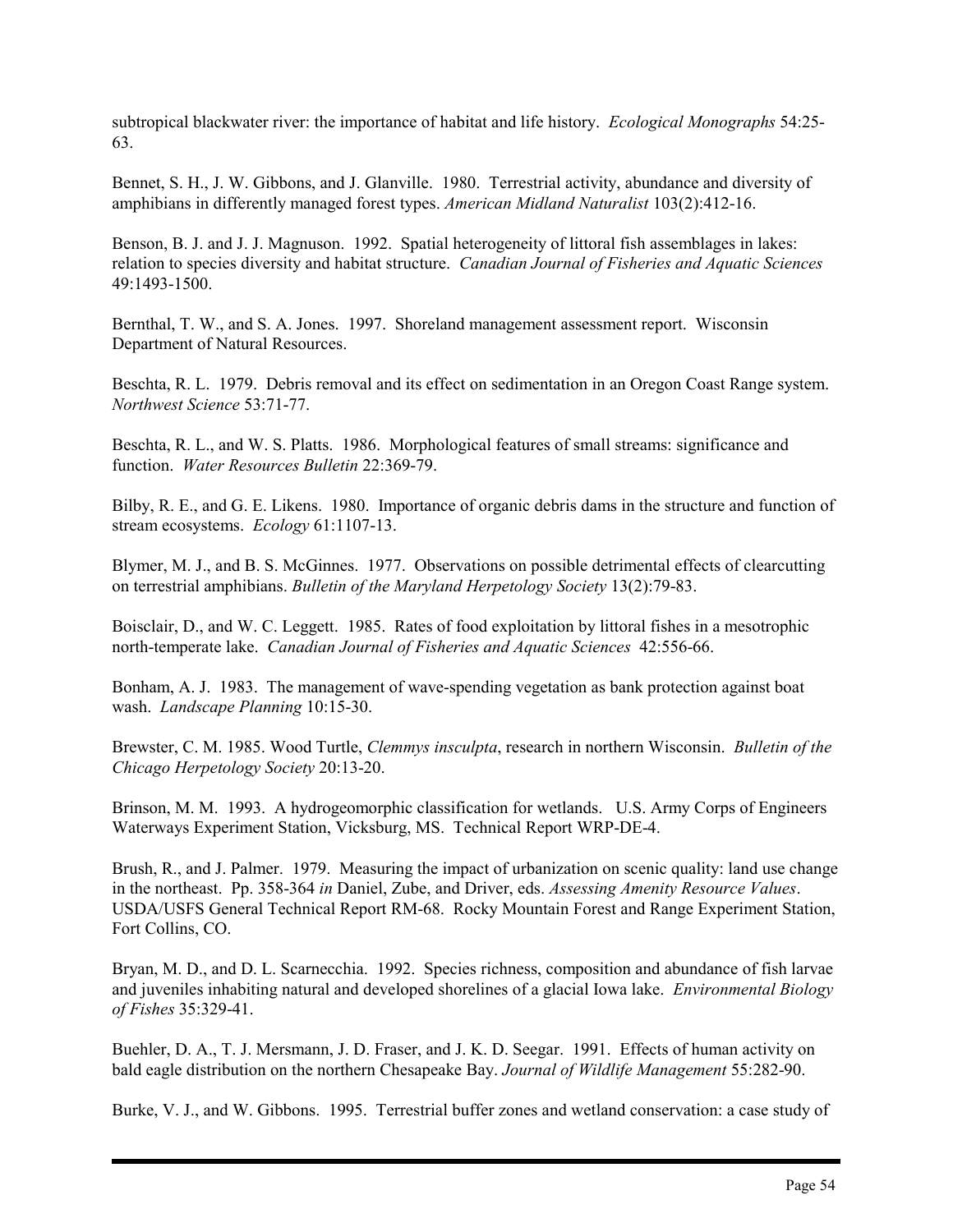freshwater turtles in a Carolina bay. *Conservation Biology* 9:1365-69.

Carls, G. 1974. The effects of people and man-induced conditions on preferences for outdoor recreation landscapes. *Journal of Leisure Research* 6: 113-24.

Casper, G. S. 1996. Geographic distributions of the Amphibians and Reptiles of Wisconsin. Milwaukee Public Museum. 87 pp.

Castelle, A. J., A. W. Johnson, and C. Conolly. 1994. Wetland and stream buffer size requirements - a review. *Journal of Environmental Quality* 23: 878-82.

Chambers, P. A., and J. Kalff. 1985. Depth distribution and biomass of submerged aquatic macrophyte communities in relation to secchi depth. *Canadian Journal of Fisheries and Aquatic Sciences* 42:701-09.

Chandler, S. K., J. D. Fraser, D. A. Beuhler, J. K. D. Seegar. 1995. Perch trees and shoreline development as predictors of bald eagle distribution on Chesapeake Bay. *Journal of Wildlife Management* 59:325-32.

Chenowith, R. and T. Kapper. 1996. Natural scenic beauty. Pp. 97-135 *in* M. Jennings, K. Johnson, and M. Staggs, eds. *Shoreline Protection Study: A Report to the Wisconsin State Legislature.* Wisconsin Department of Natural Resources. PUBL-RS-921-96.

Christensen, D. L., B. J. Herwig, D. E. Schindler, and S. R. Carpenter. 1996. Impacts of residential lakeshore development on coarse woody debris in north temperate lakes. *Ecological Applications* 6(4):1143-1149.

Clady, M. and B. Hutchinson. 1975. Effects of high winds on eggs of yellow perch in Oneida Lake, New York. *Transactions of the American Fisheries Society* 104:524-25.

Clark, K. L., D. L. Euler, and E. Armstrong. 1984. Predicting avian community response to lakeshore cottage development. *Journal of Wildlife Management* 48(4):1239-47.

Clark, C. F. 1950. Observation of the spawning habits of northern pike, *Esox lucius*, in northwestern Ohio. *Copeia* 1950:258-88.

Clark, W. S. 1982. Turtles as a food source of nesting bald eagles in the Chesapeake Bay region. *Journal of Field Ornithology* 53:49-51.

Cole, G.A. 1983. Textbook of limnology, 3rd edition. Waveland Press. Prospect Heights, Illinois.

Colle, D.E. and J.V. Shireman. 1980. Coefficients of condition for largemouth bass, bluegill, and redear sunfish in hydrilla-infested lakes. *Transactions of the American Fisheries Society* 109:521-531.

Colle, D.E., J.V. Shireman, W.T. Haller, J.C. Joyce and D.E. Canfield Jr. 1987. Influence of hydrilla on harvestable sport-fish populations, angler use, and angler expenditures at Orange Lake, Florida. *North American Journal of Fisheries Management* 7:410-417.

Comerford, N. B., D. G. Neary, and R. S. Mansell. 1992. The effectiveness of buffer strips for ameliorating offsite transport of sediments, nutrients and pesticides from silvicultural operations. National Council of the Paper Industry for Air and Stream Improvement, Inc. Technical Bulletin No.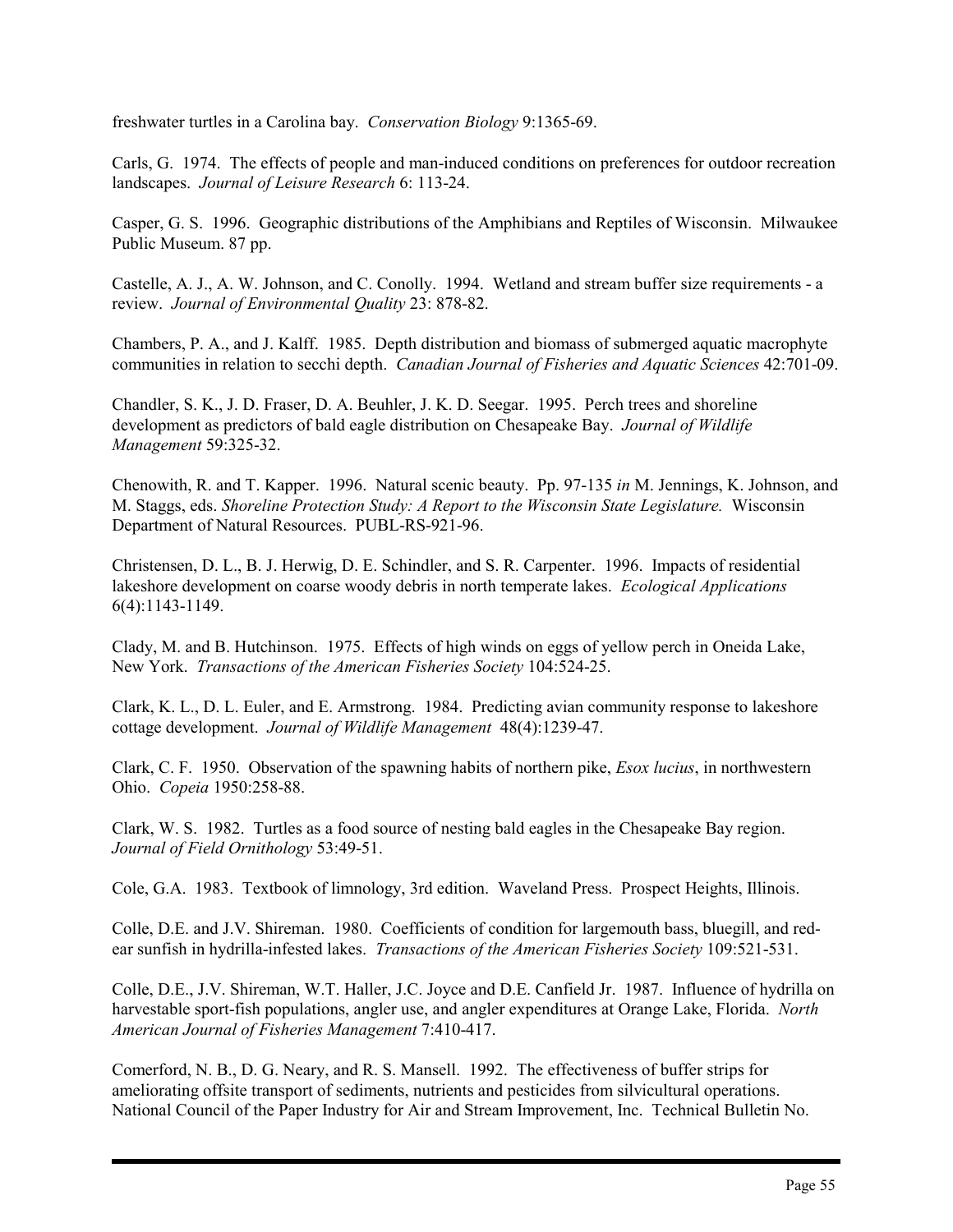631.

Congdon, J. D., J. L. Greene, and J. W. Gibbons. 1986. Biomass of freshwater turtles: a geographic comparison. *American Midland Naturalist* 115:165-73.

Cooper, C. B., and J. W. Cwikiel. 1995. Cumulative impact assessment in Michigan's wetland permit program. Michigan Department of Natural Resources. 201 pp.

Craig, R. E., and R. M. Black. 1986. Nursery habitat of muskellunge in southern Georgian Bay, Lake Huron, Canada. *American Fisheries Society Special Publication* 15:79-86.

Cummins, K. W. 1975. The ecology of running waters: theory and practice. Pp. 277-293 *in* D. B. Baker, W. B. Jackson, and B. L. Prater, eds. *Proceedings of the Sandusky River Basin Symposium International Joint Committee on the Great Lakes*. Heidelberg College, Tiffin, OH.

Cunningham, P. and C. Anderson. 1992. Opinions of angler groups and fisheries professionals in Minnesota. Minnesota Department of Natural Resources Investigational Report 422. 22pp.

Cunningham, D. C. and R. J. Brooks. 1995. The role of amphibians in community structure and energy transfer at the terrestrial-aquatic interface. Abstract. *Proceedings of the North American Lake Management Association*. Toronto, Ontario. Nov. 5-10, 1995.

Dennis, J. 1986. Nutrient loading impacts: phosphorus export from a low-density residential watershed and an adjacent forested watershed. *Lake and Reservoir Management: Vol II.*

Dennis, J., J. Noel, D. Miller, C. Eliot, M. Dennis, and C. Kuhns. 1992. Phosphorus control in lake watersheds: a technical guide to evaluating new development, revised September 1992. Maine Department of Environmental Protection. 111 pp.

Desbonnet, A., V. Lee, P. Pogue, D. Reis, J. Boyd, J. Y. Willis and M. Imperial. 1995. Development of coastal vegetated buffer programs. *Coastal Management* 23:91-109.

Detenbeck, N. E., C. A. Johnston and G. J. Niemi. 1993. Wetland effects on water quality in the Minneapolis/St. Paul metropolitan area. *Landscape Ecology* 8:39-61.

Dickson, J. G. 1989. Streamside zones and wildlife in southern U.S. forests. *In* R. E. Gresswell, B. A. Barton, and J. L. Kershner, eds. *Practical approaches to riparian resource management: an educational workshop*, May 8-11, 1989, Billings MT. U.S. Bureau of Land Management.

Dillaha, T. A., R. B. Reneau, S. Mostaghimi, and D. Lee. 1989. Vegetative filter strips for agricultural nonpoint source pollution control. *Transaction of ASAE* 32:513-19.

Dillon, P. J., W. A. Schneider, R. A. Reid, and D. S. Jeffries. 1995. Lakeshore capacity study: Part 1 - Test of effects of shoreline development on the trophic status of lakes. *Lakes and Reservoir Management* 8(2):121-29.

Duellman, W. E. and L. Trueb. 1988. Biology of Amphibians.

Dunn, T.D. 1992. Status of the Common Loon in Wisconsin. *Passenger Pigeon* 54:19-29.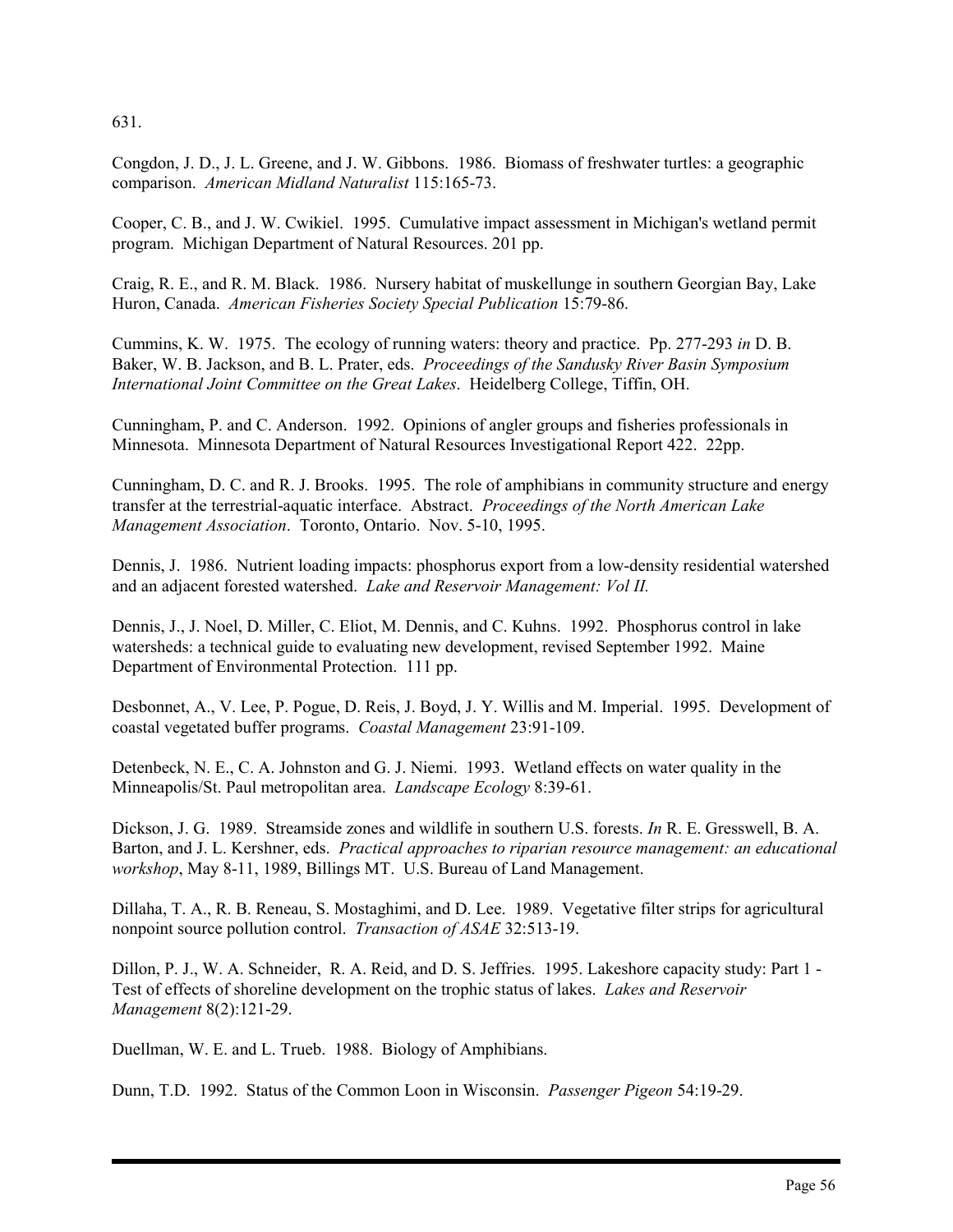E&S Environmental Chemistry, Inc. 1992. Pickerel/Crane lake diagnostic and feasibility study.

Elder, J. F. 1987. Factors affecting wetland retention of nutrients, metals, and organic materials. Pp. 178-184 *in* J. Kusler and G. Brooks, eds. *Proceedings of the National Wetland Symposium: Wetland Hydrology*. Association of State Wetland Managers, Berne, New York.

Ensor, K.L., D.D. Hewig, and L.C. Wemmer. 1992. Mercury and lead in Minnesota Common Loons *(Gavia immer)*. Minnesota Pollution Control Agency, St. Paul, Minnesota. 32pp.

Farrell, J.M., R.G. Werner, S.R. LaPan, and K.A. Claypoole. 1996. Egg distribution and spawning habitat of northern pike and muskellunge in a St. Lawrence River marsh, New York. *Transactions of the North American Fisheries Society* 116:40-49.

Flemming, P. L. 1976. A study of the distribution and ecology of *Rana clamitans* Latreille. Ph.D. thesis, University of Minnesota, Minneapolis. 170 pp.

Forman, R. T. T., and M. Godron. 1986. Landscape ecology. J. Wiley & Sons.

Forney, J. L. 1968. Production of young northern pike in a regulated marsh. *New York Fish and Game Journal* 15:143-54.

France, R. L., and R. H. Peters. 1995. Predictive model of the effects on lake metabolism of decreased airborne litterfall through riparian deforestation. *Conservation Biology* 9(6):1578-86.

Franklin, D. R., and L. L. Smith. 1963. Early life history of the northern pike, *Esox lucius L*., with special reference to the factors influencing the numerical strength of year classes. *Transaction of the American Fisheries Society* 92:91-110.

Fraser, J. D., L. D. Frenzel, J. E. Mathiesen. 1985. The impact of human activities on breeding bald eagles in north-central Minnesota. *Journal of Wildlife Management* 49:585-92.

Frost, W. E., and C. Kipling. 1967. A study of reproduction, early life, weight-length relationship and growth of pike, *Esox lucius L*. in Windemere. *Journal of Animal Ecology* 36:651-93.

Ganske, L. 1990. Lakeshore development: a study of six Oconto Co., Wisconsin lakes. MS thesis, University of Wisconsin - Green Bay.

Garrison, P. 1993. Lake Ripley paleoecological study. Wisconsin Department of Natural Resources. 5 pp.

Garrison, P., and J. Winkelman. 1995. Paleoecological study of Little Bearskin Lake, Oneida County. Wisconsin Department of Natural Resources.

Garrison, P., and J. Hurley. 1993. Interim report on Lake Minocqua paleolimnological study. Wisconsin Department of Natural Resources. 22 pp.

Garrison, P. in press. Round and Long Lakes paleoecological study. Wisconsin Department of Natural Resources.

Gelwick, F. P., and W. J. Matthews. 1990. Temporal and spatial patterns in littoral-zone fish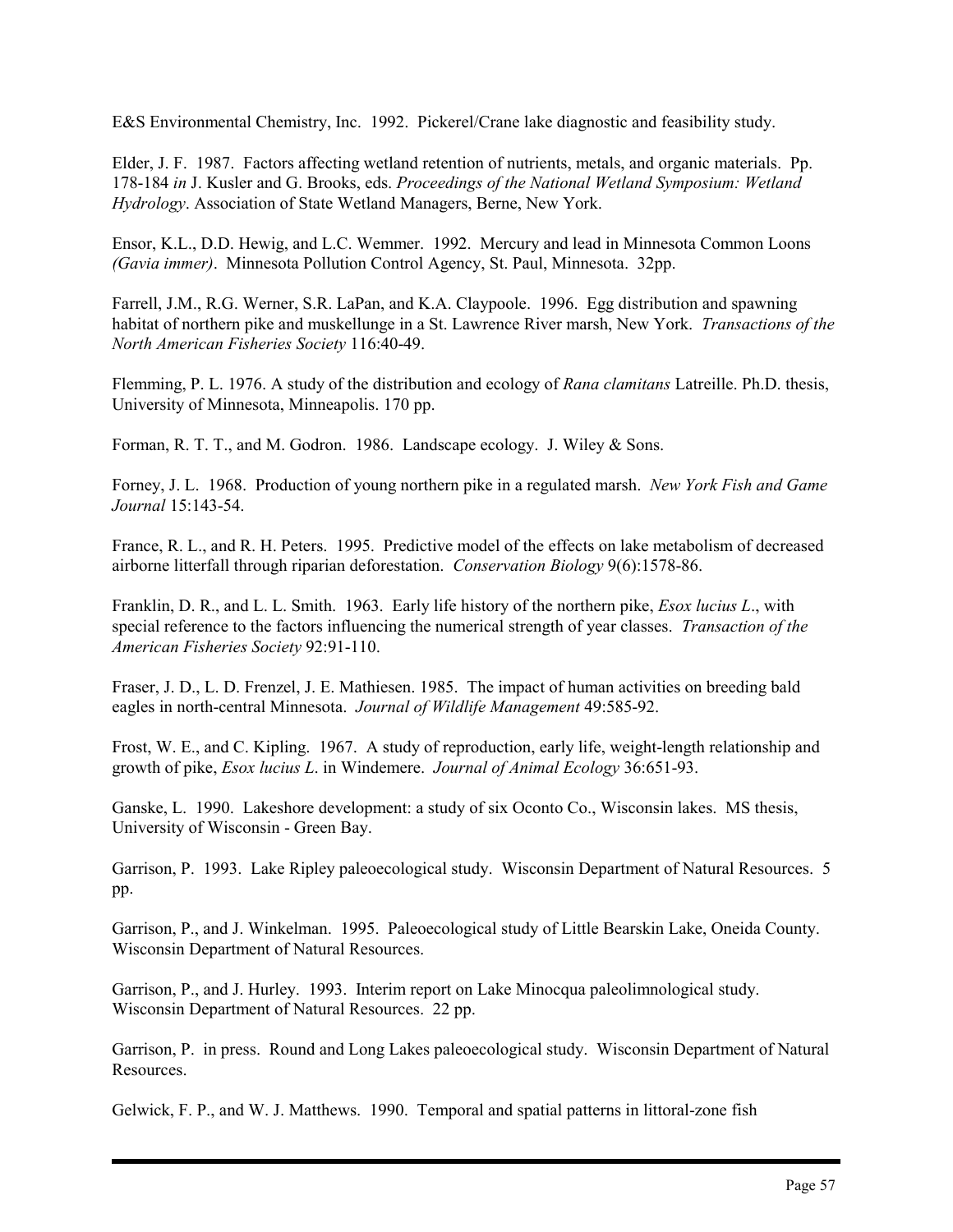assemblages of a reservoir (Lake Texoma, Oklahoma-Texas, U.S.A.). *Environmental Biology of Fishes* 27:107-120.

Glass, N. R. 1971 Computer analysis of predation energetics in the largemouth bass. Pp 325-363 in B. C. Patten, ed. *Systems Analysis and Simulation Ecology, Volume 1*. Academic Press, New York.

Gobster, P. H. 1982. Factors influencing the visual compatibility of development in shoreland areas. M.S. thesis, University of Wisconsin - Madison.

Godrey, S., and J. McFalls. 1992. Texas Department of Transportation and Texas Transportation Institute field testing program for slope erosion control products, flexible channel lining products, temporary and permanent erosion control products. Pp. 335-339 *in Environment is Our Future: Proceedings of Conference XXIII, International Erosion Control Association*, February 18-21, 1992, Reno, Nevada.

Gomez, D. M., and R. G. Anthony. 1996. Amphibian and reptile abundance in riparian and upslope areas of five forest types in western Oregon. *Northwest Science* 70:109-19.

Gorman, O. T., and J. R. Karr. 1978. Habitat structure and stream fish communities. *Ecology* 59:507- 15.

Gotceitas, Y. and P. Colgan. 1987. Selection between densities of artificial vegetation by young bluegills avoiding predation. *Transactions of the American Fisheries Society* 116:40-49.

Gregory, S. V., G. A. Lamberti, D. C. Erman, K. V. Koski, M. L. Murphy, and J. R. Sedell. 1987. Influence of forest practices on aquatic production. Pp. 233-255 *in* E. O. Salo, and T. W. Cundy, eds. *Streamside Management: Forestry and Fishery Interactions*. University of Washington, Institute of Forest Resources, contribution No. 57.

Grubb, T. G., W. W. Bowerman, J. G. Giesy, G. A. Dawson. 1992. Responses of breeding bald eagles to human activities in northcentral Minnesota. *Canadian Field-Naturalist* 106: 443-53.

Gurtz, M. E., G. R. Marzolf, K. T. Killingbeck, D. L. Smith, and J. V. McArthur. 1988. Hydrologic and riparian influence on the import and storage of coarse particulate organic matter in a prairie stream. *Canadian Journal of Fisheries and Aquatic Science* 45:655-65.

Hansmann, E. W., and H. K. Phinney. 1973. Effects of logging on periphyton in coastal streams of Oregon. *Ecology* 54:194-199.

Hanson, D. A. and T. L. Margenau. 1992. Movement, habitat selection, behavior, and survival of stocked muskellunge. *North American Journal of Fisheries Management* 12:473-83.

Hay, R. W. 1996. Blanchard's cricket frog, *Acris crepitans blanchardi*, in Wisconsin: A status report. Wisconsin Department of Natural Resources.

Heimberger, M., D. Euler and J. Barr. 1983. The impact of cottage development on common loon reproductive success in central Ontario. *Wilson Bulletin* 95:431-39.

Hey, D. L., and J. Wickencamp. 1996. Some hydrologic effects of wetlands. In How to Integrate Wetlands with Watershed Planning: A Workshop. The Wetlands Initiative, Chicago, Illinois.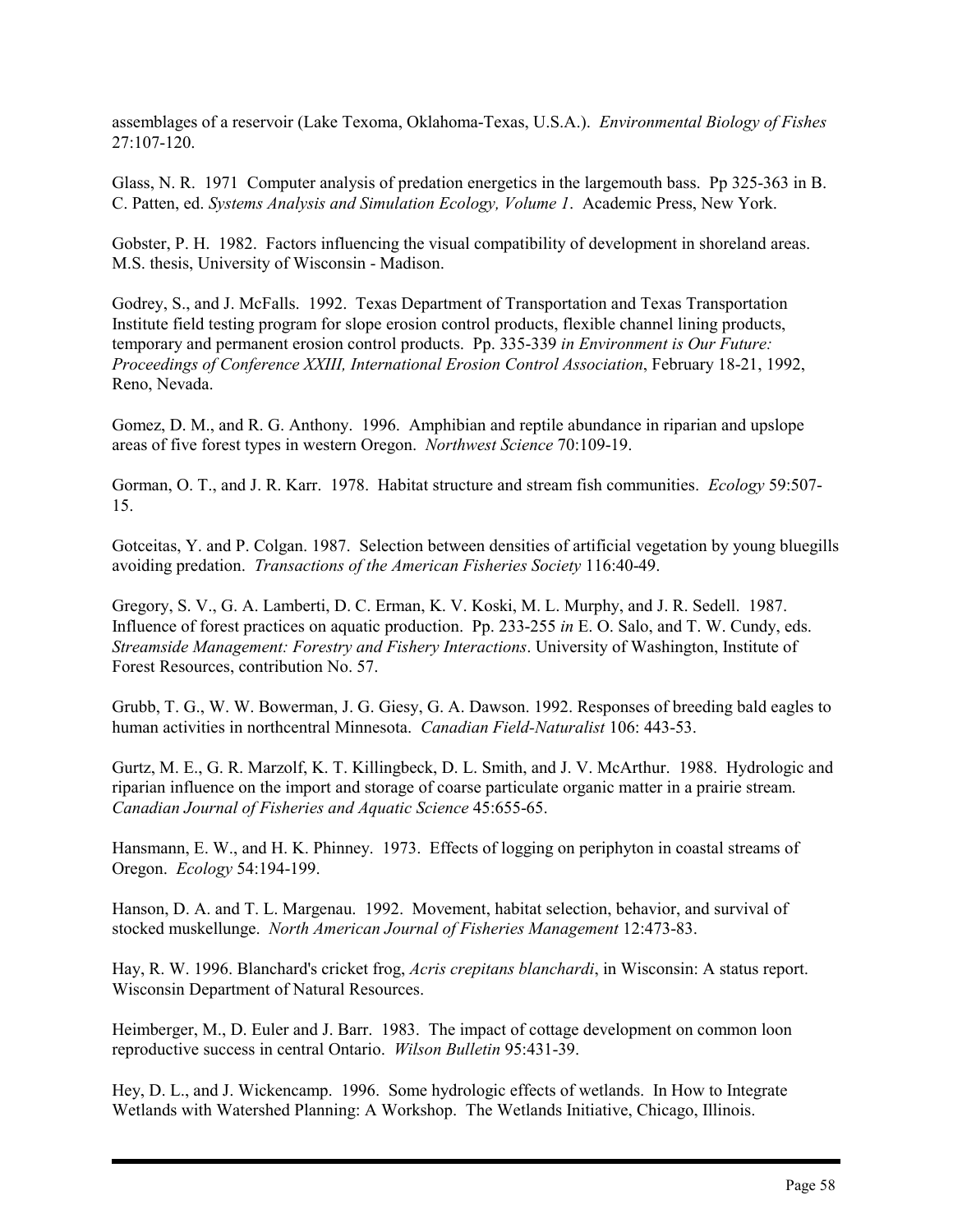Hicks, A. L. 1995. Impervious surface area and benthic macroinvertebrate response as an index of impact from urbanization on freshwater wetlands. MS thesis, University of Massachusetts, Amherst, Massachusetts.

Hodkinson, I. D. 1975. Dry weight loss and chemical changes in vascular plant litter of terrestrial origin, occurring in a beaver pond ecosystem. *Journal of Ecology* 63:131-42.

Hoff, M. H. 1991. Effects of increased nesting cover on nesting and reproduction of smallmouth bass in northern Wisconsin lakes. Pp 39-43 *in* D. C. Jackson, ed. The first international smallmouth bass symposium. Warmwater Streams Committee, South Division, American Fishery Society, Nashville, Tennessee.

Hollis, G. E. 1975. The effects of urbanization on floods of different recurrence intervals. *Water Resources Research* 11:431-35.

Hubbs, C. L., and G. P. Cooper. 1936. Minnows of Michigan. Cranbrook Institute of Science, Bulletin 8. 95pp.

Hunt, R. L. 1979. Removal of woody streambank vegetation to improve trout habitat. Wisconsin Department of Natural Resources. Technical Bulletin 115. 36 pp.

Hunt, R. L. 1985. A follow-up assessment of removing woody streambank vegetation to improve trout habitat. Wisconsin Department of Natural Resources. Research Report No. 137. 23 pp.

Hunt, R. L. 1988. A compendium of 45 trout stream habitat development evaluations in Wisconsin during 1953-1985. Wisconsin Department of Natural Resources. 80 pp.

Jackson, G. W., L. C. Johnson, and J. L. Arts. 1981. Controlling runoff and erosion from land development projects: some institutional tools. University of Wisconsin - Extension. Madison, Wisconsin.

Jahn, L. R., and R. A. Hunt. 1964. Duck and coot ecology and management in Wisconsin. Wisconsin Department of Natural Resources. Technical Bulletin No. 33. 212 pp.

Jennings, M., M. Bozek, G. Hatzenbeler, and D. Fago. 1996a. Fish and habitat. Pp. 1-48 in M. Jennings, K. Johnson, and M. Staggs, eds. Shoreline Protection Study: A Report to the Wisconsin State Legislature.Wisconsin Department of Natural Resources. PUBL-RS-921-96.

Jennings, M., K. Johnson, and M. Staggs. 1996b. Shoreline protection study: a report to the Wisconsin State Legislature. Wisconsin Department of Natural Resources. PUBL-RS-921-96.

Johnson, S. 1994. Recreational boating impact investigations, Upper Mississippi River system, Pool 4, Red Wing, Minnesota. Long Term Resource Monitoring Program Special Report 94-S004.

Johnson, W. N., Jr., and P. W. Brown. 1990. Avian use of a lakeshore buffer strip and an undisturbed lakeshore in Maine. *Northern Journal of Applied Forestry* 7:114-17.

Johnson, T. R. 1987. The amphibians and reptiles of Missouri. Missouri Department of Conservation, Jefferson, MO. 368 pp.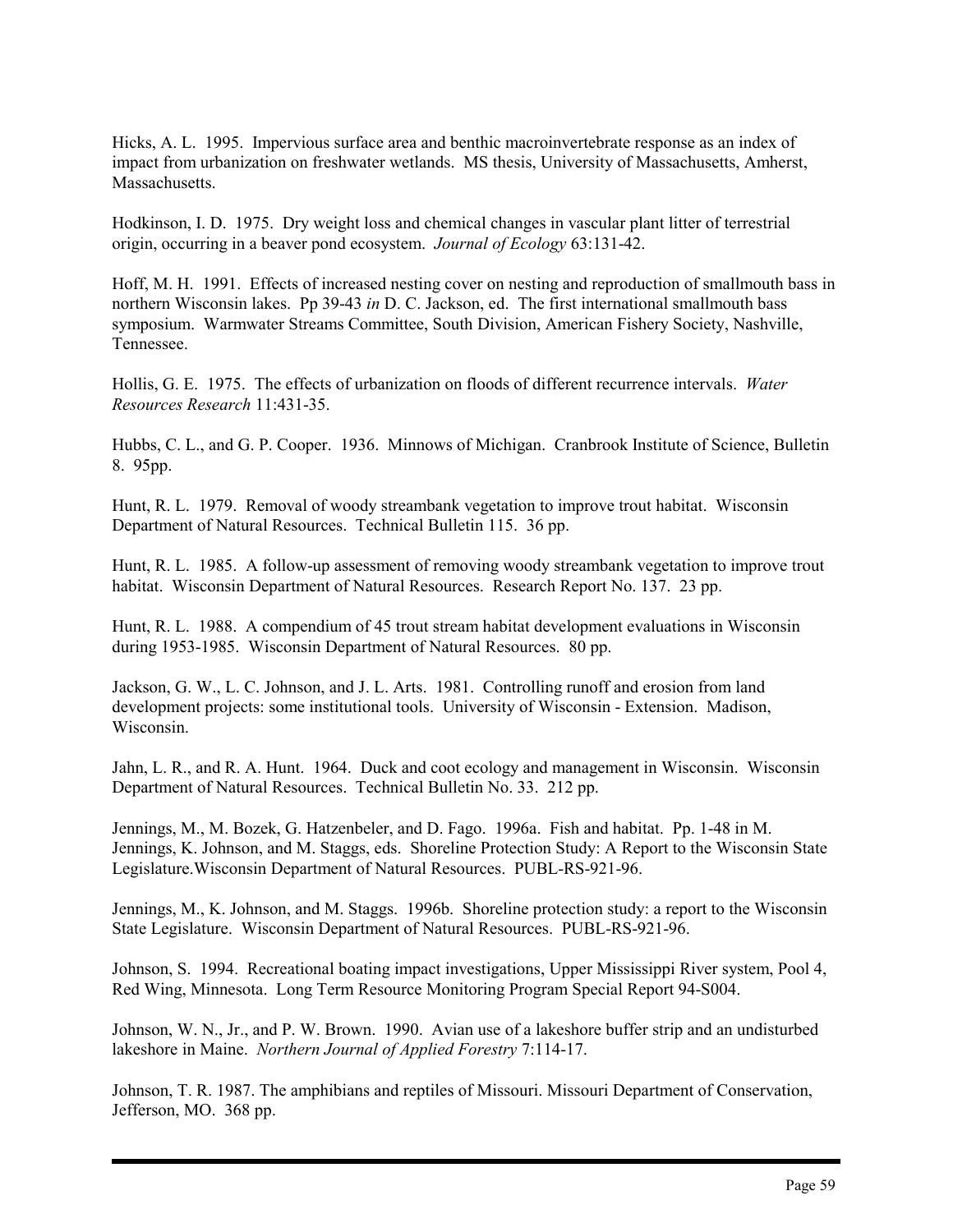Johnston, C. A., N. E. Detenbeck, and G. J. Niemi. 1990. The cumulative effect of wetlands on stream water quality and quantity: a landscape approach. *Biogeochemistry* 10:105-41.

Jones, R. C., and C. C. Clark. 1987. Impact of watershed urbanization on stream insect communities. *Water Resources Bulletin* 23:1047-55.

Kaplan, R., S. Kaplan, and J. Wendt. 1972. Rated preference and complexity for natural and urban visual material. *Perception and Psychophysics* 12:352-56.

Karr, J. R., and I. J. Schlosser. 1978. Water resources and the land-water interface. *Science* 201:229-34.

Keller, C. M. E., C. S. Robbins, and J. S. Hatfield. 1993. Avian communities in riparian forests of different widths in Maryland and Delaware. *Wetlands* 13:137-44.

King R. S. 1995. Habitat use, movement patterns, and thermo-ecology of the eastern Massasauga rattlesnake. Paper presented at the Midwest Fish and Wildlife Conference. Dec 6, 1995, Detroit, Michigan.

Korth, R., M. Dresen, and D. Snyder. 1994. *Lakes Tides* survey. Wisconsin Lakes Program, UW-Extension - Stevens Point.

Krieger, D. A. 1980. Life history of catostimids in Twin Lakes, Colorado, in relation to a pumpedstorage powerplant. M.S. Thesis. Colorado State University, Fort Collins, Colorado. 116 p.

Kroner, R., J. Ball, and M. Miller. 1992. Big Green Lake priority watershed project: a final evaluation monitoring report. Wisconsin Department of Natural Resources.

Langford, R. L., and M. J. Coleman. 1996. Biodegradable erosion control blankets prove effective on Iowa wildlife refuge. In *Proceedings of Conference XXVII-Erosion Control Technology, Feb. 27- Mar. 1, 1996, Seattle, Washington.* The International Erosion Control Association, Steamboat Springs, Colorado.

Lea, F., T. Landry, and B. Fortier. 1990. Comprehensive planning for lake watersheds. Androscoggin Valley Council of Governments, Maine Department of Environmental Protection. 53 pp.

Lenat, D. R, and J. K. Crawford. 1994. Effects of land use on water quality and aquatic biota of three North Carolina Piedmont streams. *Hydrobiologia* 194:185-99.

Leslie, J. K., and C. A. Timmins. 1994. Ecology of young-of-the-year fishes in Severn Sound, Lake Huron. *Canadian Journal of Zoology* 72:1887-97.

Lind, O. T., and L. Davalos-Lind. 1993. Detecting the increased eutrophication rate of Douglas Lake, Michigan: the relative areal hypolimnetic oxygen deficit method. *Lake and Reservoir Management* 8(1):73-76.

Livingston, S. A., C. S. Todd, and W. B. Krohn. 1990. Habitat models for nesting bald eagles in Maine. *Journal of Wildlife Management* 54:644-53.

Lontz, W. and S. Andrews. 1981. The local resource-regulation connection: Town of Wascott Lakes'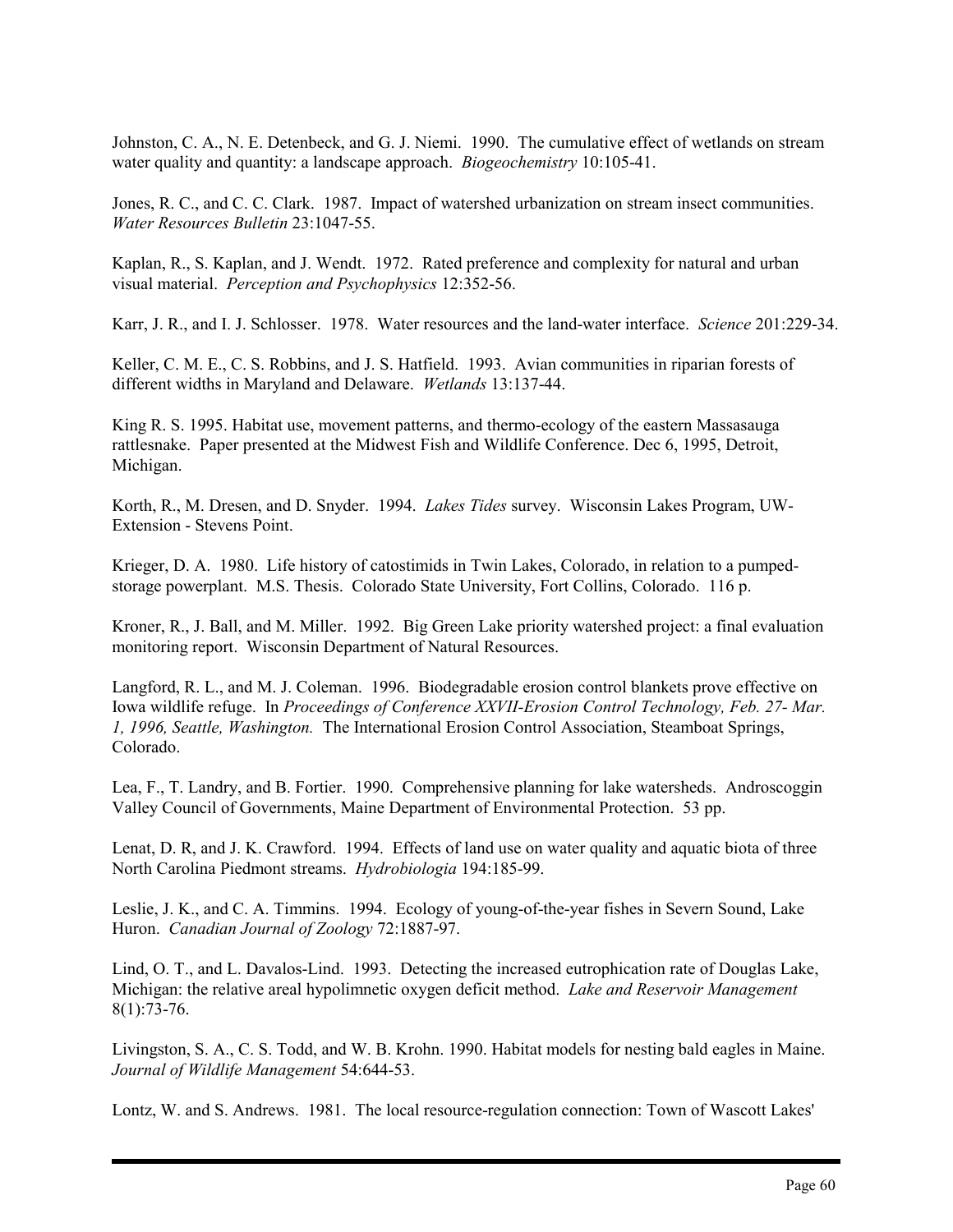Plan. Prepared by the Town Board of Wascott Township, Wisconsin, in cooperation with Douglas County, the Northwest District Zoning Administrators Association, and the University of Wisconsin Extension. 25p.

Lynch, J. F., and D. A. Saunders. 1991. Response of bird species to habitat fragmentation in the wheatbelt of Western Australia: interiors, edges and corridors. Pp. 143-158 *in* D. A. Saunders and R. J. Hobbs, eds. *Nature Conservation 2: The Role of Corridors*.

Lynch, J. A., E. S. Corbett, and K. Mussallem. 1985. Best management practices for controlling nonpoint-source pollution on forested watersheds. *Journal of Soil and Water Conservation* 40:164-67.

Macbeth, E. J. 1989. The relationship of shoreland zoning elements to the aesthetics of developed lakeshores in Wisconsin. M.S. thesis, University of Wisconsin-Stevens Point.

Madison, C. E., R. L. Blevins, W. W. Frye, and B. J. Barfield. 1992. Tillage and grass filter strip effects upon sediment and chemical losses. p. 331 in *Agronomy Abstracts*. ASA, Madison, Wisconsin.

Mann, R. 1975. Aesthetic resources of the coastal zone. Roy Mann Associates, Inc.

Mason, J.W., D.J. Graczyk and A. Kerr. 1991. Effects of runoff on smallmouth bass populations in four southwestern Wisconsin streams. pp. 28-38 in D.C. Jackson, ed. *The First International Smallmouth Bass Symposium*. Mississippi Agricultural and Forestry Experiment Station, Mississippi State University. 175 pp.

Masterson, J.P., and R.T. Bannerman. 1994. Impacts of stormwater runoff on urban streams in Milwaukee County, Wisconsin. In *National Symposium on Water Quality - American Water Resources Association - November 1994*.

McGarigal, K., R. G. Anthony, and F. B. Isaacs. 1991. Interactions of humans and bald eagles on the Columbia River estuary. *Wildlife Monographs* 115:1-47.

McIntyre, J.W. 1975. Biology and behavior of the Common Loon *(Gavia immer)* with reference to its adaptability in man-altered environments. PhD Dissertation. University of Minnesota, Minneapolis, Minnesota. 243pp.

Meehan, W. R., F. J. Swanson, and J. R. Sedell. 1977. Influences of riparian vegetation on aquatic ecosystems with particular reference to salmonid fishes and their food supply. U.S. Forest Service. General Technical Report RM-43:137-143.

Michael, H. J., K. J. Boyle and R. Bouchard. 1996. Water quality affects property prices: a case study of selected Maine lakes. Maine Agricultural and Forest Experiment Station. Miscellaneous Report 398.

Minnesota Department of Natural Resources - Division of Waters. 1976. Shoreland management classification system for public waters. Shoreland Management Supplementary Report No. 1 (Second Edition).

Minton, S. A., Jr. 1972. Amphibians and reptiles of Indiana. Indiana Academy of Science Monograph 3. 346 pp.

Mittelbach, G. G. 1984. Predation and resource partitioning in two sunfishes (Centrarchidae). *Ecology*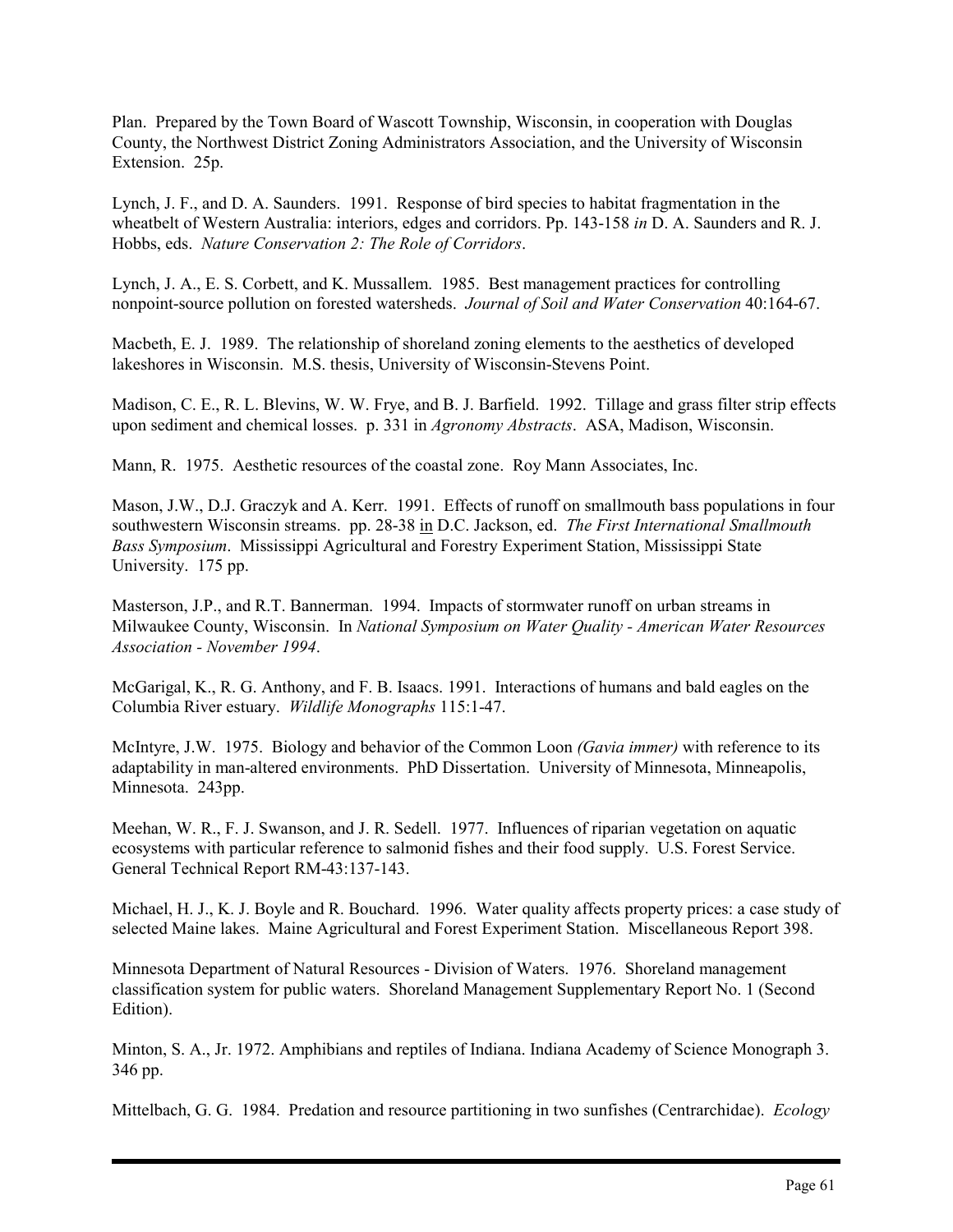65:499-513.

Murphy, R. J., C. P. Hawkins, and N. H. Anderson. 1981. Effects of canopy modification and accumulated sediment on stream communities. *Transaction of American Fisheries Society* 110:469-78.

Naiman, R. J., and J. R. Sedell. 1979. Benthic organic matter as a function of stream order in Oregon. *Archiv Fu Hydrobiologie* 87:401-22.

Nilsen, H. C., and R. W. Larimore. 1973. Establishment of invertebrate communities on log substrates in the Kaskaskia River. Illinois. *Ecology* 54:366-74.

Oberts, G. L. 1981. Impact of wetlands on watershed water quality. Pp. 213-226 *in* B. Richardson, ed. *Selected Proceedings of the Midwest Conference on Wetland Values and Management*. Freshwater Society, Navarre, Minnesota.

Odum, W.E. and R.T. Prentkis. 1978. Analysis of five North American lake ecosystems. IV. Allocthonous carbon inputs. *Verh. International Verein Limnology* 20:574-580.

Oldfield, B., and J. J. Moriarty. 1994. Amphibians and reptiles native to Minnesota. University of Minnesota Press, Minneapolis. 237 pp.

Osborne, P. L. and A. J. McLachlan. 1985. The effect of tadpoles on algal growth in temporary, rainfilled rock pools. *Freshwater Biology* 15:77-87.

Palfrey, R, and E. Bradley. 1982. Buffer area study. Maryland Department of Natural Resources. Coastal Resources Division. Tidewater Administration. Baltimore, Maryland, 30 pp.

Petranka, J.W. 1994. Response to impact of timber harvesting on salamanders. *Conservation Biology* 8(1):302-304.

Platts, W. S., and R. L. Nelson. 1989. Stream canopy and its relationship to salmonid biomass in the intermountain west. *North American Journal of Fisheries Management* 9:446-457

Platts, W. S, K. A. Gebhardt, and W. L. Jackson. 1985. Effects of large storm events on basin-range stream habitats. Pp. 30-35 *in* Riparian Ecosystems and Their management: Reconciling Conflicting Uses. USDA Forest Services, General Technical Report RM-120:.

Premo, D. 1994. Bird survey of buffer zones along Fence River: an experimental study update. *Strategies*, Vol. 3, Issue 1. Published by White Water Associates, Amasa, Michigan.

Rabeni, C. F., and M. A. Smale. 1995. Effects of siltation on stream fishes and the potential mitigation role of the buffering riparian zone. *Hydrobiologia* 303:211-19.

Richards, C., G. E. Host, and J. W. Arthur. 1993. Identification of predominant environmental factors structuring stream macroinvertebrate communities within a large agricultural catchment. *Freshwater Biology* 29:285-94.

Robbins, C. S., D. K. Dawson, and B. A. Dowell. 1989. Habitat area requirements of breeding forest birds of the Middle Atlantic States. Wildlife Monograph 103.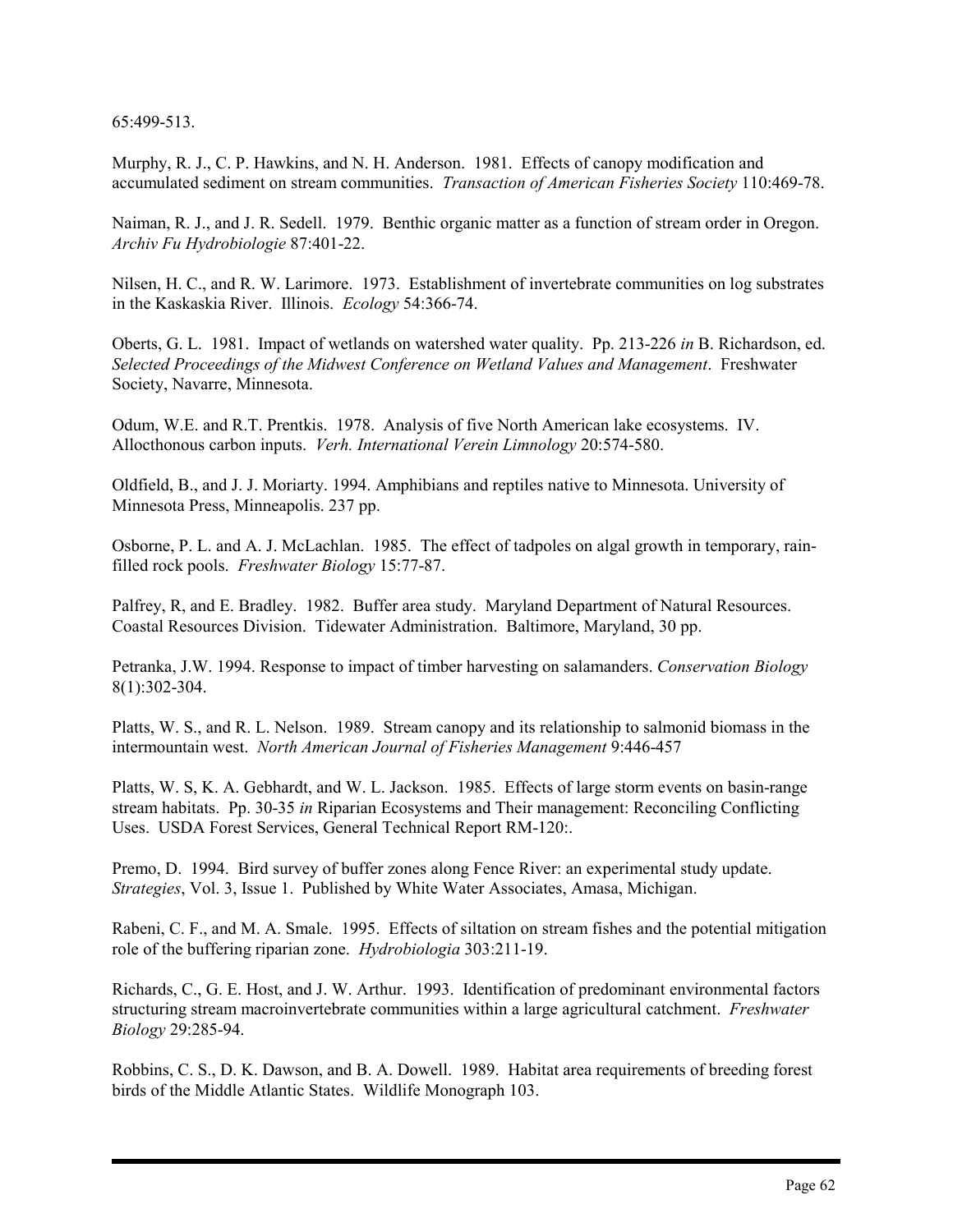Robinson, C.A., Cruse, and Gaffarzadeh. 1996. Vegetative filter strip effects on sediment concentration in cropland runoff. *Journal of Soil and Water Conservation* (May-June):227-30.

Rosgen, D. 1994. A classification of natural rivers. *Catena* 22:169-99.

Ross, D. 1989. Amphibians and reptiles in the diets of North American raptors. Wisconsin Endangered Resources Report 59. Wisconsin Department of Natural Resources, 33p.

Savannah River Ecology Laboratory. 1980. A biological inventory of the proposed site of the Defense Waste Processing Facility on the Savannah River Plant in Aiken, South Carolina. Savannah River Ecology Laboratory Annual Report, FY-1980. SREL-7UC-66e. Aiken, South Carolina.

Savino, J. F., and R. A. Stein. 1982. Predator-prey interaction between largemouth bass and bluegills as influenced by simulated, submerged vegetation. *Transaction of the American Fisheries Society* 111:255- 66.

Schallenberger, M. and J. Kalff. 1993. The ecology of sediment bacteria in lakes and comparisons with other aquatic ecosystems. *Ecology* 74(3):919-934.

Schlosser, I. J. 1982. Trophic structure, reproduction success, and growth rate of fishes in a natural and modified headwater stream. *Canadian Journal of Aquatic Science* 39:968-78.

Schlosser, I. J. 1991. Stream fish ecology: a landscape perspective. *Bioscience* 41:704-12.

Schmid, W. D. 1965. Some aspects of the water ecology of nine species of amphibians. *Ecology* 46:261- 69.

Schmude, K., M. Jennings, K. Otis, and R. Piette. 1996. Invertebrates. Pp. 49-61 in M. Jennings, K. Johnson and M. Staggs, eds. Shoreline Protection Study: A Report to the Wisconsin State Legislature. Wisconsin Department of Natural Resources. PUBL-RS-921-96.

Schneider, J.C. 1981. Fish communities in warmwater lakes. Michigan Department of Natural Resources Fisheries Research Report No. 1890. Ann Arbor, Michigan.

Schueler, T.R. 1992. Design of stormwater wetland systems. Metropolitan Washington Council of Governments. Washington, DC. 148 p.

Schueler, T. R. 1994a. The importance of imperviousness. *Watershed Protection Techniques* 1:100-11.

Schueler, T. R. 1994b. Use of cluster development to protect watersheds. *Watershed Protection Techniques* 1:137-40.

Schueler, T.R. 1995. Site planning for urban stream protection. Co-published by Metropolitan Washington Council of Governments, Washington DC, and Center for Watershed Protection, Silver Spring, Maryland. 232 p.

Seale, D. B. 1980. Influence of amphibian larvae on primary production, nutrient influx, and competition in a pond ecosystem. *Ecology* 61:1531-50.

Shaw, B., C. Mechenich, and L. Klessig. 1994. Interpreting lake water quality data: a citizen's guide.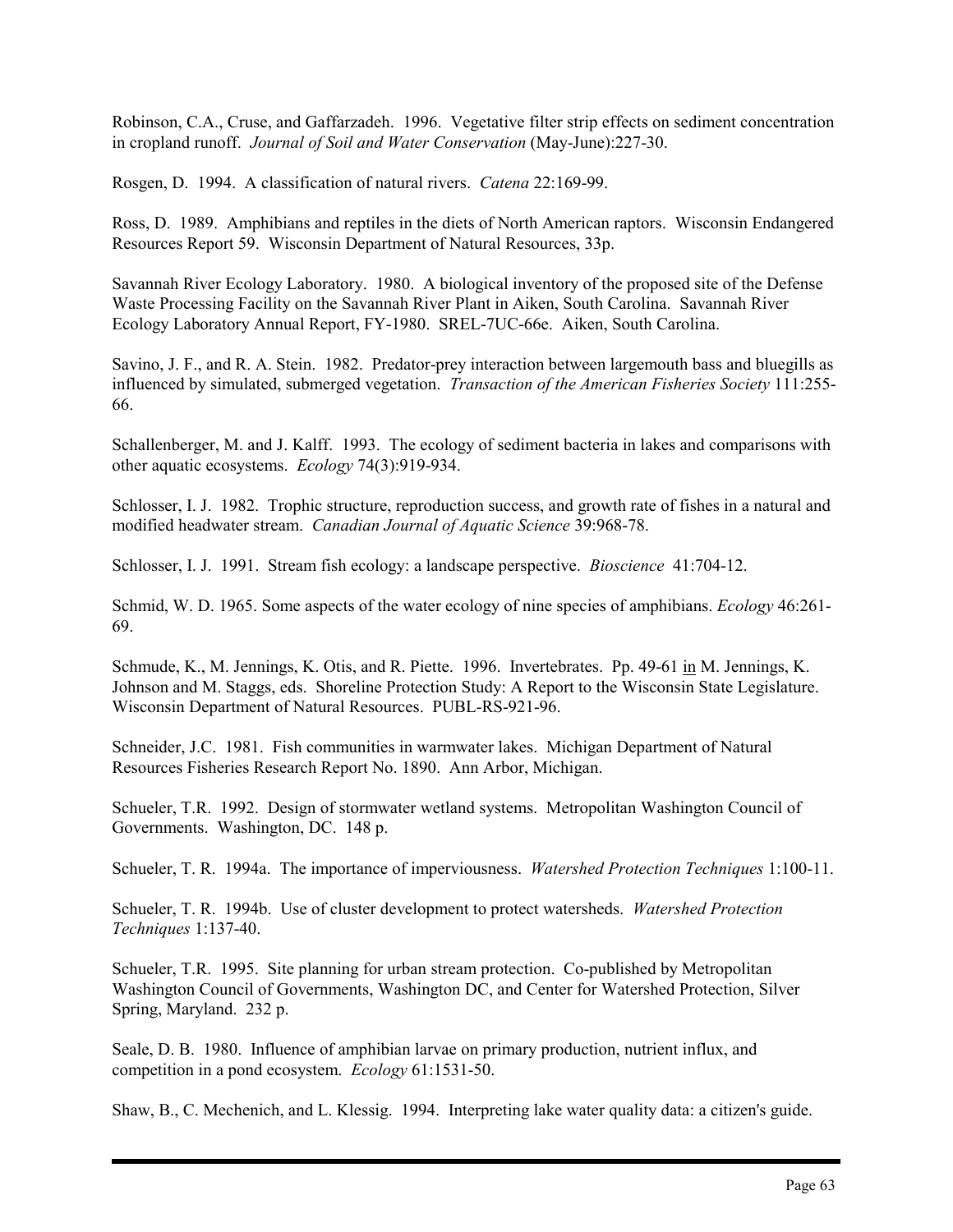University of Wisconsin - Extension, Steven's Point, Wisconsin. 21 p.

Shramm, H.L. and K.J. Jirka. 1989. Epiphytic macroinvertebrates as a food resource for bluegills in Florida lakes. *Transactions of the American Fisheries Society* 118:416-426.

Simeoni, A. E. 1979. A study of regional development along the south shore region of Rhode Island, using a visual approach based on existing environmental factors. M.S. thesis, Cornell University, Ithaca, New York.

Simon, B. D., L. J. Stoerzer, and R. W. Watson. 1987. Evaluating wetlands for flood storage. Pp. 104- 09 in J. Kusler and G. Brooks, eds. *Proceedings of the National Symposium: Wetland Hydrology*. Association of State Wetland Managers, Berne, New York.

Simonson, T. D., J. Lyons, P. D. Kanehl. 1994. Guidelines for evaluating fish habitat in Wisconsin streams. North Central Forest Experiment Station

Small, M. F., and W.N. Johnson, Jr. 1985. Wildlife management in riparian habitats. Pp. 69-90. *In Proceedings of a symposium: Is good forestry good wildlife managment?* Maine Agriculutural Experimental Station, Miscellaneous Publication No. 689. Orono, ME.

Smith, D. 1976. Effect of vegetation on lateral migration of anastomosed channels of a glacial meltwater river. *Geological Society American Bulletin* 87:857-860.

Soranno, P. A., S. L. Hubler, and S. R. Carpenter. 1996. Phosphorus loads to surface waters: a simple model to account for spatial patterns of land use. *Ecological Applications* 6(3):865-78.

South Carolina Coastal Conservation League. 1995. Getting a rein on runoff: how sprawl and the traditional town compare. South Carolina Coastal Conservation League Land Development Bulletin, No. 7. 8 pp.

Stalmaster, M. 1987. The Bald Eagle. Universe Books, New York.

Swanson, F. J., S. V. Gregory, J. R. Sedell, and A. G. Campbell. 1982. Land-water interactions: the riparian zone. p. 67-291. In: R.L. Edmonds (editor), Analysis of Coniferous Forest Ecosystems in the Western United States. US/IBP Synthesis Series 14. Stroudsburg, PA, Hutchinson Ross Publishing Company.

Teleki, G. C., and J. Herskowitz. 1986 Lakeshore capacity study integration - a simulation model for predicting the impact of lakeshore cottage development on the environment. Ontario Ministry of Municipal Affairs, Research and Special Projects Branch. 82pp.

Theiling, C.H. 1990. The relationships between several limnological factors and bluegill growth in Michigan lakes. Michigan Department of Natural Resources Fisheries Research Report No. 1970. Ann Arbor, Michigan.

Titus, J.R. 1978. Response of the Common Loon (*Gavia immer*) to recreational pressure in the Boundary Waters Canoe Area, northeastern Minnesota. PhD. Dissertation. Syracuse University of New York, CESF Syracuse, New York.

Titus, J. and L. Van Druff. 1981. Response of the Common Loon to recreational pressure in the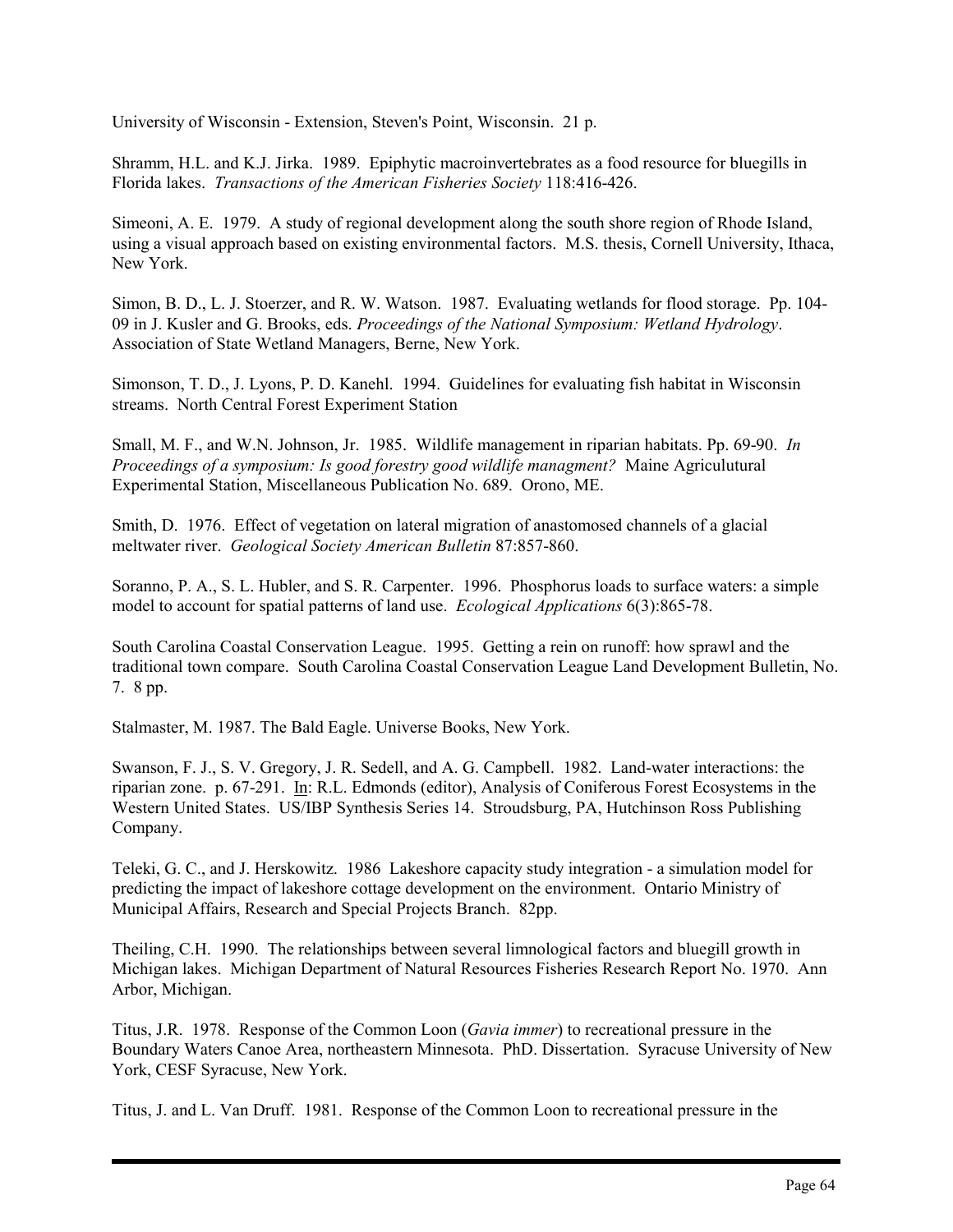Boundary Waters Canoe Area, northeastern Minnesota. Wildlife Monograph No. 79, Wildlife Society. 59pp.

United States Fish & Wildlife Service. 1983. Northern States Bald Eagle Recovery Plan. 76 pp.

Van der Valk, A. G., C. B. Davis, J. L. Baker, and C. E. Beer. 1979. Natural freshwater wetlands as nitrogen and phosphorus traps for land runoff. Pp. 457-467 *in* P. E. Greeson, J. R. Clark, and J. E. Clark, eds. *Wetland Functions and Values, the State of Our Understanding*. American Water Resources Association, Minneapolis, Minnesota.

Vannote, R. L., G. W. Minshall, K. W. Cummins, J. R. Sedell, and C. E. Cushing. 1980. The river continuum concept. *Canadian Journal of Fisheries and Aquatic Science* 37:130-37.

Vermeer, K. 1973. Some aspects of the breeding and mortality of Common Loons in east-central Alberta. *Canadian Field-Naturalist* 87:403-408.

Vogt, R. C. 1981. Natural history of amphibians and reptiles of Wisconsin. Milwaukee Public Museum, Milwaukee, WI. 205 pp.

Ward, D. L., A. A. Nigro, R. A. Farr, and C. J. Knutsen. 1994. Influence of waterway development on migrational characteristics of juvenile salmonids in the lower Willamette River, Oregon. *North American Journal of Fisheries Management* 14:362-71.

Warnke, D. K. 1996. A comparison of nesting behavior of bald eagles breeding along Western Lake Superior and adjacent inland Wisconsin. University of Minnesota-St. Paul. M.S. Thesis. 76 pp.

Waters, T.F. 1995. Sediment in streams: sources, biological effects and control. American Fisheries Society Monograph 7. Bethesda, Maryland. 251 p.

Weber, S. P. 1994. The influence of groundwater and sediment characteristics on the aquatic macrophyte community of Legend Lake, Wisconsin. University of Wisconsin - Stevens Point. M.S. Thesis.

Welsch, D. 1991. Riparian forest buffers: function and design for protection and enhancement of water resources. Forest Resources Management, Northeastern Area State and Private Forestry, United States Forest Service. Report NA-PR-07-91.

Werner, E. E., G. G. Mittelbach, D. J. Hall, and J. F. Gilliam. 1983. Experimental tests of optimal habitat use in fish: the role of relative habitat profitability. *Ecology* 64:1525-39.

Wiley, J. W. and F. E. Lohrer. 1973. Additional records of nonfish prey taken by ospreys. *Wilson Bulletin* 85:187-97.

Wisconsin Department of Natural Resources - Bureau of Fisheries Management. 1995. Wisconsin angler survey: walleye management in the 90's.

Wisconsin Department of Natural Resources. 1995. Wisconsin's forestry best management practices for water quality. Publication FR093.

Wisconsin Department of Natural Resources. 1996a. Shoreline protection study: findings and